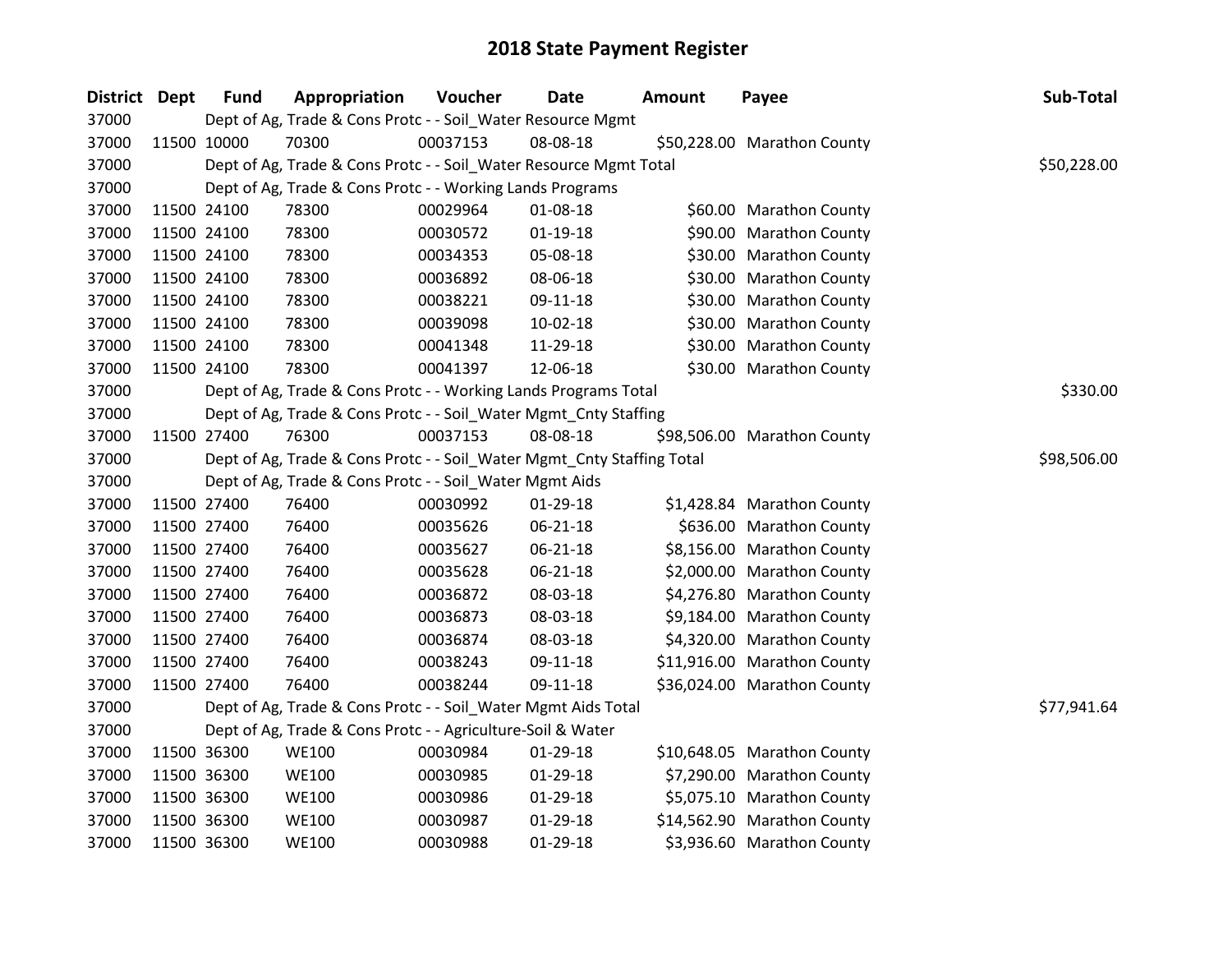| District Dept | <b>Fund</b> | Appropriation                                                       | Voucher  | <b>Date</b>    | <b>Amount</b> | Payee                       | Sub-Total   |
|---------------|-------------|---------------------------------------------------------------------|----------|----------------|---------------|-----------------------------|-------------|
| 37000         | 11500 36300 | <b>WE100</b>                                                        | 00030989 | 01-29-18       |               | \$6,863.40 Marathon County  |             |
| 37000         | 11500 36300 | <b>WE100</b>                                                        | 00030990 | $01-29-18$     |               | \$4,311.65 Marathon County  |             |
| 37000         | 11500 36300 | <b>WE100</b>                                                        | 00030991 | 01-29-18       |               | \$11,680.83 Marathon County |             |
| 37000         | 11500 36300 | <b>WE100</b>                                                        | 00038242 | 09-11-18       |               | \$15,191.93 Marathon County |             |
| 37000         | 11500 36300 | <b>WE100</b>                                                        | 00042042 | 12-18-18       |               | \$30,116.27 Marathon County |             |
| 37000         |             | Dept of Ag, Trade & Cons Protc - - Agriculture-Soil & Water Total   |          | \$109,676.73   |               |                             |             |
| 37000         |             | Dept of Safety & Prof Services - - General Program Operations       |          |                |               |                             |             |
| 37000         | 16500 10000 | 12100                                                               | 00026906 | $10 - 25 - 18$ |               | \$5.80 Marathon County      |             |
| 37000         |             | Dept of Safety & Prof Services - - General Program Operations Total |          |                |               |                             | \$5.80      |
| 37000         |             | Dept of Safety & Prof Services - - Powts Replacement Rehab          |          |                |               |                             |             |
| 37000         | 16500 10000 | 23600                                                               | 00027326 | 11-29-18       |               | \$49,898.00 Marathon County |             |
| 37000         |             | Dept of Safety & Prof Services - - Powts Replacement Rehab Total    |          |                |               |                             | \$49,898.00 |
| 37000         |             | Dept of Public Instruction - - Federal Aids, Local Aid              |          |                |               |                             |             |
| 37000         | 25500 10000 | 24100                                                               | 00109074 | $01-29-18$     |               | \$1,474.72 Marathon County  |             |
| 37000         | 25500 10000 | 24100                                                               | 00114233 | 03-05-18       |               | \$1,289.90 Marathon County  |             |
| 37000         | 25500 10000 | 24100                                                               | 00119609 | 04-09-18       |               | \$1,660.06 Marathon County  |             |
| 37000         | 25500 10000 | 24100                                                               | 00120949 | 04-23-18       |               | \$1,811.61 Marathon County  |             |
| 37000         | 25500 10000 | 24100                                                               | 00123033 | 05-07-18       |               | \$712.69 Marathon County    |             |
| 37000         | 25500 10000 | 24100                                                               | 00125818 | 05-29-18       |               | \$1,606.75 Marathon County  |             |
| 37000         | 25500 10000 | 24100                                                               | 00131189 | 06-25-18       |               | \$2,096.93 Marathon County  |             |
| 37000         | 25500 10000 | 24100                                                               | 00135962 | 07-30-18       |               | \$1,699.95 Marathon County  |             |
| 37000         | 25500 10000 | 24100                                                               | 00139052 | 08-27-18       |               | \$1,647.22 Marathon County  |             |
| 37000         | 25500 10000 | 24100                                                               | 00145267 | $10-15-18$     |               | \$1,257.09 Marathon County  |             |
| 37000         | 25500 10000 | 24100                                                               | 00146600 | 10-29-18       |               | \$1,587.64 Marathon County  |             |
| 37000         | 25500 10000 | 24100                                                               | 00154736 | 12-31-18       |               | \$648.42 Marathon County    |             |
| 37000         |             | Dept of Public Instruction - - Federal Aids, Local Aid Total        |          |                |               |                             | \$17,492.98 |
| 37000         |             | Dept of Natural Resources - - Ea - Federal Funds                    |          |                |               |                             |             |
| 37000         | 37000 10000 | 68300                                                               | 00264711 | 09-06-18       |               | \$14,282.00 Marathon County |             |
| 37000         | 37000 10000 | 68300                                                               | 00287947 | 12-27-18       |               | \$2,275.00 Marathon County  |             |
| 37000         |             | Dept of Natural Resources - - Ea - Federal Funds Total              |          | \$16,557.00    |               |                             |             |
| 37000         |             | Dept of Natural Resources - - Gen Program Ops-State Funds           |          |                |               |                             |             |
| 37000         | 37000 21200 | 16100                                                               | 00280728 | 11-23-18       |               | \$50.00 Marathon County     |             |
| 37000         |             | Dept of Natural Resources - - Gen Program Ops-State Funds Total     |          |                |               |                             | \$50.00     |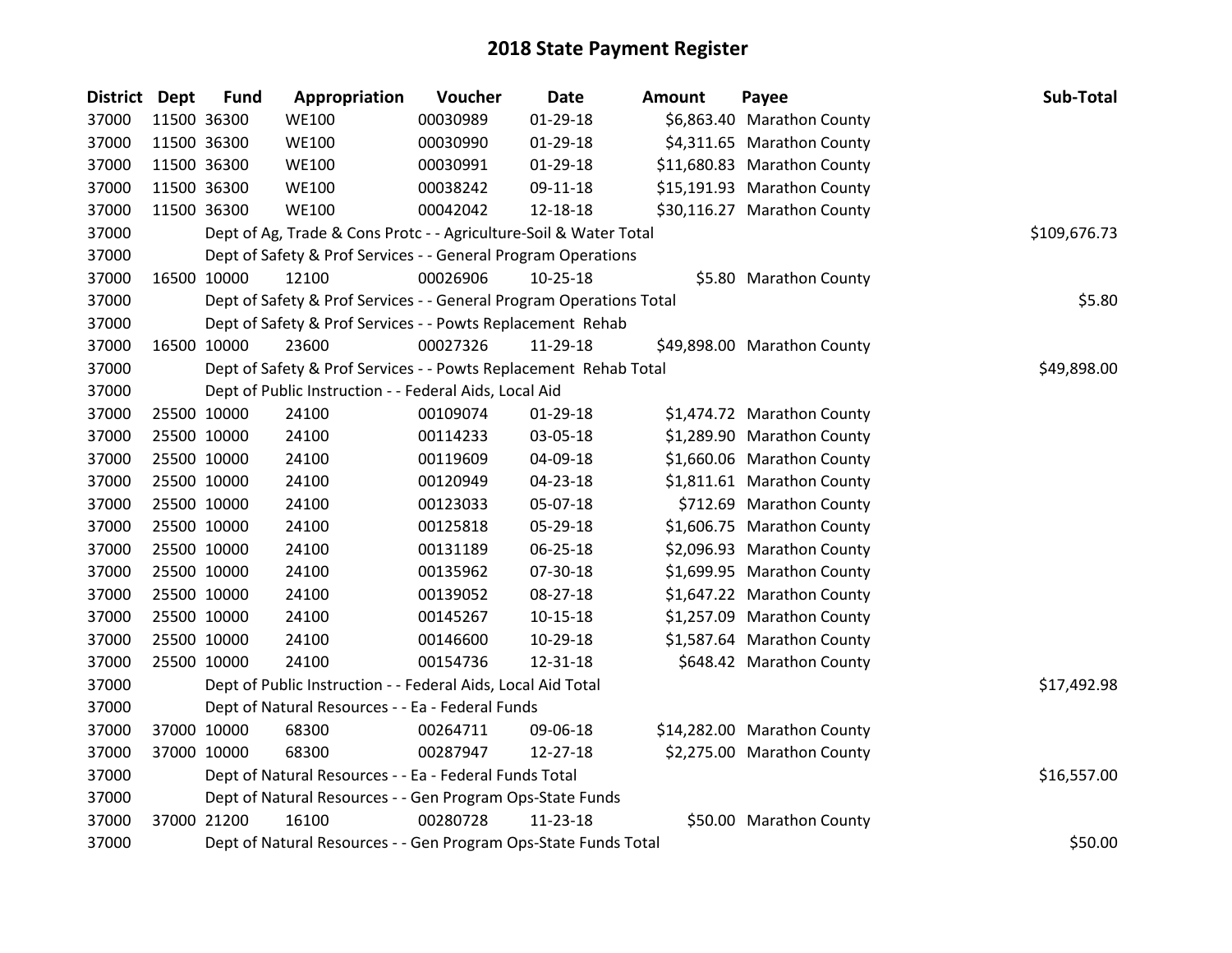| <b>District Dept</b> |             | <b>Fund</b> | Appropriation                                                      | Voucher  | Date           | <b>Amount</b> | Payee                       | Sub-Total  |
|----------------------|-------------|-------------|--------------------------------------------------------------------|----------|----------------|---------------|-----------------------------|------------|
| 37000                |             |             | Dept of Natural Resources - - Gen Program Ops-State Funds-Fr       |          |                |               |                             |            |
| 37000                | 37000 21200 |             | 16600                                                              | 00203026 | $01 - 04 - 18$ |               | \$30.00 Marathon County     |            |
| 37000                | 37000 21200 |             | 16600                                                              | 00207905 | $01 - 19 - 18$ |               | \$2,100.00 Marathon County  |            |
| 37000                |             |             | Dept of Natural Resources - - Gen Program Ops-State Funds-Fr Total |          |                |               |                             | \$2,130.00 |
| 37000                |             |             | Dept of Natural Resources - - General Program Operations --        |          |                |               |                             |            |
| 37000                | 37000 21200 |             | 25400                                                              | 00218689 | 03-07-18       |               | \$1,530.00 Marathon County  |            |
| 37000                | 37000 21200 |             | 25400                                                              | 00249871 | $07-10-18$     |               | \$30.00 Marathon County     |            |
| 37000                |             | 37000 21200 | 25400                                                              | 00249901 | $07-11-18$     |               | \$330.00 Marathon County    |            |
| 37000                |             | 37000 21200 | 25400                                                              | 00250722 | $07 - 11 - 18$ |               | \$450.00 Marathon County    |            |
| 37000                | 37000 21200 |             | 25400                                                              | 00282915 | 12-06-18       |               | \$1,050.00 Marathon County  |            |
| 37000                |             | 37000 21200 | 25400                                                              | 00286662 | 12-27-18       |               | \$270.00 Marathon County    |            |
| 37000                | 37000 21200 |             | 25400                                                              | 00286663 | 12-27-18       |               | \$210.00 Marathon County    |            |
| 37000                | 37000 21200 |             | 25400                                                              | 00286664 | 12-27-18       |               | \$330.00 Marathon County    |            |
| 37000                | 37000 21200 |             | 25400                                                              | 00286665 | 12-27-18       |               | \$300.00 Marathon County    |            |
| 37000                | 37000 21200 |             | 25400                                                              | 00286666 | 12-27-18       |               | \$300.00 Marathon County    |            |
| 37000                | 37000 21200 |             | 25400                                                              | 00286667 | $12 - 27 - 18$ |               | \$300.00 Marathon County    |            |
| 37000                |             |             | Dept of Natural Resources - - General Program Operations -- Total  |          |                |               |                             | \$5,100.00 |
| 37000                |             |             | Dept of Natural Resources - - Gpo -Federal Funds                   |          |                |               |                             |            |
| 37000                |             | 37000 21200 | 38100                                                              | 00222229 | 03-23-18       |               | \$3,709.87 Marathon County  |            |
| 37000                |             |             | Dept of Natural Resources - - Gpo -Federal Funds Total             |          |                |               |                             | \$3,709.87 |
| 37000                |             |             | Dept of Natural Resources - - Venison Processing                   |          |                |               |                             |            |
| 37000                |             | 37000 21200 | 54900                                                              | 00219183 | 03-12-18       |               | \$1,115.00 Marathon County  |            |
| 37000                | 37000 21200 |             | 54900                                                              | 00219189 | 03-12-18       |               | \$2,015.00 Marathon County  |            |
| 37000                |             |             | Dept of Natural Resources - - Venison Processing Total             |          |                |               |                             | \$3,130.00 |
| 37000                |             |             | Dept of Natural Resources - - Enf A - Boating Enforcement          |          |                |               |                             |            |
| 37000                | 37000 21200 |             | 55000                                                              | 00222229 | 03-23-18       |               | \$8,139.74 Marathon County  |            |
| 37000                |             |             | Dept of Natural Resources - - Enf A - Boating Enforcement Total    |          |                |               |                             | \$8,139.74 |
| 37000                |             |             | Dept of Natural Resources - - Enf A - Atv & Utv Enforcement        |          |                |               |                             |            |
| 37000                | 37000 21200 |             | 55100                                                              | 00268549 | 09-27-18       |               | \$6,984.24 Marathon County  |            |
| 37000                |             |             | Dept of Natural Resources - - Enf A - Atv & Utv Enforcement Total  |          |                |               |                             | \$6,984.24 |
| 37000                |             |             | Dept of Natural Resources - - Wildlife Damage Claims & Abat        |          |                |               |                             |            |
| 37000                | 37000 21200 |             | 55300                                                              | 00219183 | 03-12-18       |               | \$14,128.40 Marathon County |            |
| 37000                | 37000 21200 |             | 55300                                                              | 00219190 | $03 - 12 - 18$ |               | \$11,779.28 Marathon County |            |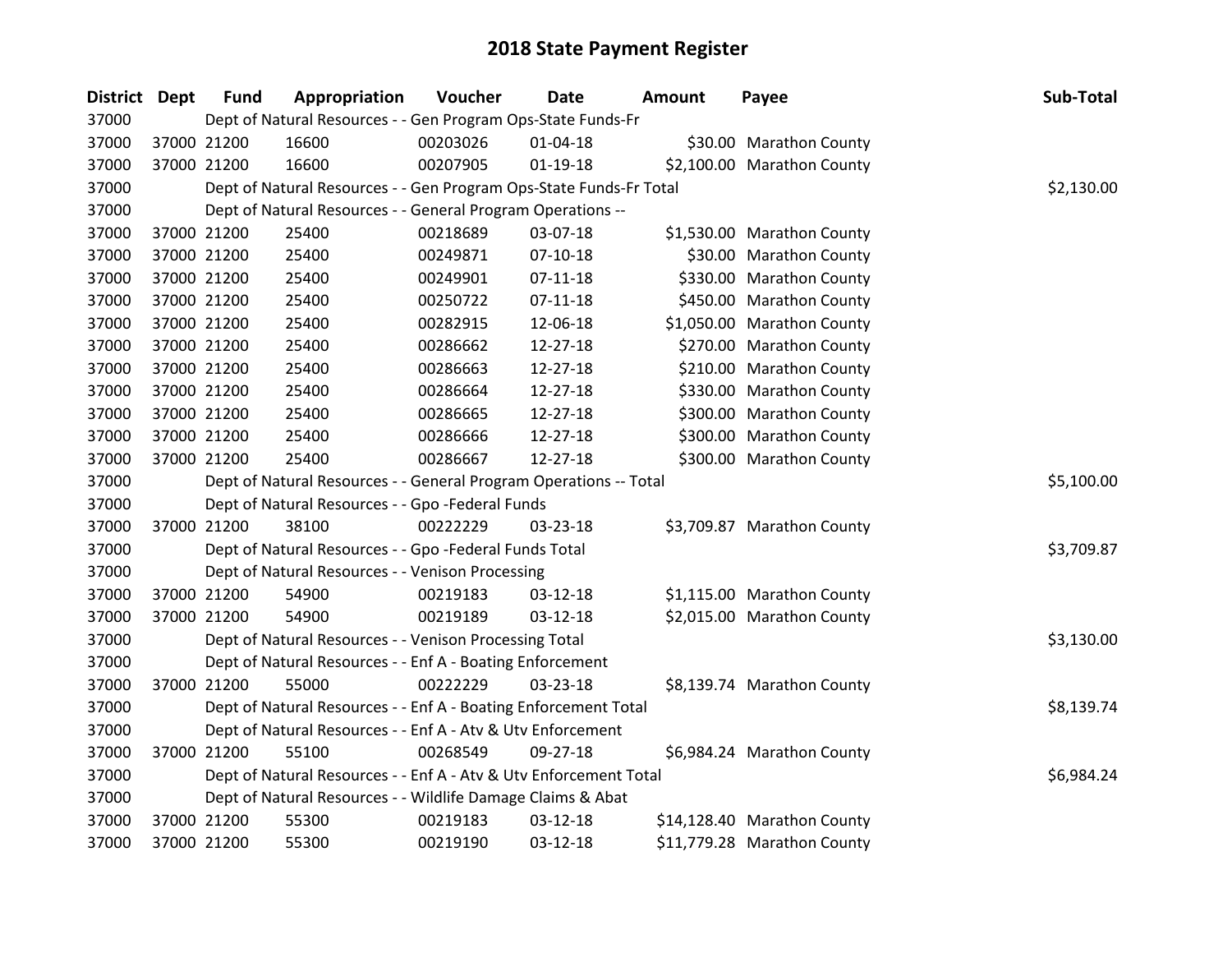| <b>District Dept</b> | <b>Fund</b> | Appropriation                                                      | Voucher  | Date           | <b>Amount</b> | Payee                        | Sub-Total    |
|----------------------|-------------|--------------------------------------------------------------------|----------|----------------|---------------|------------------------------|--------------|
| 37000                |             | Dept of Natural Resources - - Wildlife Damage Claims & Abat Total  |          |                |               |                              | \$25,907.68  |
| 37000                |             | Dept of Natural Resources - - Ra- Fish, WI & Forestry              |          |                |               |                              |              |
| 37000                | 37000 21200 | 56400                                                              | 00228635 | $04-19-18$     |               | \$1,404.13 Marathon County   |              |
| 37000                |             | Dept of Natural Resources - - Ra- Fish, WI & Forestry Total        |          |                |               |                              | \$1,404.13   |
| 37000                |             | Dept of Natural Resources - - Resaids - Forest CropInd & Mfl       |          |                |               |                              |              |
| 37000                | 37000 21200 | 56600                                                              | 00267471 | 09-17-18       |               | \$46,113.99 Marathon County  |              |
| 37000                |             | Dept of Natural Resources - - Resaids - Forest Croplnd & Mfl Total |          |                |               |                              | \$46,113.99  |
| 37000                |             | Dept of Natural Resources - - Resaids - County Forest Loans        |          |                |               |                              |              |
| 37000                | 37000 21200 | 56700                                                              | 00208678 | $01 - 25 - 18$ |               | \$14,692.24 Marathon County  |              |
| 37000                |             | Dept of Natural Resources - - Resaids - County Forest Loans Total  |          |                |               |                              | \$14,692.24  |
| 37000                |             | Dept of Natural Resources - - Resaids - Cnty Forst & Admin         |          |                |               |                              |              |
| 37000                | 37000 21200 | 57200                                                              | 00216333 | $02 - 26 - 18$ |               | \$56,195.00 Marathon County  |              |
| 37000                |             | Dept of Natural Resources - - Resaids - Cnty Forst & Admin Total   |          |                |               |                              | \$56,195.00  |
| 37000                |             | Dept of Natural Resources - - Ra- Cnty Snow Trail & Area Aid       |          |                |               |                              |              |
| 37000                | 37000 21200 | 57400                                                              | 00253383 | $07-18-18$     |               | \$40,800.00 Marathon County  |              |
| 37000                | 37000 21200 | 57400                                                              | 00253384 | 07-18-18       |               | \$31,012.50 Marathon County  |              |
| 37000                | 37000 21200 | 57400                                                              | 00253710 | $07 - 18 - 18$ |               | \$10,800.00 Marathon County  |              |
| 37000                | 37000 21200 | 57400                                                              | 00280983 | 11-23-18       |               | \$31,687.50 Marathon County  |              |
| 37000                | 37000 21200 | 57400                                                              | 00280984 | 11-23-18       |               | \$39,187.50 Marathon County  |              |
| 37000                | 37000 21200 | 57400                                                              | 00280985 | 11-23-18       |               | \$26,250.00 Marathon County  |              |
| 37000                |             | Dept of Natural Resources - - Ra- Cnty Snow Trail & Area Aid Total |          |                |               |                              | \$179,737.50 |
| 37000                |             | Dept of Natural Resources - - Ra- Snowmobile Trail Areas           |          |                |               |                              |              |
| 37000                | 37000 21200 | 57500                                                              | 00231501 | 05-07-18       |               | \$63,979.74 Marathon County  |              |
| 37000                | 37000 21200 | 57500                                                              | 00233418 | 05-04-18       |               | \$39,500.00 Marathon County  |              |
| 37000                | 37000 21200 | 57500                                                              | 00259746 | 08-15-18       |               | \$114,195.00 Marathon County |              |
| 37000                | 37000 21200 | 57500                                                              | 00259748 | 08-15-18       |               | \$116,940.00 Marathon County |              |
| 37000                | 37000 21200 | 57500                                                              | 00269060 | 09-28-18       |               | \$80,314.28 Marathon County  |              |
| 37000                |             | Dept of Natural Resources - - Ra- Snowmobile Trail Areas Total     |          |                |               |                              | \$414,929.02 |
| 37000                |             | Dept of Natural Resources - - Ra- Atv Prj Aids, Gas Tax Pymt       |          |                |               |                              |              |
| 37000                | 37000 21200 | 57600                                                              | 00281003 | 11-23-18       |               | \$26,250.00 Marathon County  |              |
| 37000                | 37000 21200 | 57600                                                              | 00281005 | 11-23-18       |               | \$31,687.50 Marathon County  |              |
| 37000                | 37000 21200 | 57600                                                              | 00281008 | 11-23-18       |               | \$34,935.00 Marathon County  |              |
| 37000                | 37000 21200 | 57600                                                              | 00281009 | 11-23-18       |               | \$7,262.50 Marathon County   |              |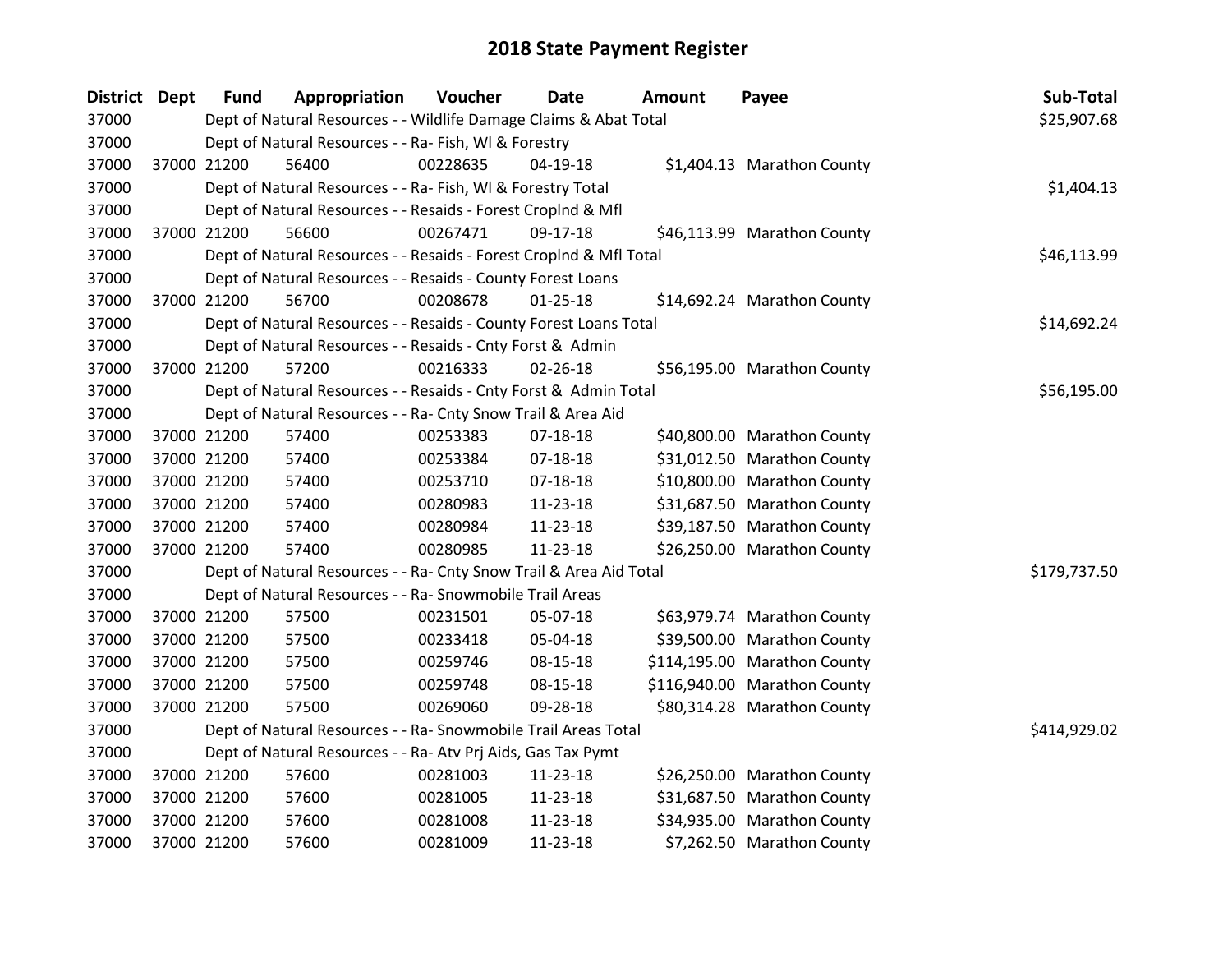| District Dept | <b>Fund</b>                                                       | Appropriation                                                      | Voucher  | <b>Date</b>    | <b>Amount</b> | Payee                        | Sub-Total    |
|---------------|-------------------------------------------------------------------|--------------------------------------------------------------------|----------|----------------|---------------|------------------------------|--------------|
| 37000         |                                                                   | Dept of Natural Resources - - Ra- Atv Prj Aids, Gas Tax Pymt Total |          |                |               |                              | \$100,135.00 |
| 37000         |                                                                   | Dept of Natural Resources - - Ra- Atv Project Aids                 |          |                |               |                              |              |
| 37000         | 37000 21200                                                       | 57700                                                              | 00253705 | $07-18-18$     |               | \$10,800.00 Marathon County  |              |
| 37000         | 37000 21200                                                       | 57700                                                              | 00254082 | 08-16-18       |               | \$26,737.50 Marathon County  |              |
| 37000         | 37000 21200                                                       | 57700                                                              | 00281026 | 11-23-18       |               | \$39,187.50 Marathon County  |              |
| 37000         |                                                                   | Dept of Natural Resources - - Ra- Atv Project Aids Total           |          |                |               |                              | \$76,725.00  |
| 37000         |                                                                   | Dept of Natural Resources - - Ea - Lake Protection                 |          |                |               |                              |              |
| 37000         | 37000 21200                                                       | 66300                                                              | 00262565 | 08-27-18       |               | \$5,480.83 Marathon County   |              |
| 37000         | 37000 21200                                                       | 66300                                                              | 00277040 | 11-05-18       |               | \$34,007.30 Marathon County  |              |
| 37000         |                                                                   | Dept of Natural Resources - - Ea - Lake Protection Total           |          |                |               |                              | \$39,488.13  |
| 37000         |                                                                   | Dept of Natural Resources - - Res Acq & Dev - Federal Funds        |          |                |               |                              |              |
| 37000         | 37000 21200                                                       | 78200                                                              | 00271268 | 10-05-18       |               | \$1,495.26 Marathon County   |              |
| 37000         |                                                                   | Dept of Natural Resources - - Res Acq & Dev - Federal Funds Total  |          |                |               |                              | \$1,495.26   |
| 37000         |                                                                   | Dept of Natural Resources - - Gpo-Environmental Fund               |          |                |               |                              |              |
| 37000         | 37000 27400                                                       | 46100                                                              | 00216867 | $02 - 27 - 18$ |               | \$30.00 Marathon County      |              |
| 37000         |                                                                   | Dept of Natural Resources - - Gpo-Environmental Fund Total         |          |                |               |                              | \$30.00      |
| 37000         |                                                                   | Dept of Natural Resources - - Land Acquisition                     |          |                |               |                              |              |
| 37000         | 37000 36300                                                       | TA100                                                              | 00271279 | 10-09-18       |               | \$31,368.00 Marathon County  |              |
| 37000         |                                                                   | Dept of Natural Resources - - Land Acquisition Total               |          |                |               |                              | \$31,368.00  |
| 37000         |                                                                   | Dept of Natural Resources - - Dnr-Nonpoint Source                  |          |                |               |                              |              |
| 37000         | 37000 36300                                                       | <b>TF100</b>                                                       | 00264711 | 09-06-18       |               | \$4,866.51 Marathon County   |              |
| 37000         | 37000 36300                                                       | <b>TF100</b>                                                       | 00285248 | 12-18-18       |               | \$3,435.56 Marathon County   |              |
| 37000         |                                                                   | Dept of Natural Resources - - Dnr-Nonpoint Source Total            |          |                |               |                              | \$8,302.07   |
| 37000         |                                                                   | Dept of Natural Resources - - Gpo - Sd Water Loan Prog, Fed        |          |                |               |                              |              |
| 37000         | 37000 57300                                                       | 48200                                                              | 00206290 | $01 - 31 - 18$ |               | \$10,287.00 Marathon County  |              |
| 37000         | 37000 57300                                                       | 48200                                                              | 00222031 | 04-19-18       |               | \$7,312.50 Marathon County   |              |
| 37000         | 37000 57300                                                       | 48200                                                              | 00244142 | 06-18-18       |               | \$7,312.50 Marathon County   |              |
| 37000         | 37000 57300                                                       | 48200                                                              | 00267310 | $10-10-18$     |               | \$7,312.50 Marathon County   |              |
| 37000         | Dept of Natural Resources - - Gpo - Sd Water Loan Prog, Fed Total |                                                                    |          |                |               |                              | \$32,224.50  |
| 37000         | WI Dept of Transportation - - Eldly&Disa Co/Aid Sf                |                                                                    |          |                |               |                              |              |
| 37000         | 39500 21100                                                       | 16800                                                              | 00238277 | 04-05-18       |               | \$319,641.00 Marathon County |              |
| 37000         |                                                                   | WI Dept of Transportation - - Eldly&Disa Co/Aid Sf Total           |          |                |               |                              | \$319,641.00 |
| 37000         |                                                                   | WI Dept of Transportation - - County Forest Aids                   |          |                |               |                              |              |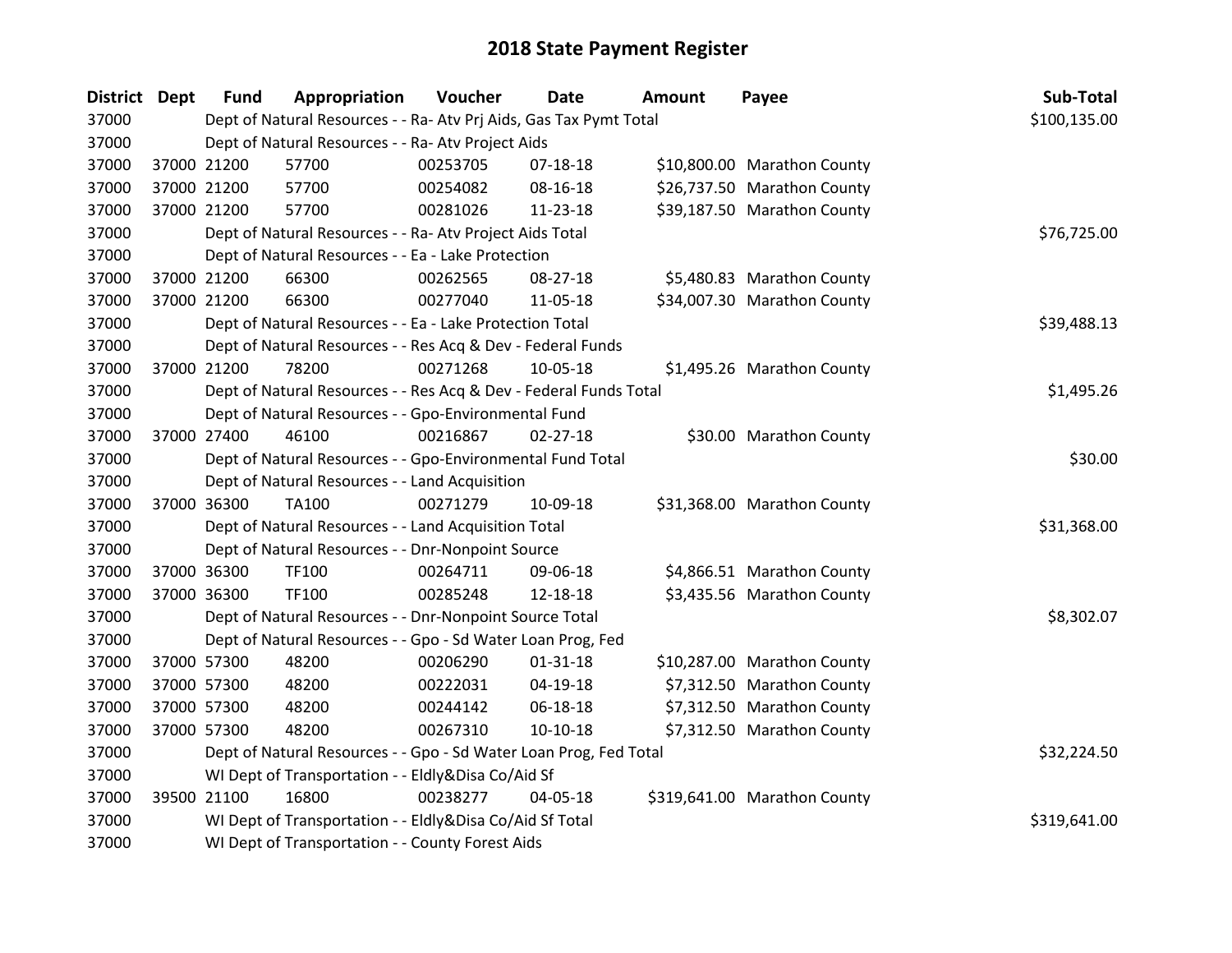| <b>District</b> | Dept | <b>Fund</b> | Appropriation                                            | Voucher  | <b>Date</b>    | <b>Amount</b> | Payee                          | Sub-Total      |
|-----------------|------|-------------|----------------------------------------------------------|----------|----------------|---------------|--------------------------------|----------------|
| 37000           |      | 39500 21100 | 17000                                                    | 00223733 | $02 - 21 - 18$ |               | \$2,022.16 Marathon County     |                |
| 37000           |      |             | WI Dept of Transportation - - County Forest Aids Total   |          |                |               |                                | \$2,022.16     |
| 37000           |      |             | WI Dept of Transportation - - Hwy Sfty Loc Aid Ffd       |          |                |               |                                |                |
| 37000           |      | 39500 21100 | 18500                                                    | 00248384 | 05-07-18       |               | \$1,169.00 Marathon County     |                |
| 37000           |      | 39500 21100 | 18500                                                    | 00275295 | 07-20-18       |               | \$1,055.00 Marathon County     |                |
| 37000           |      | 39500 21100 | 18500                                                    | 00276218 | 07-20-18       |               | \$1,055.00 Marathon County     |                |
| 37000           |      | 39500 21100 | 18500                                                    | 00300007 | 09-24-18       |               | \$660.75 Marathon County       |                |
| 37000           |      | 39500 21100 | 18500                                                    | 00321542 | $11 - 14 - 18$ |               | \$4,000.00 Marathon County     |                |
| 37000           |      |             | WI Dept of Transportation - - Hwy Sfty Loc Aid Ffd Total |          |                |               |                                | \$7,939.75     |
| 37000           |      |             | WI Dept of Transportation - - Trans Aids To Co.-Sf       |          |                |               |                                |                |
| 37000           |      | 39500 21100 | 19000                                                    | 00203649 | $01 - 02 - 18$ |               | \$836,360.18 Marathon County   |                |
| 37000           |      | 39500 21100 | 19000                                                    | 00267857 | 07-02-18       |               | \$1,672,720.36 Marathon County |                |
| 37000           |      | 39500 21100 | 19000                                                    | 00301909 | $10 - 01 - 18$ |               | \$836,360.19 Marathon County   |                |
| 37000           |      |             | WI Dept of Transportation - - Trans Aids To Co.-Sf Total |          |                |               |                                | \$3,345,440.73 |
| 37000           |      |             | WI Dept of Transportation - - Trns Facl Econ Astsf       |          |                |               |                                |                |
| 37000           |      | 39500 21100 | 26000                                                    | 00334503 | 12-26-18       |               | \$117,500.00 Marathon County   |                |
| 37000           |      |             | WI Dept of Transportation - - Trns Facl Econ Astsf Total |          |                |               |                                | \$117,500.00   |
| 37000           |      |             | WI Dept of Transportation - - Local Rds, Grants Sf       |          |                |               |                                |                |
| 37000           |      | 39500 21100 | 27000                                                    | 00325277 | 11-20-18       |               | \$249,460.62 Marathon County   |                |
| 37000           |      |             | WI Dept of Transportation - - Local Rds, Grants Sf Total |          |                |               |                                | \$249,460.62   |
| 37000           |      |             | WI Dept of Transportation - - Loc Rd Imp Prg St Fd       |          |                |               |                                |                |
| 37000           |      | 39500 21100 | 27800                                                    | 00278477 | 07-25-18       |               | \$11,813.30 Marathon County    |                |
| 37000           |      | 39500 21100 | 27800                                                    | 00323124 | 11-13-18       |               | \$366,517.64 Marathon County   |                |
| 37000           |      |             | WI Dept of Transportation - - Loc Rd Imp Prg St Fd Total |          |                |               |                                | \$378,330.94   |
| 37000           |      |             | WI Dept of Transportation - - St Hwy Rehab, Sf           |          |                |               |                                |                |
| 37000           |      | 39500 21100 | 36300                                                    | 00211834 | $01 - 18 - 18$ |               | \$14.00 Marathon County        |                |
| 37000           |      | 39500 21100 | 36300                                                    | 00213939 | $01 - 22 - 18$ |               | \$17,922.36 Marathon County    |                |
| 37000           |      | 39500 21100 | 36300                                                    | 00239362 | 04-05-18       |               | \$10.00 Marathon County        |                |
| 37000           |      | 39500 21100 | 36300                                                    | 00244490 | 04-20-18       |               | \$21.00 Marathon County        |                |
| 37000           |      | 39500 21100 | 36300                                                    | 00249068 | 05-01-18       |               | \$28.00 Marathon County        |                |
| 37000           |      | 39500 21100 | 36300                                                    | 00260502 | 06-06-18       |               | \$8.00 Marathon County         |                |
| 37000           |      | 39500 21100 | 36300                                                    | 00267485 | 06-28-18       |               | \$420.00 Marathon County       |                |
| 37000           |      | 39500 21100 | 36300                                                    | 00304441 | 09-28-18       |               | \$6.00 Marathon County         |                |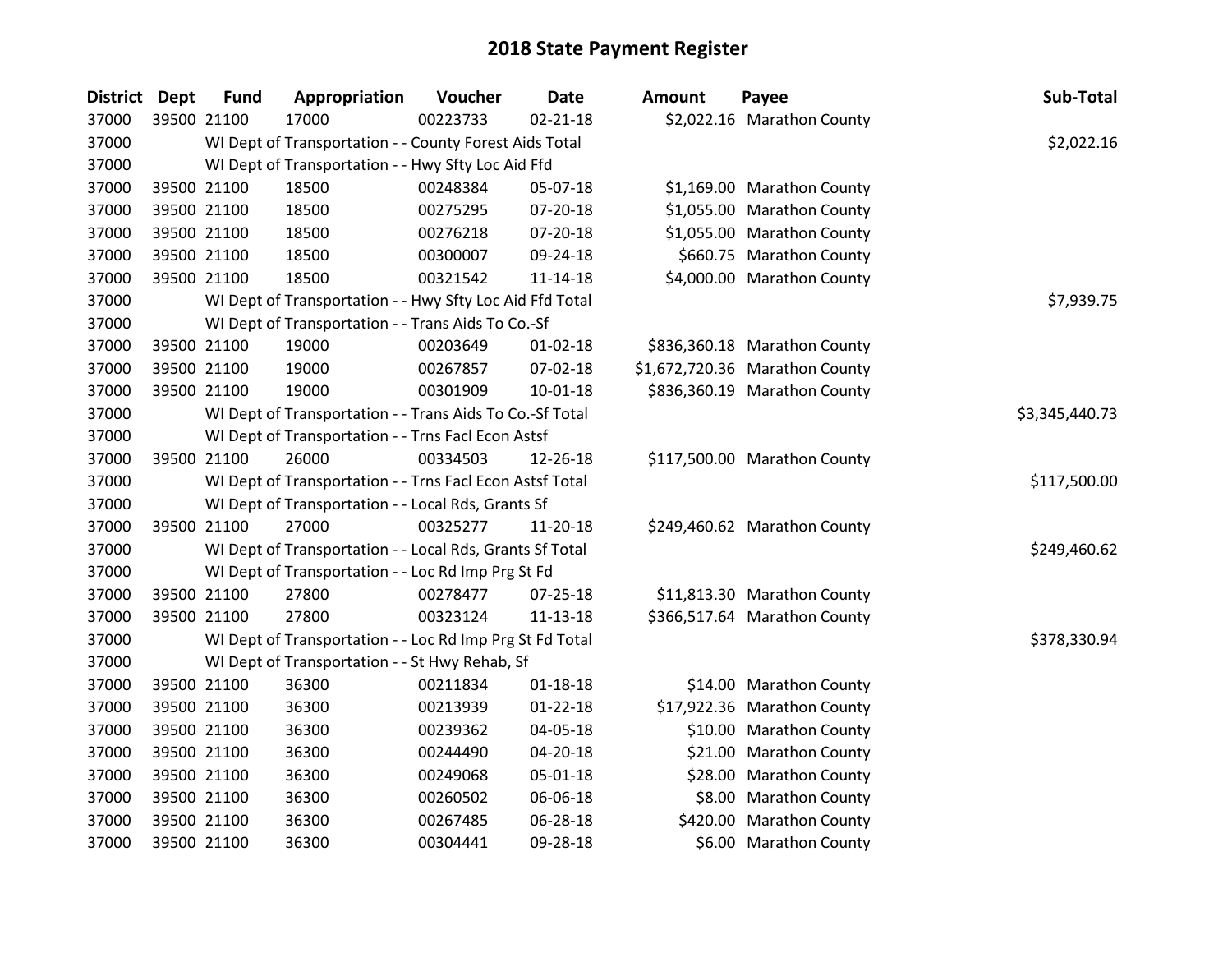| District Dept | <b>Fund</b> | Appropriation                                           | Voucher  | <b>Date</b>    | <b>Amount</b> | Payee                        | Sub-Total    |
|---------------|-------------|---------------------------------------------------------|----------|----------------|---------------|------------------------------|--------------|
| 37000         | 39500 21100 | 36300                                                   | 00309963 | 11-01-18       |               | \$11.00 Marathon County      |              |
| 37000         |             | WI Dept of Transportation - - St Hwy Rehab, Sf Total    |          |                |               |                              | \$18,440.36  |
| 37000         |             | WI Dept of Transportation - - Hwy Mgmt & Opers Sf       |          |                |               |                              |              |
| 37000         | 39500 21100 | 36500                                                   | 00213941 | $01 - 22 - 18$ |               | \$3,833.85 Marathon County   |              |
| 37000         | 39500 21100 | 36500                                                   | 00215513 | 01-26-18       |               | \$3,534.05 Marathon County   |              |
| 37000         | 39500 21100 | 36500                                                   | 00230489 | 03-15-18       |               | \$22,595.12 Marathon County  |              |
| 37000         | 39500 21100 | 36500                                                   | 00233024 | 03-23-18       |               | \$25,869.37 Marathon County  |              |
| 37000         | 39500 21100 | 36500                                                   | 00238317 | 04-04-18       |               | \$35,566.05 Marathon County  |              |
| 37000         | 39500 21100 | 36500                                                   | 00244516 | 04-20-18       |               | \$30,022.07 Marathon County  |              |
| 37000         | 39500 21100 | 36500                                                   | 00255995 | 05-23-18       |               | \$22,225.00 Marathon County  |              |
| 37000         | 39500 21100 | 36500                                                   | 00267485 | 06-28-18       |               | \$16,915.66 Marathon County  |              |
| 37000         | 39500 21100 | 36500                                                   | 00286958 | 08-17-18       |               | \$9,777.93 Marathon County   |              |
| 37000         | 39500 21100 | 36500                                                   | 00294434 | 09-14-18       |               | \$4,261.11 Marathon County   |              |
| 37000         | 39500 21100 | 36500                                                   | 00306831 | 10-05-18       |               | \$136,419.97 Marathon County |              |
| 37000         | 39500 21100 | 36500                                                   | 00308531 | 10-09-18       |               | \$188,147.89 Marathon County |              |
| 37000         | 39500 21100 | 36500                                                   | 00325820 | 11-23-18       |               | \$117,405.56 Marathon County |              |
| 37000         | 39500 21100 | 36500                                                   | 00332221 | 12-14-18       |               | \$205,650.34 Marathon County |              |
| 37000         |             | WI Dept of Transportation - - Hwy Mgmt & Opers Sf Total |          |                |               |                              | \$822,223.97 |
| 37000         |             | WI Dept of Transportation - - Routine Maint Sf          |          |                |               |                              |              |
| 37000         | 39500 21100 | 36800                                                   | 00213941 | $01 - 22 - 18$ |               | \$364,581.12 Marathon County |              |
| 37000         | 39500 21100 | 36800                                                   | 00230489 | 03-15-18       |               | \$483,596.26 Marathon County |              |
| 37000         | 39500 21100 | 36800                                                   | 00233024 | 03-23-18       |               | \$9,030.04 Marathon County   |              |
| 37000         | 39500 21100 | 36800                                                   | 00238317 | 04-04-18       |               | \$486,098.94 Marathon County |              |
| 37000         | 39500 21100 | 36800                                                   | 00244516 | 04-20-18       |               | \$456,385.72 Marathon County |              |
| 37000         | 39500 21100 | 36800                                                   | 00255995 | 05-23-18       |               | \$237,074.36 Marathon County |              |
| 37000         | 39500 21100 | 36800                                                   | 00267028 | 06-27-18       |               | \$101,380.49 Marathon County |              |
| 37000         | 39500 21100 | 36800                                                   | 00267485 | 06-28-18       |               | \$498,681.75 Marathon County |              |
| 37000         | 39500 21100 | 36800                                                   | 00286958 | 08-17-18       |               | \$134,537.23 Marathon County |              |
| 37000         | 39500 21100 | 36800                                                   | 00293918 | 09-10-18       |               | \$87,749.10 Marathon County  |              |
| 37000         | 39500 21100 | 36800                                                   | 00294434 | 09-14-18       |               | \$153,827.63 Marathon County |              |
| 37000         | 39500 21100 | 36800                                                   | 00299655 | 09-21-18       |               | \$2,967.20 Marathon County   |              |
| 37000         | 39500 21100 | 36800                                                   | 00305536 | 10-02-18       |               | \$137,604.98 Marathon County |              |
| 37000         | 39500 21100 | 36800                                                   | 00306831 | 10-05-18       |               | \$44,755.22 Marathon County  |              |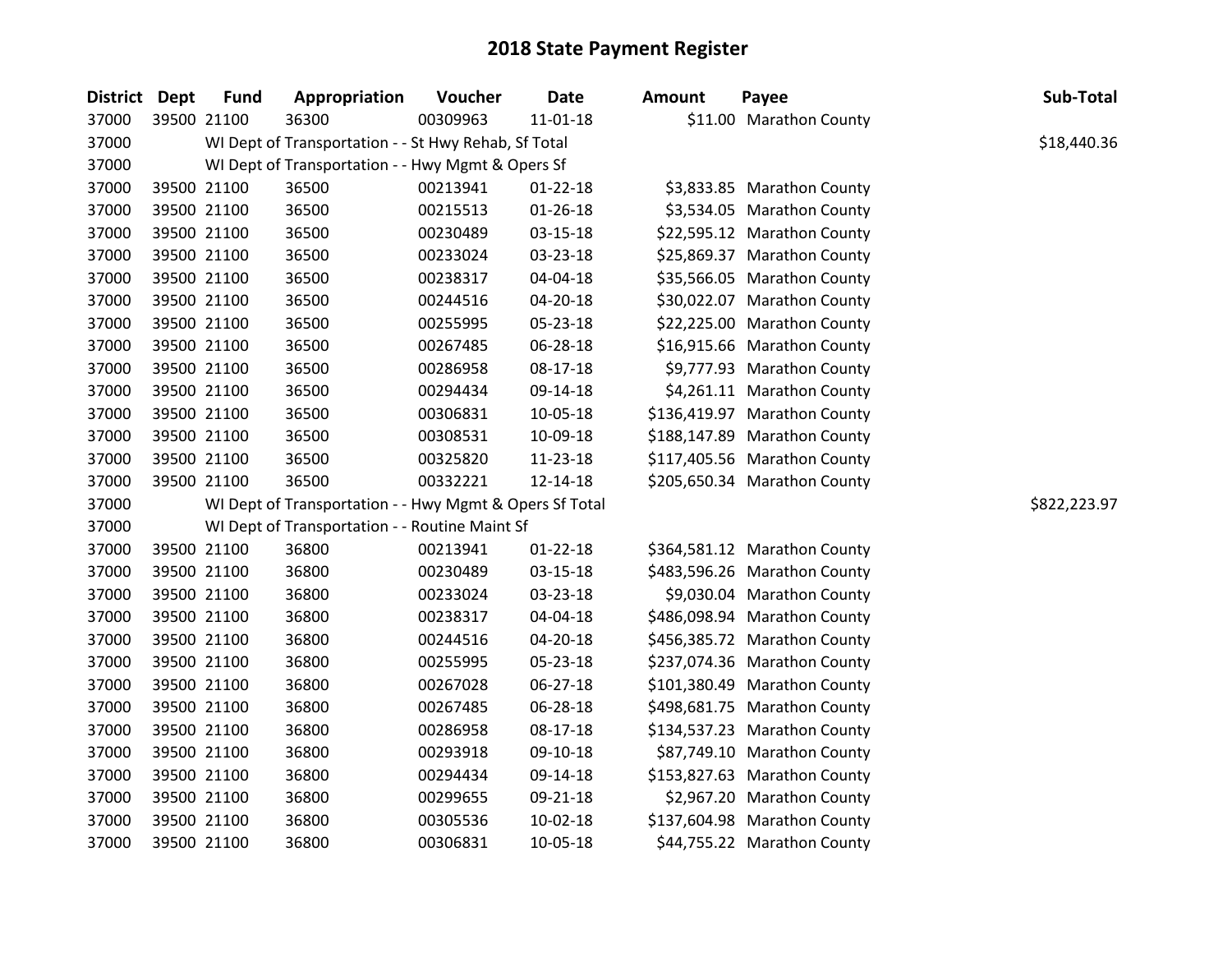| <b>District Dept</b> | <b>Fund</b> | Appropriation                                             | Voucher  | <b>Date</b>    | <b>Amount</b> | Payee                        | Sub-Total      |
|----------------------|-------------|-----------------------------------------------------------|----------|----------------|---------------|------------------------------|----------------|
| 37000                | 39500 21100 | 36800                                                     | 00308531 | 10-09-18       |               | \$68,490.98 Marathon County  |                |
| 37000                | 39500 21100 | 36800                                                     | 00312302 | $10 - 18 - 18$ |               | \$1,518.65 Marathon County   |                |
| 37000                | 39500 21100 | 36800                                                     | 00312316 | 10-18-18       |               | \$43,325.38 Marathon County  |                |
| 37000                | 39500 21100 | 36800                                                     | 00312338 | 10-18-18       |               | \$1,851.37 Marathon County   |                |
| 37000                | 39500 21100 | 36800                                                     | 00325820 | 11-23-18       |               | \$68,107.77 Marathon County  |                |
| 37000                | 39500 21100 | 36800                                                     | 00332200 | $12 - 14 - 18$ |               | \$203,500.00 Marathon County |                |
| 37000                | 39500 21100 | 36800                                                     | 00332221 | 12-14-18       |               | \$79,175.00 Marathon County  |                |
| 37000                |             | WI Dept of Transportation - - Routine Maint Sf Total      |          |                |               |                              | \$3,664,239.19 |
| 37000                |             | WI Dept of Transportation - - Hwy Mgmt & Opers Lf         |          |                |               |                              |                |
| 37000                | 39500 21100 | 37500                                                     | 00306831 | 10-05-18       |               | \$47.68 Marathon County      |                |
| 37000                | 39500 21100 | 37500                                                     | 00308531 | 10-09-18       |               | \$269.39 Marathon County     |                |
| 37000                | 39500 21100 | 37500                                                     | 00325820 | 11-23-18       |               | \$15.57 Marathon County      |                |
| 37000                | 39500 21100 | 37500                                                     | 00332221 | 12-14-18       |               | \$117.46 Marathon County     |                |
| 37000                |             | WI Dept of Transportation - - Hwy Mgmt & Opers Lf Total   |          |                |               |                              | \$450.10       |
| 37000                |             | WI Dept of Transportation - - Routine Maint Ff            |          |                |               |                              |                |
| 37000                | 39500 21100 | 38000                                                     | 00213941 | $01 - 22 - 18$ |               | \$1,127.93 Marathon County   |                |
| 37000                |             | WI Dept of Transportation - - Routine Maint Ff Total      |          |                |               |                              | \$1,127.93     |
| 37000                |             | WI Dept of Transportation - - St Hwy Rehab Fed Fd         |          |                |               |                              |                |
| 37000                | 39500 21100 | 38300                                                     | 00267485 | 06-28-18       |               | \$1,680.00 Marathon County   |                |
| 37000                |             | WI Dept of Transportation - - St Hwy Rehab Fed Fd Total   |          |                |               |                              | \$1,680.00     |
| 37000                |             | WI Dept of Transportation - - Hwy Mgmt & Opers Ff         |          |                |               |                              |                |
| 37000                | 39500 21100 | 38500                                                     | 00215513 | $01 - 26 - 18$ |               | \$14,136.20 Marathon County  |                |
| 37000                |             | WI Dept of Transportation - - Hwy Mgmt & Opers Ff Total   |          |                |               |                              | \$14,136.20    |
| 37000                |             | WI Dept of Transportation - - Dept Mgt & Oper St Fd       |          |                |               |                              |                |
| 37000                | 39500 21100 | 46100                                                     | 00220230 | 02-08-18       |               | \$1,904.81 Marathon County   |                |
| 37000                | 39500 21100 | 46100                                                     | 00252750 | 05-11-18       |               | \$67.66 Marathon County      |                |
| 37000                | 39500 21100 | 46100                                                     | 00288253 | 08-17-18       |               | \$266.34 Marathon County     |                |
| 37000                | 39500 21100 | 46100                                                     | 00294071 | 09-10-18       |               | \$87.74 Marathon County      |                |
| 37000                | 39500 21100 | 46100                                                     | 00306459 | 10-04-18       |               | \$14.78 Marathon County      |                |
| 37000                | 39500 21100 | 46100                                                     | 00321138 | 11-08-18       |               | \$89.57 Marathon County      |                |
| 37000                |             | WI Dept of Transportation - - Dept Mgt & Oper St Fd Total |          |                |               |                              | \$2,430.90     |
| 37000                |             | WI Dept of Transportation - - Dept Mgt & Opr Loc Fd       |          |                |               |                              |                |
| 37000                | 39500 21100 | 47100                                                     | 00220230 | 02-08-18       |               | \$7,251.83 Marathon County   |                |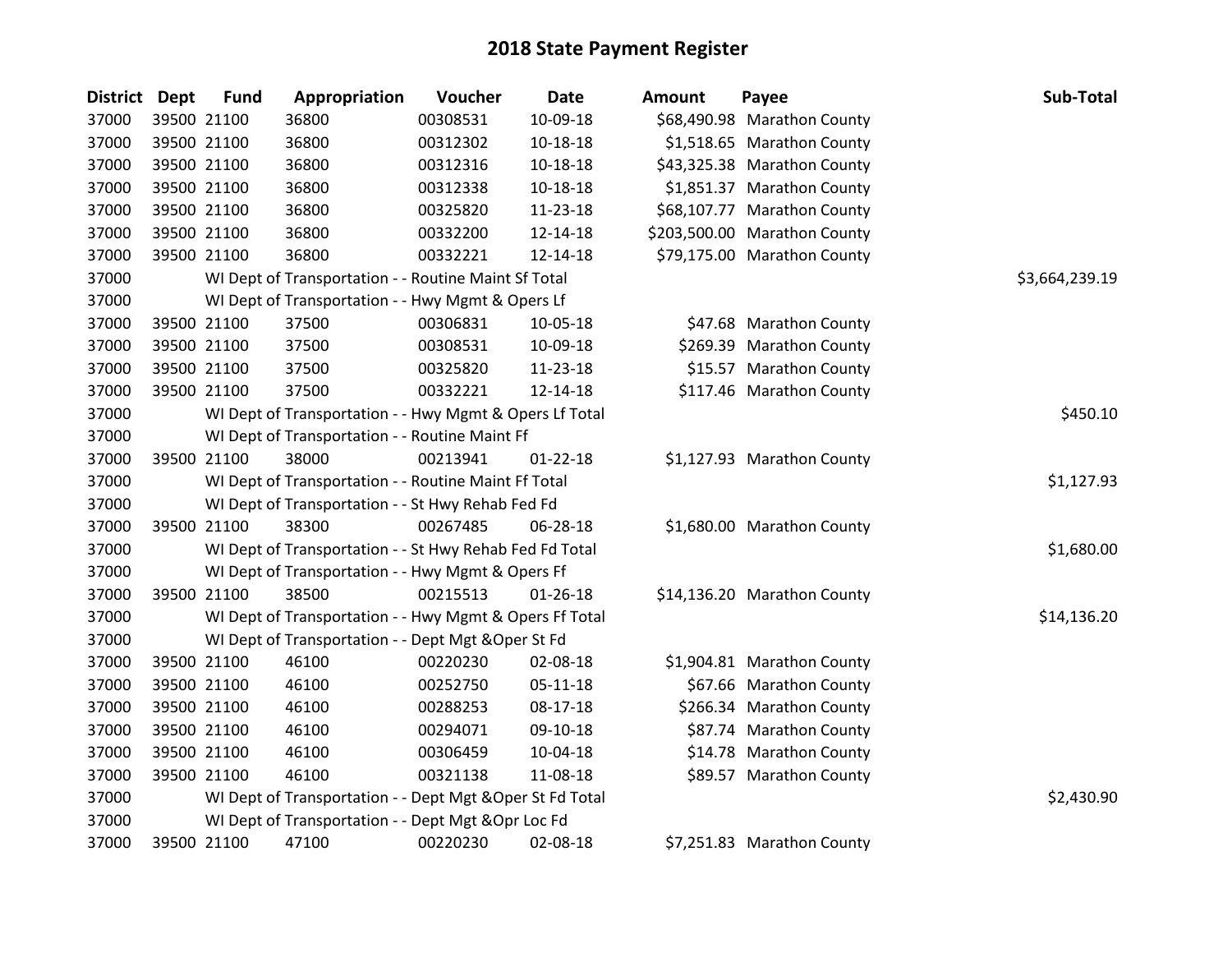| <b>District</b> | <b>Dept</b> | <b>Fund</b> | Appropriation                                                      | Voucher  | <b>Date</b>    | <b>Amount</b> | Payee                       | Sub-Total    |
|-----------------|-------------|-------------|--------------------------------------------------------------------|----------|----------------|---------------|-----------------------------|--------------|
| 37000           |             | 39500 21100 | 47100                                                              | 00252750 | $05 - 11 - 18$ |               | \$6,448.99 Marathon County  |              |
| 37000           |             | 39500 21100 | 47100                                                              | 00294071 | 09-10-18       |               | \$8,362.96 Marathon County  |              |
| 37000           |             | 39500 21100 | 47100                                                              | 00306459 | 10-04-18       |               | \$1,408.57 Marathon County  |              |
| 37000           |             | 39500 21100 | 47100                                                              | 00321138 | 11-08-18       |               | \$8,537.60 Marathon County  |              |
| 37000           |             |             | WI Dept of Transportation - - Dept Mgt & Opr Loc Fd Total          |          |                |               |                             | \$32,009.95  |
| 37000           |             |             | WI Dept of Transportation - - Dept Mgt & Opr Fed Fd                |          |                |               |                             |              |
| 37000           |             | 39500 21100 | 48100                                                              | 00220230 | 02-08-18       |               | \$36,626.57 Marathon County |              |
| 37000           |             | 39500 21100 | 48100                                                              | 00252750 | 05-11-18       |               | \$32,571.69 Marathon County |              |
| 37000           |             | 39500 21100 | 48100                                                              | 00288253 | 08-17-18       |               | \$1,065.36 Marathon County  |              |
| 37000           |             | 39500 21100 | 48100                                                              | 00294071 | 09-10-18       |               | \$42,238.50 Marathon County |              |
| 37000           |             | 39500 21100 | 48100                                                              | 00306459 | 10-04-18       |               | \$7,114.26 Marathon County  |              |
| 37000           |             | 39500 21100 | 48100                                                              | 00321138 | 11-08-18       |               | \$43,120.56 Marathon County |              |
| 37000           |             |             | WI Dept of Transportation - - Dept Mgt & Opr Fed Fd Total          |          |                |               |                             | \$162,736.94 |
| 37000           |             |             | WI Dept of Transportation - - Veh Reg/Ins/DI&Air S                 |          |                |               |                             |              |
| 37000           |             | 39500 21100 | 56300                                                              | 00324222 | 11-19-18       |               | \$50.00 Marathon County     |              |
| 37000           |             |             | WI Dept of Transportation - - Veh Reg/Ins/DI&Air S Total           |          |                |               |                             | \$50.00      |
| 37000           |             |             | Department of Corrections - - Services For Community Correct       |          |                |               |                             |              |
| 37000           |             | 41000 10000 | 10200                                                              | 00183765 | $01 - 23 - 18$ |               | \$12,630.62 Marathon County |              |
| 37000           |             | 41000 10000 | 10200                                                              | 00190589 | 02-23-18       |               | \$12,630.62 Marathon County |              |
| 37000           |             | 41000 10000 | 10200                                                              | 00196593 | 03-21-18       |               | \$12,630.62 Marathon County |              |
| 37000           |             | 41000 10000 | 10200                                                              | 00203319 | $04 - 25 - 18$ |               | \$12,630.62 Marathon County |              |
| 37000           |             | 41000 10000 | 10200                                                              | 00210696 | 05-25-18       |               | \$12,630.62 Marathon County |              |
| 37000           |             | 41000 10000 | 10200                                                              | 00219672 | 07-06-18       |               | \$12,630.62 Marathon County |              |
| 37000           |             | 41000 10000 | 10200                                                              | 00224544 | 07-25-18       |               | \$12,630.62 Marathon County |              |
| 37000           |             | 41000 10000 | 10200                                                              | 00230298 | 08-22-18       |               | \$12,630.62 Marathon County |              |
| 37000           |             | 41000 10000 | 10200                                                              | 00237365 | 09-25-18       |               | \$12,630.62 Marathon County |              |
| 37000           |             | 41000 10000 | 10200                                                              | 00244335 | 10-26-18       |               | \$12,630.62 Marathon County |              |
| 37000           |             | 41000 10000 | 10200                                                              | 00250188 | 11-23-18       |               | \$12,630.62 Marathon County |              |
| 37000           |             | 41000 10000 | 10200                                                              | 00256313 | 12-21-18       |               | \$12,630.62 Marathon County |              |
| 37000           |             |             | Department of Corrections - - Services For Community Correct Total |          |                |               |                             | \$151,567.44 |
| 37000           |             |             | Department of Corrections - - Purchased Services For Offende       |          |                |               |                             |              |
| 37000           |             | 41000 10000 | 11100                                                              | 00197006 | 03-21-18       |               | \$19,916.67 Marathon County |              |
| 37000           |             | 41000 10000 | 11100                                                              | 00197008 | 03-21-18       |               | \$19,916.67 Marathon County |              |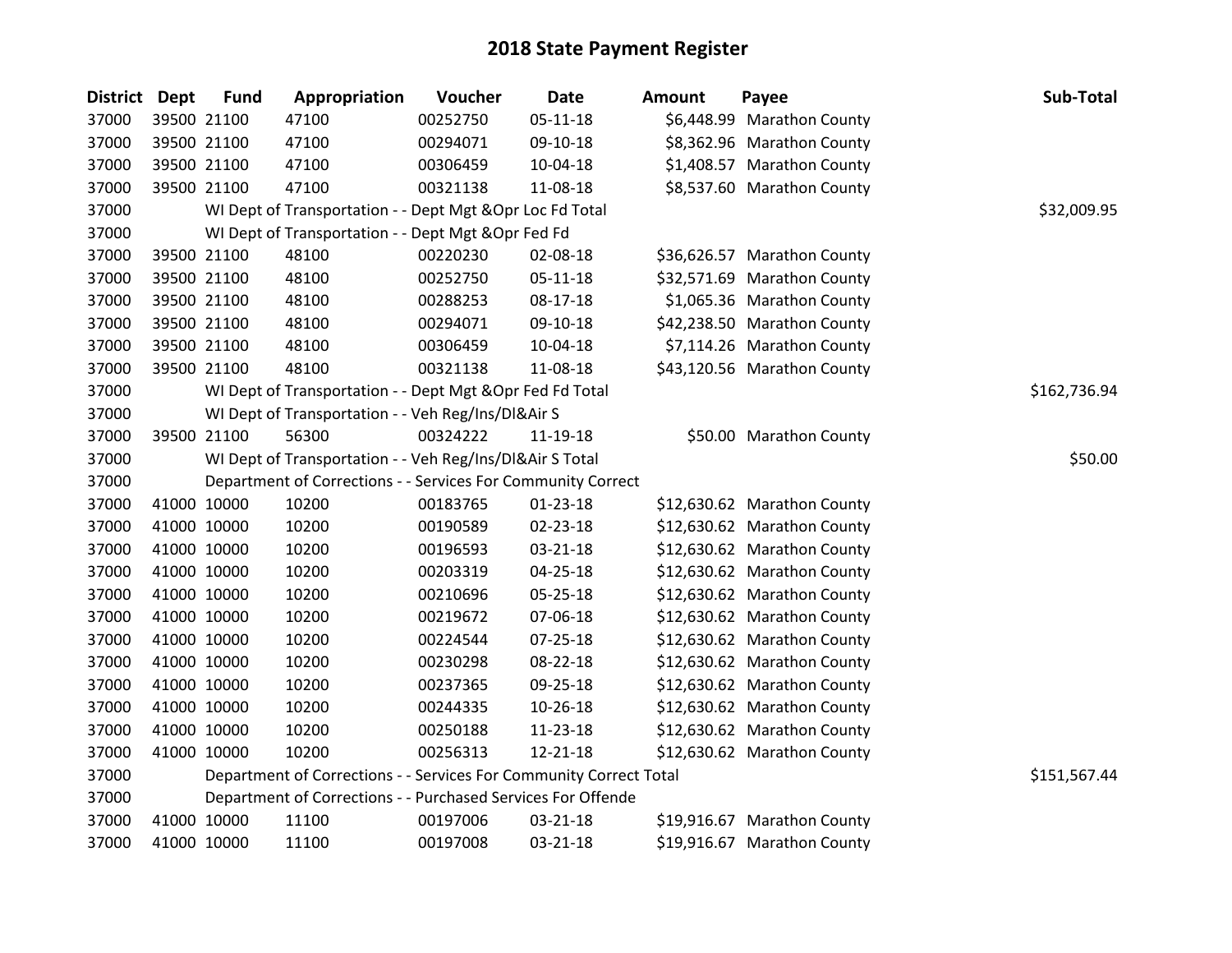| District Dept |             | <b>Fund</b> | Appropriation                                                      | Voucher  | <b>Date</b>    | Amount | Payee                                                                                                         | Sub-Total    |
|---------------|-------------|-------------|--------------------------------------------------------------------|----------|----------------|--------|---------------------------------------------------------------------------------------------------------------|--------------|
| 37000         |             | 41000 10000 | 11100                                                              | 00218134 | 06-26-18       |        | \$19,916.67 Marathon County                                                                                   |              |
| 37000         |             | 41000 10000 | 11100                                                              | 00218140 | 06-26-18       |        | \$19,916.67 Marathon County                                                                                   |              |
| 37000         |             | 41000 10000 | 11100                                                              | 00218552 | 06-27-18       |        | \$19,916.67 Marathon County                                                                                   |              |
| 37000         | 41000 10000 |             | 11100                                                              | 00219175 | 06-29-18       |        | \$19,916.67 Marathon County                                                                                   |              |
| 37000         | 41000 10000 |             | 11100                                                              | 00221505 | $07-11-18$     |        | \$19,916.67 Marathon County                                                                                   |              |
| 37000         |             | 41000 10000 | 11100                                                              | 00231708 | 08-29-18       |        | \$19,916.67 Marathon County                                                                                   |              |
| 37000         |             | 41000 10000 | 11100                                                              | 00240606 | 10-09-18       |        | \$19,916.67 Marathon County                                                                                   |              |
| 37000         |             | 41000 10000 | 11100                                                              | 00247329 | 11-08-18       |        | \$19,916.67 Marathon County                                                                                   |              |
| 37000         | 41000 10000 |             | 11100                                                              | 00251296 | $11 - 27 - 18$ |        | \$19,916.67 Marathon County                                                                                   |              |
| 37000         |             |             | Department of Corrections - - Purchased Services For Offende Total |          |                |        |                                                                                                               | \$219,083.37 |
| 37000         |             |             | Department of Corrections - - Corrections Contracts And Agre       |          |                |        |                                                                                                               |              |
| 37000         |             | 41000 10000 | 11400                                                              | 00185962 | 02-02-18       |        | \$9,159.88 Marathon County                                                                                    |              |
| 37000         |             | 41000 10000 | 11400                                                              | 00192087 | 03-01-18       |        | \$11,887.26 Marathon County                                                                                   |              |
| 37000         | 41000 10000 |             | 11400                                                              | 00195040 | 03-14-18       |        | \$10,343.46 Marathon County                                                                                   |              |
| 37000         | 41000 10000 |             | 11400                                                              | 00206936 | 05-08-18       |        | \$15,026.32 Marathon County                                                                                   |              |
| 37000         |             | 41000 10000 | 11400                                                              | 00212416 | 06-01-18       |        | \$9,468.64 Marathon County                                                                                    |              |
| 37000         |             | 41000 10000 | 11400                                                              | 00216933 | $06 - 21 - 18$ |        | \$1,543.80 Marathon County                                                                                    |              |
| 37000         | 41000 10000 |             | 11400                                                              | 00227212 | 08-08-18       |        | \$1,080.66 Marathon County                                                                                    |              |
| 37000         | 41000 10000 |             | 11400                                                              | 00232112 | 08-31-18       |        | \$2,624.46 Marathon County                                                                                    |              |
| 37000         |             | 41000 10000 | 11400                                                              | 00237127 | 10-05-18       |        | \$411.68 Marathon County                                                                                      |              |
| 37000         |             | 41000 10000 | 11400                                                              | 00245281 | 10-29-18       |        | \$4,888.70 Marathon County                                                                                    |              |
| 37000         |             | 41000 10000 | 11400                                                              | 00251878 | 11-29-18       |        | \$5,763.52 Marathon County                                                                                    |              |
| 37000         |             | 41000 10000 | 11400                                                              | 00256837 | 12-26-18       |        | \$4,888.70 Marathon County                                                                                    |              |
| 37000         |             |             | Department of Corrections - - Corrections Contracts And Agre Total |          |                |        |                                                                                                               | \$77,087.08  |
| 37000         |             |             |                                                                    |          |                |        | Department of Corrections - - Reimbursing Counties For Probation, Extended Supervision And Parole Holds       |              |
| 37000         | 41000 10000 |             | 11600                                                              | 00246210 | 11-02-18       |        | \$91,921.20 Marathon County                                                                                   |              |
| 37000         |             |             |                                                                    |          |                |        | Department of Corrections - - Reimbursing Counties For Probation, Extended Supervision And Parole Holds Total | \$91,921.20  |
| 37000         |             |             | Department of Corrections - - Probation, Parole And Extended       |          |                |        |                                                                                                               |              |
| 37000         |             | 41000 10000 | 18700                                                              | 00180901 | $01 - 10 - 18$ |        | \$184.31 Marathon County                                                                                      |              |
| 37000         | 41000 10000 |             | 18700                                                              | 00186826 | 02-05-18       |        | \$194.88 Marathon County                                                                                      |              |
| 37000         |             | 41000 10000 | 18700                                                              | 00194277 | 03-09-18       |        | \$177.99 Marathon County                                                                                      |              |
| 37000         |             | 41000 10000 | 18700                                                              | 00200770 | $04 - 12 - 18$ |        | \$160.57 Marathon County                                                                                      |              |
| 37000         | 41000 10000 |             | 18700                                                              | 00207559 | 05-09-18       |        | \$199.16 Marathon County                                                                                      |              |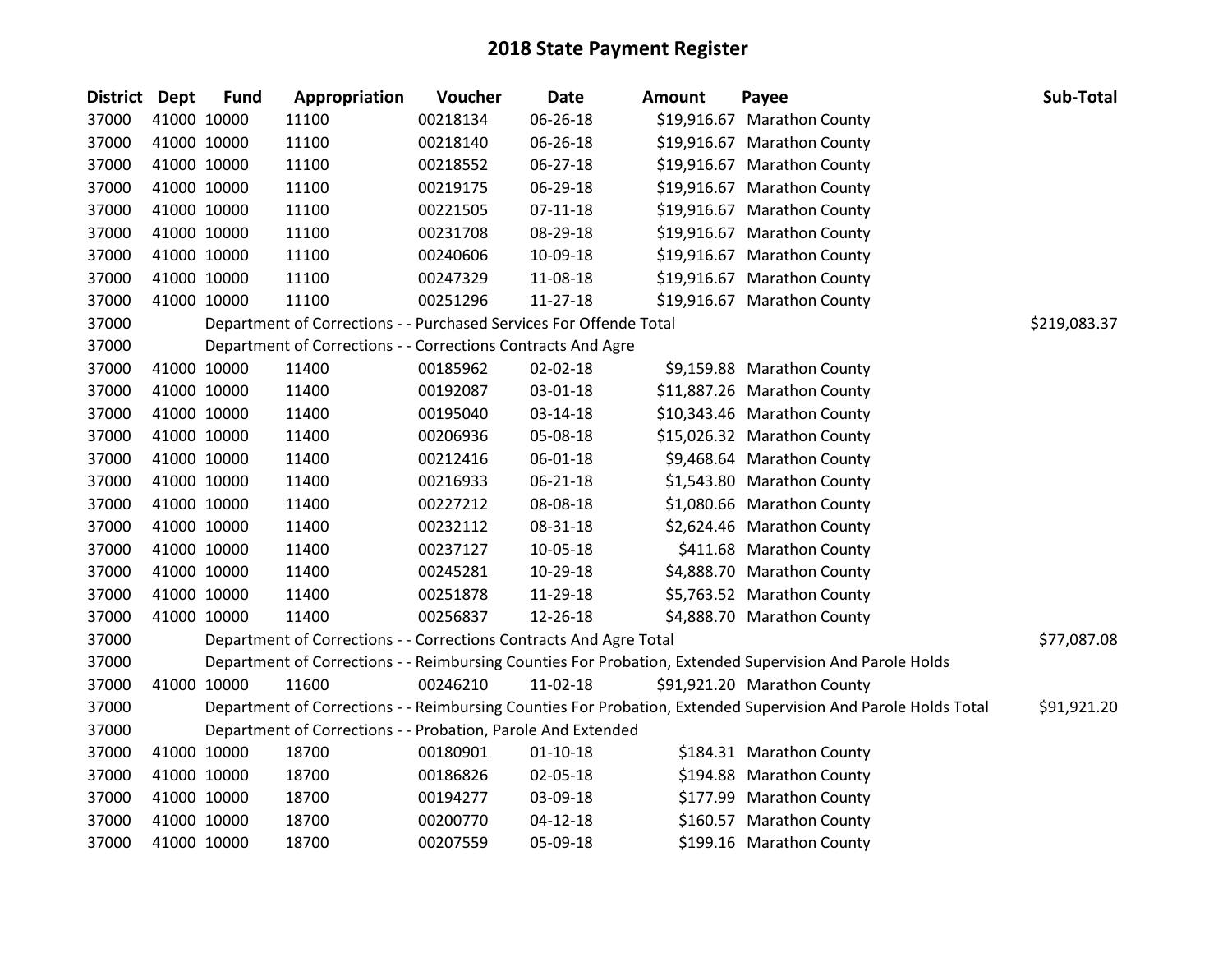| District Dept | <b>Fund</b> | Appropriation                                                      | Voucher  | <b>Date</b>    | <b>Amount</b> | Payee                        | Sub-Total      |
|---------------|-------------|--------------------------------------------------------------------|----------|----------------|---------------|------------------------------|----------------|
| 37000         | 41000 10000 | 18700                                                              | 00219311 | 07-02-18       |               | \$197.92 Marathon County     |                |
| 37000         | 41000 10000 | 18700                                                              | 00223330 | 07-19-18       |               | \$208.10 Marathon County     |                |
| 37000         | 41000 10000 | 18700                                                              | 00230712 | 08-23-18       |               | \$187.60 Marathon County     |                |
| 37000         | 41000 10000 | 18700                                                              | 00238041 | 09-28-18       |               | \$189.29 Marathon County     |                |
| 37000         | 41000 10000 | 18700                                                              | 00241285 | $10 - 12 - 18$ |               | \$202.44 Marathon County     |                |
| 37000         | 41000 10000 | 18700                                                              | 00246210 | 11-02-18       |               | \$6,918.80 Marathon County   |                |
| 37000         | 41000 10000 | 18700                                                              | 00251189 | 11-27-18       |               | \$214.08 Marathon County     |                |
| 37000         | 41000 10000 | 18700                                                              | 00254227 | 12-14-18       |               | \$189.12 Marathon County     |                |
| 37000         |             | Department of Corrections - - Probation, Parole And Extended Total |          |                |               |                              | \$9,224.26     |
| 37000         |             | Department of Health Services - - State/Federal Aids               |          |                |               |                              |                |
| 37000         | 43500 10000 | 00000                                                              | 90808    | $01 - 02 - 18$ |               | \$542,813.00 Marathon County |                |
| 37000         | 43500 10000 | 00000                                                              | 90809    | 02-01-18       |               | \$604,545.00 Marathon County |                |
| 37000         | 43500 10000 | 00000                                                              | 90810    | 03-01-18       |               | \$593,780.00 Marathon County |                |
| 37000         | 43500 10000 | 00000                                                              | 90812    | 04-02-18       |               | \$657,992.00 Marathon County |                |
| 37000         | 43500 10000 | 00000                                                              | 90813    | 05-01-18       |               | \$485,930.00 Marathon County |                |
| 37000         | 43500 10000 | 00000                                                              | 90814    | 06-01-18       |               | \$937,995.00 Marathon County |                |
| 37000         | 43500 10000 | 00000                                                              | 90900    | 07-02-18       |               | \$829,135.00 Marathon County |                |
| 37000         | 43500 10000 | 00000                                                              | 90901    | 08-01-18       |               | \$779,425.00 Marathon County |                |
| 37000         | 43500 10000 | 00000                                                              | 90902    | 09-04-18       |               | \$549,876.00 Marathon County |                |
| 37000         | 43500 10000 | 00000                                                              | 90903    | 10-01-18       |               | \$527,443.00 Marathon County |                |
| 37000         | 43500 10000 | 00000                                                              | 90904    | 11-01-18       |               | \$349,933.00 Marathon County |                |
| 37000         | 43500 10000 | 00000                                                              | 90905    | 12-03-18       |               | \$646,163.00 Marathon County |                |
| 37000         |             | Department of Health Services - - State/Federal Aids Total         |          |                |               |                              | \$7,505,030.00 |
| 37000         |             | Department of Health Services - - Public Health Dispensaries And   |          |                |               |                              |                |
| 37000         | 43500 10000 | 10700                                                              | 00176395 | $01 - 11 - 18$ |               | \$395.69 Marathon County     |                |
| 37000         | 43500 10000 | 10700                                                              | 00189660 | 03-14-18       |               | \$182.20 Marathon County     |                |
| 37000         | 43500 10000 | 10700                                                              | 00189662 | 03-14-18       |               | \$452.00 Marathon County     |                |
| 37000         | 43500 10000 | 10700                                                              | 00196963 | $04 - 13 - 18$ |               | \$377.23 Marathon County     |                |
| 37000         | 43500 10000 | 10700                                                              | 00196965 | 04-13-18       |               | \$298.23 Marathon County     |                |
| 37000         | 43500 10000 | 10700                                                              | 00206079 | 05-30-18       |               | \$264.42 Marathon County     |                |
| 37000         | 43500 10000 | 10700                                                              | 00210348 | 06-13-18       |               | \$75.28 Marathon County      |                |
| 37000         | 43500 10000 | 10700                                                              | 00220608 | 07-30-18       |               | \$348.68 Marathon County     |                |
| 37000         | 43500 10000 | 10700                                                              | 00224278 | 08-29-18       |               | \$109.57 Marathon County     |                |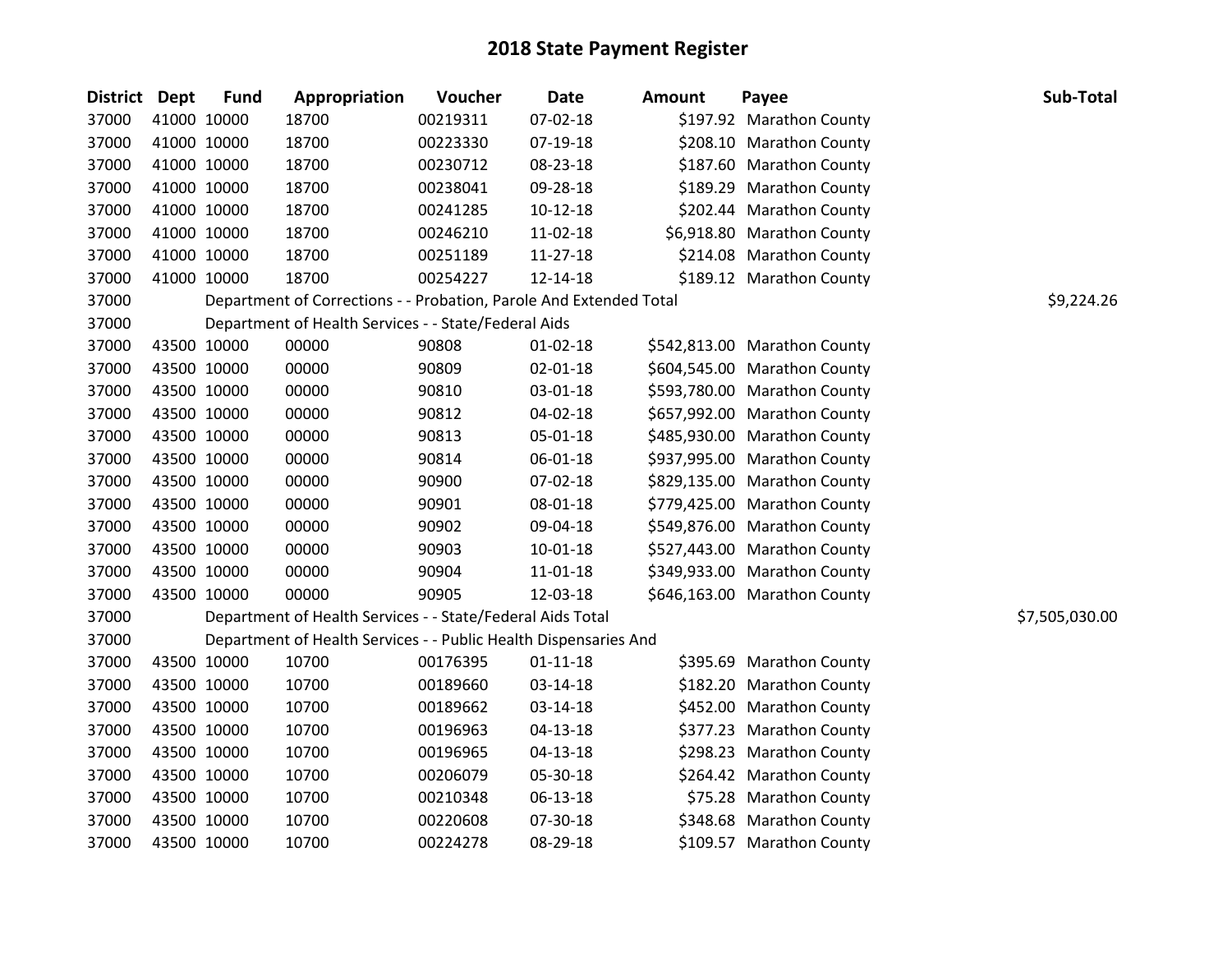| <b>District</b> | Dept        | <b>Fund</b> | Appropriation                                                          | Voucher  | <b>Date</b>    | <b>Amount</b> | Payee                      | Sub-Total  |
|-----------------|-------------|-------------|------------------------------------------------------------------------|----------|----------------|---------------|----------------------------|------------|
| 37000           |             | 43500 10000 | 10700                                                                  | 00242581 | 10-31-18       |               | \$167.53 Marathon County   |            |
| 37000           |             | 43500 10000 | 10700                                                                  | 00242775 | $11 - 21 - 18$ |               | \$150.99 Marathon County   |            |
| 37000           |             |             | Department of Health Services - - Public Health Dispensaries And Total |          |                |               |                            | \$2,821.82 |
| 37000           |             |             | Department of Health Services - - Services, Reimbursement & Paym       |          |                |               |                            |            |
| 37000           |             | 43500 10000 | 10900                                                                  | 00179188 | $01 - 12 - 18$ |               | \$450.00 Marathon County   |            |
| 37000           |             | 43500 10000 | 10900                                                                  | 00185537 | 02-09-18       |               | \$390.00 Marathon County   |            |
| 37000           |             | 43500 10000 | 10900                                                                  | 00190962 | 03-16-18       |               | \$390.00 Marathon County   |            |
| 37000           | 43500 10000 |             | 10900                                                                  | 00212971 | 06-29-18       |               | \$1,125.00 Marathon County |            |
| 37000           | 43500 10000 |             | 10900                                                                  | 00219390 | 08-03-18       |               | \$360.00 Marathon County   |            |
| 37000           |             | 43500 10000 | 10900                                                                  | 00252328 | 12-21-18       |               | \$1,515.00 Marathon County |            |
| 37000           |             |             | Department of Health Services - - Services, Reimbursement & Paym Total |          |                |               |                            | \$4,230.00 |
| 37000           |             |             | Department of Health Services - - Federal Projects Operations          |          |                |               |                            |            |
| 37000           |             | 43500 10000 | 14900                                                                  | 00210305 | 06-06-18       |               | \$4,600.00 Marathon County |            |
| 37000           |             |             | Department of Health Services - - Federal Projects Operations Total    |          |                |               |                            | \$4,600.00 |
| 37000           |             |             | Department of Health Services - - Federal Project Aids                 |          |                |               |                            |            |
| 37000           |             | 43500 10000 | 15000                                                                  | 00183056 | 01-30-18       |               | \$1,000.00 Marathon County |            |
| 37000           |             |             | Department of Health Services - - Federal Project Aids Total           |          |                |               |                            | \$1,000.00 |
| 37000           |             |             | Department of Health Services - - General Program Operations           |          |                |               |                            |            |
| 37000           | 43500 10000 |             | 40100                                                                  | 00186499 | $02 - 14 - 18$ |               | \$1.50 Marathon County     |            |
| 37000           | 43500 10000 |             | 40100                                                                  | 00191148 | 03-07-18       |               | \$15.00 Marathon County    |            |
| 37000           |             | 43500 10000 | 40100                                                                  | 00200391 | 04-18-18       |               | \$1.00 Marathon County     |            |
| 37000           |             | 43500 10000 | 40100                                                                  | 00200392 | 04-18-18       |               | \$15.00 Marathon County    |            |
| 37000           | 43500 10000 |             | 40100                                                                  | 00201985 | 04-25-18       |               | \$15.00 Marathon County    |            |
| 37000           |             | 43500 10000 | 40100                                                                  | 00210335 | 06-07-18       |               | \$1.50 Marathon County     |            |
| 37000           |             | 43500 10000 | 40100                                                                  | 00213646 | 06-21-18       |               | \$1.00 Marathon County     |            |
| 37000           |             | 43500 10000 | 40100                                                                  | 00213647 | 06-21-18       |               | \$15.00 Marathon County    |            |
| 37000           |             | 43500 10000 | 40100                                                                  | 00213669 | $06 - 21 - 18$ |               | \$1.00 Marathon County     |            |
| 37000           | 43500 10000 |             | 40100                                                                  | 00213670 | 06-21-18       |               | \$15.00 Marathon County    |            |
| 37000           |             | 43500 10000 | 40100                                                                  | 00215817 | 06-29-18       |               | \$15.00 Marathon County    |            |
| 37000           |             | 43500 10000 | 40100                                                                  | 00216638 | 07-05-18       |               | \$1.00 Marathon County     |            |
| 37000           |             | 43500 10000 | 40100                                                                  | 00216640 | 07-05-18       |               | \$15.00 Marathon County    |            |
| 37000           |             | 43500 10000 | 40100                                                                  | 00218571 | $07 - 11 - 18$ |               | \$1.00 Marathon County     |            |
| 37000           | 43500 10000 |             | 40100                                                                  | 00218572 | $07 - 11 - 18$ |               | \$15.00 Marathon County    |            |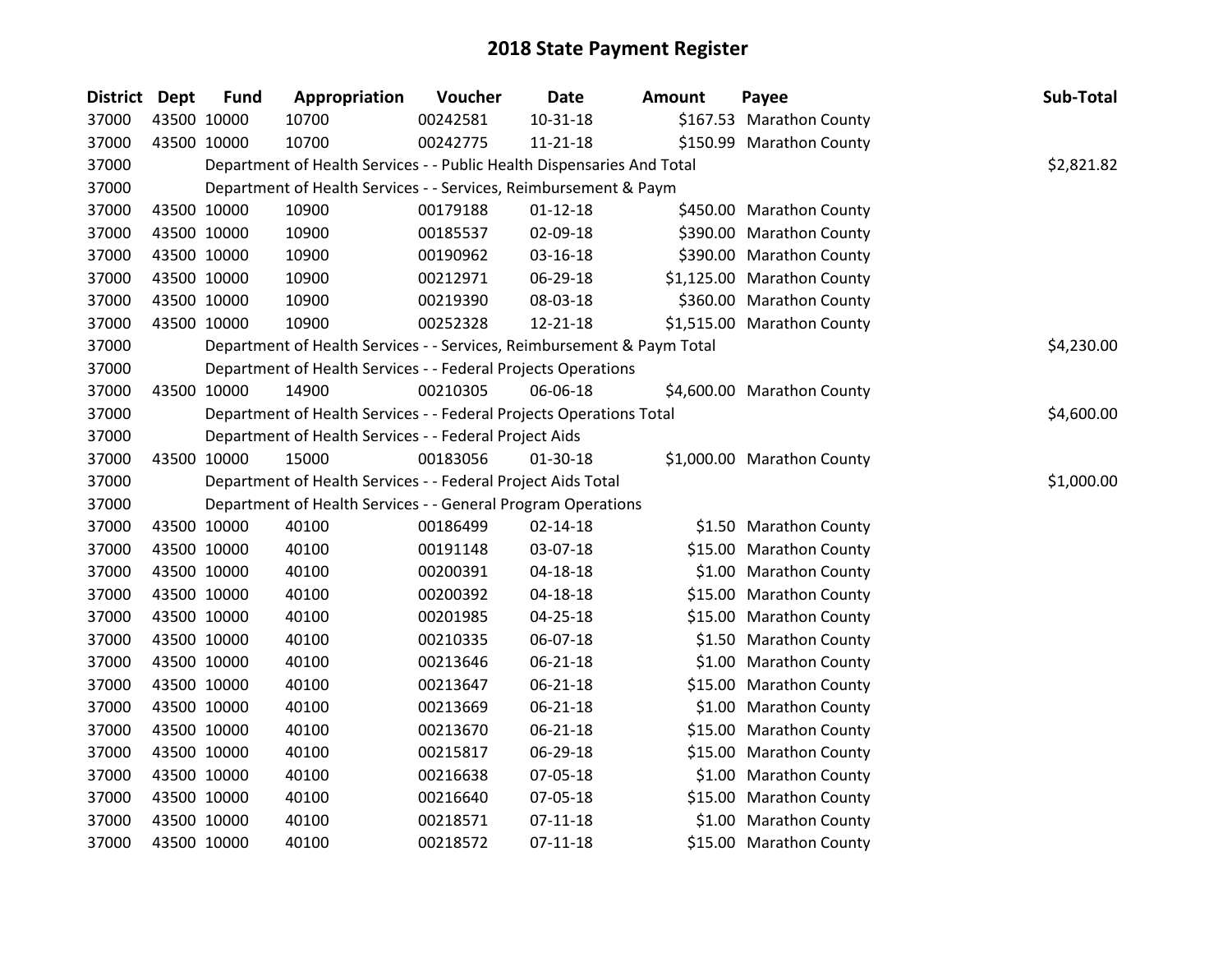| District Dept |             | <b>Fund</b> | <b>Appropriation</b>                                               | Voucher  | Date           | Amount | Payee                   | Sub-Total |
|---------------|-------------|-------------|--------------------------------------------------------------------|----------|----------------|--------|-------------------------|-----------|
| 37000         |             | 43500 10000 | 40100                                                              | 00224678 | 08-08-18       |        | \$1.00 Marathon County  |           |
| 37000         |             | 43500 10000 | 40100                                                              | 00224679 | 08-08-18       |        | \$15.00 Marathon County |           |
| 37000         |             | 43500 10000 | 40100                                                              | 00228705 | 08-29-18       |        | \$1.50 Marathon County  |           |
| 37000         |             | 43500 10000 | 40100                                                              | 00230600 | 09-05-18       |        | \$1.50 Marathon County  |           |
| 37000         |             | 43500 10000 | 40100                                                              | 00230601 | 09-05-18       |        | \$15.00 Marathon County |           |
| 37000         |             | 43500 10000 | 40100                                                              | 00236515 | 10-03-18       |        | \$1.50 Marathon County  |           |
| 37000         |             | 43500 10000 | 40100                                                              | 00239472 | $10-17-18$     |        | \$1.50 Marathon County  |           |
| 37000         |             | 43500 10000 | 40100                                                              | 00239485 | $10-17-18$     |        | \$1.00 Marathon County  |           |
| 37000         |             | 43500 10000 | 40100                                                              | 00240826 | 10-24-18       |        | \$1.50 Marathon County  |           |
| 37000         |             | 43500 10000 | 40100                                                              | 00245422 | 11-14-18       |        | \$1.50 Marathon County  |           |
| 37000         |             | 43500 10000 | 40100                                                              | 00248381 | 11-28-18       |        | \$1.50 Marathon County  |           |
| 37000         |             |             | Department of Health Services - - General Program Operations Total |          |                |        |                         | \$170.50  |
| 37000         |             |             | Department of Health Services - - Medical Assistance State Admin   |          |                |        |                         |           |
| 37000         |             | 43500 10000 | 44000                                                              | 00186499 | $02 - 14 - 18$ |        | \$1.50 Marathon County  |           |
| 37000         |             | 43500 10000 | 44000                                                              | 00191148 | 03-07-18       |        | \$15.00 Marathon County |           |
| 37000         |             | 43500 10000 | 44000                                                              | 00200391 | 04-18-18       |        | \$1.00 Marathon County  |           |
| 37000         |             | 43500 10000 | 44000                                                              | 00200392 | 04-18-18       |        | \$15.00 Marathon County |           |
| 37000         |             | 43500 10000 | 44000                                                              | 00201985 | 04-25-18       |        | \$15.00 Marathon County |           |
| 37000         |             | 43500 10000 | 44000                                                              | 00210335 | 06-07-18       |        | \$1.50 Marathon County  |           |
| 37000         |             | 43500 10000 | 44000                                                              | 00213646 | 06-21-18       |        | \$1.00 Marathon County  |           |
| 37000         |             | 43500 10000 | 44000                                                              | 00213647 | $06 - 21 - 18$ |        | \$15.00 Marathon County |           |
| 37000         |             | 43500 10000 | 44000                                                              | 00213669 | 06-21-18       |        | \$1.00 Marathon County  |           |
| 37000         |             | 43500 10000 | 44000                                                              | 00213670 | 06-21-18       |        | \$15.00 Marathon County |           |
| 37000         |             | 43500 10000 | 44000                                                              | 00215817 | 06-29-18       |        | \$15.00 Marathon County |           |
| 37000         |             | 43500 10000 | 44000                                                              | 00216638 | 07-05-18       |        | \$1.00 Marathon County  |           |
| 37000         |             | 43500 10000 | 44000                                                              | 00216640 | 07-05-18       |        | \$15.00 Marathon County |           |
| 37000         |             | 43500 10000 | 44000                                                              | 00218571 | 07-11-18       |        | \$1.00 Marathon County  |           |
| 37000         |             | 43500 10000 | 44000                                                              | 00218572 | $07-11-18$     |        | \$15.00 Marathon County |           |
| 37000         |             | 43500 10000 | 44000                                                              | 00221604 | 07-25-18       |        | \$3.00 Marathon County  |           |
| 37000         |             | 43500 10000 | 44000                                                              | 00224678 | 08-08-18       |        | \$1.00 Marathon County  |           |
| 37000         |             | 43500 10000 | 44000                                                              | 00224679 | 08-08-18       |        | \$15.00 Marathon County |           |
| 37000         |             | 43500 10000 | 44000                                                              | 00228705 | 08-29-18       |        | \$1.50 Marathon County  |           |
| 37000         | 43500 10000 |             | 44000                                                              | 00230600 | 09-05-18       |        | \$1.50 Marathon County  |           |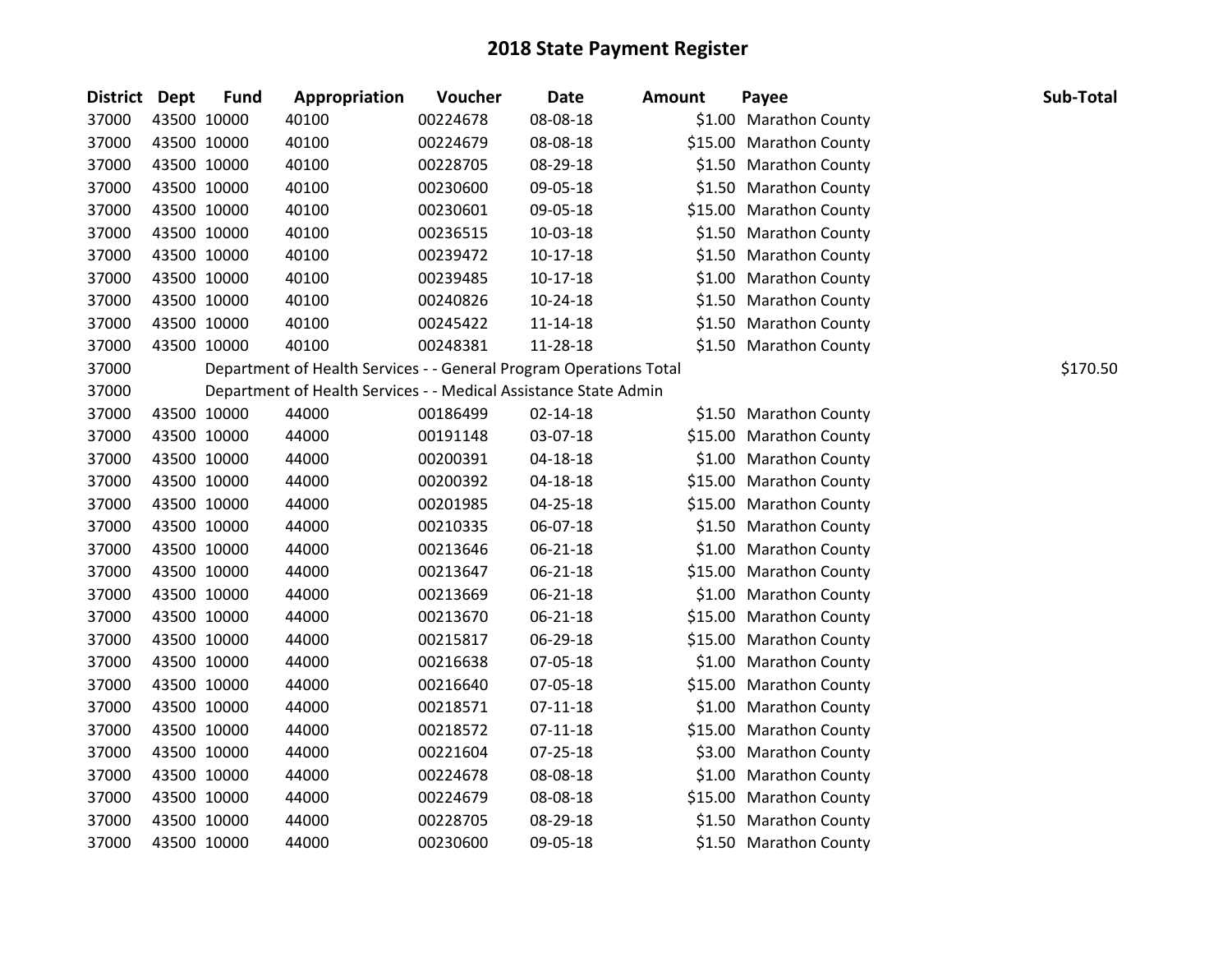| District Dept |             | <b>Fund</b> | Appropriation                                                                     | Voucher  | <b>Date</b>    | <b>Amount</b> | Payee                        | Sub-Total    |  |
|---------------|-------------|-------------|-----------------------------------------------------------------------------------|----------|----------------|---------------|------------------------------|--------------|--|
| 37000         |             | 43500 10000 | 44000                                                                             | 00230601 | 09-05-18       |               | \$15.00 Marathon County      |              |  |
| 37000         | 43500 10000 |             | 44000                                                                             | 00236515 | 10-03-18       |               | \$1.50 Marathon County       |              |  |
| 37000         | 43500 10000 |             | 44000                                                                             | 00239472 | $10-17-18$     |               | \$1.50 Marathon County       |              |  |
| 37000         | 43500 10000 |             | 44000                                                                             | 00239485 | 10-17-18       |               | \$1.00 Marathon County       |              |  |
| 37000         | 43500 10000 |             | 44000                                                                             | 00240826 | $10-24-18$     |               | \$1.50 Marathon County       |              |  |
| 37000         | 43500 10000 |             | 44000                                                                             | 00245422 | $11 - 14 - 18$ |               | \$1.50 Marathon County       |              |  |
| 37000         |             | 43500 10000 | 44000                                                                             | 00248381 | 11-28-18       |               | \$1.50 Marathon County       |              |  |
| 37000         |             |             | Department of Health Services - - Medical Assistance State Admin Total            |          |                |               |                              | \$173.50     |  |
| 37000         |             |             | Department of Health Services - - Interagency And Intra-Agency A                  |          |                |               |                              |              |  |
| 37000         | 43500 10000 |             | 46800                                                                             | 00239636 | 10-18-18       |               | \$399,751.00 Marathon County |              |  |
| 37000         |             |             | Department of Health Services - - Interagency And Intra-Agency A Total            |          |                |               |                              | \$399,751.00 |  |
| 37000         |             |             | Department of Health Services - - Administrative And Support-Fis                  |          |                |               |                              |              |  |
| 37000         | 43500 10000 |             | 82100                                                                             | 00179950 | $01 - 11 - 18$ |               | \$5.00 Marathon County       |              |  |
| 37000         | 43500 10000 |             | 82100                                                                             | 00226222 | 08-16-18       |               | \$5.00 Marathon County       |              |  |
| 37000         |             |             | \$10.00<br>Department of Health Services - - Administrative And Support-Fis Total |          |                |               |                              |              |  |
| 37000         |             |             | Dept of Children and Families - - Milw Ohc Placement Costs                        |          |                |               |                              |              |  |
| 37000         |             | 43700 10000 | 11800                                                                             | 00035402 | 03-16-18       |               | \$228.00 Marathon County     |              |  |
| 37000         |             |             | Dept of Children and Families - - Milw Ohc Placement Costs Total                  |          |                |               |                              | \$228.00     |  |
| 37000         |             |             | Dept of Children and Families - - Milw Child Welfare Svc Collect                  |          |                |               |                              |              |  |
| 37000         | 43700 10000 |             | 12200                                                                             | 00033593 | 02-02-18       |               | \$39.50 Marathon County      |              |  |
| 37000         |             | 43700 10000 | 12200                                                                             | 00043914 | 09-12-18       |               | \$75.00 Marathon County      |              |  |
| 37000         |             |             | Dept of Children and Families - - Milw Child Welfare Svc Collect Total            |          |                |               |                              | \$114.50     |  |
| 37000         |             |             | Dept of Children and Families - - Fed Aid, Milw Child Welfar Aid                  |          |                |               |                              |              |  |
| 37000         | 43700 10000 |             | 15300                                                                             | 00035402 | 03-16-18       |               | \$72.00 Marathon County      |              |  |
| 37000         |             |             | Dept of Children and Families - - Fed Aid, Milw Child Welfar Aid Total            |          |                |               |                              | \$72.00      |  |
| 37000         |             |             | Dept of Children and Families - - Fees For Administrative Servic                  |          |                |               |                              |              |  |
| 37000         | 43700 10000 |             | 23100                                                                             | 00033802 | $01-19-18$     |               | \$95.00 Marathon County      |              |  |
| 37000         | 43700 10000 |             | 23100                                                                             | 00038261 | 04-18-18       |               | \$130.00 Marathon County     |              |  |
| 37000         | 43700 10000 |             | 23100                                                                             | 00042324 | $07-17-18$     |               | \$135.00 Marathon County     |              |  |
| 37000         | 43700 10000 |             | 23100                                                                             | 00045789 | $10-18-18$     |               | \$90.00 Marathon County      |              |  |
| 37000         |             |             | Dept of Children and Families - - Fees For Administrative Servic Total            |          |                |               |                              | \$450.00     |  |
| 37000         |             |             | Dept of Children and Families - - General Aids                                    |          |                |               |                              |              |  |
| 37000         | 43700 10000 |             | 99000                                                                             | 00033204 | $01 - 05 - 18$ |               | \$15,175.00 Marathon County  |              |  |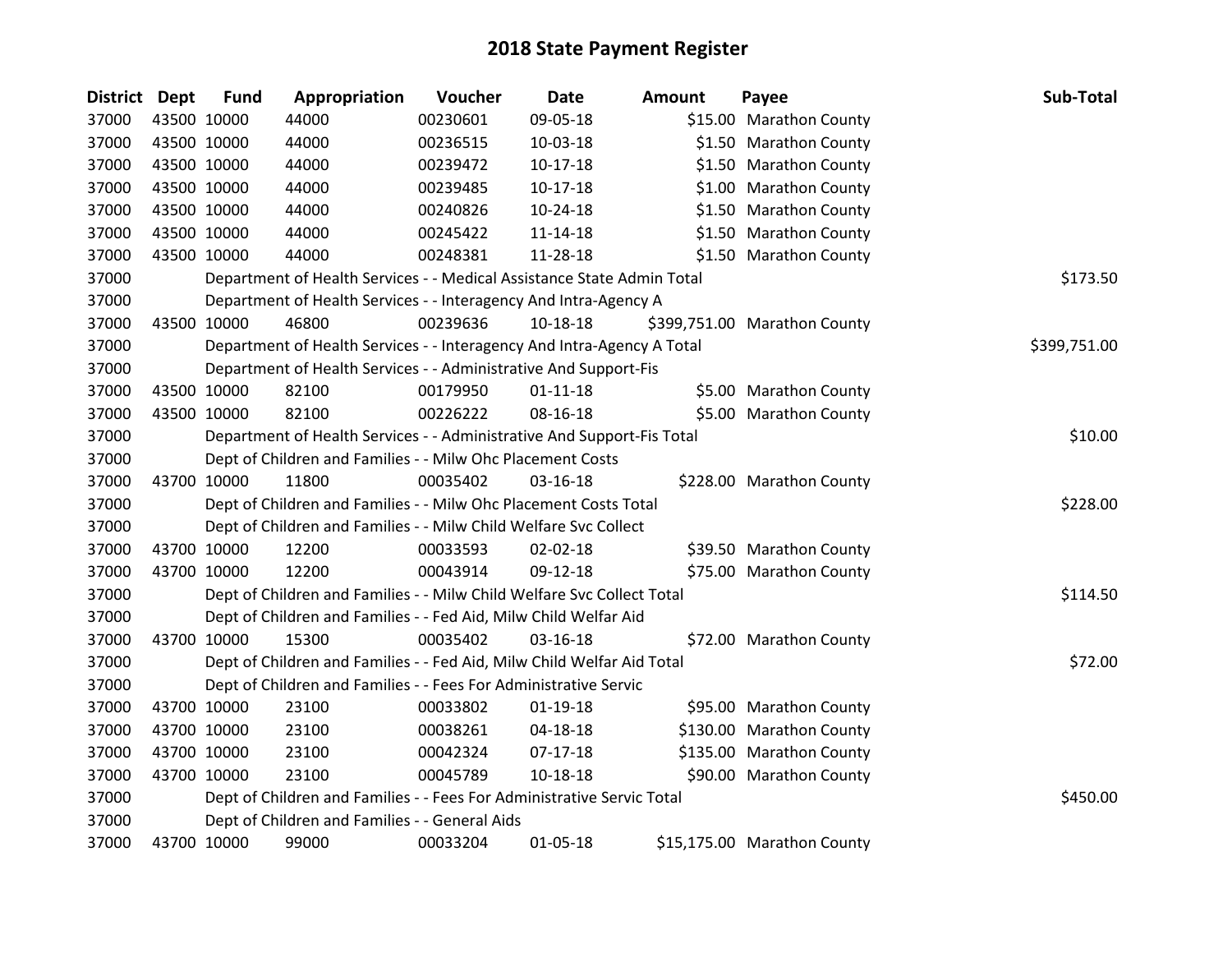| District Dept |             | <b>Fund</b> | Appropriation | Voucher  | <b>Date</b>    | <b>Amount</b> | Payee                          | Sub-Total |
|---------------|-------------|-------------|---------------|----------|----------------|---------------|--------------------------------|-----------|
| 37000         | 43700 10000 |             | 99000         | 00033288 | $01 - 03 - 18$ |               | \$56,387.75 Marathon County    |           |
| 37000         |             | 43700 10000 | 99000         | 00034118 | 01-30-18       |               | \$238,572.00 Marathon County   |           |
| 37000         | 43700 10000 |             | 99000         | 00034314 | 02-05-18       |               | \$161,868.07 Marathon County   |           |
| 37000         | 43700 10000 |             | 99000         | 00034369 | 02-05-18       |               | \$17,306.00 Marathon County    |           |
| 37000         |             | 43700 10000 | 99000         | 00034859 | 02-20-18       |               | \$510.63 Marathon County       |           |
| 37000         |             | 43700 10000 | 99000         | 00035012 | $02 - 21 - 18$ |               | \$448.34 Marathon County       |           |
| 37000         |             | 43700 10000 | 99000         | 00035115 | $02 - 21 - 18$ |               | \$838.01 Marathon County       |           |
| 37000         | 43700 10000 |             | 99000         | 00035245 | 02-22-18       |               | \$766.05 Marathon County       |           |
| 37000         | 43700 10000 |             | 99000         | 00035495 | 03-01-18       |               | \$25.00 Marathon County        |           |
| 37000         |             | 43700 10000 | 99000         | 00035648 | 03-05-18       |               | \$682,226.61 Marathon County   |           |
| 37000         | 43700 10000 |             | 99000         | 00036804 | 03-30-18       |               | \$3,806.38 Marathon County     |           |
| 37000         |             | 43700 10000 | 99000         | 00036848 | 03-27-18       |               | \$470.34 Marathon County       |           |
| 37000         |             | 43700 10000 | 99000         | 00036973 | 03-30-18       |               | \$548.47 Marathon County       |           |
| 37000         | 43700 10000 |             | 99000         | 00037575 | 04-05-18       |               | \$336,136.60 Marathon County   |           |
| 37000         |             | 43700 10000 | 99000         | 00038810 | 04-30-18       |               | \$408,623.04 Marathon County   |           |
| 37000         | 43700 10000 |             | 99000         | 00039186 | 05-07-18       |               | \$297,797.03 Marathon County   |           |
| 37000         |             | 43700 10000 | 99000         | 00039241 | 05-07-18       |               | \$128.70 Marathon County       |           |
| 37000         |             | 43700 10000 | 99000         | 00040557 | 06-05-18       |               | \$4,800.00 Marathon County     |           |
| 37000         | 43700 10000 |             | 99000         | 00040606 | 06-05-18       |               | \$213,765.77 Marathon County   |           |
| 37000         | 43700 10000 |             | 99000         | 00040656 | 06-05-18       |               | \$40,855.54 Marathon County    |           |
| 37000         |             | 43700 10000 | 99000         | 00041625 | 06-29-18       |               | \$37,917.19 Marathon County    |           |
| 37000         |             | 43700 10000 | 99000         | 00041707 | 07-02-18       |               | \$873.87 Marathon County       |           |
| 37000         |             | 43700 10000 | 99000         | 00041787 | 07-05-18       |               | \$262,908.40 Marathon County   |           |
| 37000         | 43700 10000 |             | 99000         | 00042691 | 07-24-18       |               | \$366.05 Marathon County       |           |
| 37000         |             | 43700 10000 | 99000         | 00042801 | 07-30-18       |               | \$312,645.71 Marathon County   |           |
| 37000         | 43700 10000 |             | 99000         | 00043007 | 08-02-18       |               | \$13,401.00 Marathon County    |           |
| 37000         |             | 43700 10000 | 99000         | 00043097 | 08-06-18       |               | \$93,330.48 Marathon County    |           |
| 37000         |             | 43700 10000 | 99000         | 00043378 | 08-14-18       |               | \$57,142.15 Marathon County    |           |
| 37000         | 43700 10000 |             | 99000         | 00043556 | 08-17-18       |               | \$9,177.00 Marathon County     |           |
| 37000         | 43700 10000 |             | 99000         | 00043975 | 08-29-18       |               | \$1,161,331.00 Marathon County |           |
| 37000         | 43700 10000 |             | 99000         | 00044060 | 08-30-18       |               | \$76,852.00 Marathon County    |           |
| 37000         |             | 43700 10000 | 99000         | 00044171 | 09-05-18       |               | \$349,685.57 Marathon County   |           |
| 37000         | 43700 10000 |             | 99000         | 00044433 | 09-11-18       |               | \$7,840.00 Marathon County     |           |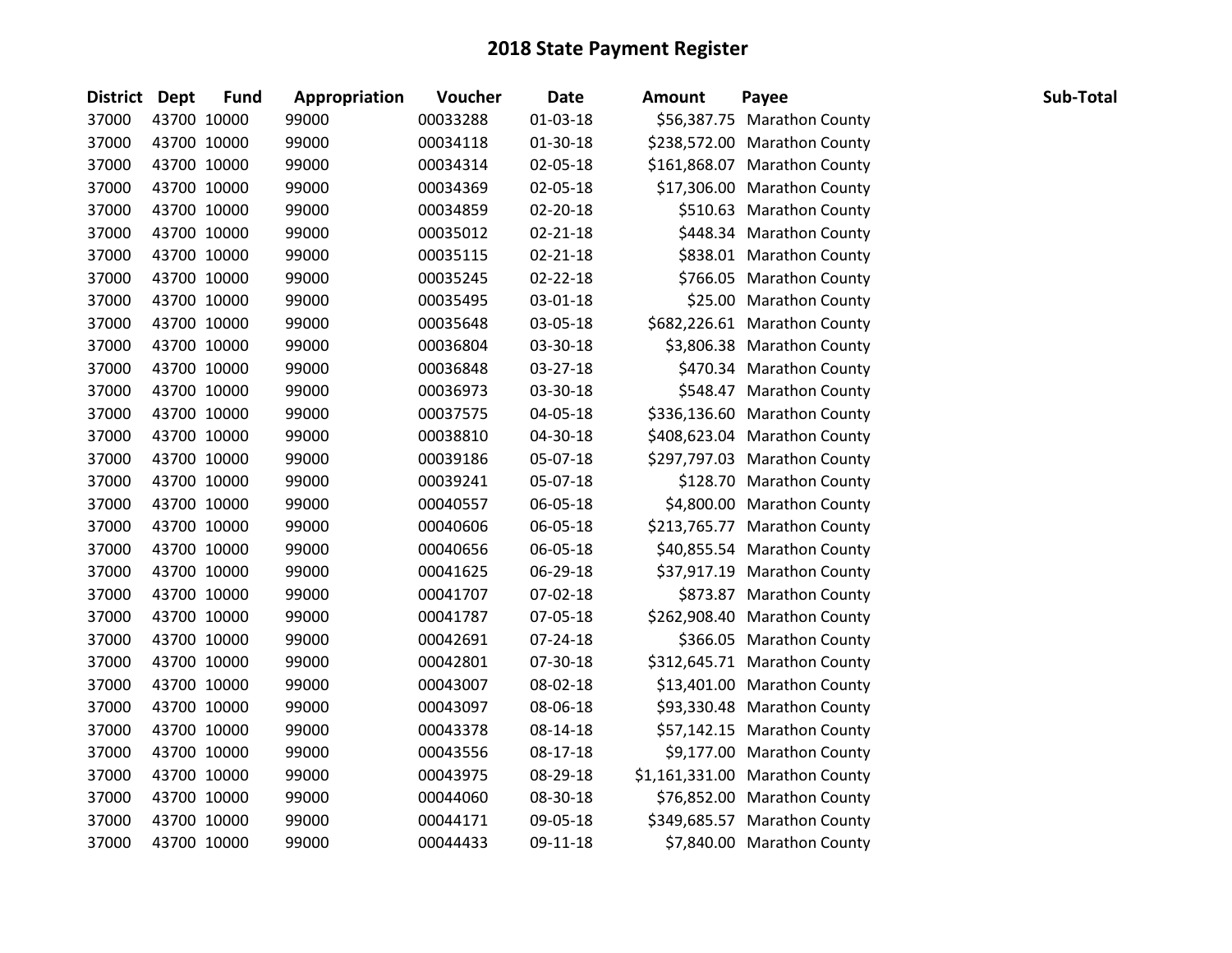| <b>District</b> | Dept        | <b>Fund</b> | Appropriation                                                         | Voucher  | <b>Date</b>    | <b>Amount</b> | Payee                        | Sub-Total      |
|-----------------|-------------|-------------|-----------------------------------------------------------------------|----------|----------------|---------------|------------------------------|----------------|
| 37000           |             | 43700 10000 | 99000                                                                 | 00045379 | 10-05-18       |               | \$220,382.55 Marathon County |                |
| 37000           |             | 43700 10000 | 99000                                                                 | 00046198 | 10-30-18       |               | \$240,065.20 Marathon County |                |
| 37000           |             | 43700 10000 | 99000                                                                 | 00046457 | 11-01-18       |               | \$1,146.74 Marathon County   |                |
| 37000           |             | 43700 10000 | 99000                                                                 | 00046512 | 11-05-18       |               | \$315,831.48 Marathon County |                |
| 37000           |             | 43700 10000 | 99000                                                                 | 00046570 | 11-05-18       |               | \$13,874.00 Marathon County  |                |
| 37000           |             | 43700 10000 | 99000                                                                 | 00046696 | 11-09-18       |               | \$43,416.32 Marathon County  |                |
| 37000           |             | 43700 10000 | 99000                                                                 | 00047569 | 12-05-18       |               | \$160,314.41 Marathon County |                |
| 37000           |             | 43700 10000 | 99000                                                                 | 00047673 | 12-06-18       |               | \$57.62 Marathon County      |                |
| 37000           | 43700 10000 |             | 99000                                                                 | 00048175 | 12-27-18       |               | \$325.04 Marathon County     |                |
| 37000           |             |             | Dept of Children and Families - - General Aids Total                  |          |                |               |                              | \$5,859,939.11 |
| 37000           |             |             | Dept of Workforce Development - - Ui Admin Fed                        |          |                |               |                              |                |
| 37000           |             | 44500 10000 | 15100                                                                 | 00142136 | 01-03-18       |               | \$105.00 Marathon County     |                |
| 37000           |             | 44500 10000 | 15100                                                                 | 00146815 | $02 - 02 - 18$ |               | \$110.00 Marathon County     |                |
| 37000           |             | 44500 10000 | 15100                                                                 | 00152401 | 03-02-18       |               | \$95.00 Marathon County      |                |
| 37000           |             | 44500 10000 | 15100                                                                 | 00157712 | 04-03-18       |               | \$255.00 Marathon County     |                |
| 37000           |             | 44500 10000 | 15100                                                                 | 00163031 | 05-02-18       |               | \$130.00 Marathon County     |                |
| 37000           |             | 44500 10000 | 15100                                                                 | 00168107 | 06-04-18       |               | \$135.00 Marathon County     |                |
| 37000           |             | 44500 10000 | 15100                                                                 | 00173110 | 07-03-18       |               | \$105.00 Marathon County     |                |
| 37000           |             | 44500 10000 | 15100                                                                 | 00178356 | 08-02-18       |               | \$135.00 Marathon County     |                |
| 37000           |             | 44500 10000 | 15100                                                                 | 00183413 | 09-05-18       |               | \$65.00 Marathon County      |                |
| 37000           |             | 44500 10000 | 15100                                                                 | 00188559 | 10-02-18       |               | \$125.00 Marathon County     |                |
| 37000           |             | 44500 10000 | 15100                                                                 | 00190414 | $10-11-18$     |               | \$75.00 Marathon County      |                |
| 37000           |             | 44500 10000 | 15100                                                                 | 00194622 | 11-02-18       |               | \$125.00 Marathon County     |                |
| 37000           |             | 44500 10000 | 15100                                                                 | 00195728 | 11-30-18       |               | \$75.00 Marathon County      |                |
| 37000           |             | 44500 10000 | 15100                                                                 | 00199603 | 12-04-18       |               | \$170.00 Marathon County     |                |
| 37000           |             |             | Dept of Workforce Development - - Ui Admin Fed Total                  |          |                |               |                              | \$1,705.00     |
| 37000           |             |             | Dept of Workforce Development - - Wc Ops Uninsured Emplyr Admin       |          |                |               |                              |                |
| 37000           |             | 44500 22700 | 17700                                                                 | 00150136 | 02-20-18       |               | \$40.00 Marathon County      |                |
| 37000           |             | 44500 22700 | 17700                                                                 | 00150138 | 02-20-18       |               | \$85.00 Marathon County      |                |
| 37000           |             |             | Dept of Workforce Development - - Wc Ops Uninsured Emplyr Admin Total |          |                |               |                              | \$125.00       |
| 37000           |             |             | Department of Justice - - Crime Laboratories, Dna                     |          |                |               |                              |                |
| 37000           |             | 45500 10000 | 22100                                                                 | 00048998 | 07-19-18       |               | \$7,790.00 Marathon County   |                |
| 37000           |             |             | Department of Justice - - Crime Laboratories, Dna Total               |          |                |               |                              | \$7,790.00     |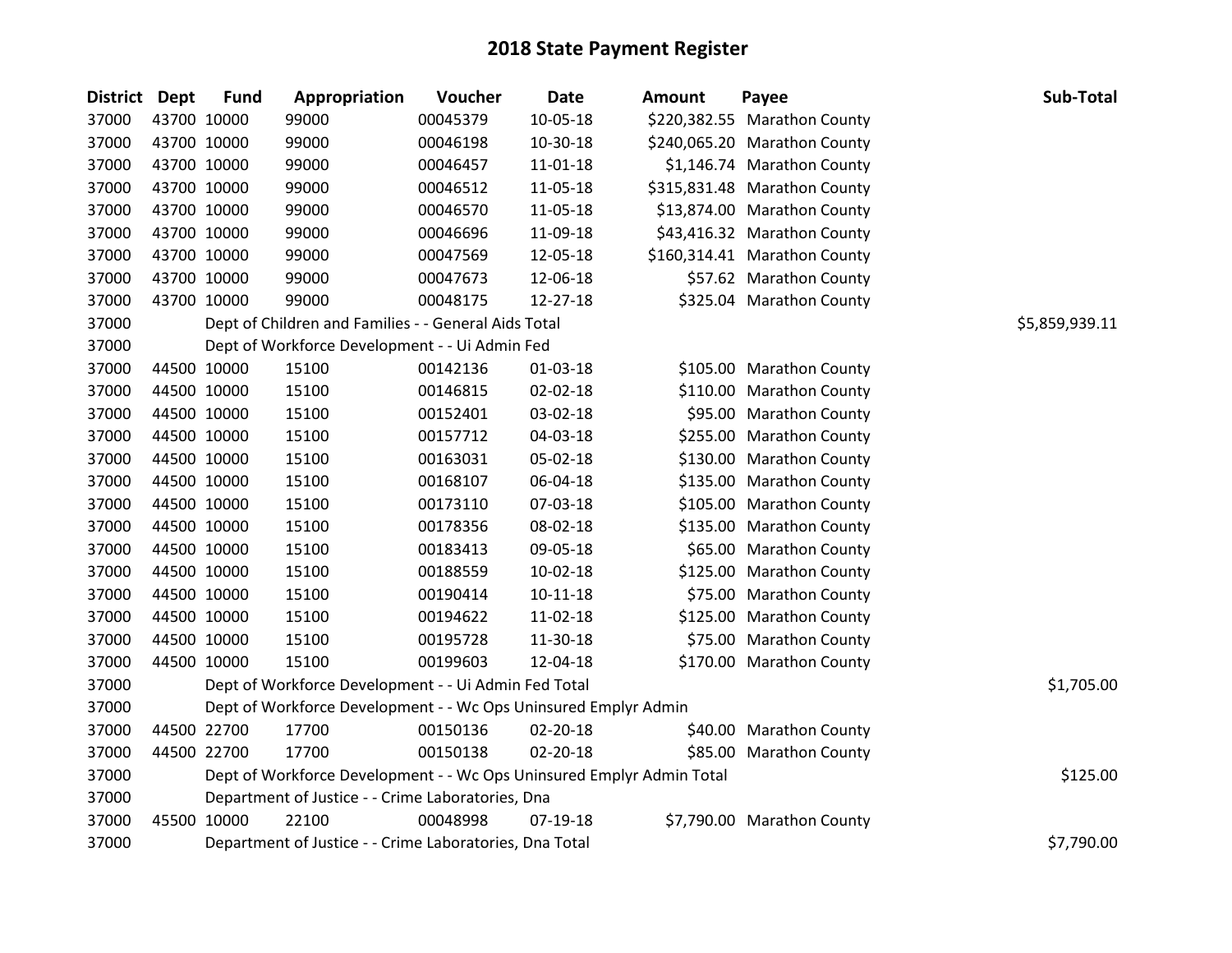| <b>District Dept</b> | <b>Fund</b> | Appropriation                                                 | Voucher  | <b>Date</b>    | Amount | Payee                       | Sub-Total   |
|----------------------|-------------|---------------------------------------------------------------|----------|----------------|--------|-----------------------------|-------------|
| 37000                |             | Department of Justice - - Law Enforcement Train, Local        |          |                |        |                             |             |
| 37000                | 45500 10000 | 23100                                                         | 00041086 | 02-01-18       |        | \$2,700.04 Marathon County  |             |
| 37000                | 45500 10000 | 23100                                                         | 00048271 | 07-06-18       |        | \$2,420.17 Marathon County  |             |
| 37000                | 45500 10000 | 23100                                                         | 00051656 | 09-21-18       |        | \$1,635.47 Marathon County  |             |
| 37000                | 45500 10000 | 23100                                                         | 00053268 | $10 - 18 - 18$ |        | \$21,280.00 Marathon County |             |
| 37000                | 45500 10000 | 23100                                                         | 00053271 | 10-18-18       |        | \$160.00 Marathon County    |             |
| 37000                |             | Department of Justice - - Law Enforcement Train, Local Total  |          |                |        |                             | \$28,195.68 |
| 37000                |             | Department of Justice - - Law Enforcement Train, State        |          |                |        |                             |             |
| 37000                | 45500 10000 | 23200                                                         | 00045646 | $05-11-18$     |        | \$2,204.03 Marathon County  |             |
| 37000                |             | Department of Justice - - Law Enforcement Train, State Total  |          |                |        |                             | \$2,204.03  |
| 37000                |             | Department of Justice - - Inter And Intra-Agency Assist       |          |                |        |                             |             |
| 37000                | 45500 10000 | 23300                                                         | 00051563 | 09-25-18       |        | \$9,061.35 Marathon County  |             |
| 37000                |             | Department of Justice - - Inter And Intra-Agency Assist Total |          |                |        |                             | \$9,061.35  |
| 37000                |             | Department of Justice - - Federal Aid, State Operations       |          |                |        |                             |             |
| 37000                | 45500 10000 | 24100                                                         | 00048935 | 07-19-18       |        | \$1,832.83 Marathon County  |             |
| 37000                | 45500 10000 | 24100                                                         | 00052651 | 10-02-18       |        | \$658.05 Marathon County    |             |
| 37000                | 45500 10000 | 24100                                                         | 00056839 | 12-13-18       |        | \$7,192.91 Marathon County  |             |
| 37000                |             | Department of Justice - - Federal Aid, State Operations Total |          |                |        |                             | \$9,683.79  |
| 37000                |             | Department of Justice - - Federal Aid, Local Assistance       |          |                |        |                             |             |
| 37000                | 45500 10000 | 25100                                                         | 00040320 | 01-09-18       |        | \$408.25 Marathon County    |             |
| 37000                | 45500 10000 | 25100                                                         | 00040527 | $01 - 18 - 18$ |        | \$7,349.86 Marathon County  |             |
| 37000                | 45500 10000 | 25100                                                         | 00041312 | $02 - 01 - 18$ |        | \$96.58 Marathon County     |             |
| 37000                | 45500 10000 | 25100                                                         | 00044269 | 04-06-18       |        | \$13,201.45 Marathon County |             |
| 37000                | 45500 10000 | 25100                                                         | 00047536 | 06-25-18       |        | \$10,769.71 Marathon County |             |
| 37000                | 45500 10000 | 25100                                                         | 00048440 | 07-09-18       |        | \$3,348.60 Marathon County  |             |
| 37000                | 45500 10000 | 25100                                                         | 00049723 | 08-02-18       |        | \$738.92 Marathon County    |             |
| 37000                | 45500 10000 | 25100                                                         | 00050918 | 09-04-18       |        | \$24,824.21 Marathon County |             |
| 37000                | 45500 10000 | 25100                                                         | 00051031 | 09-04-18       |        | \$1,444.79 Marathon County  |             |
| 37000                | 45500 10000 | 25100                                                         | 00052134 | 09-25-18       |        | \$1,602.47 Marathon County  |             |
| 37000                | 45500 10000 | 25100                                                         | 00056076 | 11-30-18       |        | \$1,182.78 Marathon County  |             |
| 37000                |             | Department of Justice - - Federal Aid, Local Assistance Total |          |                |        |                             | \$64,967.62 |
| 37000                |             | Department of Justice - - Alt Prosecution Alcohol Drugs       |          |                |        |                             |             |
| 37000                | 45500 10000 | 27100                                                         | 00046385 | 05-30-18       |        | \$26,233.44 Marathon County |             |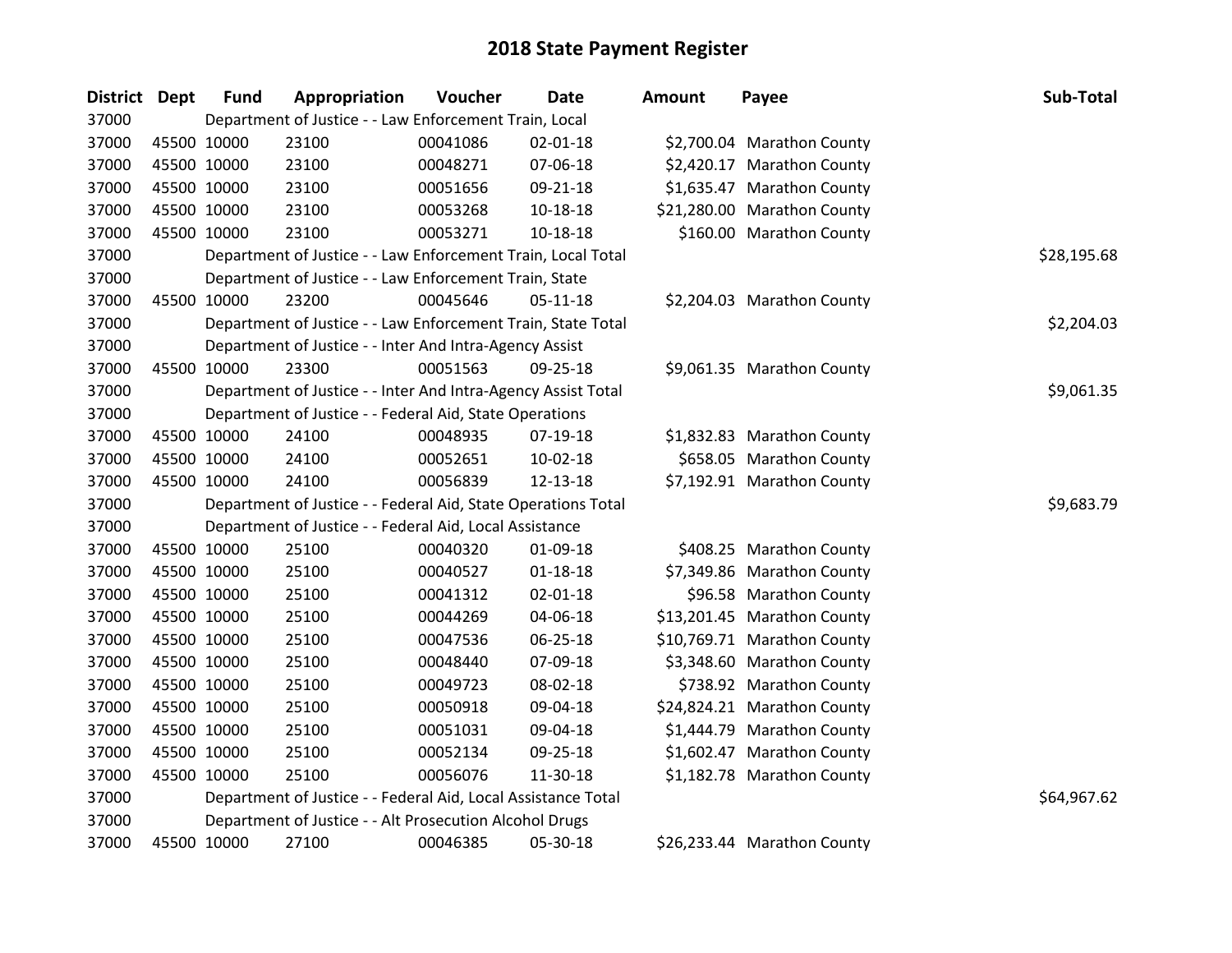| <b>District</b> | <b>Dept</b> | <b>Fund</b> | Appropriation                                                         | Voucher  | <b>Date</b>    | <b>Amount</b> | Payee                       | Sub-Total   |
|-----------------|-------------|-------------|-----------------------------------------------------------------------|----------|----------------|---------------|-----------------------------|-------------|
| 37000           |             | 45500 10000 | 27100                                                                 | 00050253 | 08-14-18       |               | \$27,367.40 Marathon County |             |
| 37000           |             | 45500 10000 | 27100                                                                 | 00054278 | 11-05-18       |               | \$27,914.64 Marathon County |             |
| 37000           |             |             | Department of Justice - - Alt Prosecution Alcohol Drugs Total         |          |                |               |                             | \$81,515.48 |
| 37000           |             |             | Department of Justice - - Internet Crimes Against Childr              |          |                |               |                             |             |
| 37000           |             | 45500 10000 | 28400                                                                 | 00043439 | 03-20-18       |               | \$3,516.32 Marathon County  |             |
| 37000           |             | 45500 10000 | 28400                                                                 | 00049576 | 07-31-18       |               | \$360.36 Marathon County    |             |
| 37000           |             | 45500 10000 | 28400                                                                 | 00052864 | 10-05-18       |               | \$1,081.08 Marathon County  |             |
| 37000           |             | 45500 10000 | 28400                                                                 | 00052865 | 10-05-18       |               | \$1,273.65 Marathon County  |             |
| 37000           |             | 45500 10000 | 28400                                                                 | 00056210 | 11-30-18       |               | \$1,400.28 Marathon County  |             |
| 37000           |             | 45500 10000 | 28400                                                                 | 00056217 | 11-30-18       |               | \$51.48 Marathon County     |             |
| 37000           |             | 45500 10000 | 28400                                                                 | 00056892 | 12-14-18       |               | \$778.02 Marathon County    |             |
| 37000           |             |             | Department of Justice - - Internet Crimes Against Childr Total        |          |                |               |                             | \$8,461.19  |
| 37000           |             |             | Department of Justice - - Crime Victim Witness Assist                 |          |                |               |                             |             |
| 37000           |             | 45500 10000 | 53200                                                                 | 00043058 | 03-06-18       |               | \$45,908.90 Marathon County |             |
| 37000           |             | 45500 10000 | 53200                                                                 | 00049117 | 07-19-18       |               | \$51,223.14 Marathon County |             |
| 37000           |             |             | Department of Justice - - Crime Victim Witness Assist Total           |          |                |               |                             | \$97,132.04 |
| 37000           |             |             | Department of Justice - - Federal Aid, Victim Assistance              |          |                |               |                             |             |
| 37000           |             | 45500 10000 | 54200                                                                 | 00042053 | $02 - 20 - 18$ |               | \$22,827.00 Marathon County |             |
| 37000           |             | 45500 10000 | 54200                                                                 | 00045225 | 04-30-18       |               | \$491.00 Marathon County    |             |
| 37000           |             | 45500 10000 | 54200                                                                 | 00046009 | 05-16-18       |               | \$18,479.00 Marathon County |             |
| 37000           |             | 45500 10000 | 54200                                                                 | 00050652 | 08-23-18       |               | \$496.00 Marathon County    |             |
| 37000           |             | 45500 10000 | 54200                                                                 | 00051202 | 09-05-18       |               | \$22,602.00 Marathon County |             |
| 37000           |             | 45500 10000 | 54200                                                                 | 00055406 | 11-20-18       |               | \$1,578.00 Marathon County  |             |
| 37000           |             | 45500 10000 | 54200                                                                 | 00056053 | 11-30-18       |               | \$25,133.37 Marathon County |             |
| 37000           |             |             | Department of Justice - - Federal Aid, Victim Assistance Total        |          |                |               |                             | \$91,606.37 |
| 37000           |             |             | Department of Justice - - Federal Aid, State Operations               |          |                |               |                             |             |
| 37000           |             | 45500 10000 | 54300                                                                 | 00052783 | 10-04-18       |               | \$3,588.22 Marathon County  |             |
| 37000           |             |             | Department of Justice - - Federal Aid, State Operations Total         |          |                |               |                             | \$3,588.22  |
| 37000           |             |             | Department of Military Affairs - - Emergency Response Equipment       |          |                |               |                             |             |
| 37000           |             | 46500 10000 | 30800                                                                 | 00036486 | 01-05-18       |               | \$8,193.78 Marathon County  |             |
| 37000           |             |             | Department of Military Affairs - - Emergency Response Equipment Total |          |                |               |                             | \$8,193.78  |
| 37000           |             |             | Department of Military Affairs - - Local Emer Planning Grants         |          |                |               |                             |             |
| 37000           |             | 46500 10000 | 33700                                                                 | 00045723 | 07-02-18       |               | \$16,625.42 Marathon County |             |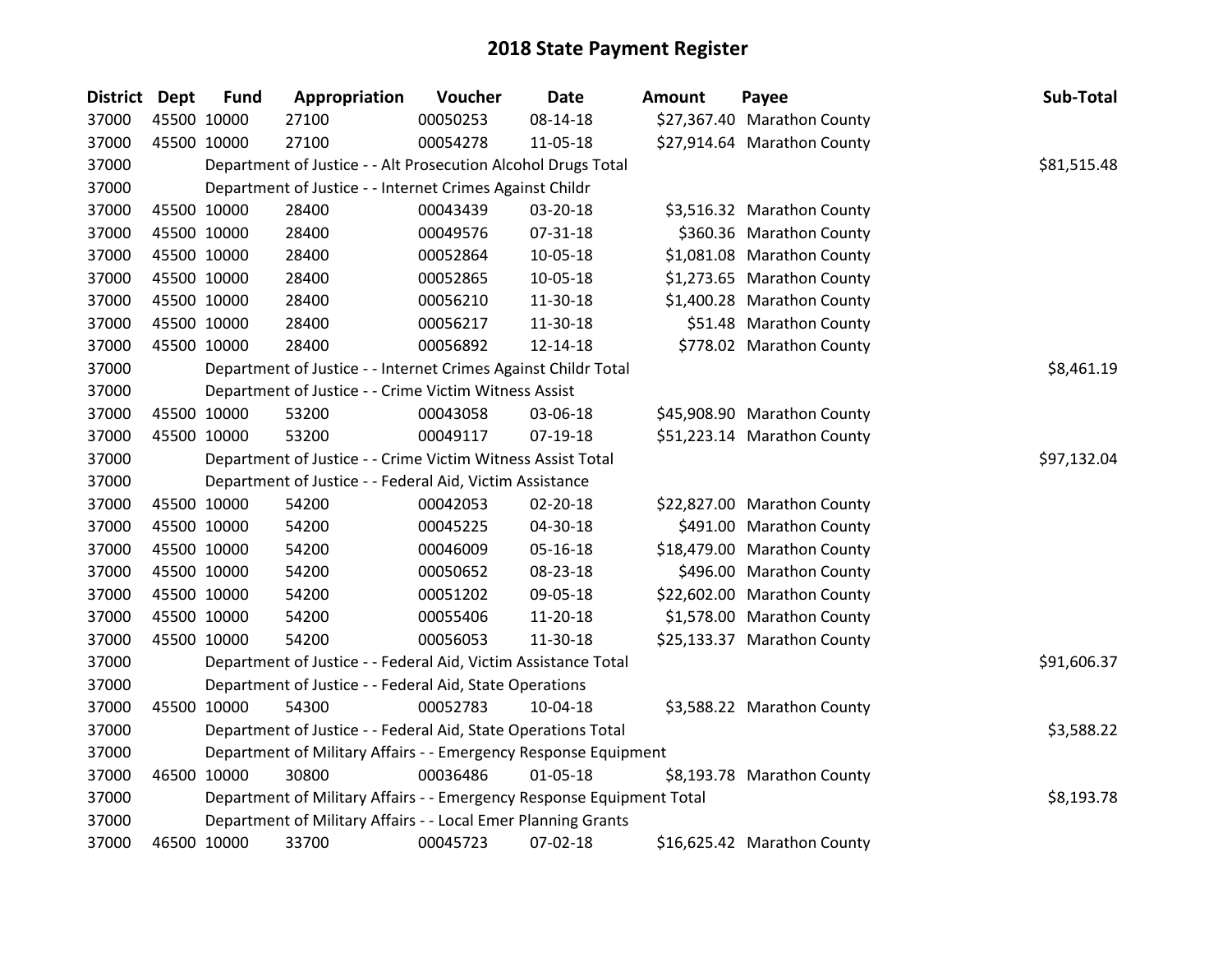| District Dept |             | <b>Fund</b> | Appropriation                                                           | Voucher  | Date           | Amount | Payee                       | Sub-Total   |
|---------------|-------------|-------------|-------------------------------------------------------------------------|----------|----------------|--------|-----------------------------|-------------|
| 37000         |             |             | Department of Military Affairs - - Local Emer Planning Grants Total     |          |                |        |                             | \$16,625.42 |
| 37000         |             |             | Department of Military Affairs - - Federal Aid, Local Assistance        |          |                |        |                             |             |
| 37000         | 46500 10000 |             | 34200                                                                   | 00038087 | 01-30-18       |        | \$40,082.61 Marathon County |             |
| 37000         | 46500 10000 |             | 34200                                                                   | 00045535 | 06-26-18       |        | \$1,325.00 Marathon County  |             |
| 37000         | 46500 10000 |             | 34200                                                                   | 00048198 | 08-29-18       |        | \$40,258.55 Marathon County |             |
| 37000         | 46500 10000 |             | 34200                                                                   | 00050210 | $10-10-18$     |        | \$1,120.00 Marathon County  |             |
| 37000         |             |             | Department of Military Affairs - - Federal Aid, Local Assistance Total  |          |                |        |                             | \$82,786.16 |
| 37000         |             |             | Department of Military Affairs - - Federal Aid, Homeland Security       |          |                |        |                             |             |
| 37000         | 46500 10000 |             | 35000                                                                   | 00038849 | 02-07-18       |        | \$79,981.24 Marathon County |             |
| 37000         | 46500 10000 |             | 35000                                                                   | 00044155 | 06-06-18       |        | \$224.00 Marathon County    |             |
| 37000         |             |             | Department of Military Affairs - - Federal Aid, Homeland Security Total |          |                |        |                             | \$80,205.24 |
| 37000         |             |             | Department of Military Affairs - - St Emerg Response Bd Grant Pif       |          |                |        |                             |             |
| 37000         |             | 46500 27200 | 36400                                                                   | 00038203 | $01-30-18$     |        | \$16,593.43 Marathon County |             |
| 37000         |             |             | Department of Military Affairs - - St Emerg Response Bd Grant Pif Total |          |                |        |                             | \$16,593.43 |
| 37000         |             |             | Department of Veterans Affairs - - Grants To Counties                   |          |                |        |                             |             |
| 37000         | 48500 15200 |             | 12700                                                                   | 00043045 | $02 - 16 - 18$ |        | \$1,300.00 Marathon County  |             |
| 37000         |             |             | Department of Veterans Affairs - - Grants To Counties Total             |          |                |        |                             | \$1,300.00  |
| 37000         |             |             | Department of Veterans Affairs - - County Grants                        |          |                |        |                             |             |
| 37000         |             | 48500 58200 | 26700                                                                   | 00043045 | $02 - 16 - 18$ |        | \$5,850.00 Marathon County  |             |
| 37000         |             |             | Department of Veterans Affairs - - County Grants Total                  |          |                |        |                             | \$5,850.00  |
| 37000         |             |             | Department of Veterans Affairs - - County Grants                        |          |                |        |                             |             |
| 37000         |             | 48500 58300 | 37000                                                                   | 00043045 | $02 - 16 - 18$ |        | \$5,850.00 Marathon County  |             |
| 37000         |             |             | Department of Veterans Affairs - - County Grants Total                  |          |                |        |                             | \$5,850.00  |
| 37000         |             |             | Department of Administration - - Federal Aid, Local Assistance          |          |                |        |                             |             |
| 37000         | 50500 10000 |             | 15500                                                                   | 00071343 | 01-29-18       |        | \$23,870.89 Marathon County |             |
| 37000         | 50500 10000 |             | 15500                                                                   | 00073934 | 02-28-18       |        | \$10,874.10 Marathon County |             |
| 37000         |             | 50500 10000 | 15500                                                                   | 00076261 | 03-28-18       |        | \$31,102.01 Marathon County |             |
| 37000         |             | 50500 10000 | 15500                                                                   | 00079076 | 04-30-18       |        | \$19,917.74 Marathon County |             |
| 37000         | 50500 10000 |             | 15500                                                                   | 00082680 | 06-14-18       |        | \$13,262.85 Marathon County |             |
| 37000         | 50500 10000 |             | 15500                                                                   | 00083968 | 06-28-18       |        | \$16,993.64 Marathon County |             |
| 37000         | 50500 10000 |             | 15500                                                                   | 00085801 | 07-30-18       |        | \$7,192.87 Marathon County  |             |
| 37000         | 50500 10000 |             | 15500                                                                   | 00088329 | 09-14-18       |        | \$19,368.85 Marathon County |             |
| 37000         | 50500 10000 |             | 15500                                                                   | 00089316 | 09-28-18       |        | \$31,832.41 Marathon County |             |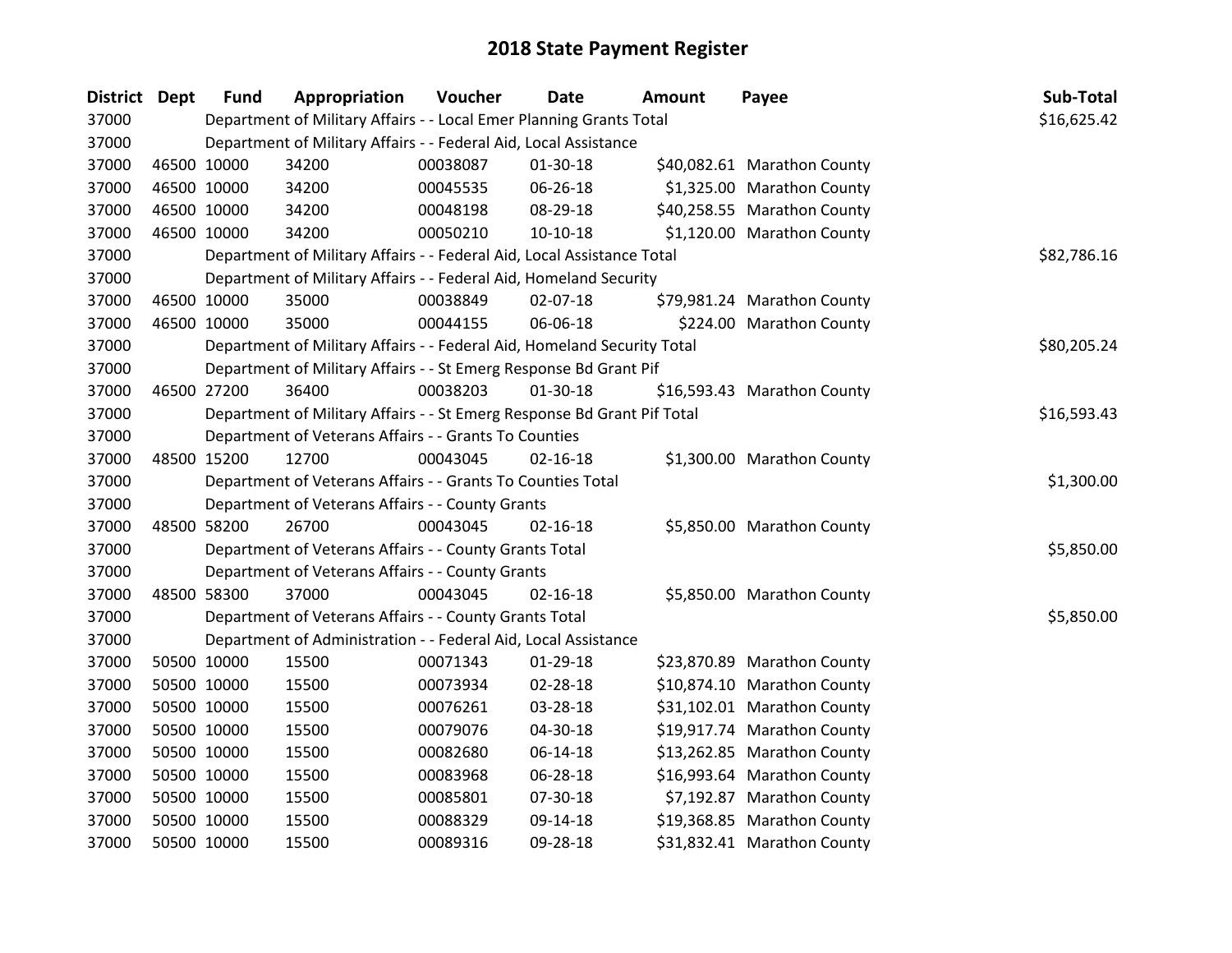| District Dept |             | <b>Fund</b> | Appropriation                                                         | Voucher  | <b>Date</b>    | <b>Amount</b> | Payee                       | Sub-Total    |
|---------------|-------------|-------------|-----------------------------------------------------------------------|----------|----------------|---------------|-----------------------------|--------------|
| 37000         |             | 50500 10000 | 15500                                                                 | 00091251 | 10-29-18       |               | \$2,023.64 Marathon County  |              |
| 37000         |             | 50500 10000 | 15500                                                                 | 00092899 | 11-28-18       |               | \$13,736.58 Marathon County |              |
| 37000         |             | 50500 10000 | 15500                                                                 | 00094453 | 12-28-18       |               | \$22,675.29 Marathon County |              |
| 37000         |             |             | Department of Administration - - Federal Aid, Local Assistance Total  |          |                |               |                             | \$212,850.87 |
| 37000         |             |             | Department of Administration - - Low-Income Assistance Grants         |          |                |               |                             |              |
| 37000         |             | 50500 23500 | 37100                                                                 | 00071343 | $01-29-18$     |               | \$19,821.29 Marathon County |              |
| 37000         |             | 50500 23500 | 37100                                                                 | 00073934 | 02-28-18       |               | \$9,931.97 Marathon County  |              |
| 37000         |             | 50500 23500 | 37100                                                                 | 00076261 | 03-28-18       |               | \$9,717.34 Marathon County  |              |
| 37000         | 50500 23500 |             | 37100                                                                 | 00079076 | 04-30-18       |               | \$12,810.49 Marathon County |              |
| 37000         |             | 50500 23500 | 37100                                                                 | 00082680 | 06-14-18       |               | \$7,881.93 Marathon County  |              |
| 37000         |             | 50500 23500 | 37100                                                                 | 00083968 | 06-28-18       |               | \$7,212.88 Marathon County  |              |
| 37000         |             | 50500 23500 | 37100                                                                 | 00085801 | 07-30-18       |               | \$15,225.10 Marathon County |              |
| 37000         | 50500 23500 |             | 37100                                                                 | 00088329 | 09-14-18       |               | \$8,748.82 Marathon County  |              |
| 37000         | 50500 23500 |             | 37100                                                                 | 00089316 | 09-28-18       |               | \$11,451.69 Marathon County |              |
| 37000         |             | 50500 23500 | 37100                                                                 | 00091251 | 10-29-18       |               | \$11,853.49 Marathon County |              |
| 37000         |             | 50500 23500 | 37100                                                                 | 00092899 | 11-28-18       |               | \$10,443.20 Marathon County |              |
| 37000         |             | 50500 23500 | 37100                                                                 | 00094453 | 12-28-18       |               | \$5,647.75 Marathon County  |              |
| 37000         |             |             | Department of Administration - - Low-Income Assistance Grants Total   |          |                |               |                             | \$130,745.95 |
| 37000         |             |             | Department of Administration - - Land                                 |          |                |               |                             |              |
| 37000         |             | 50500 26900 | 16600                                                                 | 00072866 | 02-20-18       |               | \$25,000.00 Marathon County |              |
| 37000         |             |             | Department of Administration - - Land Total                           |          |                |               |                             | \$25,000.00  |
| 37000         |             |             | Department of Administration - - Land Information Program; Loca       |          |                |               |                             |              |
| 37000         |             | 50500 26900 | 17300                                                                 | 00073051 | 02-22-18       |               | \$1,000.00 Marathon County  |              |
| 37000         |             | 50500 26900 | 17300                                                                 | 00078045 | 04-20-18       |               | \$25,000.00 Marathon County |              |
| 37000         |             |             | Department of Administration - - Land Information Program; Loca Total |          |                |               |                             | \$26,000.00  |
| 37000         |             |             | Public Defender Board - - Trial Representation                        |          |                |               |                             |              |
| 37000         |             | 55000 10000 | 10300                                                                 | 00139630 | 05-01-18       |               | \$673.80 Marathon County    |              |
| 37000         |             |             | Public Defender Board - - Trial Representation Total                  |          |                |               |                             | \$673.80     |
| 37000         |             |             | Public Defender Board - - Transcript, Discovery And Int               |          |                |               |                             |              |
| 37000         |             | 55000 10000 | 10600                                                                 | 00129509 | $02 - 21 - 18$ |               | \$7,637.60 Marathon County  |              |
| 37000         |             | 55000 10000 | 10600                                                                 | 00131614 | 03-07-18       |               | \$327.80 Marathon County    |              |
| 37000         |             | 55000 10000 | 10600                                                                 | 00134004 | 03-26-18       |               | \$16.40 Marathon County     |              |
| 37000         | 55000 10000 |             | 10600                                                                 | 00142413 | 05-18-18       |               | \$305.60 Marathon County    |              |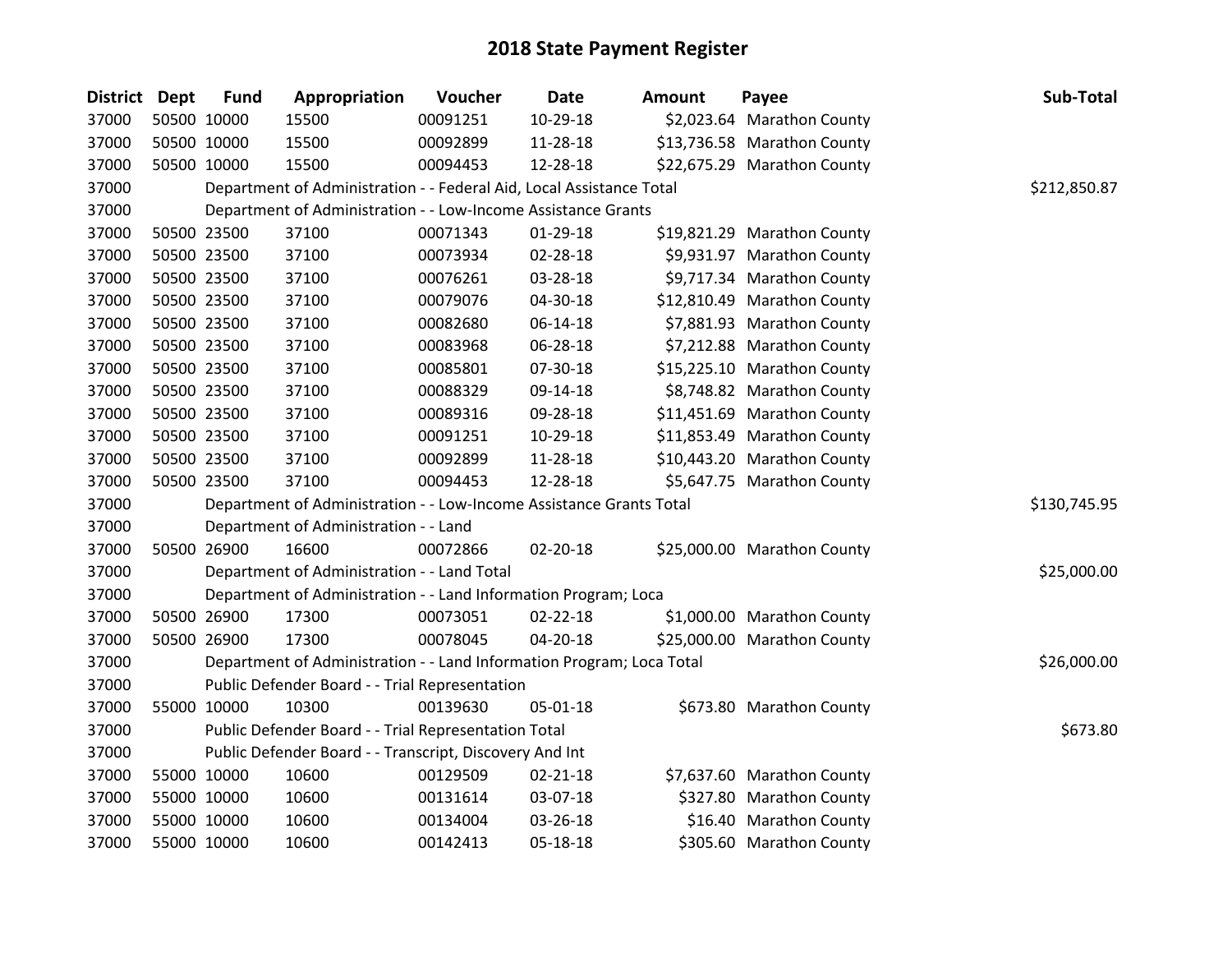| <b>District</b> | Dept        | <b>Fund</b> | Appropriation                                                    | Voucher  | <b>Date</b>    | <b>Amount</b> | Payee                          | Sub-Total      |
|-----------------|-------------|-------------|------------------------------------------------------------------|----------|----------------|---------------|--------------------------------|----------------|
| 37000           | 55000 10000 |             | 10600                                                            | 00147520 | 06-15-18       |               | \$7.20 Marathon County         |                |
| 37000           | 55000 10000 |             | 10600                                                            | 00154488 | 08-17-18       |               | \$1,617.80 Marathon County     |                |
| 37000           | 55000 10000 |             | 10600                                                            | 00159514 | 09-04-18       |               | \$31.00 Marathon County        |                |
| 37000           | 55000 10000 |             | 10600                                                            | 00160387 | 09-11-18       |               | \$20.80 Marathon County        |                |
| 37000           | 55000 10000 |             | 10600                                                            | 00167459 | 11-07-18       |               | \$7,979.20 Marathon County     |                |
| 37000           | 55000 10000 |             | 10600                                                            | 00167497 | 11-07-18       |               | \$245.00 Marathon County       |                |
| 37000           | 55000 10000 |             | 10600                                                            | 00172718 | 12-13-18       |               | \$12.00 Marathon County        |                |
| 37000           |             |             | Public Defender Board - - Transcript, Discovery And Int Total    |          |                |               |                                | \$18,200.40    |
| 37000           |             |             | Department of Revenue - - General Program Operations             |          |                |               |                                |                |
| 37000           | 56600 10000 |             | 10100                                                            | 00081801 | $01-19-18$     |               | \$75.00 Marathon County        |                |
| 37000           | 56600 10000 |             | 10100                                                            | 00105511 | $07-13-18$     |               | \$883.50 Marathon County       |                |
| 37000           | 56600 10000 |             | 10100                                                            | 00112021 | $10-12-18$     |               | \$215.50 Marathon County       |                |
| 37000           |             |             | Department of Revenue - - General Program Operations Total       |          |                |               |                                | \$1,174.00     |
| 37000           |             |             | Circuit Courts - - Circuit Court Costs                           |          |                |               |                                |                |
| 37000           | 62500 10000 |             | 10500                                                            | 00000502 | 01-09-18       |               | \$206,681.00 Marathon County   |                |
| 37000           | 62500 10000 |             | 10500                                                            | 00000698 | 04-05-18       |               | \$10,371.34 Marathon County    |                |
| 37000           | 62500 10000 |             | 10500                                                            | 00000917 | 08-08-18       |               | \$9,489.32 Marathon County     |                |
| 37000           | 62500 10000 |             | 10500                                                            | 00000976 | 08-24-18       |               | \$326,345.36 Marathon County   |                |
| 37000           |             |             | Circuit Courts - - Circuit Court Costs Total                     |          |                |               |                                | \$552,887.02   |
| 37000           |             |             | Circuit Courts - - Court Interpreters                            |          |                |               |                                |                |
| 37000           | 62500 10000 |             | 12100                                                            | 00001075 | 09-20-18       |               | \$8,757.33 Marathon County     |                |
| 37000           |             |             | Circuit Courts - - Court Interpreters Total                      |          |                |               |                                | \$8,757.33     |
| 37000           |             |             | Shared Revenue and Tax Relief - - County And Municipal Aid       |          |                |               |                                |                |
| 37000           | 83500 10000 |             | 10500                                                            | 00033605 | 07-23-18       |               | \$581,657.68 Marathon County   |                |
| 37000           | 83500 10000 |             | 10500                                                            | 00036491 | 11-19-18       |               | \$3,296,060.16 Marathon County |                |
| 37000           |             |             | Shared Revenue and Tax Relief - - County And Municipal Aid Total |          |                |               |                                | \$3,877,717.84 |
| 37000           |             |             | Shared Revenue and Tax Relief - - Exempt Computer Aid            |          |                |               |                                |                |
| 37000           | 83500 10000 |             | 10900                                                            | 00029906 | $07 - 23 - 18$ |               | \$335,792.64 Marathon County   |                |
| 37000           |             |             | Shared Revenue and Tax Relief - - Exempt Computer Aid Total      |          |                |               |                                | \$335,792.64   |
| 37000           |             |             | Shared Revenue and Tax Relief - - Utility Aid                    |          |                |               |                                |                |
| 37000           | 83500 10000 |             | 11000                                                            | 00033605 | 07-23-18       |               | \$269,026.10 Marathon County   |                |
| 37000           | 83500 10000 |             | 11000                                                            | 00036491 | 11-19-18       |               | \$1,530,015.05 Marathon County |                |
| 37000           |             |             | Shared Revenue and Tax Relief - - Utility Aid Total              |          |                |               |                                | \$1,799,041.15 |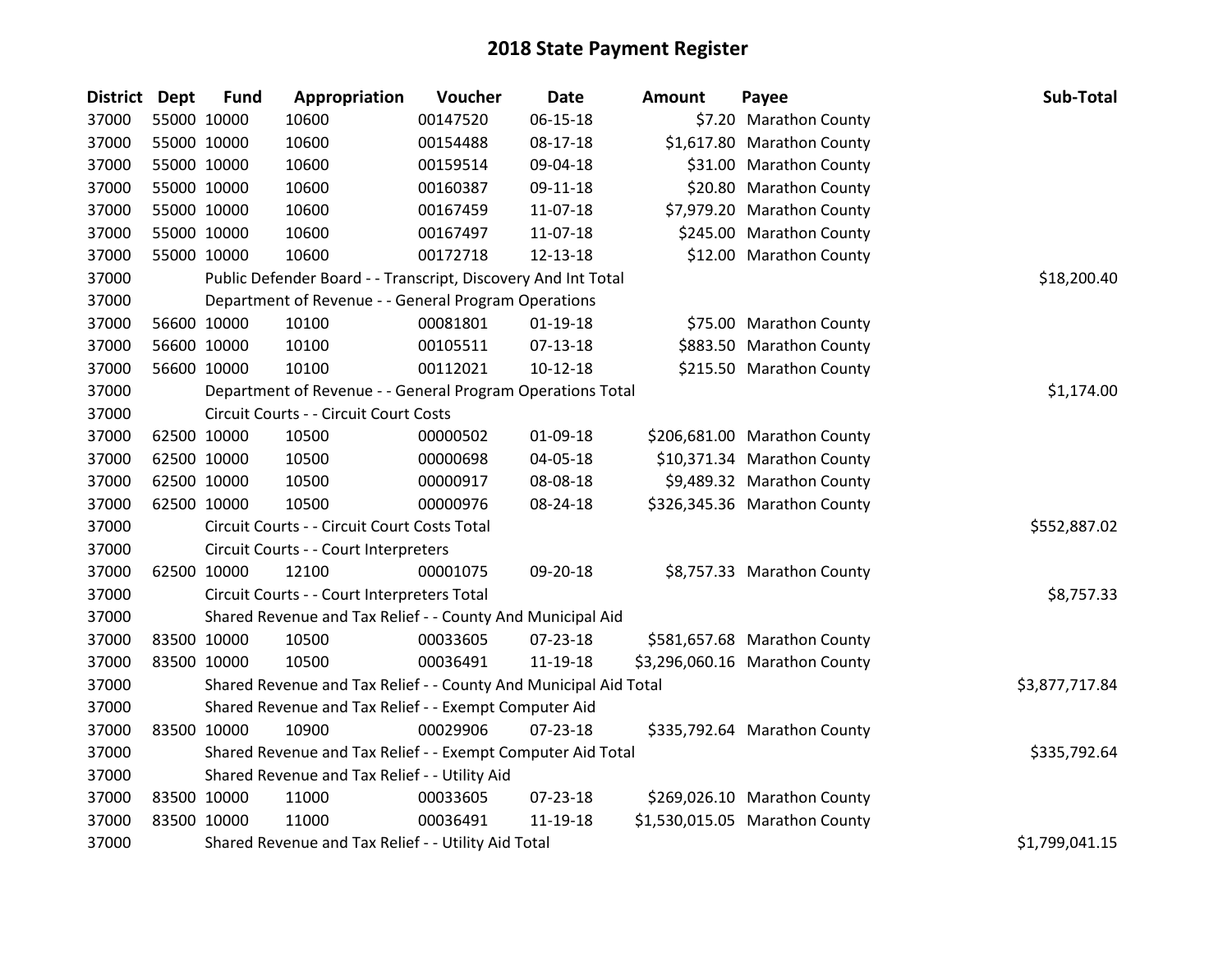| District Dept |             | Fund        | Appropriation                                                         | <b>Voucher</b> | Date     | Amount | Payee                           | Sub-Total       |
|---------------|-------------|-------------|-----------------------------------------------------------------------|----------------|----------|--------|---------------------------------|-----------------|
| 37000         |             |             | Shared Revenue and Tax Relief - - School Lvy Tx/First Dollar Cr       |                |          |        |                                 |                 |
| 37000         | 83500 10000 |             | 30200                                                                 | 00029630       | 07-23-18 |        | \$2,695,168.79 Marathon County  |                 |
| 37000         |             | 83500 10000 | 30200                                                                 | 00029778       | 07-23-18 |        | \$14,073,243.57 Marathon County |                 |
| 37000         |             |             | Shared Revenue and Tax Relief - - School Lvy Tx/First Dollar Cr Total |                |          |        |                                 | \$16,768,412.36 |
| 37000         |             |             | Shared Revenue and Tax Relief - - Lottery & Gaming Credit             |                |          |        |                                 |                 |
| 37000         |             | 83500 52100 | 36300                                                                 | 00027145       | 03-26-18 |        | \$3,464,734.59 Marathon County  |                 |
| 37000         |             |             | Shared Revenue and Tax Relief - - Lottery & Gaming Credit Total       |                |          |        |                                 | \$3,464,734.59  |
| 37000 Total   |             |             |                                                                       |                |          |        |                                 | \$52,791,389.79 |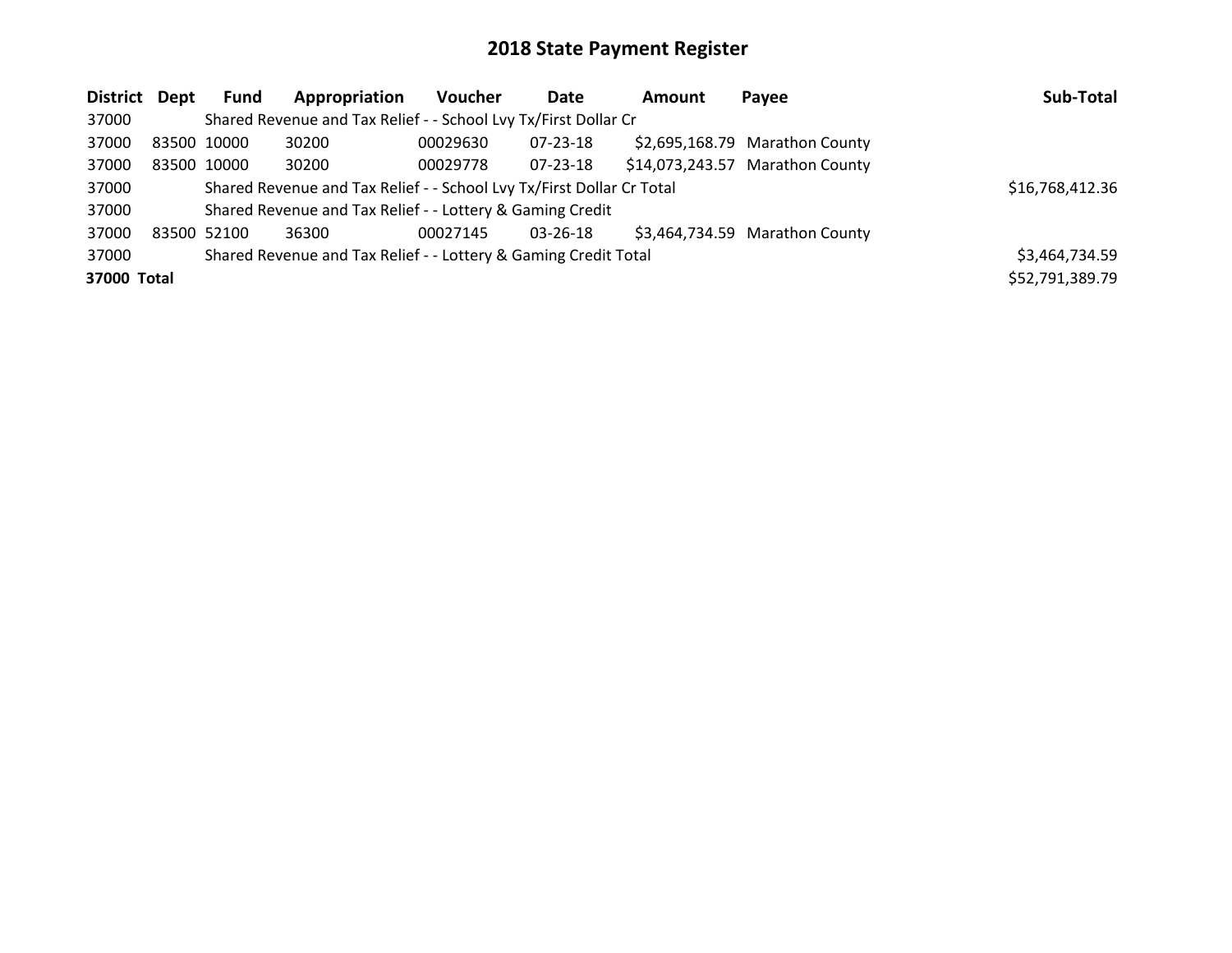| District Dept |             | <b>Fund</b> | Appropriation                                                      | Voucher  | Date           | <b>Amount</b> | Payee                      | Sub-Total   |
|---------------|-------------|-------------|--------------------------------------------------------------------|----------|----------------|---------------|----------------------------|-------------|
| 37002         |             |             | Dept of Safety & Prof Services - - Fire Dues Distribution          |          |                |               |                            |             |
| 37002         |             | 16500 10000 | 22500                                                              | 00022011 | $07 - 26 - 18$ |               | \$2,793.39 Town Of Bergen  |             |
| 37002         |             |             | Dept of Safety & Prof Services - - Fire Dues Distribution Total    |          |                |               |                            | \$2,793.39  |
| 37002         |             |             | Dept of Natural Resources - - Aids In Lieu Of Taxes - Gener        |          |                |               |                            |             |
| 37002         |             | 37000 10000 | 50300                                                              | 00214029 | $02 - 13 - 18$ |               | \$146.51 Town Of Bergen    |             |
| 37002         |             | 37000 10000 | 50300                                                              | 00214030 | $02 - 13 - 18$ |               | \$28,532.57 Town Of Bergen |             |
| 37002         |             | 37000 10000 | 50300                                                              | 00228904 | $04 - 20 - 18$ |               | \$605.71 Town Of Bergen    |             |
| 37002         |             |             | Dept of Natural Resources - - Aids In Lieu Of Taxes - Gener Total  |          |                |               |                            | \$29,284.79 |
| 37002         |             |             | Dept of Natural Resources - - Resaids - Cnty Forst, Cl & Mfl       |          |                |               |                            |             |
| 37002         |             | 37000 21200 | 57100                                                              | 00247722 | 06-28-18       |               | \$537.39 Town Of Bergen    |             |
| 37002         |             |             | Dept of Natural Resources - - Resaids - Cnty Forst, CI & Mfl Total |          |                |               |                            | \$537.39    |
| 37002         |             |             | Dept of Natural Resources - - Aids In Lieu Of Taxes - Sum S        |          |                |               |                            |             |
| 37002         |             | 37000 21200 | 57900                                                              | 00228903 | 04-20-18       |               | \$3,396.61 Town Of Bergen  |             |
| 37002         |             |             | Dept of Natural Resources - - Aids In Lieu Of Taxes - Sum S Total  |          |                |               |                            | \$3,396.61  |
| 37002         |             |             | Dept of Natural Resources - - Fin Asst For Responsible Units       |          |                |               |                            |             |
| 37002         |             | 37000 27400 | 67000                                                              | 00235008 | $05-11-18$     |               | \$814.66 Town Of Bergen    |             |
| 37002         |             |             | Dept of Natural Resources - - Fin Asst For Responsible Units Total |          |                |               |                            | \$814.66    |
| 37002         |             |             | WI Dept of Transportation - - Trns Aids To Mnc.-Sf                 |          |                |               |                            |             |
| 37002         |             | 39500 21100 | 19100                                                              | 00204590 | $01 - 02 - 18$ |               | \$15,391.23 Town Of Bergen |             |
| 37002         |             | 39500 21100 | 19100                                                              | 00235098 | 04-02-18       |               | \$15,391.23 Town Of Bergen |             |
| 37002         |             | 39500 21100 | 19100                                                              | 00268797 | 07-02-18       |               | \$15,391.23 Town Of Bergen |             |
| 37002         |             | 39500 21100 | 19100                                                              | 00302849 | 10-01-18       |               | \$15,391.24 Town Of Bergen |             |
| 37002         |             |             | WI Dept of Transportation - - Trns Aids To Mnc.-Sf Total           |          |                |               |                            | \$61,564.93 |
| 37002         |             |             | Shared Revenue and Tax Relief - - County And Municipal Aid         |          |                |               |                            |             |
| 37002         | 83500 10000 |             | 10500                                                              | 00033548 | $07 - 23 - 18$ |               | \$1,898.37 Town Of Bergen  |             |
| 37002         |             | 83500 10000 | 10500                                                              | 00036434 | 11-19-18       |               | \$10,757.41 Town Of Bergen |             |
| 37002         |             |             | Shared Revenue and Tax Relief - - County And Municipal Aid Total   |          |                |               |                            | \$12,655.78 |
| 37002         |             |             | Shared Revenue and Tax Relief - - Exempt Computer Aid              |          |                |               |                            |             |
| 37002         | 83500 10000 |             | 10900                                                              | 00030792 | 07-23-18       |               | \$1.01 Town Of Bergen      |             |
| 37002         |             |             | Shared Revenue and Tax Relief - - Exempt Computer Aid Total        |          |                |               |                            | \$1.01      |
| 37002         |             |             | Shared Revenue and Tax Relief - - Utility Aid                      |          |                |               |                            |             |
| 37002         | 83500 10000 |             | 11000                                                              | 00033548 | 07-23-18       |               | \$4.78 Town Of Bergen      |             |
| 37002         | 83500 10000 |             | 11000                                                              | 00036434 | 11-19-18       |               | \$28.20 Town Of Bergen     |             |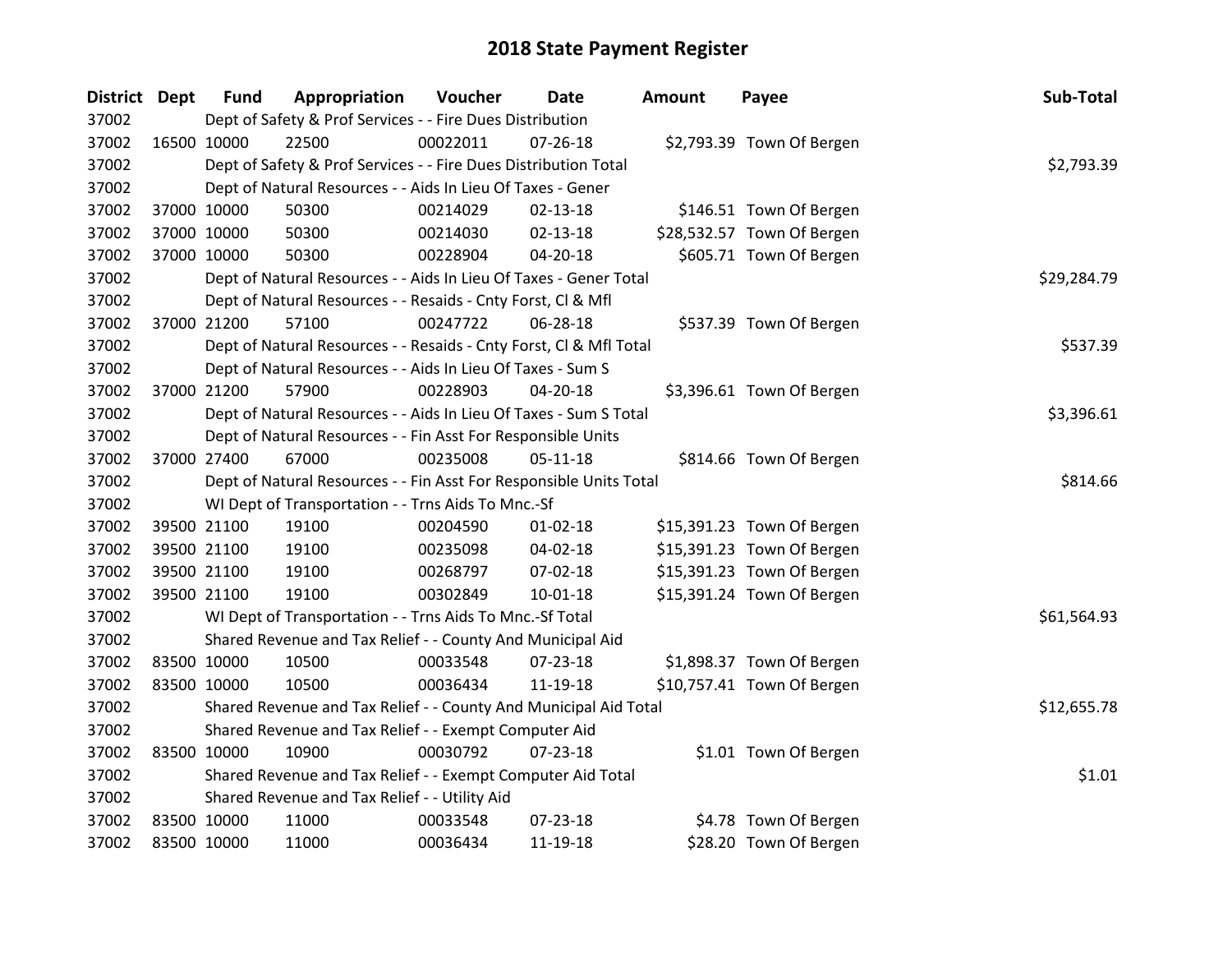| District Dept | Fund | <b>Appropriation</b>                                | Voucher | Date | Amount | <b>Pavee</b> | Sub-Total    |
|---------------|------|-----------------------------------------------------|---------|------|--------|--------------|--------------|
| 37002         |      | Shared Revenue and Tax Relief - - Utility Aid Total |         |      |        |              | \$32.98      |
| 37002 Total   |      |                                                     |         |      |        |              | \$111,081.54 |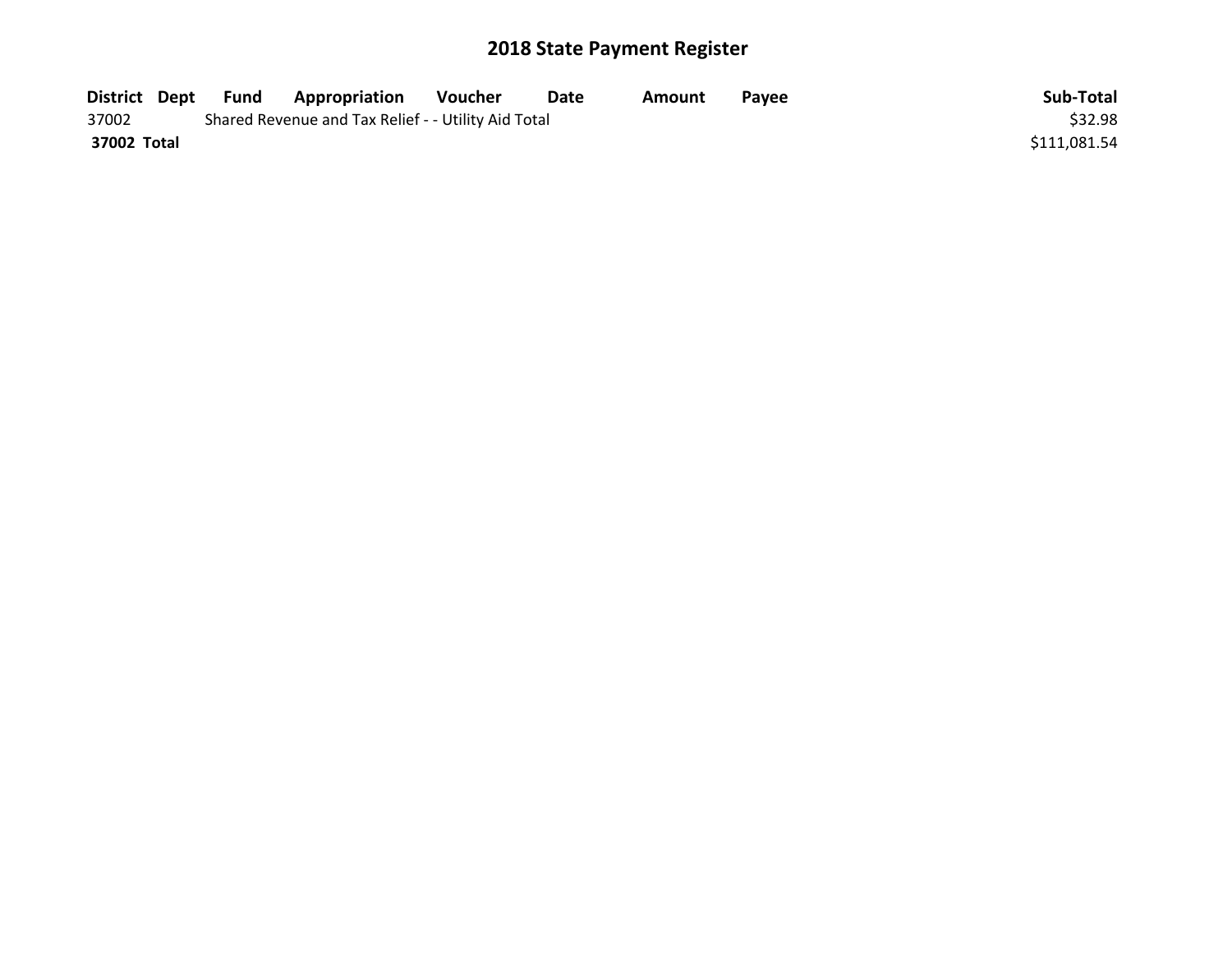| District    | Dept  | Fund        | Appropriation                                                      | Voucher    | Date           | <b>Amount</b> | Payee                      | Sub-Total    |
|-------------|-------|-------------|--------------------------------------------------------------------|------------|----------------|---------------|----------------------------|--------------|
| 37004       |       |             | Dept of Safety & Prof Services - - Fire Dues Distribution          |            |                |               |                            |              |
| 37004       |       | 16500 10000 | 22500                                                              | 00022012   | $07 - 25 - 18$ |               | \$2,940.53 Town Of Berlin  |              |
| 37004       |       |             | Dept of Safety & Prof Services - - Fire Dues Distribution Total    | \$2,940.53 |                |               |                            |              |
| 37004       |       |             | Dept of Natural Resources - - Resaids - Cnty Forst, CI & Mfl       |            |                |               |                            |              |
| 37004       | 37000 | 21200       | 57100                                                              | 00247723   | 06-28-18       |               | \$471.05 Town Of Berlin    |              |
| 37004       |       |             | Dept of Natural Resources - - Resaids - Cnty Forst, Cl & Mfl Total |            |                |               |                            | \$471.05     |
| 37004       |       |             | Dept of Natural Resources - - Fin Asst For Responsible Units       |            |                |               |                            |              |
| 37004       | 37000 | 27400       | 67000                                                              | 00235844   | 05-11-18       |               | \$106.98 Town Of Berlin    |              |
| 37004       |       |             | Dept of Natural Resources - - Fin Asst For Responsible Units Total |            |                |               |                            | \$106.98     |
| 37004       |       |             | WI Dept of Transportation - - Trns Aids To Mnc.-Sf                 |            |                |               |                            |              |
| 37004       |       | 39500 21100 | 19100                                                              | 00204591   | $01 - 02 - 18$ |               | \$27,801.98 Town Of Berlin |              |
| 37004       |       | 39500 21100 | 19100                                                              | 00235099   | 04-02-18       |               | \$27,801.98 Town Of Berlin |              |
| 37004       |       | 39500 21100 | 19100                                                              | 00268798   | 07-02-18       |               | \$27,801.98 Town Of Berlin |              |
| 37004       |       | 39500 21100 | 19100                                                              | 00302850   | $10-01-18$     |               | \$27,802.01 Town Of Berlin |              |
| 37004       |       |             | WI Dept of Transportation - - Trns Aids To Mnc.-Sf Total           |            |                |               |                            | \$111,207.95 |
| 37004       |       |             | Shared Revenue and Tax Relief - - County And Municipal Aid         |            |                |               |                            |              |
| 37004       |       | 83500 10000 | 10500                                                              | 00033549   | $07 - 23 - 18$ |               | \$5,278.01 Town Of Berlin  |              |
| 37004       |       | 83500 10000 | 10500                                                              | 00036435   | 11-19-18       |               | \$29,908.88 Town Of Berlin |              |
| 37004       |       |             | Shared Revenue and Tax Relief - - County And Municipal Aid Total   |            |                |               |                            | \$35,186.89  |
| 37004       |       |             | Shared Revenue and Tax Relief - - Exempt Computer Aid              |            |                |               |                            |              |
| 37004       |       | 83500 10000 | 10900                                                              | 00030793   | 07-23-18       |               | \$62.91 Town Of Berlin     |              |
| 37004       |       |             | Shared Revenue and Tax Relief - - Exempt Computer Aid Total        |            |                |               |                            | \$62.91      |
| 37004 Total |       |             |                                                                    |            |                |               |                            | \$149,976.31 |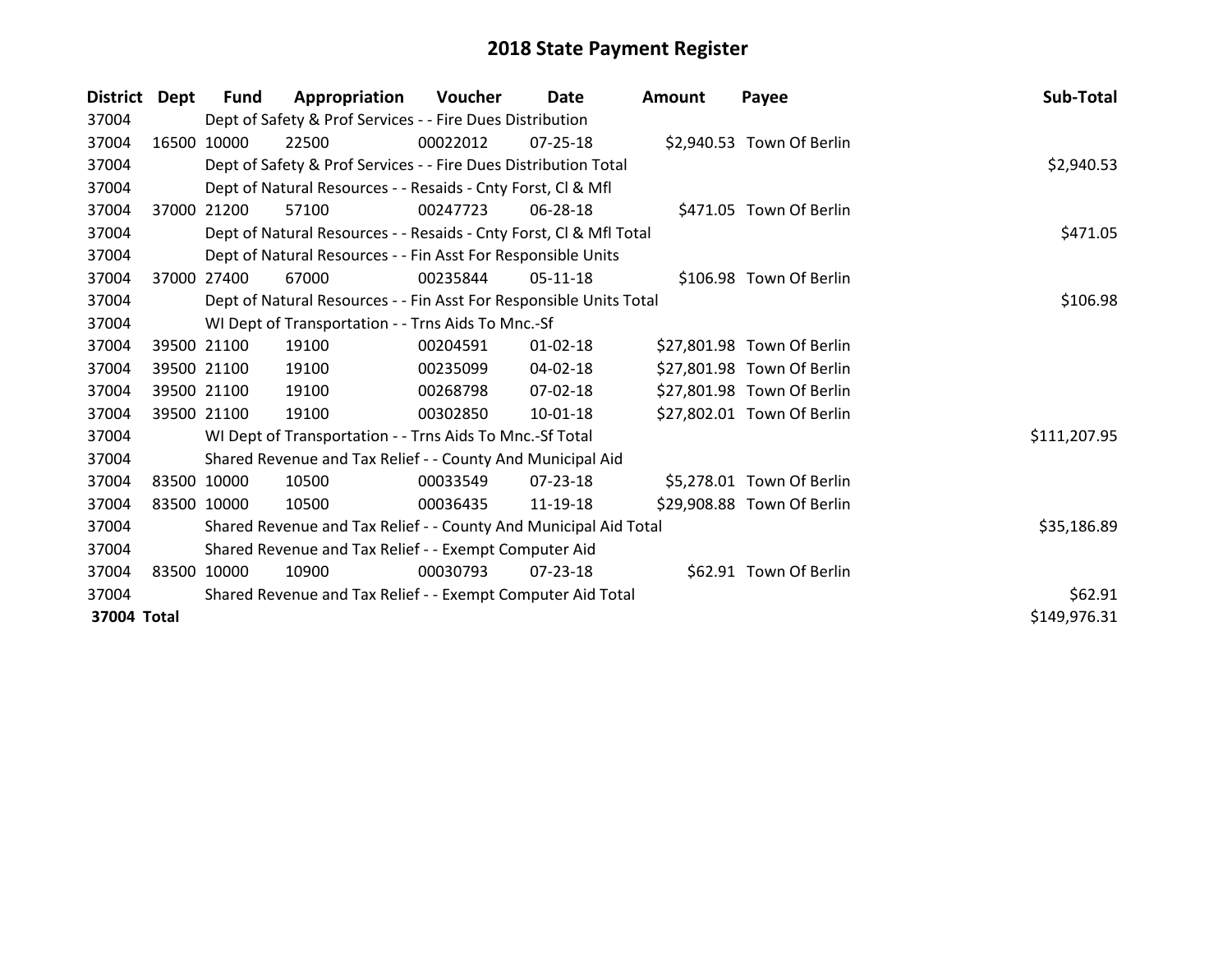| <b>District</b> | Dept  | <b>Fund</b> | Appropriation                                                      | Voucher  | Date           | <b>Amount</b> | Payee                    | Sub-Total    |
|-----------------|-------|-------------|--------------------------------------------------------------------|----------|----------------|---------------|--------------------------|--------------|
| 37006           |       |             | Dept of Safety & Prof Services - - Fire Dues Distribution          |          |                |               |                          |              |
| 37006           |       | 16500 10000 | 22500                                                              | 00022013 | 07-25-18       |               | \$1,315.57 Town Of Bern  |              |
| 37006           |       |             | Dept of Safety & Prof Services - - Fire Dues Distribution Total    |          |                |               |                          | \$1,315.57   |
| 37006           |       |             | Dept of Natural Resources - - Resaids - Cnty Forst, CI & Mfl       |          |                |               |                          |              |
| 37006           | 37000 | 21200       | 57100                                                              | 00247724 | 06-28-18       |               | \$1,215.45 Town Of Bern  |              |
| 37006           |       |             | Dept of Natural Resources - - Resaids - Cnty Forst, Cl & Mfl Total |          |                |               |                          | \$1,215.45   |
| 37006           |       |             | Dept of Natural Resources - - Fin Asst For Responsible Units       |          |                |               |                          |              |
| 37006           | 37000 | 27400       | 67000                                                              | 00235841 | 05-11-18       |               | \$1,483.82 Town Of Bern  |              |
| 37006           |       |             | Dept of Natural Resources - - Fin Asst For Responsible Units Total |          |                |               |                          | \$1,483.82   |
| 37006           |       |             | WI Dept of Transportation - - Trns Aids To Mnc.-Sf                 |          |                |               |                          |              |
| 37006           |       | 39500 21100 | 19100                                                              | 00204592 | 01-02-18       |               | \$21,345.71 Town Of Bern |              |
| 37006           |       | 39500 21100 | 19100                                                              | 00235100 | 04-02-18       |               | \$21,345.71 Town Of Bern |              |
| 37006           |       | 39500 21100 | 19100                                                              | 00268799 | 07-02-18       |               | \$21,345.71 Town Of Bern |              |
| 37006           |       | 39500 21100 | 19100                                                              | 00302851 | $10 - 01 - 18$ |               | \$21,345.73 Town Of Bern |              |
| 37006           |       |             | WI Dept of Transportation - - Trns Aids To Mnc.-Sf Total           |          |                |               |                          | \$85,382.86  |
| 37006           |       |             | Shared Revenue and Tax Relief - - County And Municipal Aid         |          |                |               |                          |              |
| 37006           |       | 83500 10000 | 10500                                                              | 00033550 | 07-23-18       |               | \$8,733.67 Town Of Bern  |              |
| 37006           |       | 83500 10000 | 10500                                                              | 00036436 | 11-19-18       |               | \$49,490.79 Town Of Bern |              |
| 37006           |       |             | Shared Revenue and Tax Relief - - County And Municipal Aid Total   |          |                |               |                          | \$58,224.46  |
| 37006           |       |             | Shared Revenue and Tax Relief - - Exempt Computer Aid              |          |                |               |                          |              |
| 37006           |       | 83500 10000 | 10900                                                              | 00030794 | $07 - 23 - 18$ |               | \$3.04 Town Of Bern      |              |
| 37006           |       |             | Shared Revenue and Tax Relief - - Exempt Computer Aid Total        |          |                |               |                          | \$3.04       |
| 37006 Total     |       |             |                                                                    |          |                |               |                          | \$147,625.20 |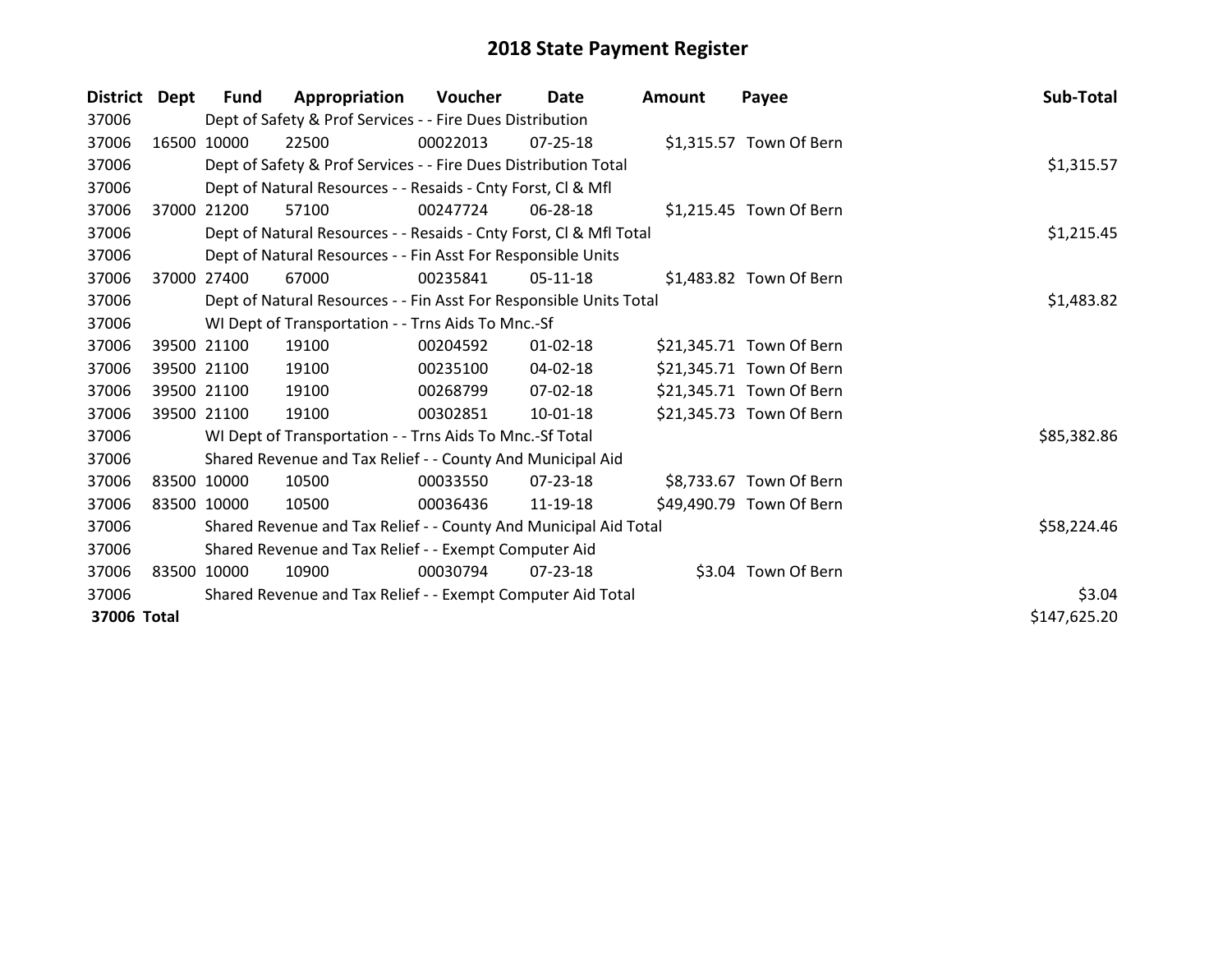| <b>District</b> | Dept        | <b>Fund</b> | Appropriation                                                      | Voucher     | Date           | <b>Amount</b> | Payee                      | Sub-Total    |
|-----------------|-------------|-------------|--------------------------------------------------------------------|-------------|----------------|---------------|----------------------------|--------------|
| 37008           |             |             | Dept of Safety & Prof Services - - Fire Dues Distribution          |             |                |               |                            |              |
| 37008           | 16500 10000 |             | 22500                                                              | 00022014    | 07-24-18       |               | \$3,257.67 Town Of Bevent  |              |
| 37008           |             |             | Dept of Safety & Prof Services - - Fire Dues Distribution Total    |             |                |               |                            | \$3,257.67   |
| 37008           |             |             | Dept of Natural Resources - - Aids In Lieu Of Taxes - Gener        |             |                |               |                            |              |
| 37008           |             | 37000 10000 | 50300                                                              | 00212079    | 02-05-18       |               | \$166.93 Town Of Bevent    |              |
| 37008           | 37000 10000 |             | 50300                                                              | 00229172    | 04-20-18       |               | \$17.33 Town Of Bevent     |              |
| 37008           |             |             | Dept of Natural Resources - - Aids In Lieu Of Taxes - Gener Total  |             |                |               |                            | \$184.26     |
| 37008           |             |             | Dept of Natural Resources - - Resaids - Cnty Forst, Cl & Mfl       |             |                |               |                            |              |
| 37008           |             | 37000 21200 | 57100                                                              | 00247725    | 06-28-18       |               | \$683.81 Town Of Bevent    |              |
| 37008           |             |             | Dept of Natural Resources - - Resaids - Cnty Forst, Cl & Mfl Total |             |                |               |                            | \$683.81     |
| 37008           |             |             | Dept of Natural Resources - - Fin Asst For Responsible Units       |             |                |               |                            |              |
| 37008           |             | 37000 27400 | 67000                                                              | 00235891    | $05-11-18$     |               | \$1,596.03 Town Of Bevent  |              |
| 37008           |             |             | Dept of Natural Resources - - Fin Asst For Responsible Units Total |             |                |               |                            | \$1,596.03   |
| 37008           |             |             | WI Dept of Transportation - - Trns Aids To Mnc.-Sf                 |             |                |               |                            |              |
| 37008           |             | 39500 21100 | 19100                                                              | 00204593    | $01 - 02 - 18$ |               | \$28,650.66 Town Of Bevent |              |
| 37008           |             | 39500 21100 | 19100                                                              | 00235101    | $04 - 02 - 18$ |               | \$28,650.66 Town Of Bevent |              |
| 37008           |             | 39500 21100 | 19100                                                              | 00268800    | 07-02-18       |               | \$28,650.66 Town Of Bevent |              |
| 37008           | 39500 21100 |             | 19100                                                              | 00302852    | $10 - 01 - 18$ |               | \$28,650.69 Town Of Bevent |              |
| 37008           |             |             | WI Dept of Transportation - - Trns Aids To Mnc.-Sf Total           |             |                |               |                            | \$114,602.67 |
| 37008           |             |             | WI Dept of Transportation - - Loc Rd Imp Prg St Fd                 |             |                |               |                            |              |
| 37008           |             | 39500 21100 | 27800                                                              | 00331233    | 12-11-18       |               | \$26,293.48 Town Of Bevent |              |
| 37008           |             |             | WI Dept of Transportation - - Loc Rd Imp Prg St Fd Total           |             |                |               |                            | \$26,293.48  |
| 37008           |             |             | Shared Revenue and Tax Relief - - County And Municipal Aid         |             |                |               |                            |              |
| 37008           |             | 83500 10000 | 10500                                                              | 00033551    | $07 - 23 - 18$ |               | \$2,982.12 Town Of Bevent  |              |
| 37008           |             | 83500 10000 | 10500                                                              | 00036437    | 11-19-18       |               | \$16,898.68 Town Of Bevent |              |
| 37008           |             |             | Shared Revenue and Tax Relief - - County And Municipal Aid Total   | \$19,880.80 |                |               |                            |              |
| 37008           |             |             | Shared Revenue and Tax Relief - - Exempt Computer Aid              |             |                |               |                            |              |
| 37008           | 83500 10000 |             | 10900                                                              | 00030795    | $07 - 23 - 18$ |               | \$6.09 Town Of Bevent      |              |
| 37008           |             |             | Shared Revenue and Tax Relief - - Exempt Computer Aid Total        |             |                |               |                            | \$6.09       |
| 37008 Total     |             |             |                                                                    |             |                |               |                            | \$166,504.81 |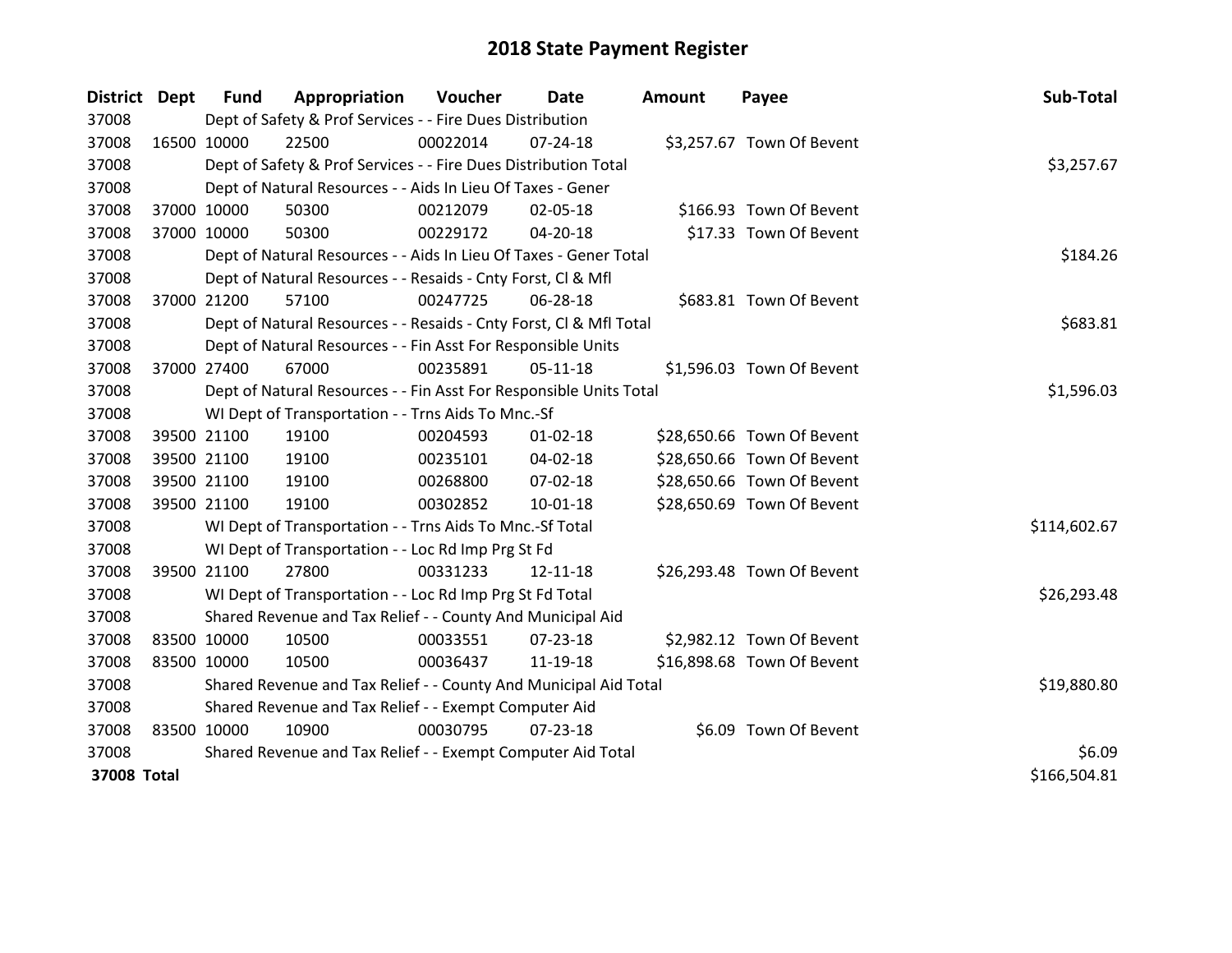| District Dept |             | <b>Fund</b>                                         | Appropriation                                                      | Voucher  | Date           | <b>Amount</b> | Payee                        | Sub-Total    |
|---------------|-------------|-----------------------------------------------------|--------------------------------------------------------------------|----------|----------------|---------------|------------------------------|--------------|
| 37010         |             |                                                     | Dept of Safety & Prof Services - - Fire Dues Distribution          |          |                |               |                              |              |
| 37010         |             | 16500 10000                                         | 22500                                                              | 00024427 | $07 - 23 - 18$ |               | \$1,703.61 Town Of Brighton  |              |
| 37010         |             |                                                     | Dept of Safety & Prof Services - - Fire Dues Distribution Total    |          |                |               |                              | \$1,703.61   |
| 37010         |             |                                                     | Dept of Natural Resources - - Aids In Lieu Of Taxes - Gener        |          |                |               |                              |              |
| 37010         |             | 37000 10000                                         | 50300                                                              | 00230390 | 04-20-18       |               | \$34.43 Town Of Brighton     |              |
| 37010         |             |                                                     | Dept of Natural Resources - - Aids In Lieu Of Taxes - Gener Total  |          |                |               |                              | \$34.43      |
| 37010         |             |                                                     | Dept of Natural Resources - - Resaids - Cnty Forst, Cl & Mfl       |          |                |               |                              |              |
| 37010         |             | 37000 21200                                         | 57100                                                              | 00247726 | 06-28-18       |               | \$156.32 Town Of Brighton    |              |
| 37010         |             |                                                     | Dept of Natural Resources - - Resaids - Cnty Forst, Cl & Mfl Total |          |                |               |                              | \$156.32     |
| 37010         |             |                                                     | Dept of Natural Resources - - Fin Asst For Responsible Units       |          |                |               |                              |              |
| 37010         |             | 37000 27400                                         | 67000                                                              | 00235623 | $05-11-18$     |               | \$1,160.96 Town Of Brighton  |              |
| 37010         |             |                                                     | Dept of Natural Resources - - Fin Asst For Responsible Units Total |          |                |               |                              | \$1,160.96   |
| 37010         |             |                                                     | WI Dept of Transportation - - Trns Aids To Mnc.-Sf                 |          |                |               |                              |              |
| 37010         |             | 39500 21100                                         | 19100                                                              | 00204594 | $01 - 02 - 18$ |               | \$29,384.70 Town Of Brighton |              |
| 37010         |             | 39500 21100                                         | 19100                                                              | 00235102 | 04-02-18       |               | \$29,384.70 Town Of Brighton |              |
| 37010         |             | 39500 21100                                         | 19100                                                              | 00268801 | 07-02-18       |               | \$29,384.70 Town Of Brighton |              |
| 37010         |             | 39500 21100                                         | 19100                                                              | 00302853 | $10 - 01 - 18$ |               | \$29,384.70 Town Of Brighton |              |
| 37010         |             |                                                     | WI Dept of Transportation - - Trns Aids To Mnc.-Sf Total           |          |                |               |                              | \$117,538.80 |
| 37010         |             |                                                     | Department of Revenue - - Payments For Municipal Svcs              |          |                |               |                              |              |
| 37010         | 56600 10000 |                                                     | 50100                                                              | 00026834 | $01 - 31 - 18$ |               | \$60.67 Town Of Brighton     |              |
| 37010         |             |                                                     | Department of Revenue - - Payments For Municipal Svcs Total        |          |                |               |                              | \$60.67      |
| 37010         |             |                                                     | Shared Revenue and Tax Relief - - County And Municipal Aid         |          |                |               |                              |              |
| 37010         | 83500 10000 |                                                     | 10500                                                              | 00033552 | $07 - 23 - 18$ |               | \$8,503.58 Town Of Brighton  |              |
| 37010         | 83500 10000 |                                                     | 10500                                                              | 00036438 | 11-19-18       |               | \$48,186.94 Town Of Brighton |              |
| 37010         |             |                                                     | Shared Revenue and Tax Relief - - County And Municipal Aid Total   |          |                |               |                              | \$56,690.52  |
| 37010         |             |                                                     | Shared Revenue and Tax Relief - - Exempt Computer Aid              |          |                |               |                              |              |
| 37010         | 83500 10000 |                                                     | 10900                                                              | 00030796 | 07-23-18       |               | \$67.98 Town Of Brighton     |              |
| 37010         |             |                                                     | Shared Revenue and Tax Relief - - Exempt Computer Aid Total        |          |                |               |                              | \$67.98      |
| 37010         |             | Shared Revenue and Tax Relief - - Utility Aid       |                                                                    |          |                |               |                              |              |
| 37010         | 83500 10000 |                                                     | 11000                                                              | 00033552 | $07 - 23 - 18$ |               | \$349.75 Town Of Brighton    |              |
| 37010         | 83500 10000 |                                                     | 11000                                                              | 00036438 | 11-19-18       |               | \$2,366.68 Town Of Brighton  |              |
| 37010         |             | Shared Revenue and Tax Relief - - Utility Aid Total | \$2,716.43                                                         |          |                |               |                              |              |
| 37010 Total   |             |                                                     |                                                                    |          |                |               |                              | \$180,129.72 |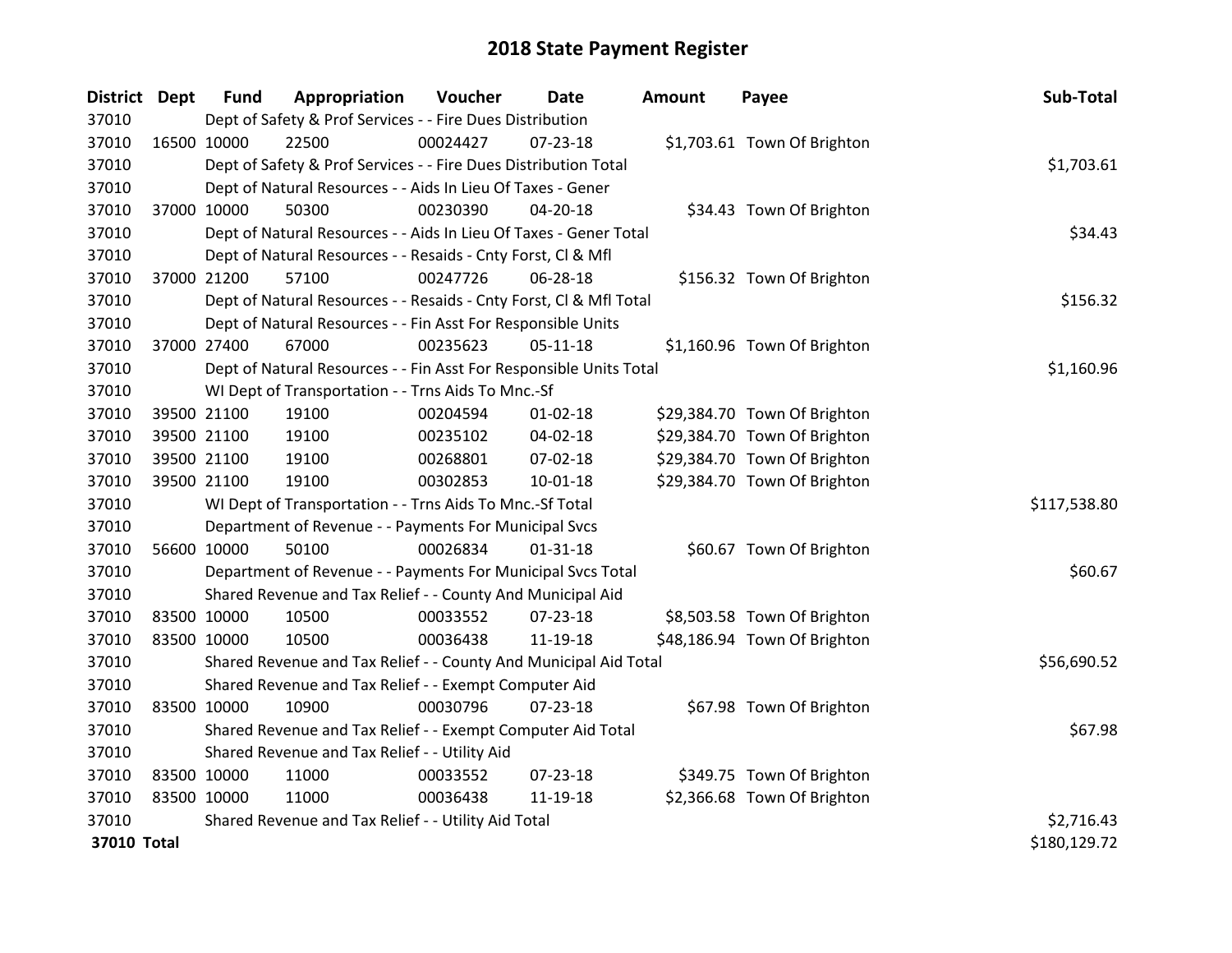| District Dept |             | <b>Fund</b>                                                 | Appropriation                                                        | Voucher     | Date           | <b>Amount</b> | Payee                      | Sub-Total    |
|---------------|-------------|-------------------------------------------------------------|----------------------------------------------------------------------|-------------|----------------|---------------|----------------------------|--------------|
| 37012         |             |                                                             | Dept of Safety & Prof Services - - Fire Dues Distribution            |             |                |               |                            |              |
| 37012         | 16500 10000 |                                                             | 22500                                                                | 00022015    | $07 - 24 - 18$ |               | \$3,021.02 Town Of Cassel  |              |
| 37012         |             |                                                             | Dept of Safety & Prof Services - - Fire Dues Distribution Total      |             |                |               |                            | \$3,021.02   |
| 37012         |             |                                                             | Dept of Natural Resources - - Resaids - Cnty Forst, CI & Mfl         |             |                |               |                            |              |
| 37012         |             | 37000 21200                                                 | 57100                                                                | 00247727    | 06-28-18       |               | \$32.20 Town Of Cassel     |              |
| 37012         |             |                                                             | Dept of Natural Resources - - Resaids - Cnty Forst, CI & Mfl Total   | \$32.20     |                |               |                            |              |
| 37012         |             |                                                             | Dept of Natural Resources - - Fin Asst For Responsible Units         |             |                |               |                            |              |
| 37012         |             | 37000 27400                                                 | 67000                                                                | 00235666    | $05-11-18$     |               | \$2,212.57 Town Of Cassel  |              |
| 37012         |             |                                                             | Dept of Natural Resources - - Fin Asst For Responsible Units Total   |             |                |               |                            | \$2,212.57   |
| 37012         |             |                                                             | WI Dept of Transportation - - Trns Aids To Mnc.-Sf                   |             |                |               |                            |              |
| 37012         |             | 39500 21100                                                 | 19100                                                                | 00204595    | $01 - 02 - 18$ |               | \$28,045.89 Town Of Cassel |              |
| 37012         |             | 39500 21100                                                 | 19100                                                                | 00235103    | 04-02-18       |               | \$28,045.89 Town Of Cassel |              |
| 37012         |             | 39500 21100                                                 | 19100                                                                | 00268802    | $07 - 02 - 18$ |               | \$28,045.89 Town Of Cassel |              |
| 37012         |             | 39500 21100                                                 | 19100                                                                | 00302854    | 10-01-18       |               | \$28,045.90 Town Of Cassel |              |
| 37012         |             |                                                             | WI Dept of Transportation - - Trns Aids To Mnc.-Sf Total             |             |                |               |                            | \$112,183.57 |
| 37012         |             |                                                             | Department of Administration - - Hv Trans Ln Annual Impact Fee       |             |                |               |                            |              |
| 37012         | 50500 10000 |                                                             | 17400                                                                | 00078675    | $05 - 01 - 18$ |               | \$22,956.00 Town Of Cassel |              |
| 37012         |             |                                                             | Department of Administration - - Hv Trans Ln Annual Impact Fee Total |             |                |               |                            | \$22,956.00  |
| 37012         |             |                                                             | Shared Revenue and Tax Relief - - County And Municipal Aid           |             |                |               |                            |              |
| 37012         | 83500 10000 |                                                             | 10500                                                                | 00033553    | $07 - 23 - 18$ |               | \$4,491.44 Town Of Cassel  |              |
| 37012         | 83500 10000 |                                                             | 10500                                                                | 00036439    | 11-19-18       |               | \$25,451.49 Town Of Cassel |              |
| 37012         |             |                                                             | Shared Revenue and Tax Relief - - County And Municipal Aid Total     | \$29,942.93 |                |               |                            |              |
| 37012         |             |                                                             | Shared Revenue and Tax Relief - - Exempt Computer Aid                |             |                |               |                            |              |
| 37012         | 83500 10000 |                                                             | 10900                                                                | 00030797    | 07-23-18       |               | \$53.78 Town Of Cassel     |              |
| 37012         |             | Shared Revenue and Tax Relief - - Exempt Computer Aid Total | \$53.78                                                              |             |                |               |                            |              |
| 37012 Total   |             |                                                             |                                                                      |             |                |               |                            | \$170,402.07 |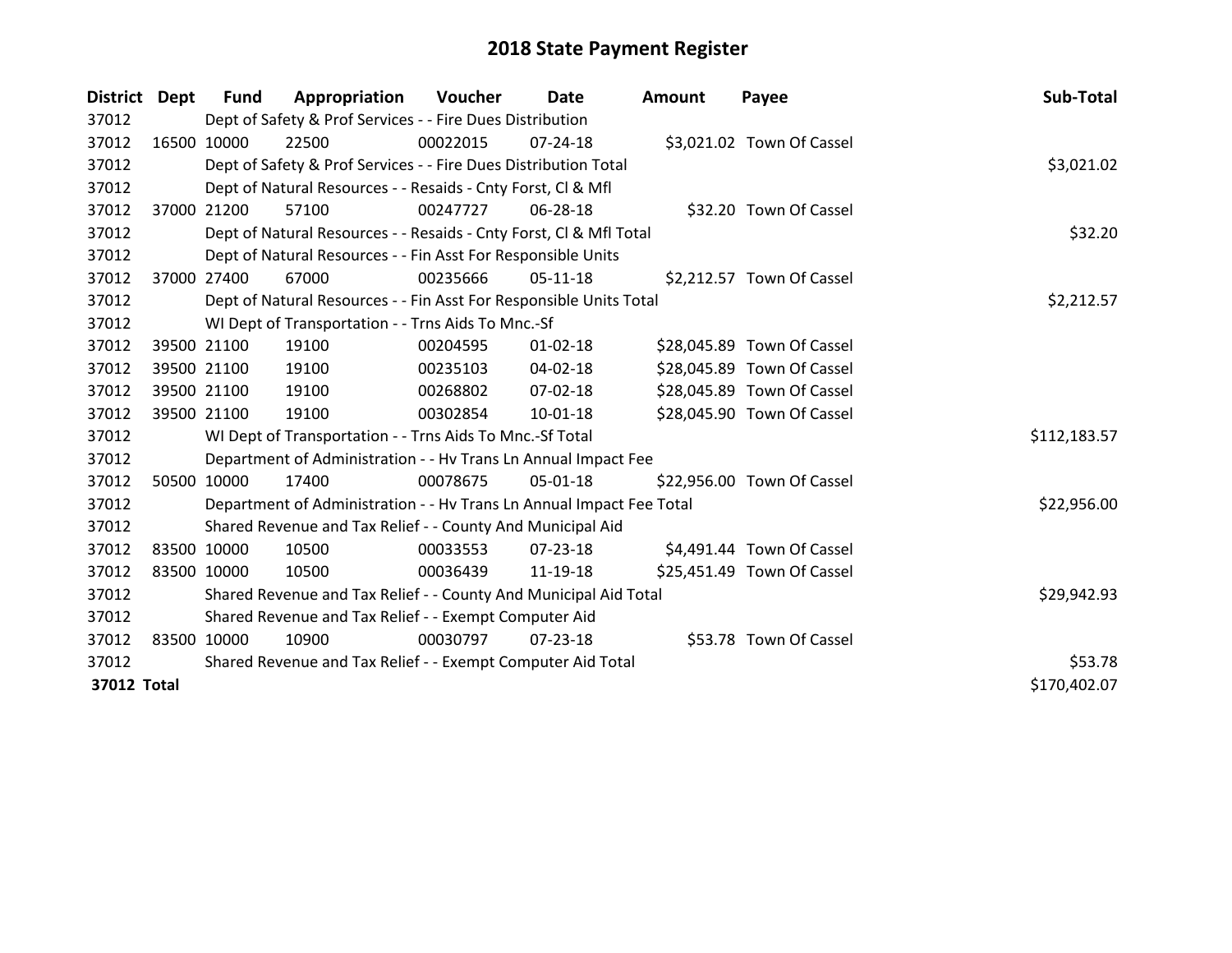| District    | Dept  | <b>Fund</b> | Appropriation                                                      | Voucher  | Date           | <b>Amount</b> | Payee                         | Sub-Total    |
|-------------|-------|-------------|--------------------------------------------------------------------|----------|----------------|---------------|-------------------------------|--------------|
| 37014       |       |             | Dept of Safety & Prof Services - - Fire Dues Distribution          |          |                |               |                               |              |
| 37014       |       | 16500 10000 | 22500                                                              | 00022016 | $07 - 24 - 18$ |               | \$4,825.53 Town Of Cleveland  |              |
| 37014       |       |             | Dept of Safety & Prof Services - - Fire Dues Distribution Total    |          |                |               |                               | \$4,825.53   |
| 37014       |       |             | Dept of Natural Resources - - Resaids - Cnty Forst, CI & Mfl       |          |                |               |                               |              |
| 37014       |       | 37000 21200 | 57100                                                              | 00247728 | 06-28-18       |               | \$49.65 Town Of Cleveland     |              |
| 37014       |       |             | Dept of Natural Resources - - Resaids - Cnty Forst, CI & Mfl Total |          |                |               |                               | \$49.65      |
| 37014       |       |             | Dept of Natural Resources - - Fin Asst For Responsible Units       |          |                |               |                               |              |
| 37014       | 37000 | 27400       | 67000                                                              | 00235989 | $05-11-18$     |               | \$1,084.69 Town Of Cleveland  |              |
| 37014       |       |             | Dept of Natural Resources - - Fin Asst For Responsible Units Total |          |                |               |                               | \$1,084.69   |
| 37014       |       |             | WI Dept of Transportation - - Trns Aids To Mnc.-Sf                 |          |                |               |                               |              |
| 37014       |       | 39500 21100 | 19100                                                              | 00204596 | $01 - 02 - 18$ |               | \$27,204.73 Town Of Cleveland |              |
| 37014       |       | 39500 21100 | 19100                                                              | 00235104 | 04-02-18       |               | \$27,204.73 Town Of Cleveland |              |
| 37014       |       | 39500 21100 | 19100                                                              | 00268803 | 07-02-18       |               | \$27,204.73 Town Of Cleveland |              |
| 37014       |       | 39500 21100 | 19100                                                              | 00302855 | 10-01-18       |               | \$27,204.76 Town Of Cleveland |              |
| 37014       |       |             | WI Dept of Transportation - - Trns Aids To Mnc.-Sf Total           |          |                |               |                               | \$108,818.95 |
| 37014       |       |             | Shared Revenue and Tax Relief - - County And Municipal Aid         |          |                |               |                               |              |
| 37014       |       | 83500 10000 | 10500                                                              | 00033554 | $07 - 23 - 18$ |               | \$4,428.14 Town Of Cleveland  |              |
| 37014       |       | 83500 10000 | 10500                                                              | 00036440 | 11-19-18       |               | \$25,092.76 Town Of Cleveland |              |
| 37014       |       |             | Shared Revenue and Tax Relief - - County And Municipal Aid Total   |          |                |               |                               | \$29,520.90  |
| 37014       |       |             | Shared Revenue and Tax Relief - - Exempt Computer Aid              |          |                |               |                               |              |
| 37014       |       | 83500 10000 | 10900                                                              | 00030798 | $07 - 23 - 18$ |               | \$84.22 Town Of Cleveland     |              |
| 37014       |       |             | Shared Revenue and Tax Relief - - Exempt Computer Aid Total        |          |                |               |                               | \$84.22      |
| 37014 Total |       |             |                                                                    |          |                |               |                               | \$144,383.94 |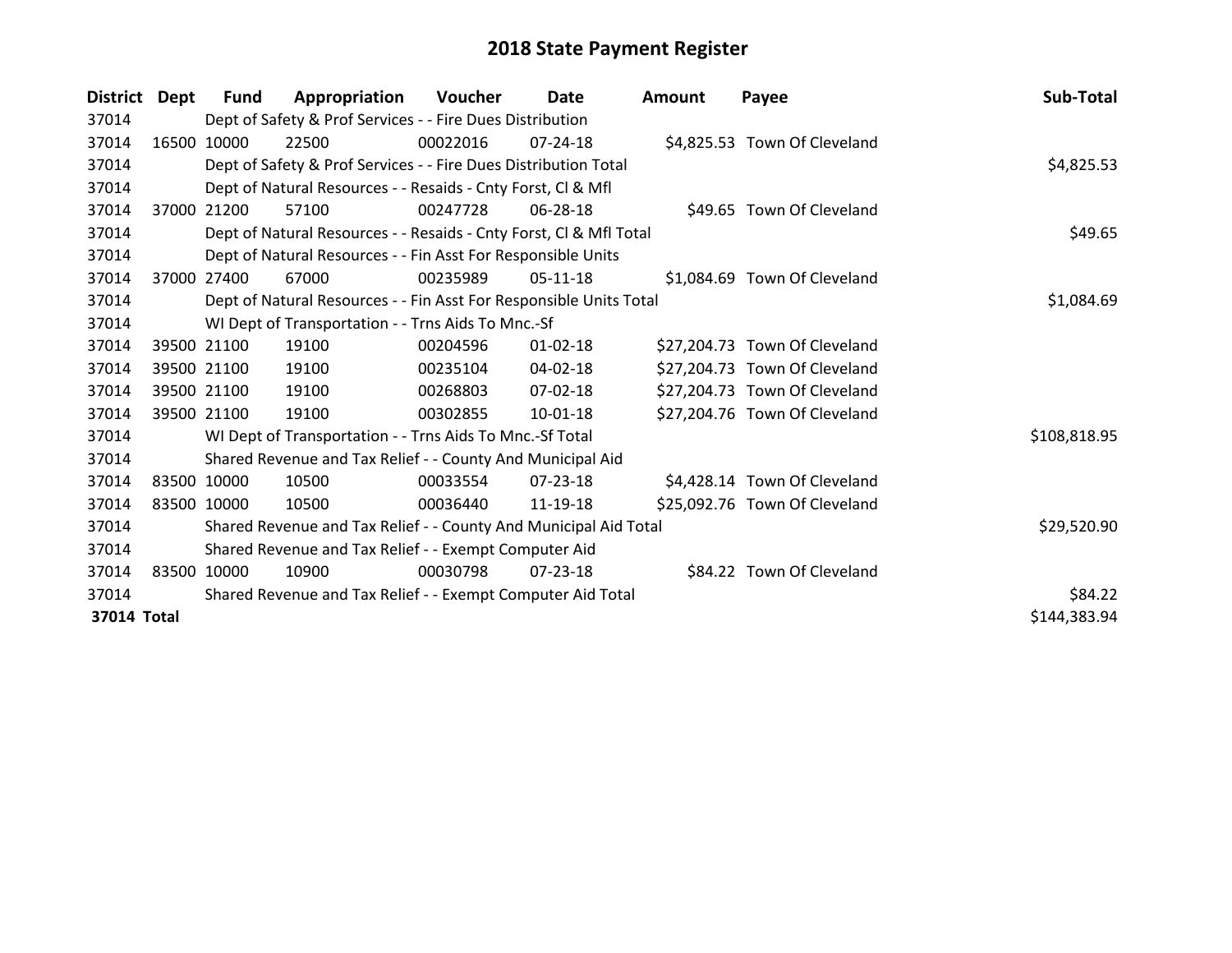| District Dept |             | <b>Fund</b> | Appropriation                                                      | Voucher    | <b>Date</b>    | Amount | Payee                   | Sub-Total    |
|---------------|-------------|-------------|--------------------------------------------------------------------|------------|----------------|--------|-------------------------|--------------|
| 37016         |             |             | Dept of Safety & Prof Services - - Fire Dues Distribution          |            |                |        |                         |              |
| 37016         | 16500 10000 |             | 22500                                                              | 00022017   | $07 - 24 - 18$ |        | \$3,444.11 Town Of Day  |              |
| 37016         |             |             | Dept of Safety & Prof Services - - Fire Dues Distribution Total    |            |                |        |                         | \$3,444.11   |
| 37016         |             |             | Dept of Natural Resources - - Aids In Lieu Of Taxes - Gener        |            |                |        |                         |              |
| 37016         | 37000 10000 |             | 50300                                                              | 00229123   | 04-20-18       |        | \$617.65 Town Of Day    |              |
| 37016         |             |             | Dept of Natural Resources - - Aids In Lieu Of Taxes - Gener Total  | \$617.65   |                |        |                         |              |
| 37016         |             |             | Dept of Natural Resources - - Resaids - Cnty Forst, CI & Mfl       |            |                |        |                         |              |
| 37016         | 37000 21200 |             | 57100                                                              | 00247729   | 06-28-18       |        | \$124.19 Town Of Day    |              |
| 37016         |             |             | Dept of Natural Resources - - Resaids - Cnty Forst, Cl & Mfl Total |            |                |        |                         | \$124.19     |
| 37016         |             |             | Dept of Natural Resources - - Aids In Lieu Of Taxes - Sum S        |            |                |        |                         |              |
| 37016         | 37000 21200 |             | 57900                                                              | 00229124   | 04-20-18       |        | \$705.52 Town Of Day    |              |
| 37016         |             |             | Dept of Natural Resources - - Aids In Lieu Of Taxes - Sum S Total  |            |                |        |                         | \$705.52     |
| 37016         |             |             | Dept of Natural Resources - - Fin Asst For Responsible Units       |            |                |        |                         |              |
| 37016         | 37000 27400 |             | 67000                                                              | 00235981   | $05 - 11 - 18$ |        | \$2,350.92 Town Of Day  |              |
| 37016         |             |             | Dept of Natural Resources - - Fin Asst For Responsible Units Total | \$2,350.92 |                |        |                         |              |
| 37016         |             |             | WI Dept of Transportation - - Trns Aids To Mnc.-Sf                 |            |                |        |                         |              |
| 37016         | 39500 21100 |             | 19100                                                              | 00204597   | $01 - 02 - 18$ |        | \$30,298.49 Town Of Day |              |
| 37016         |             | 39500 21100 | 19100                                                              | 00235105   | 04-02-18       |        | \$30,298.49 Town Of Day |              |
| 37016         | 39500 21100 |             | 19100                                                              | 00268804   | 07-02-18       |        | \$30,298.49 Town Of Day |              |
| 37016         | 39500 21100 |             | 19100                                                              | 00302856   | $10 - 01 - 18$ |        | \$30,298.50 Town Of Day |              |
| 37016         |             |             | WI Dept of Transportation - - Trns Aids To Mnc.-Sf Total           |            |                |        |                         | \$121,193.97 |
| 37016         |             |             | Shared Revenue and Tax Relief - - County And Municipal Aid         |            |                |        |                         |              |
| 37016         | 83500 10000 |             | 10500                                                              | 00036441   | 11-19-18       |        | \$8,893.81 Town Of Day  |              |
| 37016         |             |             | Shared Revenue and Tax Relief - - County And Municipal Aid Total   |            |                |        |                         | \$8,893.81   |
| 37016         |             |             | Shared Revenue and Tax Relief - - Exempt Computer Aid              |            |                |        |                         |              |
| 37016         | 83500 10000 |             | 10900                                                              | 00030799   | $07 - 23 - 18$ |        | \$126.84 Town Of Day    |              |
| 37016         |             |             | Shared Revenue and Tax Relief - - Exempt Computer Aid Total        |            |                |        |                         | \$126.84     |
| 37016         |             |             | Shared Revenue and Tax Relief - - Utility Aid                      |            |                |        |                         |              |
| 37016         | 83500 10000 |             | 11000                                                              | 00033555   | 07-23-18       |        | \$25.77 Town Of Day     |              |
| 37016         | 83500 10000 |             | 11000                                                              | 00036441   | 11-19-18       |        | \$145.72 Town Of Day    |              |
| 37016         |             |             | Shared Revenue and Tax Relief - - Utility Aid Total                |            |                |        |                         | \$171.49     |
| 37016 Total   |             |             |                                                                    |            |                |        |                         | \$137,628.50 |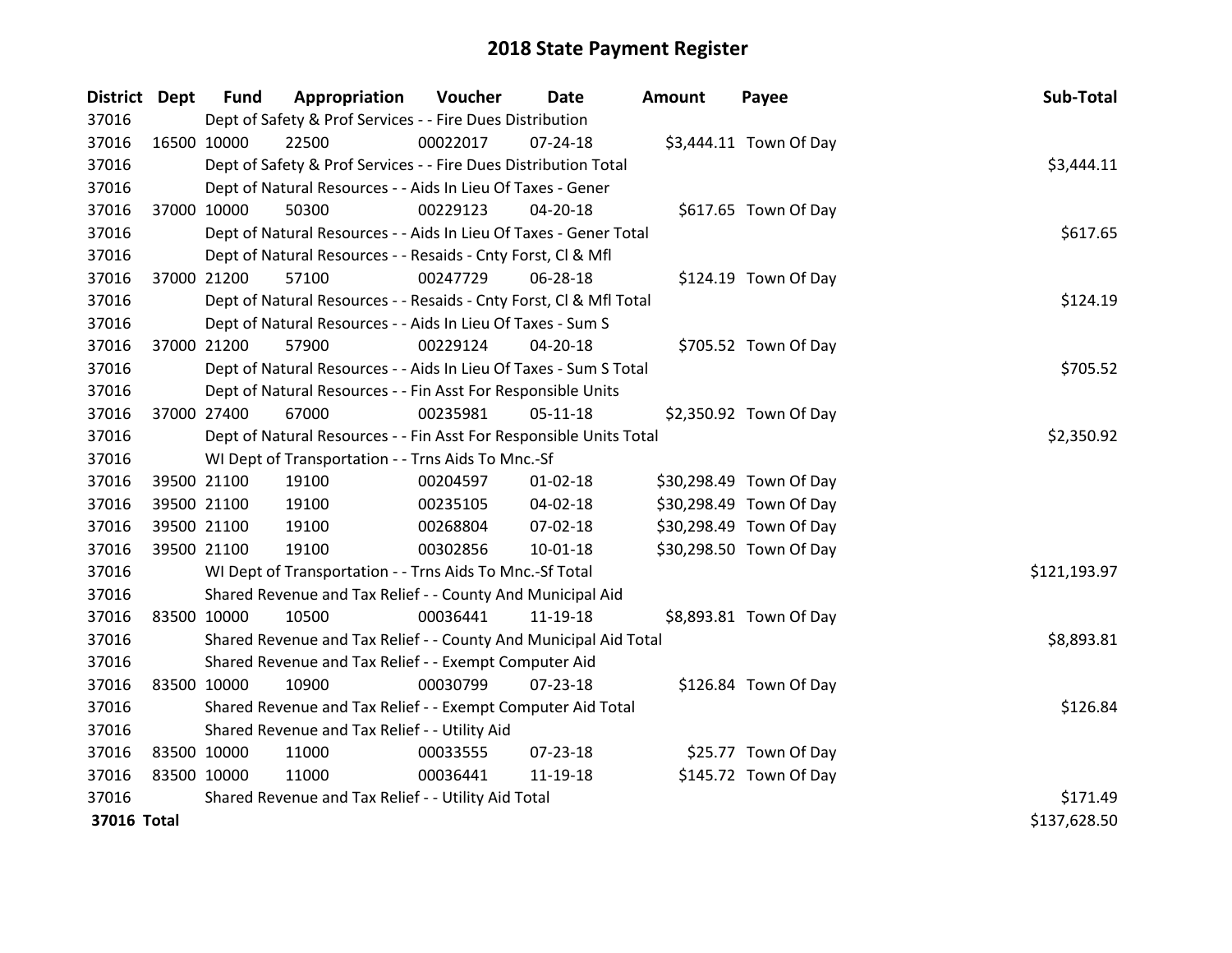| District Dept      |             | <b>Fund</b>                                                 | Appropriation                                                      | Voucher  | Date           | <b>Amount</b> | Payee                      | Sub-Total    |
|--------------------|-------------|-------------------------------------------------------------|--------------------------------------------------------------------|----------|----------------|---------------|----------------------------|--------------|
| 37018              |             |                                                             | Dept of Safety & Prof Services - - Fire Dues Distribution          |          |                |               |                            |              |
| 37018              | 16500 10000 |                                                             | 22500                                                              | 00022018 | $07 - 24 - 18$ |               | \$3,211.65 Town Of Easton  |              |
| 37018              |             |                                                             | Dept of Safety & Prof Services - - Fire Dues Distribution Total    |          |                |               |                            | \$3,211.65   |
| 37018              |             |                                                             | Dept of Natural Resources - - Aids In Lieu Of Taxes - Gener        |          |                |               |                            |              |
| 37018              | 37000 10000 |                                                             | 50300                                                              | 00212207 | 02-05-18       |               | \$10,501.95 Town Of Easton |              |
| 37018              |             |                                                             | Dept of Natural Resources - - Aids In Lieu Of Taxes - Gener Total  |          |                |               |                            | \$10,501.95  |
| 37018              |             |                                                             | Dept of Natural Resources - - Resaids - Cnty Forst, Cl & Mfl       |          |                |               |                            |              |
| 37018              | 37000 21200 |                                                             | 57100                                                              | 00247730 | 06-28-18       |               | \$728.86 Town Of Easton    |              |
| 37018              |             |                                                             | Dept of Natural Resources - - Resaids - Cnty Forst, Cl & Mfl Total |          |                |               |                            | \$728.86     |
| 37018              |             |                                                             | Dept of Natural Resources - - Fin Asst For Responsible Units       |          |                |               |                            |              |
| 37018              | 37000 27400 |                                                             | 67000                                                              | 00235813 | $05-11-18$     |               | \$649.82 Town Of Easton    |              |
| 37018              |             |                                                             | Dept of Natural Resources - - Fin Asst For Responsible Units Total |          |                |               |                            | \$649.82     |
| 37018              |             |                                                             | Dept of Natural Resources - - Recycling Consolidation Grants       |          |                |               |                            |              |
| 37018              | 37000 27400 |                                                             | 67300                                                              | 00235813 | $05-11-18$     |               | \$293.09 Town Of Easton    |              |
| 37018              |             |                                                             | Dept of Natural Resources - - Recycling Consolidation Grants Total |          |                |               |                            | \$293.09     |
| 37018              |             |                                                             | WI Dept of Transportation - - Trns Aids To Mnc.-Sf                 |          |                |               |                            |              |
| 37018              |             | 39500 21100                                                 | 19100                                                              | 00204598 | $01 - 02 - 18$ |               | \$36,211.26 Town Of Easton |              |
| 37018              | 39500 21100 |                                                             | 19100                                                              | 00235106 | 04-02-18       |               | \$36,211.26 Town Of Easton |              |
| 37018              | 39500 21100 |                                                             | 19100                                                              | 00268805 | 07-02-18       |               | \$36,211.26 Town Of Easton |              |
| 37018              | 39500 21100 |                                                             | 19100                                                              | 00302857 | $10 - 01 - 18$ |               | \$36,211.29 Town Of Easton |              |
| 37018              |             |                                                             | WI Dept of Transportation - - Trns Aids To Mnc.-Sf Total           |          |                |               |                            | \$144,845.07 |
| 37018              |             |                                                             | Shared Revenue and Tax Relief - - County And Municipal Aid         |          |                |               |                            |              |
| 37018              | 83500 10000 |                                                             | 10500                                                              | 00033556 | 07-23-18       |               | \$7,739.96 Town Of Easton  |              |
| 37018              | 83500 10000 |                                                             | 10500                                                              | 00036442 | 11-19-18       |               | \$43,863.51 Town Of Easton |              |
| 37018              |             |                                                             | Shared Revenue and Tax Relief - - County And Municipal Aid Total   |          |                |               |                            | \$51,603.47  |
| 37018              |             |                                                             | Shared Revenue and Tax Relief - - Exempt Computer Aid              |          |                |               |                            |              |
| 37018              | 83500 10000 |                                                             | 10900                                                              | 00030800 | 07-23-18       |               | \$25.37 Town Of Easton     |              |
| 37018              |             | Shared Revenue and Tax Relief - - Exempt Computer Aid Total | \$25.37                                                            |          |                |               |                            |              |
| <b>37018 Total</b> |             |                                                             |                                                                    |          |                |               |                            | \$211,859.28 |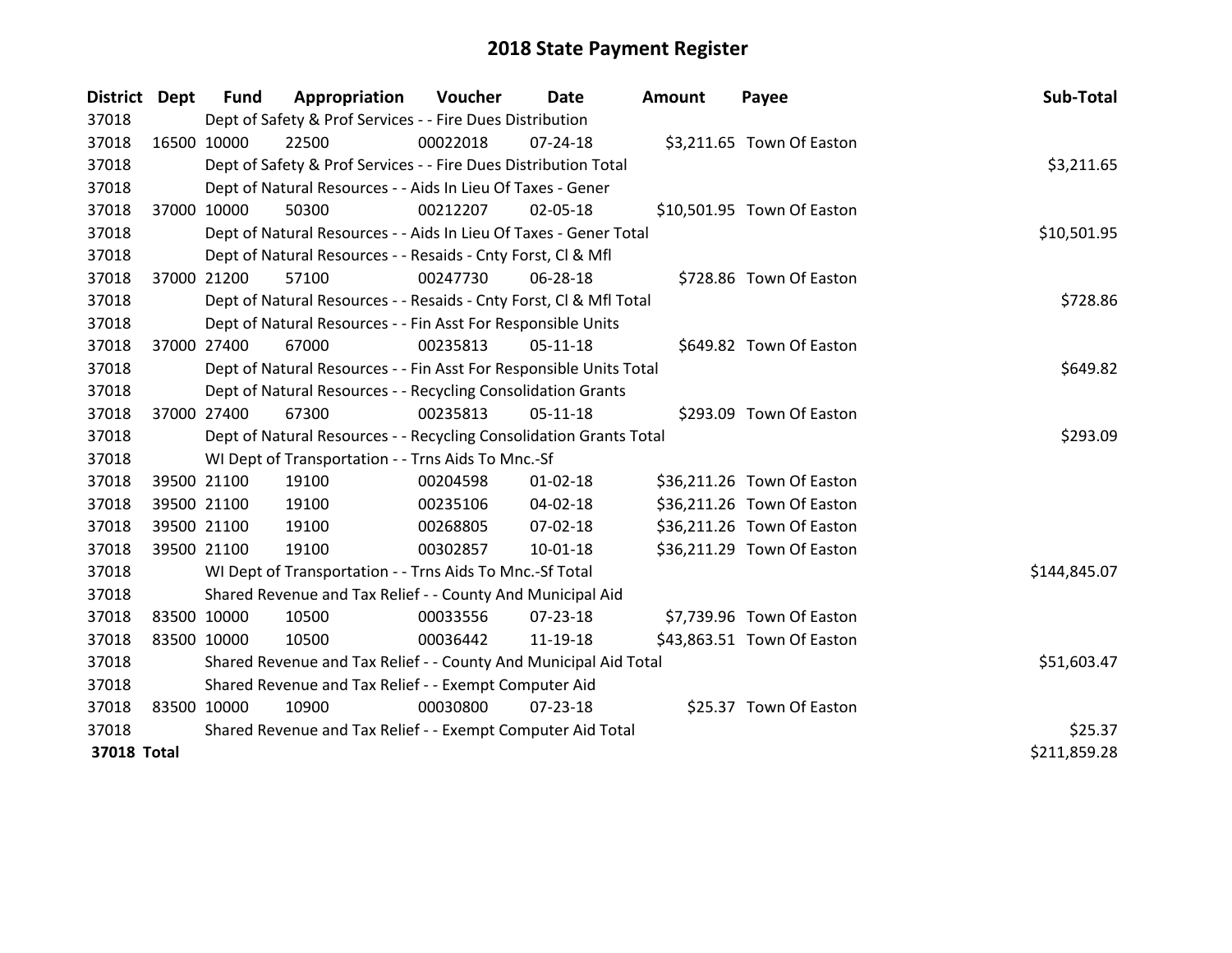| District    | Dept  | <b>Fund</b> | Appropriation                                                      | Voucher  | Date           | <b>Amount</b> | Payee                          | Sub-Total    |
|-------------|-------|-------------|--------------------------------------------------------------------|----------|----------------|---------------|--------------------------------|--------------|
| 37020       |       |             | Dept of Safety & Prof Services - - Fire Dues Distribution          |          |                |               |                                |              |
| 37020       |       | 16500 10000 | 22500                                                              | 00022019 | $07 - 25 - 18$ |               | \$2,424.46 Town Of Eau Pleine  |              |
| 37020       |       |             | Dept of Safety & Prof Services - - Fire Dues Distribution Total    |          | \$2,424.46     |               |                                |              |
| 37020       |       |             | Dept of Natural Resources - - Resaids - Cnty Forst, CI & Mfl       |          |                |               |                                |              |
| 37020       | 37000 | 21200       | 57100                                                              | 00247731 | 06-28-18       |               | \$223.92 Town Of Eau Pleine    |              |
| 37020       |       |             | Dept of Natural Resources - - Resaids - Cnty Forst, Cl & Mfl Total |          |                |               |                                | \$223.92     |
| 37020       |       |             | Dept of Natural Resources - - Fin Asst For Responsible Units       |          |                |               |                                |              |
| 37020       | 37000 | 27400       | 67000                                                              | 00235870 | 05-11-18       |               | \$1,145.08 Town Of Eau Pleine  |              |
| 37020       |       |             | Dept of Natural Resources - - Fin Asst For Responsible Units Total |          |                |               |                                | \$1,145.08   |
| 37020       |       |             | WI Dept of Transportation - - Trns Aids To Mnc.-Sf                 |          |                |               |                                |              |
| 37020       |       | 39500 21100 | 19100                                                              | 00204599 | $01 - 02 - 18$ |               | \$24,666.42 Town Of Eau Pleine |              |
| 37020       |       | 39500 21100 | 19100                                                              | 00235107 | 04-02-18       |               | \$24,666.42 Town Of Eau Pleine |              |
| 37020       |       | 39500 21100 | 19100                                                              | 00268806 | 07-02-18       |               | \$24,666.42 Town Of Eau Pleine |              |
| 37020       |       | 39500 21100 | 19100                                                              | 00302858 | $10 - 01 - 18$ |               | \$24,666.44 Town Of Eau Pleine |              |
| 37020       |       |             | WI Dept of Transportation - - Trns Aids To Mnc.-Sf Total           |          |                |               |                                | \$98,665.70  |
| 37020       |       |             | Shared Revenue and Tax Relief - - County And Municipal Aid         |          |                |               |                                |              |
| 37020       |       | 83500 10000 | 10500                                                              | 00033557 | 07-23-18       |               | \$4,171.28 Town Of Eau Pleine  |              |
| 37020       |       | 83500 10000 | 10500                                                              | 00036443 | 11-19-18       |               | \$23,637.22 Town Of Eau Pleine |              |
| 37020       |       |             | Shared Revenue and Tax Relief - - County And Municipal Aid Total   |          |                |               |                                | \$27,808.50  |
| 37020       |       |             | Shared Revenue and Tax Relief - - Exempt Computer Aid              |          |                |               |                                |              |
| 37020       |       | 83500 10000 | 10900                                                              | 00030801 | $07 - 23 - 18$ |               | \$8.12 Town Of Eau Pleine      |              |
| 37020       |       |             | Shared Revenue and Tax Relief - - Exempt Computer Aid Total        |          |                |               |                                | \$8.12       |
| 37020 Total |       |             |                                                                    |          |                |               |                                | \$130,275.78 |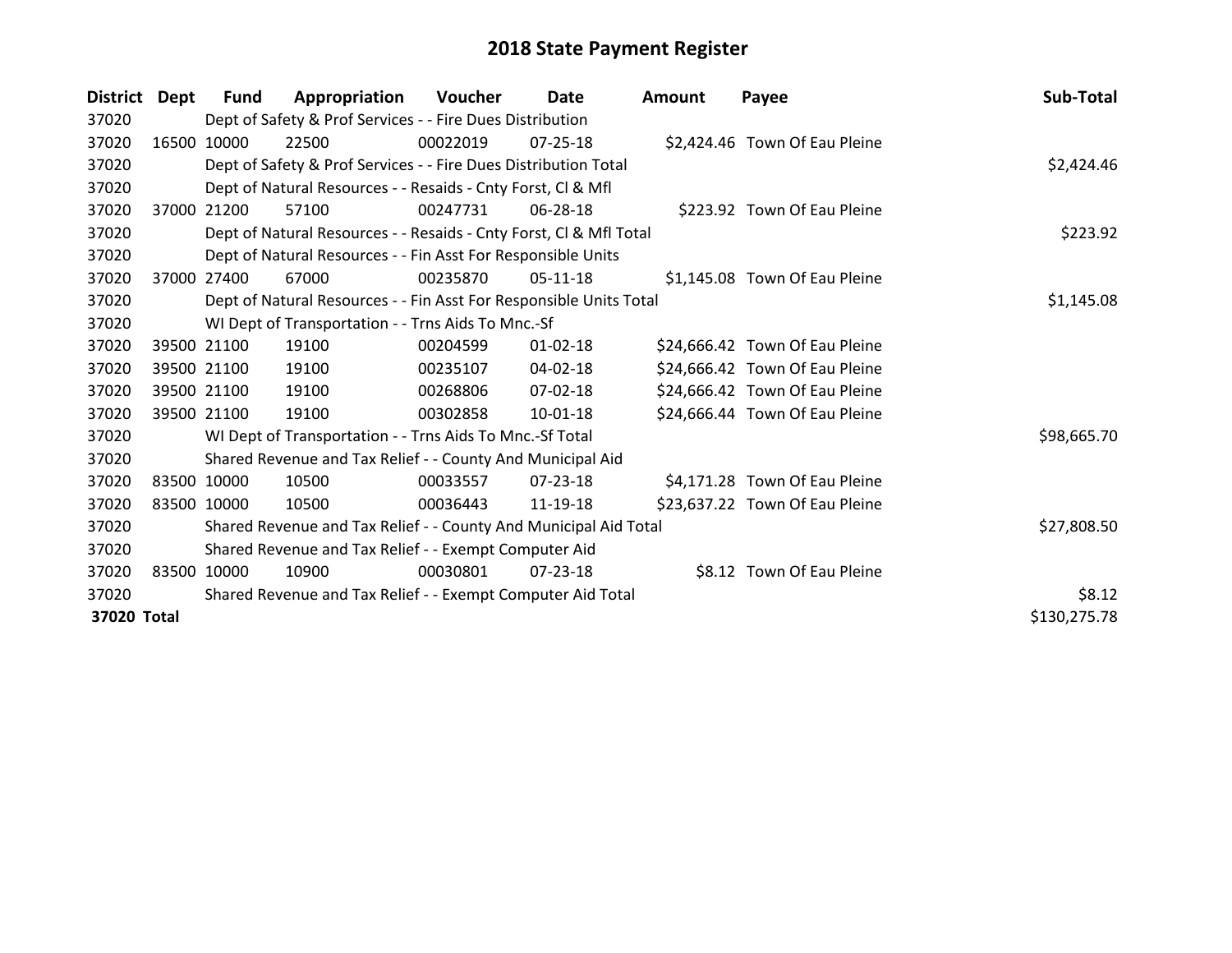| District Dept |             | <b>Fund</b> | Appropriation                                                        | Voucher  | Date           | <b>Amount</b> | Payee                       | Sub-Total    |
|---------------|-------------|-------------|----------------------------------------------------------------------|----------|----------------|---------------|-----------------------------|--------------|
| 37022         |             |             | Dept of Safety & Prof Services - - Fire Dues Distribution            |          |                |               |                             |              |
| 37022         |             | 16500 10000 | 22500                                                                | 00022020 | $07 - 25 - 18$ |               | \$1,870.60 Town Of Elderon  |              |
| 37022         |             |             | Dept of Safety & Prof Services - - Fire Dues Distribution Total      |          |                |               |                             | \$1,870.60   |
| 37022         |             |             | Dept of Natural Resources - - Aids In Lieu Of Taxes - Gener          |          |                |               |                             |              |
| 37022         |             | 37000 10000 | 50300                                                                | 00212087 | 02-05-18       |               | \$2,656.98 Town Of Elderon  |              |
| 37022         |             | 37000 10000 | 50300                                                                | 00229238 | 04-20-18       |               | \$97.09 Town Of Elderon     |              |
| 37022         |             |             | Dept of Natural Resources - - Aids In Lieu Of Taxes - Gener Total    |          | \$2,754.07     |               |                             |              |
| 37022         |             |             | Dept of Natural Resources - - Resaids - Cnty Forst, Cl & Mfl         |          |                |               |                             |              |
| 37022         |             | 37000 21200 | 57100                                                                | 00247732 | 06-28-18       |               | \$831.27 Town Of Elderon    |              |
| 37022         |             |             | Dept of Natural Resources - - Resaids - Cnty Forst, Cl & Mfl Total   |          |                |               |                             | \$831.27     |
| 37022         |             |             | Dept of Natural Resources - - Fin Asst For Responsible Units         |          |                |               |                             |              |
| 37022         |             | 37000 27400 | 67000                                                                | 00235917 | $05-11-18$     |               | \$1,124.51 Town Of Elderon  |              |
| 37022         |             |             | Dept of Natural Resources - - Fin Asst For Responsible Units Total   |          |                |               |                             | \$1,124.51   |
| 37022         |             |             | WI Dept of Transportation - - Trns Aids To Mnc.-Sf                   |          |                |               |                             |              |
| 37022         |             | 39500 21100 | 19100                                                                | 00204600 | $01 - 02 - 18$ |               | \$21,160.56 Town Of Elderon |              |
| 37022         |             | 39500 21100 | 19100                                                                | 00235108 | $04 - 02 - 18$ |               | \$21,160.56 Town Of Elderon |              |
| 37022         |             | 39500 21100 | 19100                                                                | 00268807 | 07-02-18       |               | \$21,160.56 Town Of Elderon |              |
| 37022         |             | 39500 21100 | 19100                                                                | 00302859 | $10 - 01 - 18$ |               | \$21,160.59 Town Of Elderon |              |
| 37022         |             |             | WI Dept of Transportation - - Trns Aids To Mnc.-Sf Total             |          |                |               |                             | \$84,642.27  |
| 37022         |             |             | Department of Administration - - Hv Trans Ln Annual Impact Fee       |          |                |               |                             |              |
| 37022         |             | 50500 10000 | 17400                                                                | 00078645 | 05-01-18       |               | \$40,466.00 Town Of Elderon |              |
| 37022         |             |             | Department of Administration - - Hv Trans Ln Annual Impact Fee Total |          |                |               |                             | \$40,466.00  |
| 37022         |             |             | Shared Revenue and Tax Relief - - County And Municipal Aid           |          |                |               |                             |              |
| 37022         |             | 83500 10000 | 10500                                                                | 00033558 | $07 - 23 - 18$ |               | \$4,433.96 Town Of Elderon  |              |
| 37022         | 83500 10000 |             | 10500                                                                | 00036444 | 11-19-18       |               | \$25,125.79 Town Of Elderon |              |
| 37022         |             |             | Shared Revenue and Tax Relief - - County And Municipal Aid Total     |          |                |               |                             | \$29,559.75  |
| 37022         |             |             | Shared Revenue and Tax Relief - - Exempt Computer Aid                |          |                |               |                             |              |
| 37022         | 83500 10000 |             | 10900                                                                | 00030802 | $07 - 23 - 18$ |               | \$1.01 Town Of Elderon      |              |
| 37022         |             |             | Shared Revenue and Tax Relief - - Exempt Computer Aid Total          |          | \$1.01         |               |                             |              |
| 37022 Total   |             |             |                                                                      |          |                |               |                             | \$161,249.48 |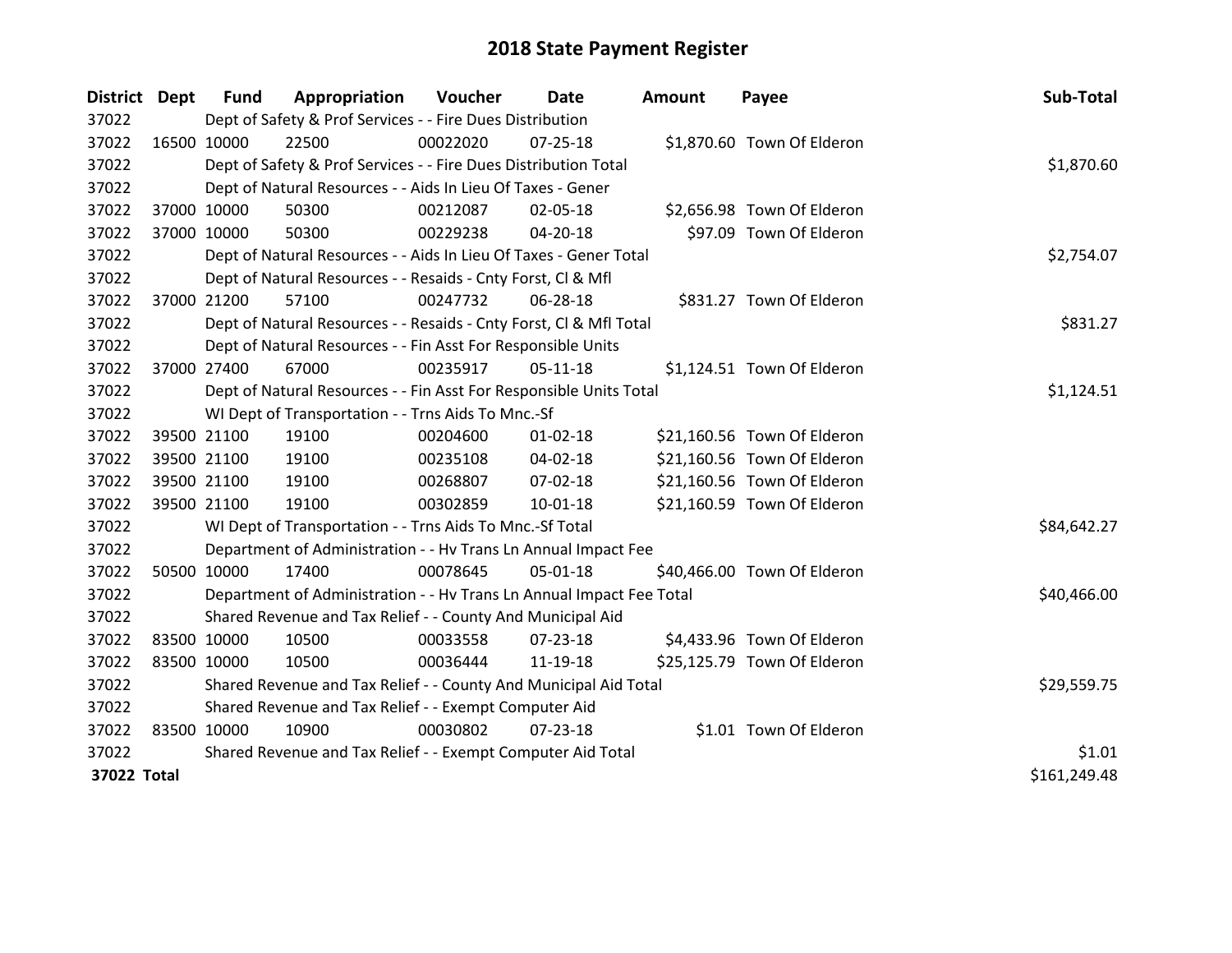| District    | <b>Dept</b> | <b>Fund</b> | Appropriation                                                        | Voucher  | Date           | Amount | Payee                      | Sub-Total    |
|-------------|-------------|-------------|----------------------------------------------------------------------|----------|----------------|--------|----------------------------|--------------|
| 37024       |             |             | Dept of Safety & Prof Services - - Fire Dues Distribution            |          |                |        |                            |              |
| 37024       | 16500 10000 |             | 22500                                                                | 00022021 | $07 - 26 - 18$ |        | \$2,604.25 Emmet, Town Of  |              |
| 37024       |             |             | Dept of Safety & Prof Services - - Fire Dues Distribution Total      |          |                |        |                            | \$2,604.25   |
| 37024       |             |             | Dept of Natural Resources - - Resaids - Cnty Forst, Cl & Mfl         |          |                |        |                            |              |
| 37024       | 37000 21200 |             | 57100                                                                | 00247733 | 06-28-18       |        | \$551.51 Emmet, Town Of    |              |
| 37024       |             |             | Dept of Natural Resources - - Resaids - Cnty Forst, Cl & Mfl Total   |          |                |        |                            | \$551.51     |
| 37024       |             |             | Dept of Natural Resources - - Fin Asst For Responsible Units         |          |                |        |                            |              |
| 37024       | 37000 27400 |             | 67000                                                                | 00235317 | $05-11-18$     |        | \$837.64 Emmet, Town Of    |              |
| 37024       |             |             | Dept of Natural Resources - - Fin Asst For Responsible Units Total   |          |                |        |                            | \$837.64     |
| 37024       |             |             | Dept of Natural Resources - - Recycling Consolidation Grants         |          |                |        |                            |              |
| 37024       | 37000 27400 |             | 67300                                                                | 00235317 | $05-11-18$     |        | \$243.64 Emmet, Town Of    |              |
| 37024       |             |             | Dept of Natural Resources - - Recycling Consolidation Grants Total   |          |                |        |                            | \$243.64     |
| 37024       |             |             | WI Dept of Transportation - - Trns Aids To Mnc.-Sf                   |          |                |        |                            |              |
| 37024       | 39500 21100 |             | 19100                                                                | 00204601 | $01 - 02 - 18$ |        | \$30,005.84 Emmet, Town Of |              |
| 37024       | 39500 21100 |             | 19100                                                                | 00235109 | 04-02-18       |        | \$30,005.84 Emmet, Town Of |              |
| 37024       | 39500 21100 |             | 19100                                                                | 00268808 | 07-02-18       |        | \$30,005.84 Emmet, Town Of |              |
| 37024       | 39500 21100 |             | 19100                                                                | 00302860 | $10-01-18$     |        | \$30,005.84 Emmet, Town Of |              |
| 37024       |             |             | WI Dept of Transportation - - Trns Aids To Mnc.-Sf Total             |          |                |        |                            | \$120,023.36 |
| 37024       |             |             | Department of Administration - - Hv Trans Ln Annual Impact Fee       |          |                |        |                            |              |
| 37024       | 50500 10000 |             | 17400                                                                | 00078708 | 05-01-18       |        | \$21,729.00 Emmet, Town Of |              |
| 37024       |             |             | Department of Administration - - Hv Trans Ln Annual Impact Fee Total |          |                |        |                            | \$21,729.00  |
| 37024       |             |             | Shared Revenue and Tax Relief - - County And Municipal Aid           |          |                |        |                            |              |
| 37024       | 83500 10000 |             | 10500                                                                | 00033559 | 07-23-18       |        | \$3,237.39 Emmet, Town Of  |              |
| 37024       | 83500 10000 |             | 10500                                                                | 00036445 | 11-19-18       |        | \$18,345.20 Emmet, Town Of |              |
| 37024       |             |             | Shared Revenue and Tax Relief - - County And Municipal Aid Total     |          |                |        |                            | \$21,582.59  |
| 37024       |             |             | Shared Revenue and Tax Relief - - Exempt Computer Aid                |          |                |        |                            |              |
| 37024       | 83500 10000 |             | 10900                                                                | 00030803 | 07-23-18       |        | \$16.24 Emmet, Town Of     |              |
| 37024       |             |             | Shared Revenue and Tax Relief - - Exempt Computer Aid Total          | \$16.24  |                |        |                            |              |
| 37024 Total |             |             |                                                                      |          |                |        |                            | \$167,588.23 |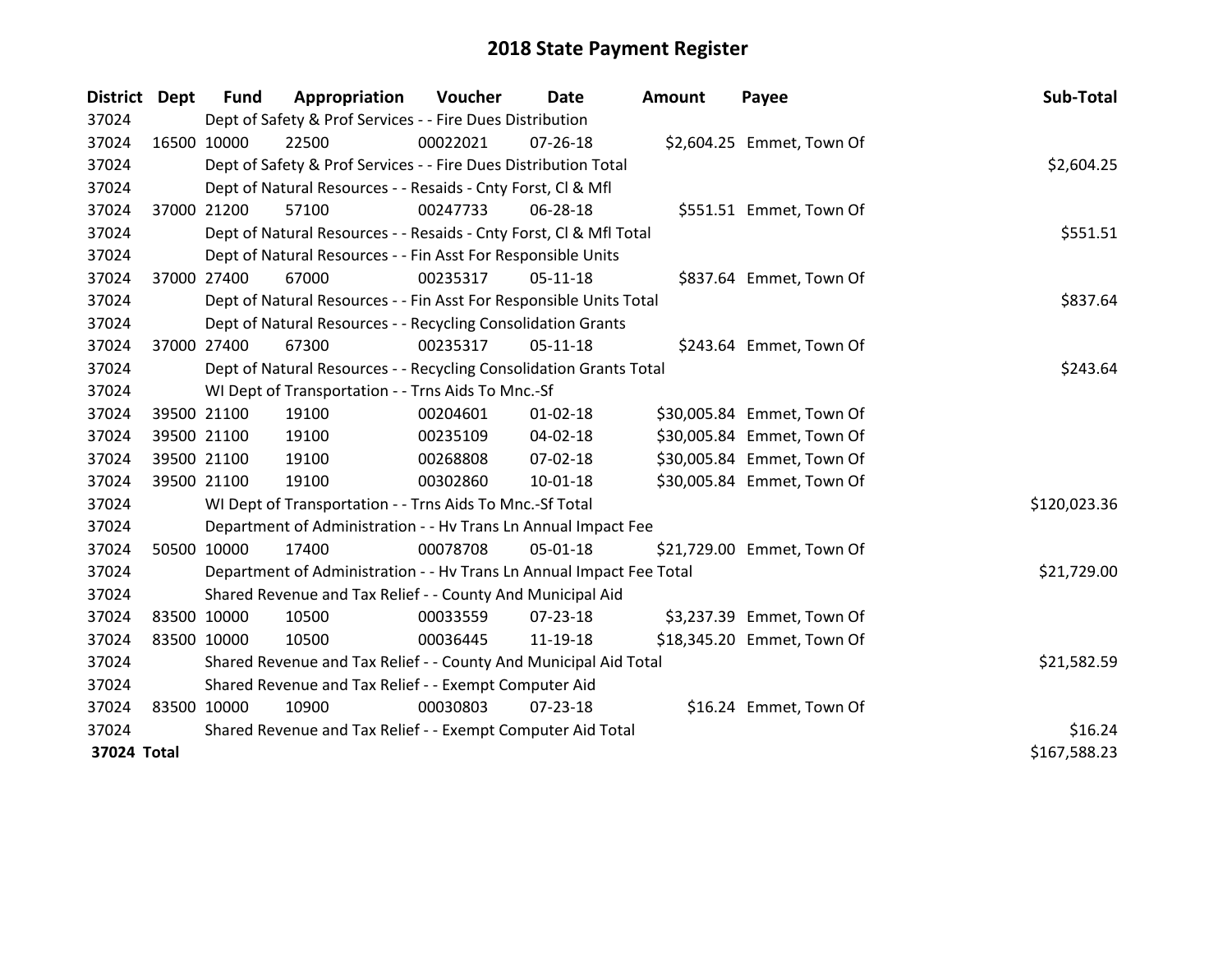| District Dept |             | Fund        | Appropriation                                                        | Voucher     | <b>Date</b>    | <b>Amount</b> | Payee                          | Sub-Total    |
|---------------|-------------|-------------|----------------------------------------------------------------------|-------------|----------------|---------------|--------------------------------|--------------|
| 37026         |             |             | Dept of Safety & Prof Services - - Fire Dues Distribution            |             |                |               |                                |              |
| 37026         | 16500 10000 |             | 22500                                                                | 00022022    | 07-25-18       |               | \$1,701.46 Frankfort, Town Of  |              |
| 37026         |             |             | Dept of Safety & Prof Services - - Fire Dues Distribution Total      |             | \$1,701.46     |               |                                |              |
| 37026         |             |             | Dept of Natural Resources - - Resaids - Cnty Forst, CI & Mfl         |             |                |               |                                |              |
| 37026         |             | 37000 21200 | 57100                                                                | 00247734    | 06-28-18       |               | \$465.61 Frankfort, Town Of    |              |
| 37026         |             |             | Dept of Natural Resources - - Resaids - Cnty Forst, Cl & Mfl Total   |             |                |               |                                | \$465.61     |
| 37026         |             |             | Dept of Natural Resources - - Fin Asst For Responsible Units         |             |                |               |                                |              |
| 37026         | 37000       | 27400       | 67000                                                                | 00235346    | 05-11-18       |               | \$1,871.93 Frankfort, Town Of  |              |
| 37026         |             |             | Dept of Natural Resources - - Fin Asst For Responsible Units Total   |             |                |               |                                | \$1,871.93   |
| 37026         |             |             | WI Dept of Transportation - - Trns Aids To Mnc.-Sf                   |             |                |               |                                |              |
| 37026         |             | 39500 21100 | 19100                                                                | 00204602    | $01 - 02 - 18$ |               | \$26,613.46 Frankfort, Town Of |              |
| 37026         |             | 39500 21100 | 19100                                                                | 00235110    | 04-02-18       |               | \$26,613.46 Frankfort, Town Of |              |
| 37026         |             | 39500 21100 | 19100                                                                | 00268809    | $07 - 02 - 18$ |               | \$26,613.46 Frankfort, Town Of |              |
| 37026         |             | 39500 21100 | 19100                                                                | 00302861    | 10-01-18       |               | \$26,613.46 Frankfort, Town Of |              |
| 37026         |             |             | WI Dept of Transportation - - Trns Aids To Mnc.-Sf Total             |             |                |               |                                | \$106,453.84 |
| 37026         |             |             | Department of Administration - - Hv Trans Ln Annual Impact Fee       |             |                |               |                                |              |
| 37026         | 50500 10000 |             | 17400                                                                | 00078710    | 05-01-18       |               | \$30,063.00 Frankfort, Town Of |              |
| 37026         |             |             | Department of Administration - - Hv Trans Ln Annual Impact Fee Total |             |                |               |                                | \$30,063.00  |
| 37026         |             |             | Shared Revenue and Tax Relief - - County And Municipal Aid           |             |                |               |                                |              |
| 37026         | 83500 10000 |             | 10500                                                                | 00033560    | 07-23-18       |               | \$6,293.16 Frankfort, Town Of  |              |
| 37026         | 83500 10000 |             | 10500                                                                | 00036446    | 11-19-18       |               | \$35,661.26 Frankfort, Town Of |              |
| 37026         |             |             | Shared Revenue and Tax Relief - - County And Municipal Aid Total     | \$41,954.42 |                |               |                                |              |
| 37026         |             |             | Shared Revenue and Tax Relief - - Exempt Computer Aid                |             |                |               |                                |              |
| 37026         |             | 83500 10000 | 10900                                                                | 00030804    | 07-23-18       |               | \$3.04 Frankfort, Town Of      |              |
| 37026         |             |             | Shared Revenue and Tax Relief - - Exempt Computer Aid Total          | \$3.04      |                |               |                                |              |
| 37026 Total   |             |             |                                                                      |             |                |               |                                | \$182,513.30 |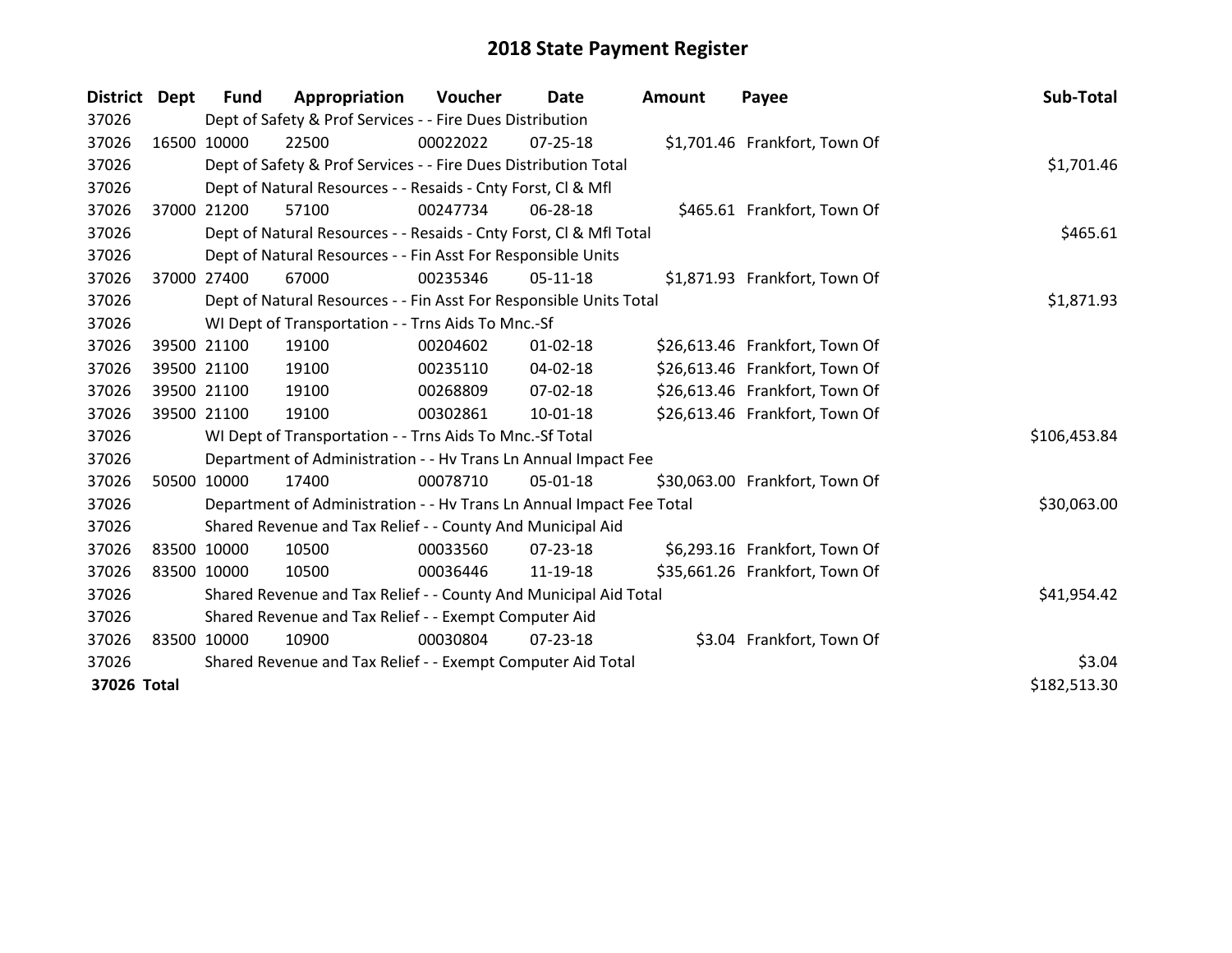| <b>District</b> | Dept   | <b>Fund</b> | Appropriation                                                      | Voucher    | Date           | <b>Amount</b> | Payee                        | Sub-Total   |
|-----------------|--------|-------------|--------------------------------------------------------------------|------------|----------------|---------------|------------------------------|-------------|
| 37028           |        |             | Dept of Safety & Prof Services - - Fire Dues Distribution          |            |                |               |                              |             |
| 37028           | 16500  | 10000       | 22500                                                              | 00022023   | 07-25-18       |               | \$1,576.60 Franzen, Town Of  |             |
| 37028           |        |             | Dept of Safety & Prof Services - - Fire Dues Distribution Total    |            | \$1,576.60     |               |                              |             |
| 37028           |        |             | Dept of Natural Resources - - Resaids - Cnty Forst, CI & Mfl       |            |                |               |                              |             |
| 37028           | 37000  | 21200       | 57100                                                              | 00247735   | 06-28-18       |               | \$1,165.92 Franzen, Town Of  |             |
| 37028           |        |             | Dept of Natural Resources - - Resaids - Cnty Forst, Cl & Mfl Total | \$1,165.92 |                |               |                              |             |
| 37028           |        |             | WI Dept of Transportation - - Trns Aids To Mnc.-Sf                 |            |                |               |                              |             |
| 37028           |        | 39500 21100 | 19100                                                              | 00204603   | $01 - 02 - 18$ |               | \$17,469.56 Franzen, Town Of |             |
| 37028           |        | 39500 21100 | 19100                                                              | 00235111   | 04-02-18       |               | \$17,469.56 Franzen, Town Of |             |
| 37028           |        | 39500 21100 | 19100                                                              | 00268810   | 07-02-18       |               | \$17,469.56 Franzen, Town Of |             |
| 37028           |        | 39500 21100 | 19100                                                              | 00302862   | 10-01-18       |               | \$17,469.57 Franzen, Town Of |             |
| 37028           |        |             | WI Dept of Transportation - - Trns Aids To Mnc.-Sf Total           |            |                |               |                              | \$69,878.25 |
| 37028           |        |             | Shared Revenue and Tax Relief - - County And Municipal Aid         |            |                |               |                              |             |
| 37028           |        | 83500 10000 | 10500                                                              | 00033561   | $07 - 23 - 18$ |               | \$2,721.14 Franzen, Town Of  |             |
| 37028           |        | 83500 10000 | 10500                                                              | 00036447   | 11-19-18       |               | \$15,419.80 Franzen, Town Of |             |
| 37028           |        |             | Shared Revenue and Tax Relief - - County And Municipal Aid Total   |            |                |               |                              | \$18,140.94 |
| 37028           |        |             | Shared Revenue and Tax Relief - - Exempt Computer Aid              |            |                |               |                              |             |
| 37028           |        | 83500 10000 | 10900                                                              | 00030805   | 07-23-18       |               | \$3.04 Franzen, Town Of      |             |
| 37028           | \$3.04 |             |                                                                    |            |                |               |                              |             |
| 37028 Total     |        |             |                                                                    |            |                |               |                              | \$90,764.75 |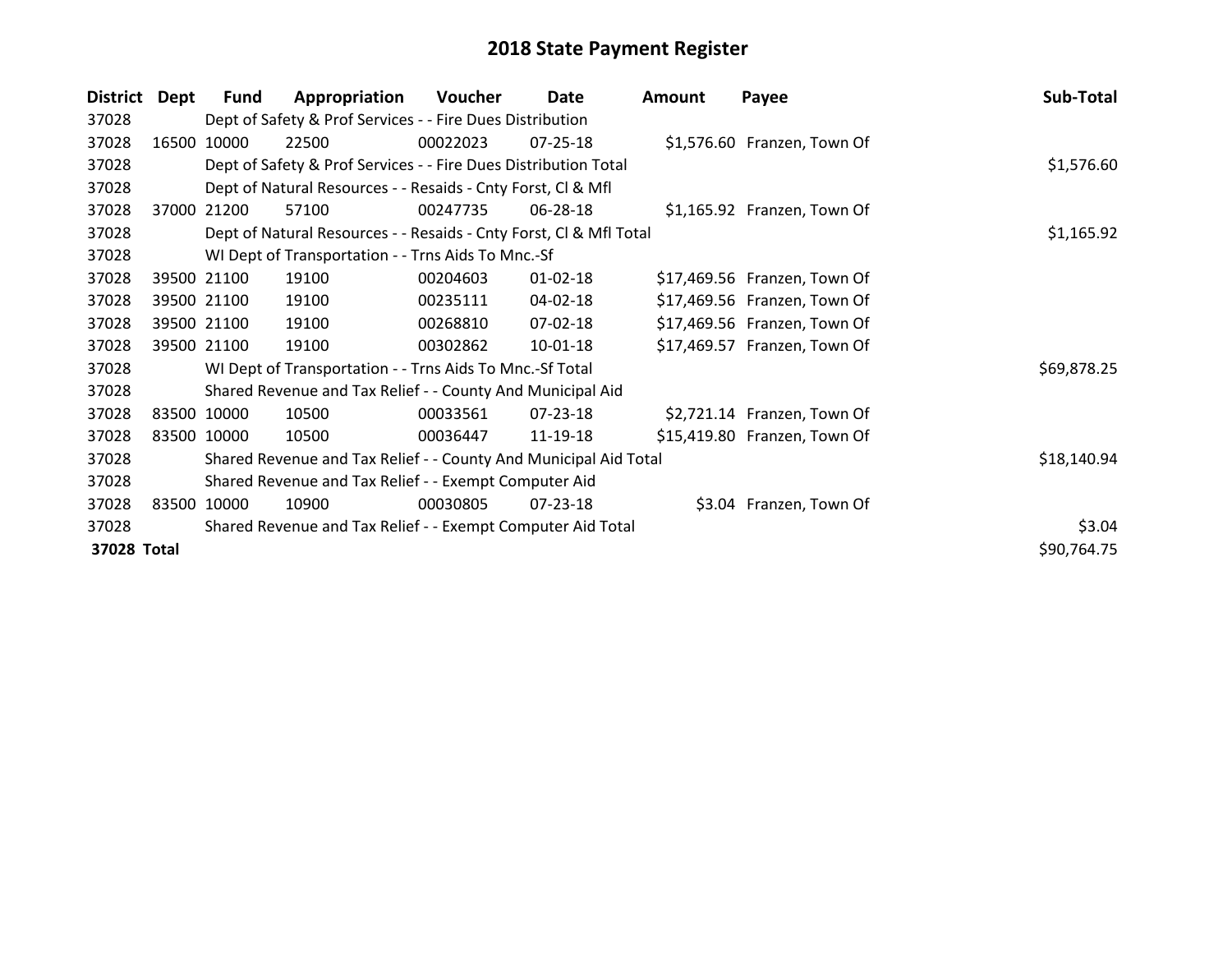| District Dept |             | <b>Fund</b> | Appropriation                                                      | Voucher  | Date           | <b>Amount</b> | Payee                            | Sub-Total   |
|---------------|-------------|-------------|--------------------------------------------------------------------|----------|----------------|---------------|----------------------------------|-------------|
| 37030         |             |             | Dept of Safety & Prof Services - - Fire Dues Distribution          |          |                |               |                                  |             |
| 37030         | 16500 10000 |             | 22500                                                              | 00022024 | $07 - 25 - 18$ |               | \$2,124.33 Town Of Green Valley  |             |
| 37030         |             |             | Dept of Safety & Prof Services - - Fire Dues Distribution Total    |          |                |               |                                  | \$2,124.33  |
| 37030         |             |             | Dept of Natural Resources - - Aids In Lieu Of Taxes - Gener        |          |                |               |                                  |             |
| 37030         |             | 37000 10000 | 50300                                                              | 00212150 | 02-05-18       |               | \$15,611.68 Town Of Green Valley |             |
| 37030         |             | 37000 10000 | 50300                                                              | 00229613 | $04 - 20 - 18$ |               | \$923.16 Town Of Green Valley    |             |
| 37030         |             |             | Dept of Natural Resources - - Aids In Lieu Of Taxes - Gener Total  |          |                |               |                                  | \$16,534.84 |
| 37030         |             |             | Dept of Natural Resources - - Resaids - Cnty Forst, Cl & Mfl       |          |                |               |                                  |             |
| 37030         |             | 37000 21200 | 57100                                                              | 00247736 | 06-28-18       |               | \$84.40 Town Of Green Valley     |             |
| 37030         |             |             | Dept of Natural Resources - - Resaids - Cnty Forst, CI & Mfl Total |          |                |               |                                  | \$84.40     |
| 37030         |             |             | Dept of Natural Resources - - Aids In Lieu Of Taxes - Sum S        |          |                |               |                                  |             |
| 37030         |             | 37000 21200 | 57900                                                              | 00229612 | 04-20-18       |               | \$7,837.62 Town Of Green Valley  |             |
| 37030         |             |             | Dept of Natural Resources - - Aids In Lieu Of Taxes - Sum S Total  |          |                |               |                                  | \$7,837.62  |
| 37030         |             |             | Dept of Natural Resources - - Fin Asst For Responsible Units       |          |                |               |                                  |             |
| 37030         | 37000 27400 |             | 67000                                                              | 00235330 | 05-11-18       |               | \$779.79 Town Of Green Valley    |             |
| 37030         |             |             | Dept of Natural Resources - - Fin Asst For Responsible Units Total |          |                |               |                                  | \$779.79    |
| 37030         |             |             | WI Dept of Transportation - - Trns Aids To Mnc.-Sf                 |          |                |               |                                  |             |
| 37030         |             | 39500 21100 | 19100                                                              | 00204604 | $01 - 02 - 18$ |               | \$14,817.77 Town Of Green Valley |             |
| 37030         |             | 39500 21100 | 19100                                                              | 00235112 | 04-02-18       |               | \$14,817.77 Town Of Green Valley |             |
| 37030         |             | 39500 21100 | 19100                                                              | 00268811 | 07-02-18       |               | \$14,817.77 Town Of Green Valley |             |
| 37030         |             | 39500 21100 | 19100                                                              | 00302863 | 10-01-18       |               | \$14,817.78 Town Of Green Valley |             |
| 37030         |             |             | WI Dept of Transportation - - Trns Aids To Mnc.-Sf Total           |          |                |               |                                  | \$59,271.09 |
| 37030         |             |             | Department of Revenue - - Payments For Municipal Svcs              |          |                |               |                                  |             |
| 37030         | 56600 10000 |             | 50100                                                              | 00026835 | $01 - 31 - 18$ |               | \$839.84 Town Of Green Valley    |             |
| 37030         |             |             | Department of Revenue - - Payments For Municipal Svcs Total        |          |                |               |                                  | \$839.84    |
| 37030         |             |             | Shared Revenue and Tax Relief - - County And Municipal Aid         |          |                |               |                                  |             |
| 37030         | 83500 10000 |             | 10500                                                              | 00033562 | 07-23-18       |               | \$1,713.49 Town Of Green Valley  |             |
| 37030         | 83500 10000 |             | 10500                                                              | 00036448 | 11-19-18       |               | \$9,709.79 Town Of Green Valley  |             |
| 37030         |             |             | Shared Revenue and Tax Relief - - County And Municipal Aid Total   |          |                |               |                                  | \$11,423.28 |
| 37030         |             |             | Shared Revenue and Tax Relief - - Exempt Computer Aid              |          |                |               |                                  |             |
| 37030         | 83500 10000 |             | 10900                                                              | 00030806 | $07 - 23 - 18$ |               | \$2.03 Town Of Green Valley      |             |
| 37030         |             |             | Shared Revenue and Tax Relief - - Exempt Computer Aid Total        |          |                |               |                                  | \$2.03      |
| 37030 Total   |             |             |                                                                    |          |                |               |                                  | \$98,897.22 |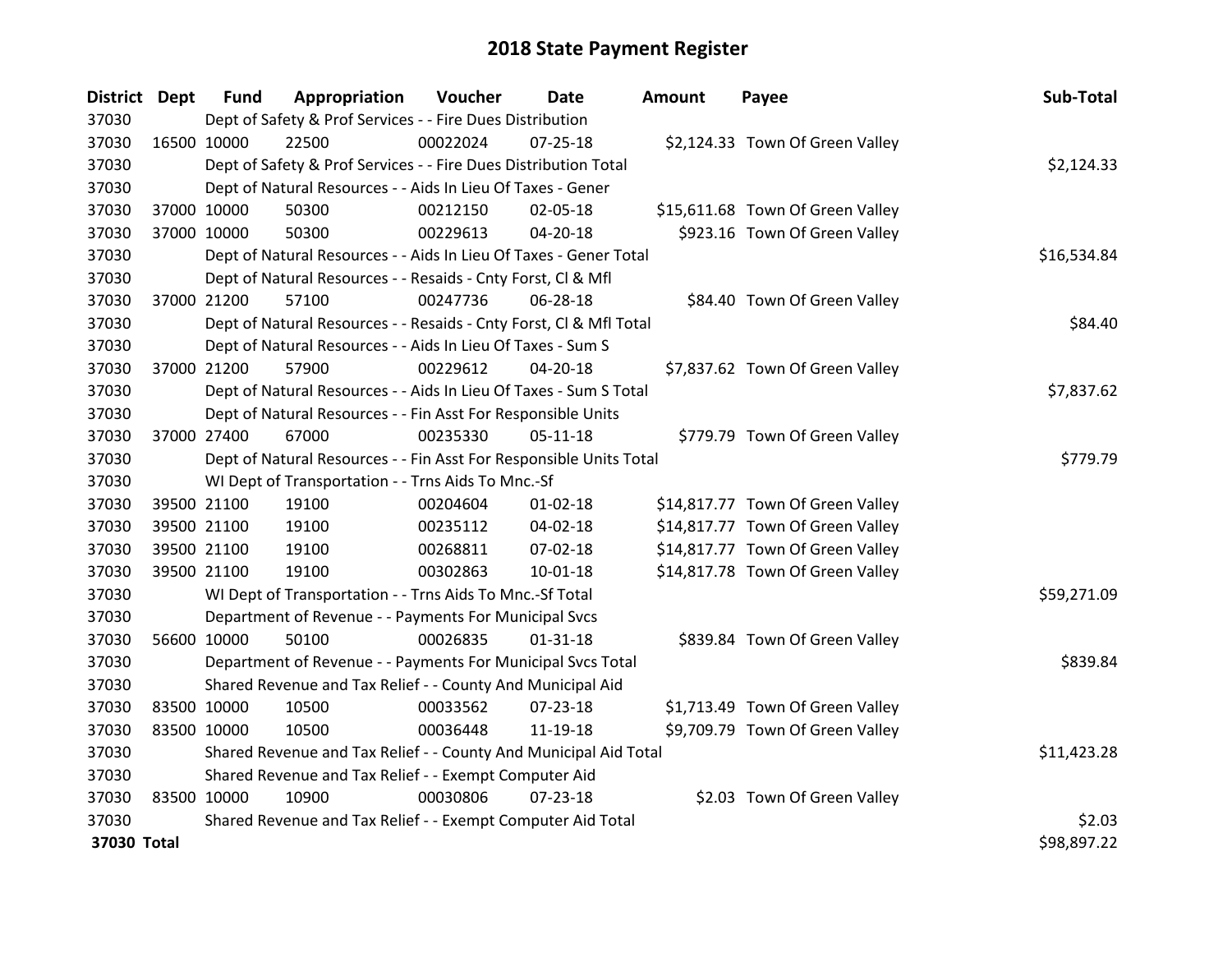| District Dept |                                                     | <b>Fund</b> | Appropriation                                                      | Voucher  | Date           | <b>Amount</b> | Payee                        | Sub-Total   |  |
|---------------|-----------------------------------------------------|-------------|--------------------------------------------------------------------|----------|----------------|---------------|------------------------------|-------------|--|
| 37032         |                                                     |             | Dept of Safety & Prof Services - - Fire Dues Distribution          |          |                |               |                              |             |  |
| 37032         |                                                     | 16500 10000 | 22500                                                              | 00022025 | $07 - 24 - 18$ |               | \$978.73 Town Of Guenther    |             |  |
| 37032         |                                                     |             | Dept of Safety & Prof Services - - Fire Dues Distribution Total    |          |                |               |                              | \$978.73    |  |
| 37032         |                                                     |             | Dept of Natural Resources - - Resaids - Cnty Forst, CI & Mfl       |          |                |               |                              |             |  |
| 37032         |                                                     | 37000 21200 | 57100                                                              | 00247737 | 06-28-18       |               | \$2,148.13 Town Of Guenther  |             |  |
| 37032         |                                                     |             | Dept of Natural Resources - - Resaids - Cnty Forst, Cl & Mfl Total |          |                |               |                              | \$2,148.13  |  |
| 37032         |                                                     |             | WI Dept of Transportation - - Trns Aids To Mnc.-Sf                 |          |                |               |                              |             |  |
| 37032         |                                                     | 39500 21100 | 19100                                                              | 00204605 | $01 - 02 - 18$ |               | \$18,932.82 Town Of Guenther |             |  |
| 37032         |                                                     | 39500 21100 | 19100                                                              | 00235113 | 04-02-18       |               | \$18,932.82 Town Of Guenther |             |  |
| 37032         |                                                     | 39500 21100 | 19100                                                              | 00268812 | $07 - 02 - 18$ |               | \$18,932.82 Town Of Guenther |             |  |
| 37032         |                                                     | 39500 21100 | 19100                                                              | 00302864 | $10 - 01 - 18$ |               | \$18,932.84 Town Of Guenther |             |  |
| 37032         |                                                     |             | WI Dept of Transportation - - Trns Aids To Mnc.-Sf Total           |          |                |               |                              | \$75,731.30 |  |
| 37032         |                                                     |             | WI Dept of Transportation - - Loc Rd Imp Prg St Fd                 |          |                |               |                              |             |  |
| 37032         |                                                     | 39500 21100 | 27800                                                              | 00209107 | 01-08-18       |               | \$26,293.48 Town Of Guenther |             |  |
| 37032         |                                                     |             | WI Dept of Transportation - - Loc Rd Imp Prg St Fd Total           |          |                |               |                              | \$26,293.48 |  |
| 37032         |                                                     |             | Shared Revenue and Tax Relief - - County And Municipal Aid         |          |                |               |                              |             |  |
| 37032         |                                                     | 83500 10000 | 10500                                                              | 00033563 | 07-23-18       |               | \$2,269.85 Town Of Guenther  |             |  |
| 37032         |                                                     | 83500 10000 | 10500                                                              | 00036449 | 11-19-18       |               | \$12,862.50 Town Of Guenther |             |  |
| 37032         |                                                     |             | Shared Revenue and Tax Relief - - County And Municipal Aid Total   |          |                |               |                              | \$15,132.35 |  |
| 37032         |                                                     |             | Shared Revenue and Tax Relief - - Exempt Computer Aid              |          |                |               |                              |             |  |
| 37032         |                                                     | 83500 10000 | 10900                                                              | 00030807 | 07-23-18       |               | \$29.43 Town Of Guenther     |             |  |
| 37032         |                                                     |             | Shared Revenue and Tax Relief - - Exempt Computer Aid Total        |          |                |               |                              | \$29.43     |  |
| 37032         |                                                     |             | Shared Revenue and Tax Relief - - Utility Aid                      |          |                |               |                              |             |  |
| 37032         |                                                     | 83500 10000 | 11000                                                              | 00033563 | $07 - 23 - 18$ |               | \$1,133.67 Town Of Guenther  |             |  |
| 37032         |                                                     | 83500 10000 | 11000                                                              | 00036449 | 11-19-18       |               | \$6,242.87 Town Of Guenther  |             |  |
| 37032         | Shared Revenue and Tax Relief - - Utility Aid Total |             |                                                                    |          |                |               |                              |             |  |
|               | 37032 Total                                         |             |                                                                    |          |                |               |                              |             |  |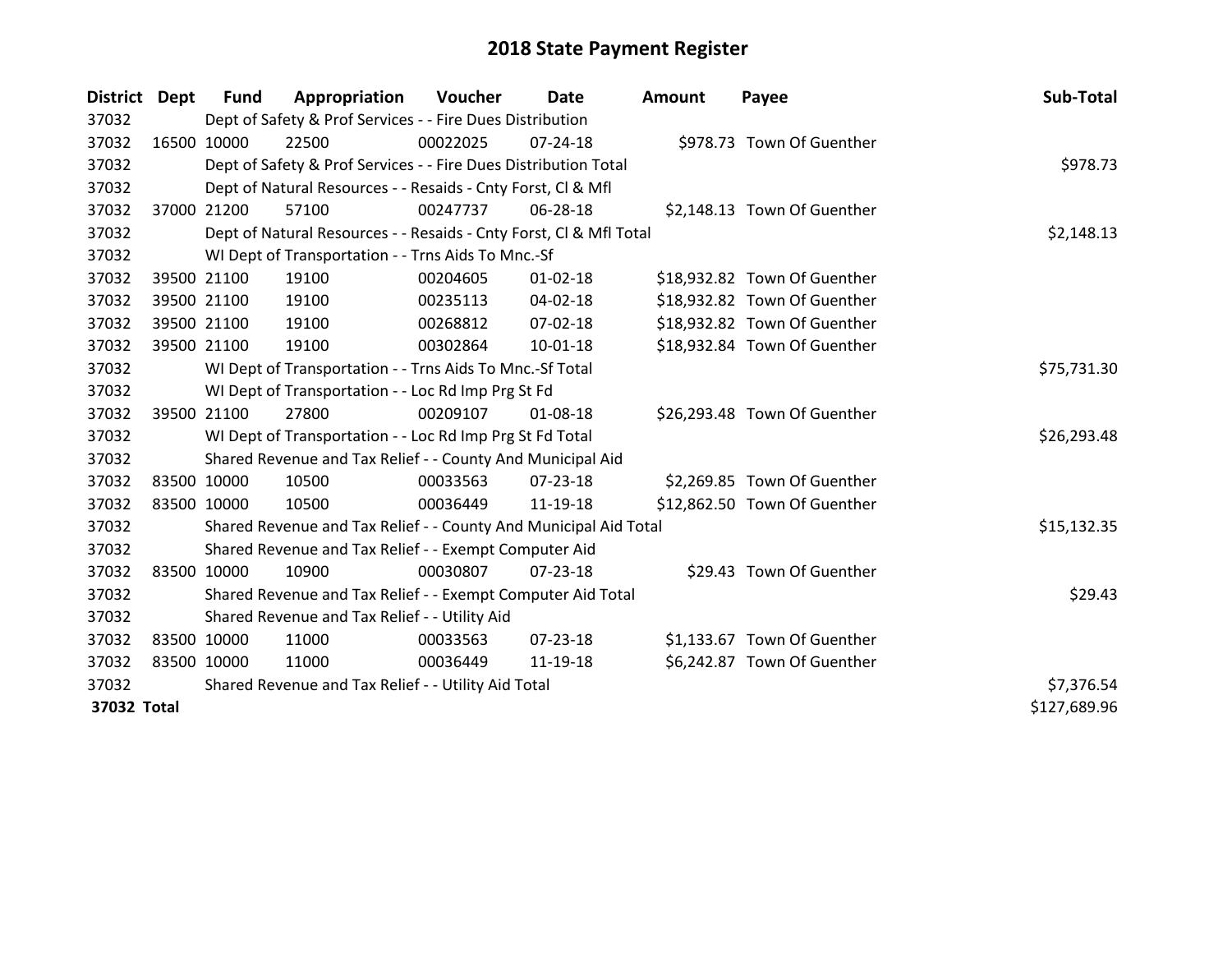| <b>District</b> | <b>Dept</b> | <b>Fund</b>                                                 | Appropriation                                                      | Voucher     | Date           | Amount | Payee                      | Sub-Total    |
|-----------------|-------------|-------------------------------------------------------------|--------------------------------------------------------------------|-------------|----------------|--------|----------------------------|--------------|
| 37034           |             |                                                             | Dept of Safety & Prof Services - - Fire Dues Distribution          |             |                |        |                            |              |
| 37034           | 16500 10000 |                                                             | 22500                                                              | 00022026    | $07 - 25 - 18$ |        | \$1,518.02 Town Of Halsey  |              |
| 37034           |             |                                                             | Dept of Safety & Prof Services - - Fire Dues Distribution Total    |             |                |        |                            | \$1,518.02   |
| 37034           |             |                                                             | Dept of Natural Resources - - Aids In Lieu Of Taxes - Gener        |             |                |        |                            |              |
| 37034           | 37000 10000 |                                                             | 50300                                                              | 00228942    | 04-20-18       |        | \$221.64 Town Of Halsey    |              |
| 37034           |             |                                                             | Dept of Natural Resources - - Aids In Lieu Of Taxes - Gener Total  |             |                |        |                            | \$221.64     |
| 37034           |             |                                                             | Dept of Natural Resources - - Resaids - Cnty Forst, Cl & Mfl       |             |                |        |                            |              |
| 37034           | 37000 21200 |                                                             | 57100                                                              | 00247738    | 06-28-18       |        | \$1,019.64 Town Of Halsey  |              |
| 37034           |             |                                                             | Dept of Natural Resources - - Resaids - Cnty Forst, Cl & Mfl Total |             |                |        |                            | \$1,019.64   |
| 37034           |             |                                                             | Dept of Natural Resources - - Fin Asst For Responsible Units       |             |                |        |                            |              |
| 37034           |             | 37000 27400                                                 | 67000                                                              | 00235592    | $05-11-18$     |        | \$1,178.15 Town Of Halsey  |              |
| 37034           |             |                                                             | Dept of Natural Resources - - Fin Asst For Responsible Units Total |             |                |        |                            | \$1,178.15   |
| 37034           |             |                                                             | Dept of Natural Resources - - Recycling Consolidation Grants       |             |                |        |                            |              |
| 37034           | 37000 27400 |                                                             | 67300                                                              | 00235592    | $05-11-18$     |        | \$169.07 Town Of Halsey    |              |
| 37034           |             |                                                             | Dept of Natural Resources - - Recycling Consolidation Grants Total | \$169.07    |                |        |                            |              |
| 37034           |             |                                                             | WI Dept of Transportation - - Trns Aids To Mnc.-Sf                 |             |                |        |                            |              |
| 37034           |             | 39500 21100                                                 | 19100                                                              | 00204606    | $01 - 02 - 18$ |        | \$22,737.30 Town Of Halsey |              |
| 37034           | 39500 21100 |                                                             | 19100                                                              | 00235114    | 04-02-18       |        | \$22,737.30 Town Of Halsey |              |
| 37034           | 39500 21100 |                                                             | 19100                                                              | 00268813    | 07-02-18       |        | \$22,737.30 Town Of Halsey |              |
| 37034           | 39500 21100 |                                                             | 19100                                                              | 00302865    | $10 - 01 - 18$ |        | \$22,737.33 Town Of Halsey |              |
| 37034           |             |                                                             | WI Dept of Transportation - - Trns Aids To Mnc.-Sf Total           |             |                |        |                            | \$90,949.23  |
| 37034           |             |                                                             | Shared Revenue and Tax Relief - - County And Municipal Aid         |             |                |        |                            |              |
| 37034           | 83500 10000 |                                                             | 10500                                                              | 00033564    | 07-23-18       |        | \$8,051.00 Town Of Halsey  |              |
| 37034           | 83500 10000 |                                                             | 10500                                                              | 00036450    | 11-19-18       |        | \$45,622.30 Town Of Halsey |              |
| 37034           |             |                                                             | Shared Revenue and Tax Relief - - County And Municipal Aid Total   | \$53,673.30 |                |        |                            |              |
| 37034           |             |                                                             | Shared Revenue and Tax Relief - - Exempt Computer Aid              |             |                |        |                            |              |
| 37034           | 83500 10000 |                                                             | 10900                                                              | 00030808    | 07-23-18       |        | \$1.01 Town Of Halsey      |              |
| 37034           |             | Shared Revenue and Tax Relief - - Exempt Computer Aid Total | \$1.01                                                             |             |                |        |                            |              |
| 37034 Total     |             |                                                             |                                                                    |             |                |        |                            | \$148,730.06 |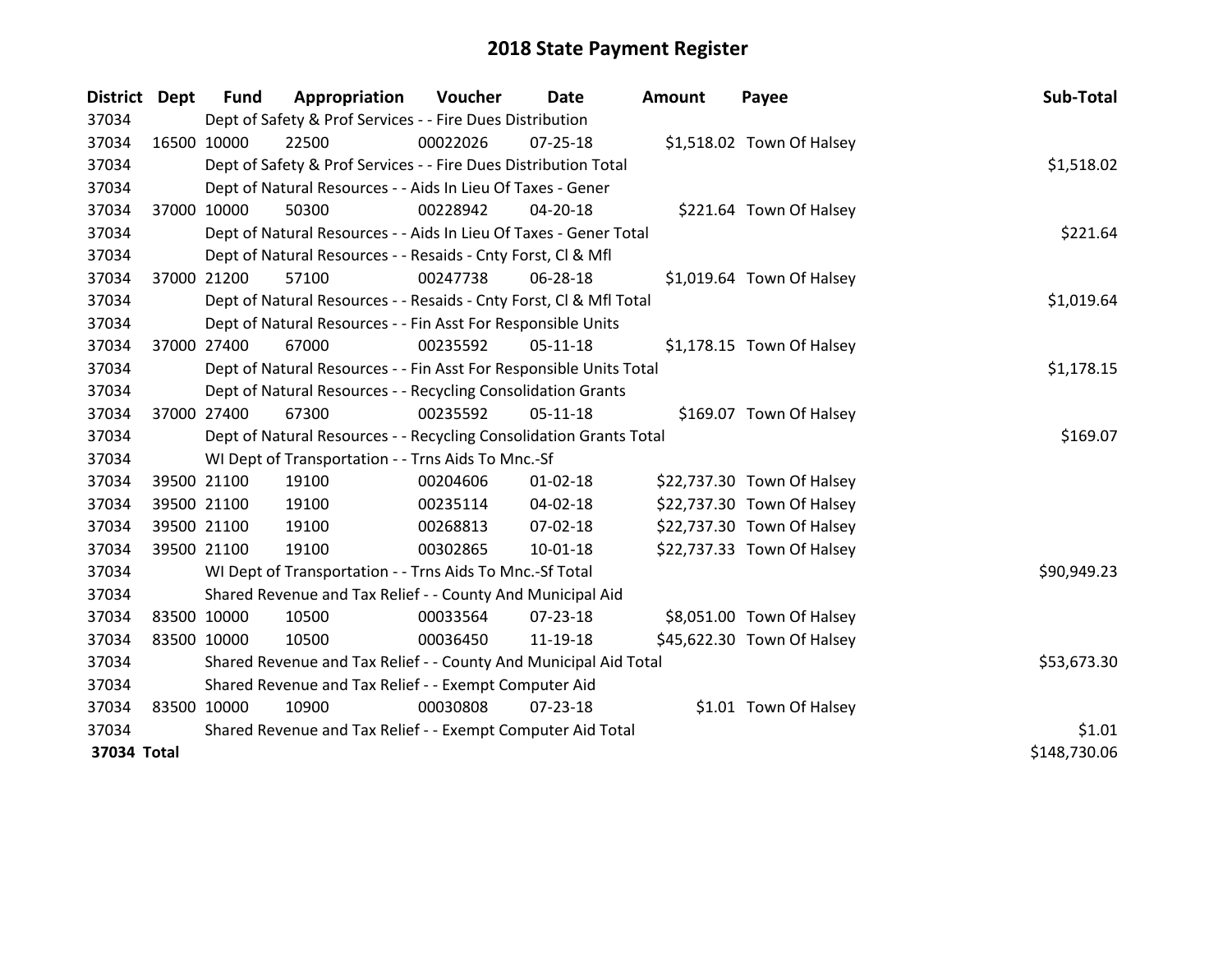| <b>District</b> | Dept  | <b>Fund</b> | Appropriation                                                      | <b>Voucher</b> | Date           | <b>Amount</b> | Payee                       | Sub-Total    |
|-----------------|-------|-------------|--------------------------------------------------------------------|----------------|----------------|---------------|-----------------------------|--------------|
| 37036           |       |             | Dept of Safety & Prof Services - - Fire Dues Distribution          |                |                |               |                             |              |
| 37036           |       | 16500 10000 | 22500                                                              | 00022027       | $07 - 25 - 18$ |               | \$2,396.22 Town Of Hamburg  |              |
| 37036           |       |             | Dept of Safety & Prof Services - - Fire Dues Distribution Total    |                | \$2,396.22     |               |                             |              |
| 37036           |       |             | Dept of Natural Resources - - Resaids - Cnty Forst, CI & Mfl       |                |                |               |                             |              |
| 37036           | 37000 | 21200       | 57100                                                              | 00247739       | 06-28-18       |               | \$539.30 Town Of Hamburg    |              |
| 37036           |       |             | Dept of Natural Resources - - Resaids - Cnty Forst, Cl & Mfl Total |                |                |               |                             | \$539.30     |
| 37036           |       |             | Dept of Natural Resources - - Fin Asst For Responsible Units       |                |                |               |                             |              |
| 37036           | 37000 | 27400       | 67000                                                              | 00235036       | 05-11-18       |               | \$735.41 Town Of Hamburg    |              |
| 37036           |       |             | Dept of Natural Resources - - Fin Asst For Responsible Units Total |                |                |               |                             | \$735.41     |
| 37036           |       |             | WI Dept of Transportation - - Trns Aids To Mnc.-Sf                 |                |                |               |                             |              |
| 37036           |       | 39500 21100 | 19100                                                              | 00204607       | $01 - 02 - 18$ |               | \$28,447.01 Town Of Hamburg |              |
| 37036           |       | 39500 21100 | 19100                                                              | 00235115       | 04-02-18       |               | \$28,447.01 Town Of Hamburg |              |
| 37036           |       | 39500 21100 | 19100                                                              | 00268814       | 07-02-18       |               | \$28,447.01 Town Of Hamburg |              |
| 37036           |       | 39500 21100 | 19100                                                              | 00302866       | $10-01-18$     |               | \$28,447.04 Town Of Hamburg |              |
| 37036           |       |             | WI Dept of Transportation - - Trns Aids To Mnc.-Sf Total           |                |                |               |                             | \$113,788.07 |
| 37036           |       |             | Shared Revenue and Tax Relief - - County And Municipal Aid         |                |                |               |                             |              |
| 37036           |       | 83500 10000 | 10500                                                              | 00033565       | $07 - 23 - 18$ |               | \$6,670.91 Town Of Hamburg  |              |
| 37036           |       | 83500 10000 | 10500                                                              | 00036451       | 11-19-18       |               | \$37,801.85 Town Of Hamburg |              |
| 37036           |       |             | Shared Revenue and Tax Relief - - County And Municipal Aid Total   |                |                |               |                             | \$44,472.76  |
| 37036           |       |             | Shared Revenue and Tax Relief - - Exempt Computer Aid              |                |                |               |                             |              |
| 37036           |       | 83500 10000 | 10900                                                              | 00030809       | 07-23-18       |               | \$19.28 Town Of Hamburg     |              |
| 37036           |       |             | Shared Revenue and Tax Relief - - Exempt Computer Aid Total        |                |                |               |                             | \$19.28      |
| 37036 Total     |       |             |                                                                    |                |                |               |                             | \$161,951.04 |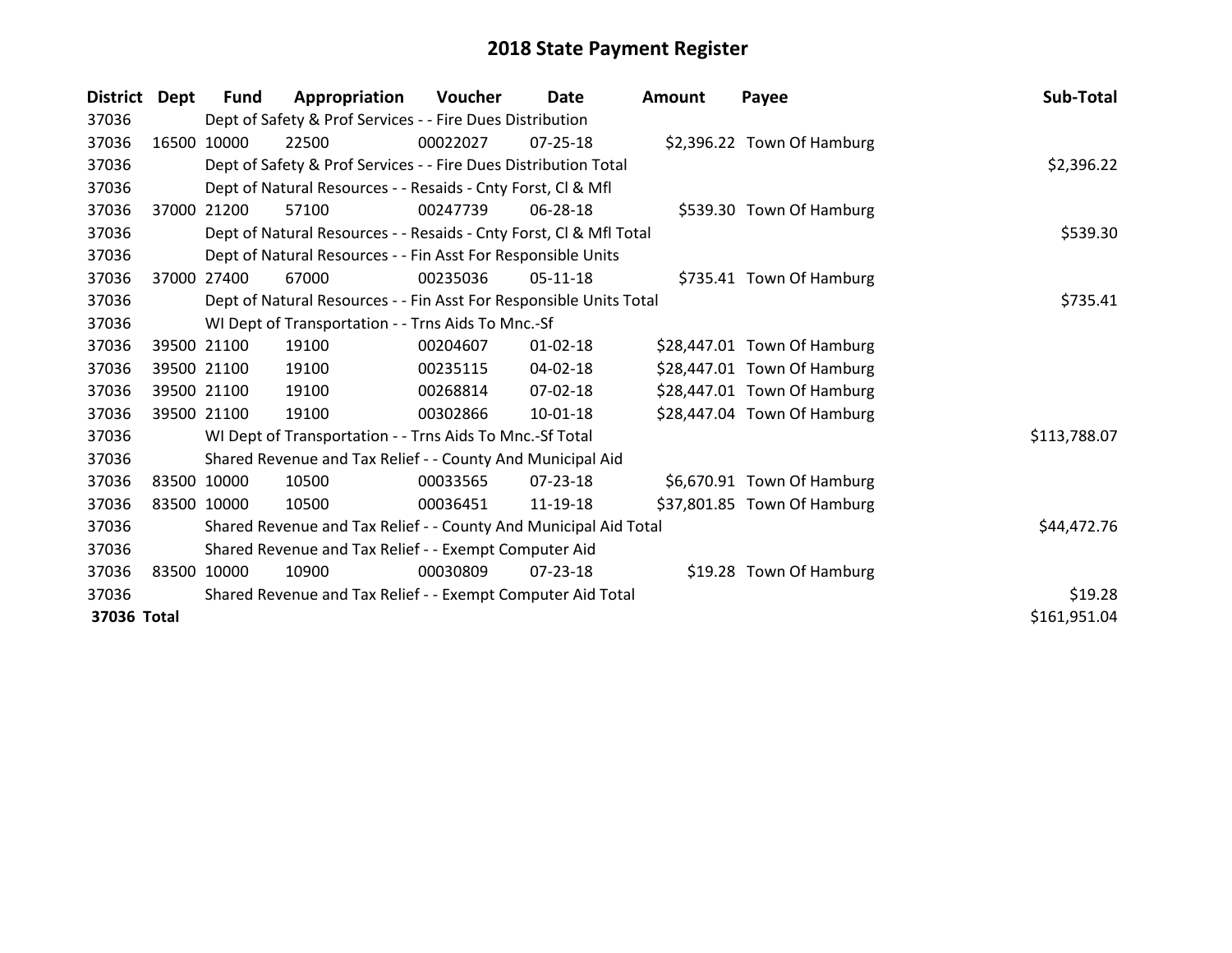| District    | Dept        | <b>Fund</b> | Appropriation                                                      | Voucher     | Date           | <b>Amount</b> | Payee                        | Sub-Total   |
|-------------|-------------|-------------|--------------------------------------------------------------------|-------------|----------------|---------------|------------------------------|-------------|
| 37038       |             |             | Dept of Safety & Prof Services - - Fire Dues Distribution          |             |                |               |                              |             |
| 37038       | 16500 10000 |             | 22500                                                              | 00022028    | 07-24-18       |               | \$713.62 Town Of Harrison    |             |
| 37038       |             |             | Dept of Safety & Prof Services - - Fire Dues Distribution Total    |             |                |               |                              | \$713.62    |
| 37038       |             |             | Dept of Natural Resources - - Aids In Lieu Of Taxes - Gener        |             |                |               |                              |             |
| 37038       | 37000 10000 |             | 50300                                                              | 00212156    | 02-05-18       |               | \$1,942.56 Town Of Harrison  |             |
| 37038       | 37000 10000 |             | 50300                                                              | 00212157    | 02-05-18       |               | \$6,323.28 Town Of Harrison  |             |
| 37038       | 37000 10000 |             | 50300                                                              | 00229638    | 04-20-18       |               | \$61.57 Town Of Harrison     |             |
| 37038       |             |             | Dept of Natural Resources - - Aids In Lieu Of Taxes - Gener Total  |             | \$8,327.41     |               |                              |             |
| 37038       |             |             | Dept of Natural Resources - - Resaids - Cnty Forst, CI & Mfl       |             |                |               |                              |             |
| 37038       | 37000 21200 |             | 57100                                                              | 00247740    | 06-28-18       |               | \$2,866.82 Town Of Harrison  |             |
| 37038       |             |             | Dept of Natural Resources - - Resaids - Cnty Forst, CI & Mfl Total |             | \$2,866.82     |               |                              |             |
| 37038       |             |             | Dept of Natural Resources - - Aids In Lieu Of Taxes - Sum S        |             |                |               |                              |             |
| 37038       | 37000 21200 |             | 57900                                                              | 00229637    | 04-20-18       |               | \$109.60 Town Of Harrison    |             |
| 37038       |             |             | Dept of Natural Resources - - Aids In Lieu Of Taxes - Sum S Total  | \$109.60    |                |               |                              |             |
| 37038       |             |             | WI Dept of Transportation - - Trns Aids To Mnc.-Sf                 |             |                |               |                              |             |
| 37038       |             | 39500 21100 | 19100                                                              | 00204608    | $01 - 02 - 18$ |               | \$11,425.39 Town Of Harrison |             |
| 37038       |             | 39500 21100 | 19100                                                              | 00235116    | $04 - 02 - 18$ |               | \$11,425.39 Town Of Harrison |             |
| 37038       |             | 39500 21100 | 19100                                                              | 00268815    | 07-02-18       |               | \$11,425.39 Town Of Harrison |             |
| 37038       |             | 39500 21100 | 19100                                                              | 00302867    | $10 - 01 - 18$ |               | \$11,425.40 Town Of Harrison |             |
| 37038       |             |             | WI Dept of Transportation - - Trns Aids To Mnc.-Sf Total           |             |                |               |                              | \$45,701.57 |
| 37038       |             |             | Shared Revenue and Tax Relief - - County And Municipal Aid         |             |                |               |                              |             |
| 37038       | 83500 10000 |             | 10500                                                              | 00033566    | 07-23-18       |               | \$4,881.15 Town Of Harrison  |             |
| 37038       | 83500 10000 |             | 10500                                                              | 00036452    | 11-19-18       |               | \$27,659.83 Town Of Harrison |             |
| 37038       |             |             | Shared Revenue and Tax Relief - - County And Municipal Aid Total   | \$32,540.98 |                |               |                              |             |
| 37038       |             |             | Shared Revenue and Tax Relief - - Exempt Computer Aid              |             |                |               |                              |             |
| 37038       | 83500 10000 |             | 10900                                                              | 00030810    | $07 - 23 - 18$ |               | \$1.01 Town Of Harrison      |             |
| 37038       |             |             | Shared Revenue and Tax Relief - - Exempt Computer Aid Total        |             |                |               |                              | \$1.01      |
| 37038 Total |             |             |                                                                    |             |                |               |                              | \$90,261.01 |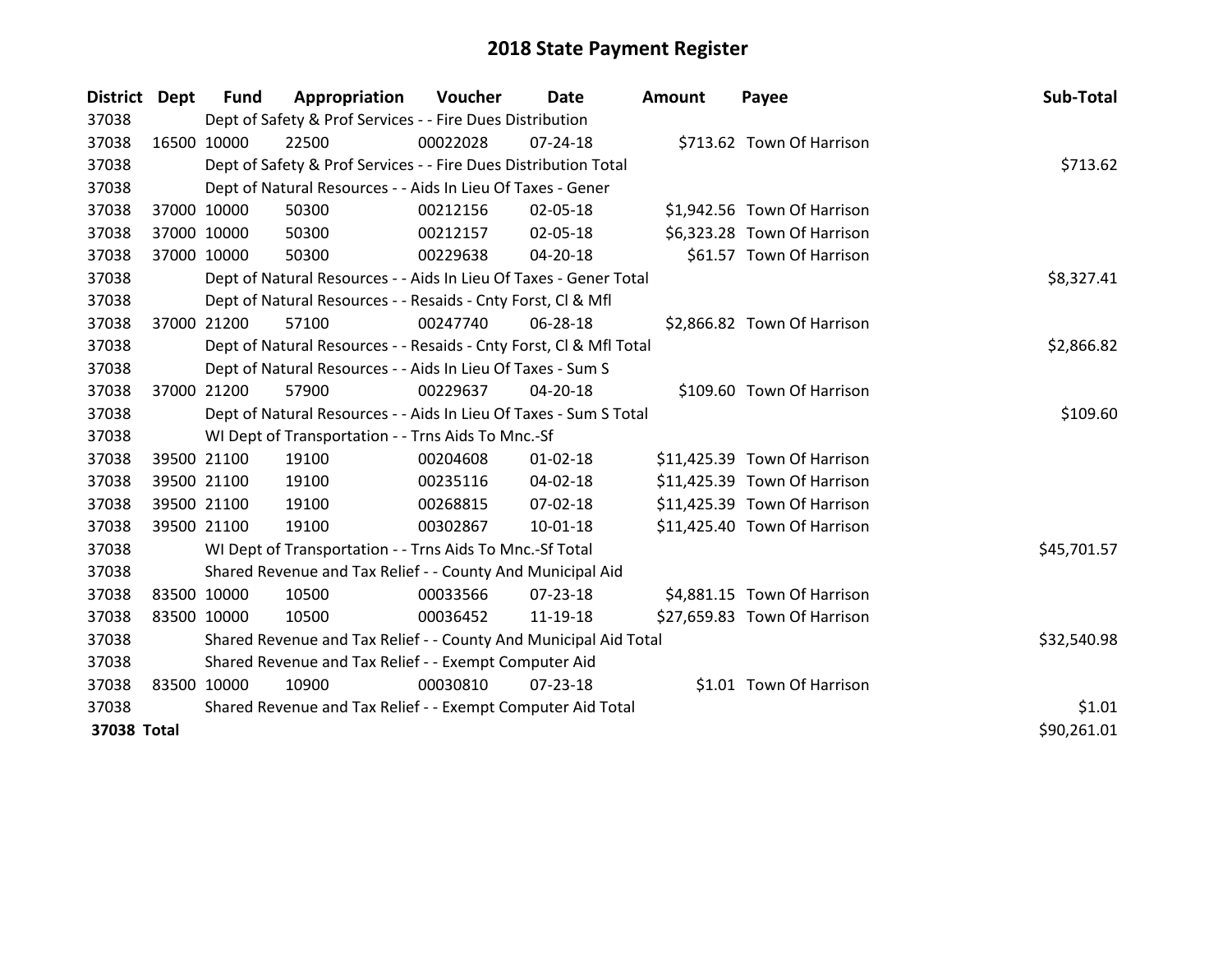| <b>District</b> | Dept        | <b>Fund</b> | Appropriation                                                      | <b>Voucher</b> | Date           | <b>Amount</b> | Payee                      | Sub-Total    |
|-----------------|-------------|-------------|--------------------------------------------------------------------|----------------|----------------|---------------|----------------------------|--------------|
| 37040           |             |             | Dept of Safety & Prof Services - - Fire Dues Distribution          |                |                |               |                            |              |
| 37040           |             | 16500 10000 | 22500                                                              | 00022029       | $07 - 25 - 18$ |               | \$1,780.43 Town Of Hewitt  |              |
| 37040           |             |             | Dept of Safety & Prof Services - - Fire Dues Distribution Total    |                |                |               |                            | \$1,780.43   |
| 37040           |             |             | Dept of Natural Resources - - Resaids - Cnty Forst, CI & Mfl       |                |                |               |                            |              |
| 37040           | 37000       | 21200       | 57100                                                              | 00247741       | 06-28-18       |               | \$2,400.53 Town Of Hewitt  |              |
| 37040           |             |             | Dept of Natural Resources - - Resaids - Cnty Forst, Cl & Mfl Total | \$2,400.53     |                |               |                            |              |
| 37040           |             |             | Dept of Natural Resources - - Fin Asst For Responsible Units       |                |                |               |                            |              |
| 37040           | 37000       | 27400       | 67000                                                              | 00235737       | 05-11-18       |               | \$947.00 Town Of Hewitt    |              |
| 37040           |             |             | Dept of Natural Resources - - Fin Asst For Responsible Units Total |                |                |               |                            | \$947.00     |
| 37040           |             |             | WI Dept of Transportation - - Trns Aids To Mnc.-Sf                 |                |                |               |                            |              |
| 37040           |             | 39500 21100 | 19100                                                              | 00204609       | $01 - 02 - 18$ |               | \$28,082.69 Town Of Hewitt |              |
| 37040           |             | 39500 21100 | 19100                                                              | 00235117       | 04-02-18       |               | \$28,082.69 Town Of Hewitt |              |
| 37040           |             | 39500 21100 | 19100                                                              | 00268816       | 07-02-18       |               | \$28,082.69 Town Of Hewitt |              |
| 37040           |             | 39500 21100 | 19100                                                              | 00302868       | 10-01-18       |               | \$28,082.71 Town Of Hewitt |              |
| 37040           |             |             | WI Dept of Transportation - - Trns Aids To Mnc.-Sf Total           |                |                |               |                            | \$112,330.78 |
| 37040           |             |             | Shared Revenue and Tax Relief - - County And Municipal Aid         |                |                |               |                            |              |
| 37040           |             | 83500 10000 | 10500                                                              | 00033567       | $07 - 23 - 18$ |               | \$4,121.31 Town Of Hewitt  |              |
| 37040           | 83500 10000 |             | 10500                                                              | 00036453       | 11-19-18       |               | \$23,354.07 Town Of Hewitt |              |
| 37040           |             |             | Shared Revenue and Tax Relief - - County And Municipal Aid Total   |                |                |               |                            | \$27,475.38  |
| 37040           |             |             | Shared Revenue and Tax Relief - - Exempt Computer Aid              |                |                |               |                            |              |
| 37040           | 83500 10000 |             | 10900                                                              | 00030811       | 07-23-18       |               | \$20.29 Town Of Hewitt     |              |
| 37040           |             |             | Shared Revenue and Tax Relief - - Exempt Computer Aid Total        |                |                |               |                            | \$20.29      |
| 37040 Total     |             |             |                                                                    |                |                |               |                            | \$144,954.41 |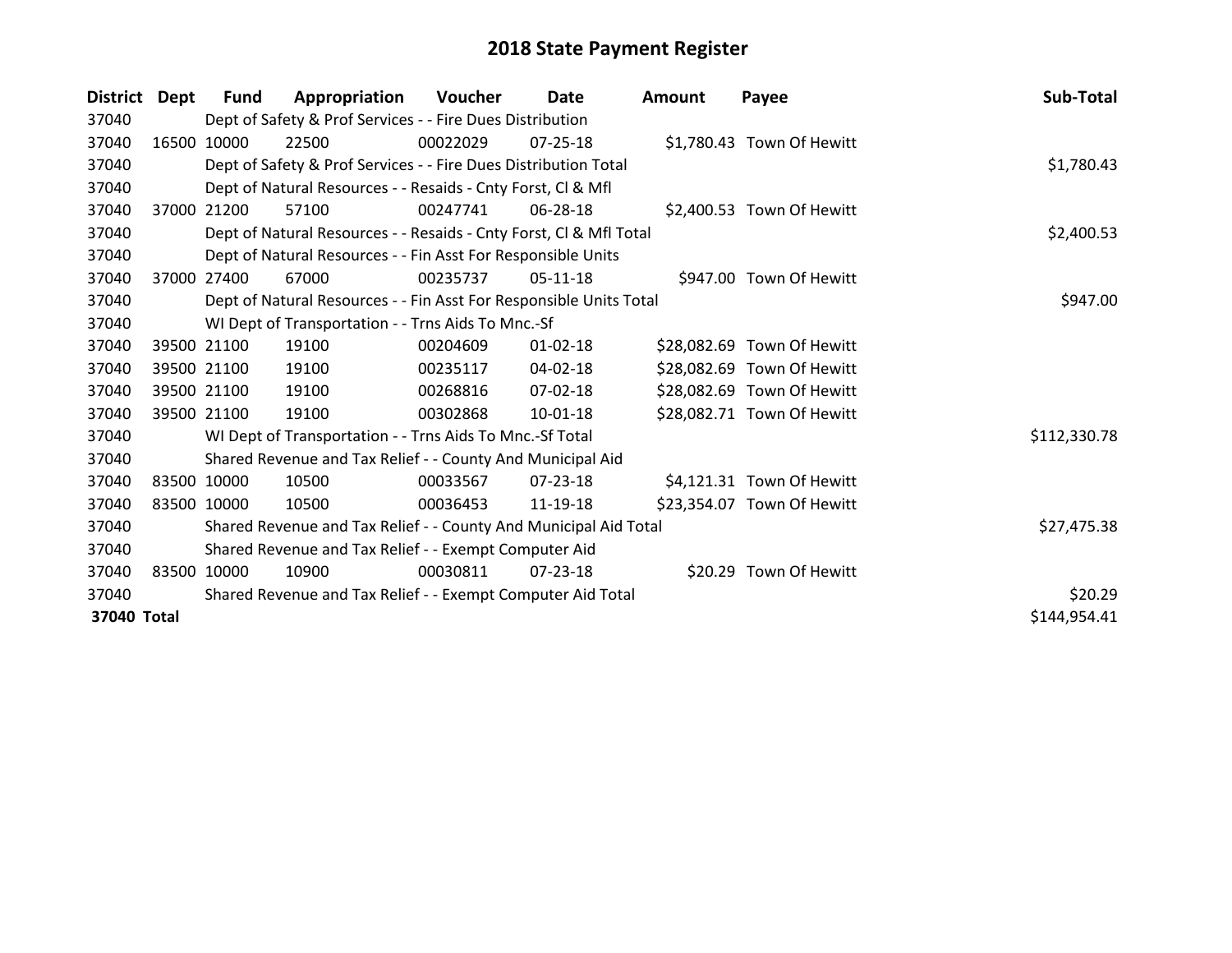| <b>District</b> | Dept        | Fund        | Appropriation                                                      | <b>Voucher</b> | Date           | <b>Amount</b> | Payee                      | Sub-Total    |
|-----------------|-------------|-------------|--------------------------------------------------------------------|----------------|----------------|---------------|----------------------------|--------------|
| 37042           |             |             | Dept of Safety & Prof Services - - Fire Dues Distribution          |                |                |               |                            |              |
| 37042           |             | 16500 10000 | 22500                                                              | 00022030       | $07 - 25 - 18$ |               | \$2,348.82 Town Of Holton  |              |
| 37042           |             |             | Dept of Safety & Prof Services - - Fire Dues Distribution Total    |                |                |               |                            | \$2,348.82   |
| 37042           |             |             | Dept of Natural Resources - - Resaids - Cnty Forst, CI & Mfl       |                |                |               |                            |              |
| 37042           | 37000       | 21200       | 57100                                                              | 00247742       | 06-28-18       |               | \$95.79 Town Of Holton     |              |
| 37042           |             |             | Dept of Natural Resources - - Resaids - Cnty Forst, Cl & Mfl Total |                | \$95.79        |               |                            |              |
| 37042           |             |             | Dept of Natural Resources - - Fin Asst For Responsible Units       |                |                |               |                            |              |
| 37042           | 37000       | 27400       | 67000                                                              | 00235331       | $05-11-18$     |               | \$1,832.98 Town Of Holton  |              |
| 37042           |             |             | Dept of Natural Resources - - Fin Asst For Responsible Units Total |                |                |               |                            | \$1,832.98   |
| 37042           |             |             | WI Dept of Transportation - - Trns Aids To Mnc.-Sf                 |                |                |               |                            |              |
| 37042           |             | 39500 21100 | 19100                                                              | 00204610       | $01 - 02 - 18$ |               | \$29,175.66 Town Of Holton |              |
| 37042           |             | 39500 21100 | 19100                                                              | 00235118       | 04-02-18       |               | \$29,175.66 Town Of Holton |              |
| 37042           |             | 39500 21100 | 19100                                                              | 00268817       | 07-02-18       |               | \$29,175.66 Town Of Holton |              |
| 37042           |             | 39500 21100 | 19100                                                              | 00302869       | $10 - 01 - 18$ |               | \$29,175.67 Town Of Holton |              |
| 37042           |             |             | WI Dept of Transportation - - Trns Aids To Mnc.-Sf Total           |                |                |               |                            | \$116,702.65 |
| 37042           |             |             | Shared Revenue and Tax Relief - - County And Municipal Aid         |                |                |               |                            |              |
| 37042           |             | 83500 10000 | 10500                                                              | 00033568       | 07-23-18       |               | \$13,135.33 Town Of Holton |              |
| 37042           |             | 83500 10000 | 10500                                                              | 00036454       | 11-19-18       |               | \$74,433.52 Town Of Holton |              |
| 37042           |             |             | Shared Revenue and Tax Relief - - County And Municipal Aid Total   |                |                |               |                            | \$87,568.85  |
| 37042           |             |             | Shared Revenue and Tax Relief - - Exempt Computer Aid              |                |                |               |                            |              |
| 37042           | 83500 10000 |             | 10900                                                              | 00030812       | 07-23-18       |               | \$8.12 Town Of Holton      |              |
| 37042           |             |             | Shared Revenue and Tax Relief - - Exempt Computer Aid Total        |                |                |               |                            | \$8.12       |
| 37042 Total     |             |             |                                                                    |                |                |               |                            | \$208,557.21 |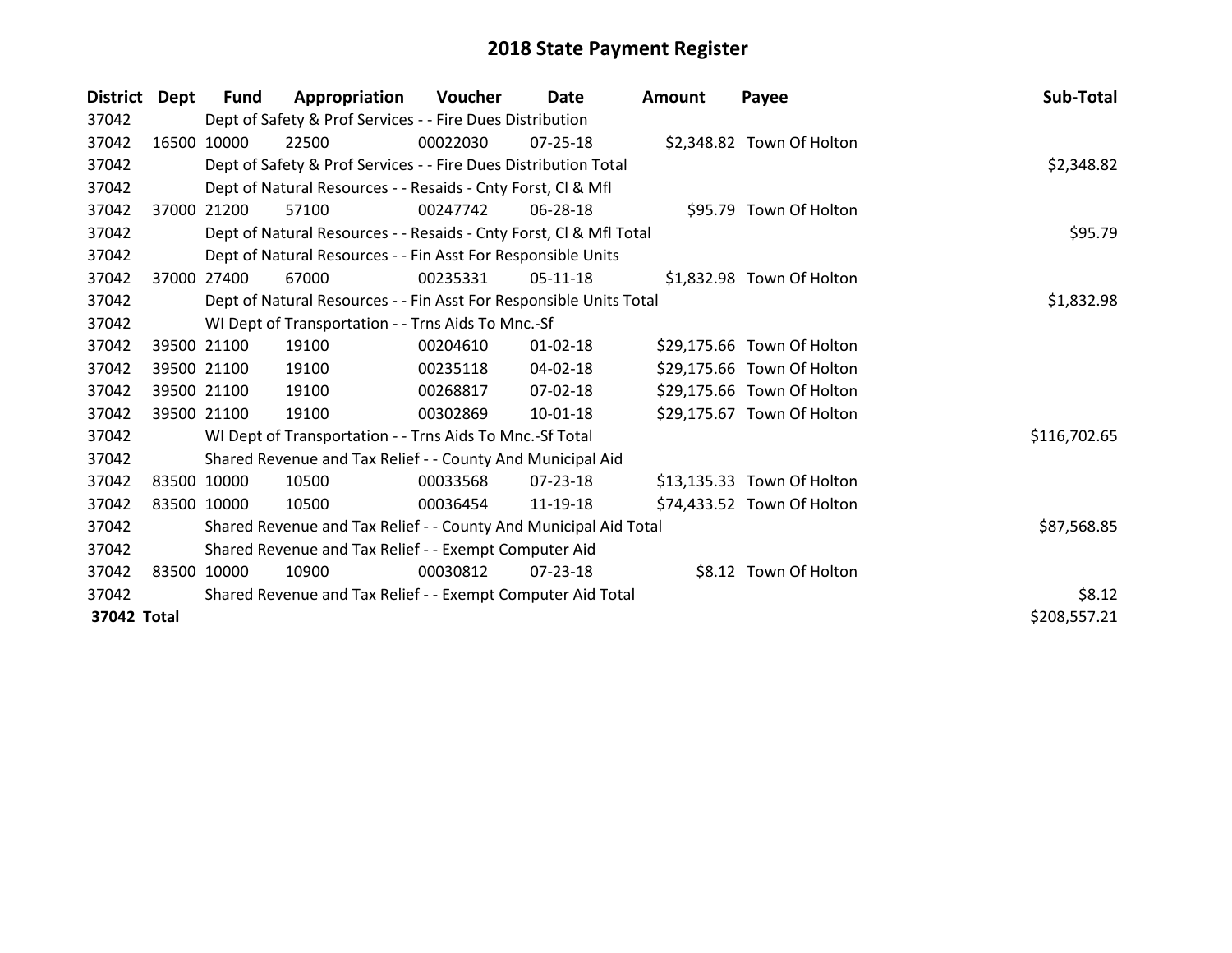| District Dept |             | <b>Fund</b> | Appropriation                                                        | Voucher    | Date           | <b>Amount</b> | Payee                     | Sub-Total    |
|---------------|-------------|-------------|----------------------------------------------------------------------|------------|----------------|---------------|---------------------------|--------------|
| 37044         |             |             | Dept of Safety & Prof Services - - Fire Dues Distribution            |            |                |               |                           |              |
| 37044         | 16500 10000 |             | 22500                                                                | 00022031   | 07-25-18       |               | \$2,240.65 Hull, Town Of  |              |
| 37044         |             |             | Dept of Safety & Prof Services - - Fire Dues Distribution Total      |            |                |               |                           | \$2,240.65   |
| 37044         |             |             | Dept of Natural Resources - - Aids In Lieu Of Taxes - Gener          |            |                |               |                           |              |
| 37044         | 37000 10000 |             | 50300                                                                | 00230028   | 04-20-18       |               | \$25.03 Hull, Town Of     |              |
| 37044         |             |             | Dept of Natural Resources - - Aids In Lieu Of Taxes - Gener Total    |            |                |               |                           | \$25.03      |
| 37044         |             |             | Dept of Natural Resources - - Resaids - Cnty Forst, Cl & Mfl         |            |                |               |                           |              |
| 37044         |             | 37000 21200 | 57100                                                                | 00247743   | 06-28-18       |               | \$83.03 Hull, Town Of     |              |
| 37044         |             |             | Dept of Natural Resources - - Resaids - Cnty Forst, Cl & Mfl Total   |            |                |               |                           | \$83.03      |
| 37044         |             |             | Dept of Natural Resources - - Aids In Lieu Of Taxes - Sum S          |            |                |               |                           |              |
| 37044         |             | 37000 21200 | 57900                                                                | 00230027   | 04-20-18       |               | \$135.57 Hull, Town Of    |              |
| 37044         |             |             | Dept of Natural Resources - - Aids In Lieu Of Taxes - Sum S Total    |            |                |               |                           | \$135.57     |
| 37044         |             |             | Dept of Natural Resources - - Fin Asst For Responsible Units         |            |                |               |                           |              |
| 37044         | 37000 27400 |             | 67000                                                                | 00235669   | $05 - 11 - 18$ |               | \$1,908.26 Hull, Town Of  |              |
| 37044         |             |             | Dept of Natural Resources - - Fin Asst For Responsible Units Total   | \$1,908.26 |                |               |                           |              |
| 37044         |             |             | WI Dept of Transportation - - Trns Aids To Mnc.-Sf                   |            |                |               |                           |              |
| 37044         | 39500 21100 |             | 19100                                                                | 00204611   | $01 - 02 - 18$ |               | \$26,810.55 Hull, Town Of |              |
| 37044         |             | 39500 21100 | 19100                                                                | 00235119   | $04 - 02 - 18$ |               | \$26,810.55 Hull, Town Of |              |
| 37044         |             | 39500 21100 | 19100                                                                | 00268818   | 07-02-18       |               | \$26,810.55 Hull, Town Of |              |
| 37044         | 39500 21100 |             | 19100                                                                | 00302870   | 10-01-18       |               | \$26,810.56 Hull, Town Of |              |
| 37044         |             |             | WI Dept of Transportation - - Trns Aids To Mnc.-Sf Total             |            |                |               |                           | \$107,242.21 |
| 37044         |             |             | Department of Administration - - Hv Trans Ln Annual Impact Fee       |            |                |               |                           |              |
| 37044         |             | 50500 10000 | 17400                                                                | 00078718   | 05-01-18       |               | \$26,071.00 Hull, Town Of |              |
| 37044         |             |             | Department of Administration - - Hv Trans Ln Annual Impact Fee Total |            |                |               |                           | \$26,071.00  |
| 37044         |             |             | Shared Revenue and Tax Relief - - County And Municipal Aid           |            |                |               |                           |              |
| 37044         | 83500 10000 |             | 10500                                                                | 00033569   | 07-23-18       |               | \$12,075.48 Hull, Town Of |              |
| 37044         | 83500 10000 |             | 10500                                                                | 00036455   | 11-19-18       |               | \$68,427.72 Hull, Town Of |              |
| 37044         |             |             | Shared Revenue and Tax Relief - - County And Municipal Aid Total     |            |                |               |                           | \$80,503.20  |
| 37044         |             |             | Shared Revenue and Tax Relief - - Exempt Computer Aid                |            |                |               |                           |              |
| 37044         | 83500 10000 |             | 10900                                                                | 00030813   | $07 - 23 - 18$ |               | \$62.91 Hull, Town Of     |              |
| 37044         |             |             | Shared Revenue and Tax Relief - - Exempt Computer Aid Total          |            |                |               |                           | \$62.91      |
| 37044         |             |             | Shared Revenue and Tax Relief - - Utility Aid                        |            |                |               |                           |              |
| 37044         | 83500 10000 |             | 11000                                                                | 00036455   | 11-19-18       |               | \$1,952.89 Hull, Town Of  |              |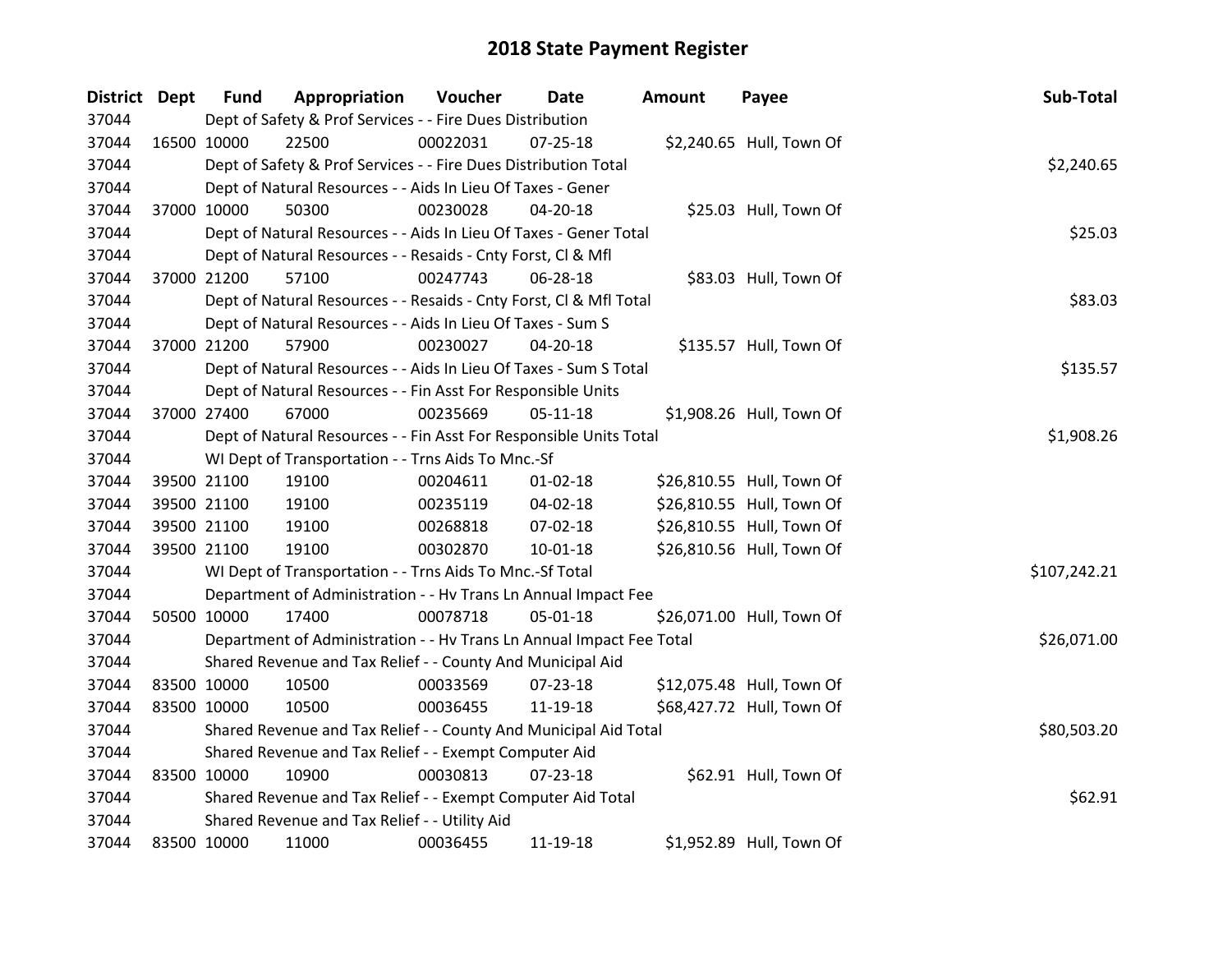| District Dept | Fund | <b>Appropriation</b>                                | <b>Voucher</b> | Date | Amount | <b>Pavee</b> | Sub-Total    |
|---------------|------|-----------------------------------------------------|----------------|------|--------|--------------|--------------|
| 37044         |      | Shared Revenue and Tax Relief - - Utility Aid Total |                |      |        |              | \$1,952.89   |
| 37044 Total   |      |                                                     |                |      |        |              | \$220,224.75 |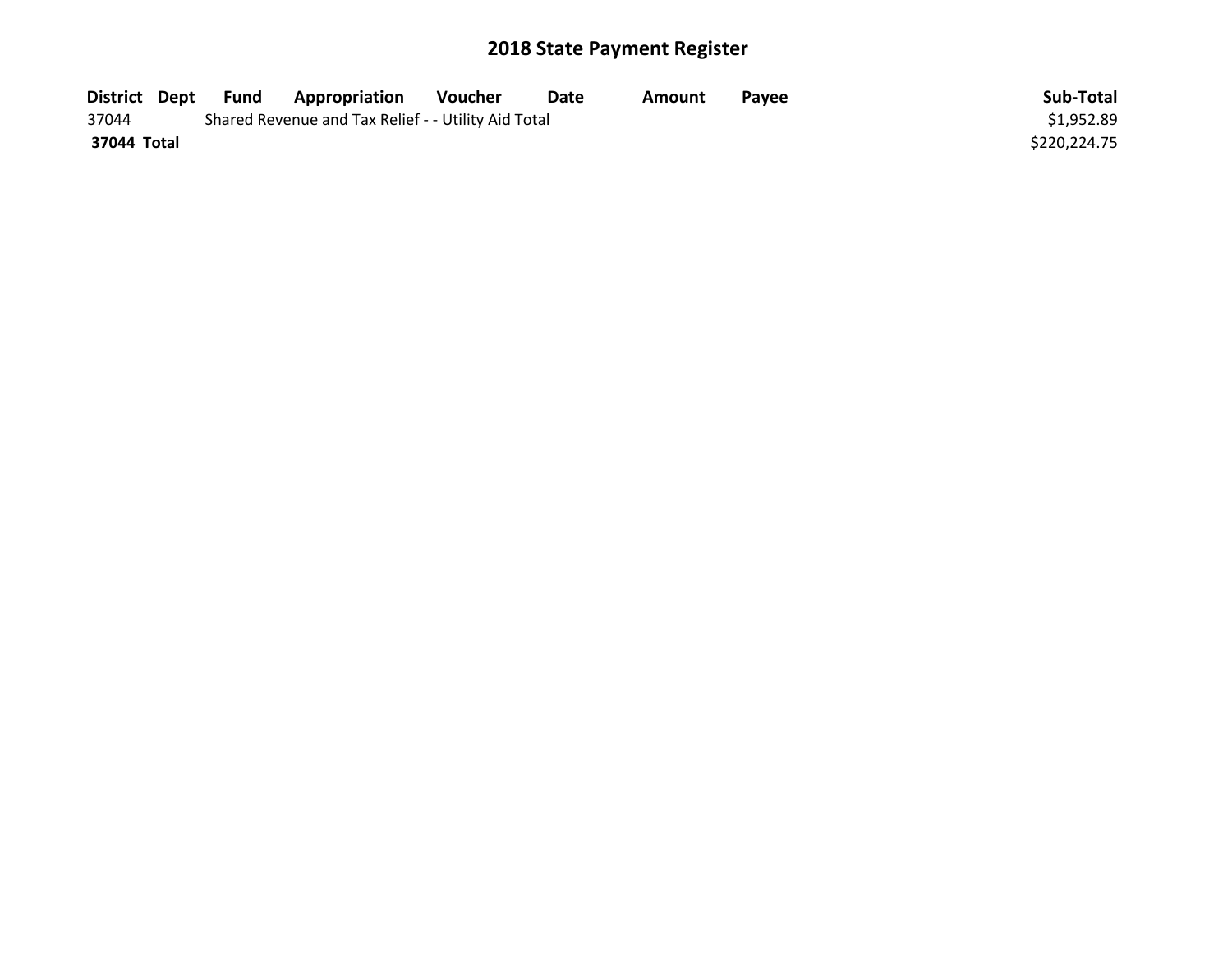| District Dept |             | <b>Fund</b> | Appropriation                                                      | Voucher    | Date           | <b>Amount</b> | Payee                       | Sub-Total    |
|---------------|-------------|-------------|--------------------------------------------------------------------|------------|----------------|---------------|-----------------------------|--------------|
| 37046         |             |             | Dept of Safety & Prof Services - - Fire Dues Distribution          |            |                |               |                             |              |
| 37046         | 16500 10000 |             | 22500                                                              | 00022032   | $07 - 25 - 18$ |               | \$1,890.37 Town Of Johnson  |              |
| 37046         |             |             | Dept of Safety & Prof Services - - Fire Dues Distribution Total    |            |                |               |                             | \$1,890.37   |
| 37046         |             |             | Dept of Natural Resources - - Resaids - Cnty Forst, CI & Mfl       |            |                |               |                             |              |
| 37046         |             | 37000 21200 | 57100                                                              | 00247744   | 06-28-18       |               | \$177.29 Town Of Johnson    |              |
| 37046         |             |             | Dept of Natural Resources - - Resaids - Cnty Forst, CI & Mfl Total |            |                |               |                             | \$177.29     |
| 37046         |             |             | Dept of Natural Resources - - Fin Asst For Responsible Units       |            |                |               |                             |              |
| 37046         | 37000 27400 |             | 67000                                                              | 00235354   | $05 - 11 - 18$ |               | \$2,244.96 Town Of Johnson  |              |
| 37046         |             |             | Dept of Natural Resources - - Fin Asst For Responsible Units Total |            |                |               |                             | \$2,244.96   |
| 37046         |             |             | Dept of Natural Resources - - Recycling Consolidation Grants       |            |                |               |                             |              |
| 37046         | 37000 27400 |             | 67300                                                              | 00235354   | $05-11-18$     |               | \$255.55 Town Of Johnson    |              |
| 37046         |             |             | Dept of Natural Resources - - Recycling Consolidation Grants Total |            |                |               |                             | \$255.55     |
| 37046         |             |             | WI Dept of Transportation - - Disastr Damag Aid Sf                 |            |                |               |                             |              |
| 37046         | 39500 21100 |             | 17400                                                              | 00333080   | 12-18-18       |               | \$4,900.17 Town Of Johnson  |              |
| 37046         |             |             | WI Dept of Transportation - - Disastr Damag Aid Sf Total           | \$4,900.17 |                |               |                             |              |
| 37046         |             |             | WI Dept of Transportation - - Trns Aids To Mnc.-Sf                 |            |                |               |                             |              |
| 37046         |             | 39500 21100 | 19100                                                              | 00204612   | $01 - 02 - 18$ |               | \$25,520.49 Town Of Johnson |              |
| 37046         |             | 39500 21100 | 19100                                                              | 00235120   | 04-02-18       |               | \$25,520.49 Town Of Johnson |              |
| 37046         |             | 39500 21100 | 19100                                                              | 00268819   | 07-02-18       |               | \$25,520.49 Town Of Johnson |              |
| 37046         |             | 39500 21100 | 19100                                                              | 00302871   | $10-01-18$     |               | \$25,520.50 Town Of Johnson |              |
| 37046         |             |             | WI Dept of Transportation - - Trns Aids To Mnc.-Sf Total           |            |                |               |                             | \$102,081.97 |
| 37046         |             |             | Shared Revenue and Tax Relief - - County And Municipal Aid         |            |                |               |                             |              |
| 37046         |             | 83500 10000 | 10500                                                              | 00033570   | $07 - 23 - 18$ |               | \$17,407.11 Town Of Johnson |              |
| 37046         | 83500 10000 |             | 10500                                                              | 00036456   | 11-19-18       |               | \$98,640.31 Town Of Johnson |              |
| 37046         |             |             | Shared Revenue and Tax Relief - - County And Municipal Aid Total   |            |                |               |                             | \$116,047.42 |
| 37046         |             |             | Shared Revenue and Tax Relief - - Exempt Computer Aid              |            |                |               |                             |              |
| 37046         | 83500 10000 |             | 10900                                                              | 00030814   | $07 - 23 - 18$ |               | \$573.31 Town Of Johnson    |              |
| 37046         |             |             | Shared Revenue and Tax Relief - - Exempt Computer Aid Total        |            |                |               |                             | \$573.31     |
| 37046         |             |             | Shared Revenue and Tax Relief - - Utility Aid                      |            |                |               |                             |              |
| 37046         | 83500 10000 |             | 11000                                                              | 00033570   | $07 - 23 - 18$ |               | \$13.17 Town Of Johnson     |              |
| 37046         | 83500 10000 |             | 11000                                                              | 00036456   | 11-19-18       |               | \$73.60 Town Of Johnson     |              |
| 37046         |             |             | Shared Revenue and Tax Relief - - Utility Aid Total                |            |                |               |                             | \$86.77      |
| 37046 Total   |             |             |                                                                    |            |                |               |                             | \$228,257.81 |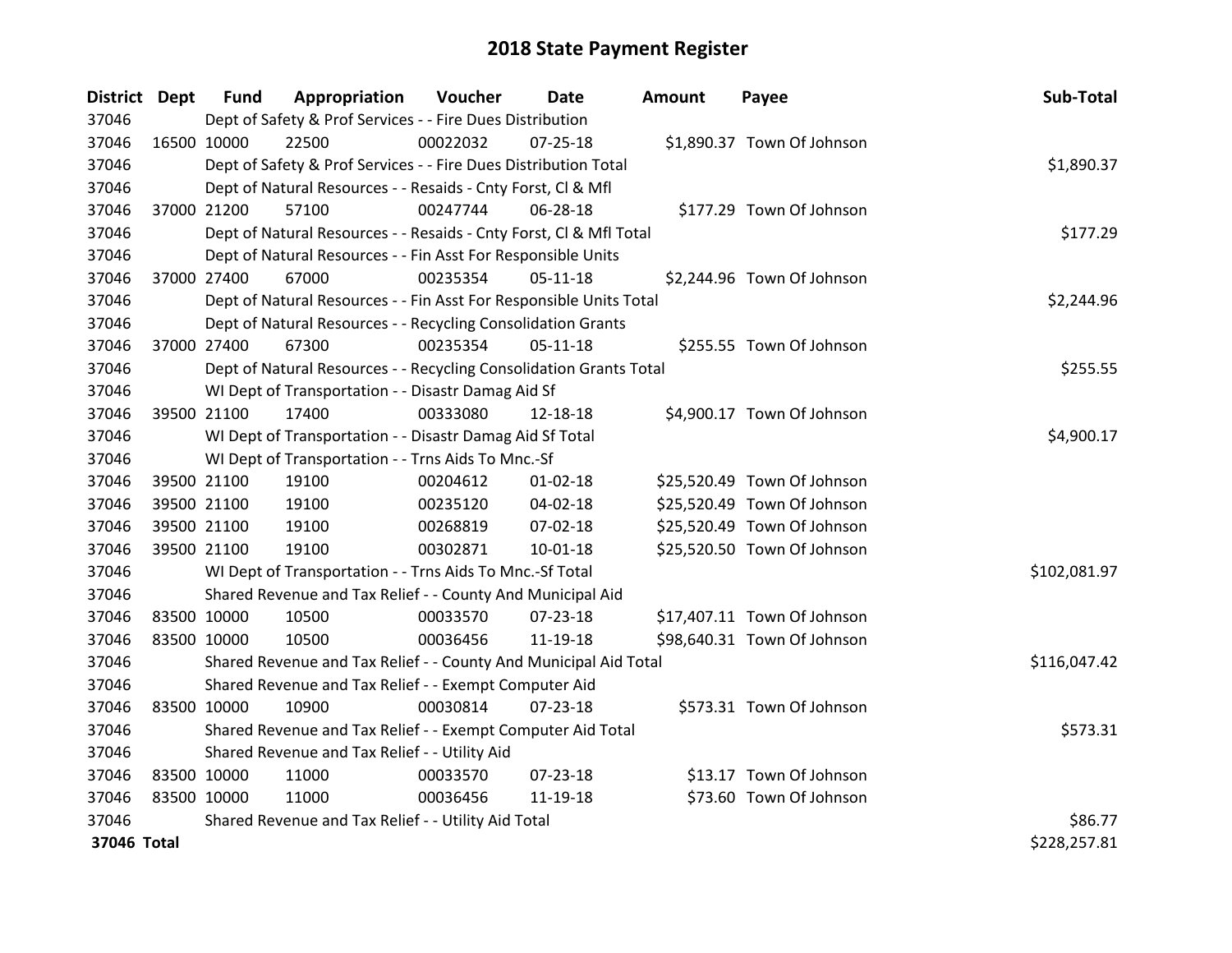| District Dept |             | <b>Fund</b> | Appropriation                                                      | Voucher  | Date           | <b>Amount</b> | Payee                        | Sub-Total    |
|---------------|-------------|-------------|--------------------------------------------------------------------|----------|----------------|---------------|------------------------------|--------------|
| 37048         |             |             | Dept of Safety & Prof Services - - Fire Dues Distribution          |          |                |               |                              |              |
| 37048         | 16500 10000 |             | 22500                                                              | 00022033 | 07-25-18       |               | \$8,464.78 Town Of Knowlton  |              |
| 37048         |             |             | Dept of Safety & Prof Services - - Fire Dues Distribution Total    |          |                |               |                              | \$8,464.78   |
| 37048         |             |             | Dept of Natural Resources - - Aids In Lieu Of Taxes - Gener        |          |                |               |                              |              |
| 37048         | 37000 10000 |             | 50300                                                              | 00212038 | 02-05-18       |               | \$2,125.12 Town Of Knowlton  |              |
| 37048         |             |             | Dept of Natural Resources - - Aids In Lieu Of Taxes - Gener Total  |          |                |               |                              | \$2,125.12   |
| 37048         |             |             | Dept of Natural Resources - - Resaids - Cnty Forst, Cl & Mfl       |          |                |               |                              |              |
| 37048         |             | 37000 21200 | 57100                                                              | 00247745 | 06-28-18       |               | \$507.87 Town Of Knowlton    |              |
| 37048         |             |             | Dept of Natural Resources - - Resaids - Cnty Forst, CI & Mfl Total |          |                |               |                              | \$507.87     |
| 37048         |             |             | Dept of Natural Resources - - Fin Asst For Responsible Units       |          |                |               |                              |              |
| 37048         |             | 37000 27400 | 67000                                                              | 00235745 | $05-11-18$     |               | \$9,106.07 Town Of Knowlton  |              |
| 37048         |             |             | Dept of Natural Resources - - Fin Asst For Responsible Units Total |          |                |               |                              | \$9,106.07   |
| 37048         |             |             | Dept of Natural Resources - - Recycling Consolidation Grants       |          |                |               |                              |              |
| 37048         | 37000 27400 |             | 67300                                                              | 00235745 | $05 - 11 - 18$ |               | \$499.18 Town Of Knowlton    |              |
| 37048         |             |             | Dept of Natural Resources - - Recycling Consolidation Grants Total | \$499.18 |                |               |                              |              |
| 37048         |             |             | WI Dept of Transportation - - Trns Aids To Mnc.-Sf                 |          |                |               |                              |              |
| 37048         | 39500 21100 |             | 19100                                                              | 00204613 | $01 - 02 - 18$ |               | \$31,887.17 Town Of Knowlton |              |
| 37048         | 39500 21100 |             | 19100                                                              | 00235121 | 04-02-18       |               | \$31,887.17 Town Of Knowlton |              |
| 37048         |             | 39500 21100 | 19100                                                              | 00268820 | $07 - 02 - 18$ |               | \$31,887.17 Town Of Knowlton |              |
| 37048         | 39500 21100 |             | 19100                                                              | 00302872 | $10 - 01 - 18$ |               | \$31,887.20 Town Of Knowlton |              |
| 37048         |             |             | WI Dept of Transportation - - Trns Aids To Mnc.-Sf Total           |          |                |               |                              | \$127,548.71 |
| 37048         |             |             | Shared Revenue and Tax Relief - - County And Municipal Aid         |          |                |               |                              |              |
| 37048         | 83500 10000 |             | 10500                                                              | 00033571 | $07 - 23 - 18$ |               | \$4,703.05 Town Of Knowlton  |              |
| 37048         | 83500 10000 |             | 10500                                                              | 00036457 | 11-19-18       |               | \$26,650.61 Town Of Knowlton |              |
| 37048         |             |             | Shared Revenue and Tax Relief - - County And Municipal Aid Total   |          |                |               |                              | \$31,353.66  |
| 37048         |             |             | Shared Revenue and Tax Relief - - Exempt Computer Aid              |          |                |               |                              |              |
| 37048         | 83500 10000 |             | 10900                                                              | 00030815 | $07 - 23 - 18$ |               | \$333.84 Town Of Knowlton    |              |
| 37048         |             |             | Shared Revenue and Tax Relief - - Exempt Computer Aid Total        |          |                |               |                              | \$333.84     |
| 37048         |             |             | Shared Revenue and Tax Relief - - Utility Aid                      |          |                |               |                              |              |
| 37048         | 83500 10000 |             | 11000                                                              | 00033571 | $07 - 23 - 18$ |               | \$534.89 Town Of Knowlton    |              |
| 37048         | 83500 10000 |             | 11000                                                              | 00036457 | 11-19-18       |               | \$1,837.91 Town Of Knowlton  |              |
| 37048         |             |             | Shared Revenue and Tax Relief - - Utility Aid Total                |          |                |               |                              | \$2,372.80   |
| 37048         |             |             | Shared Revenue and Tax Relief - - Lottery & Gaming Credit          |          |                |               |                              |              |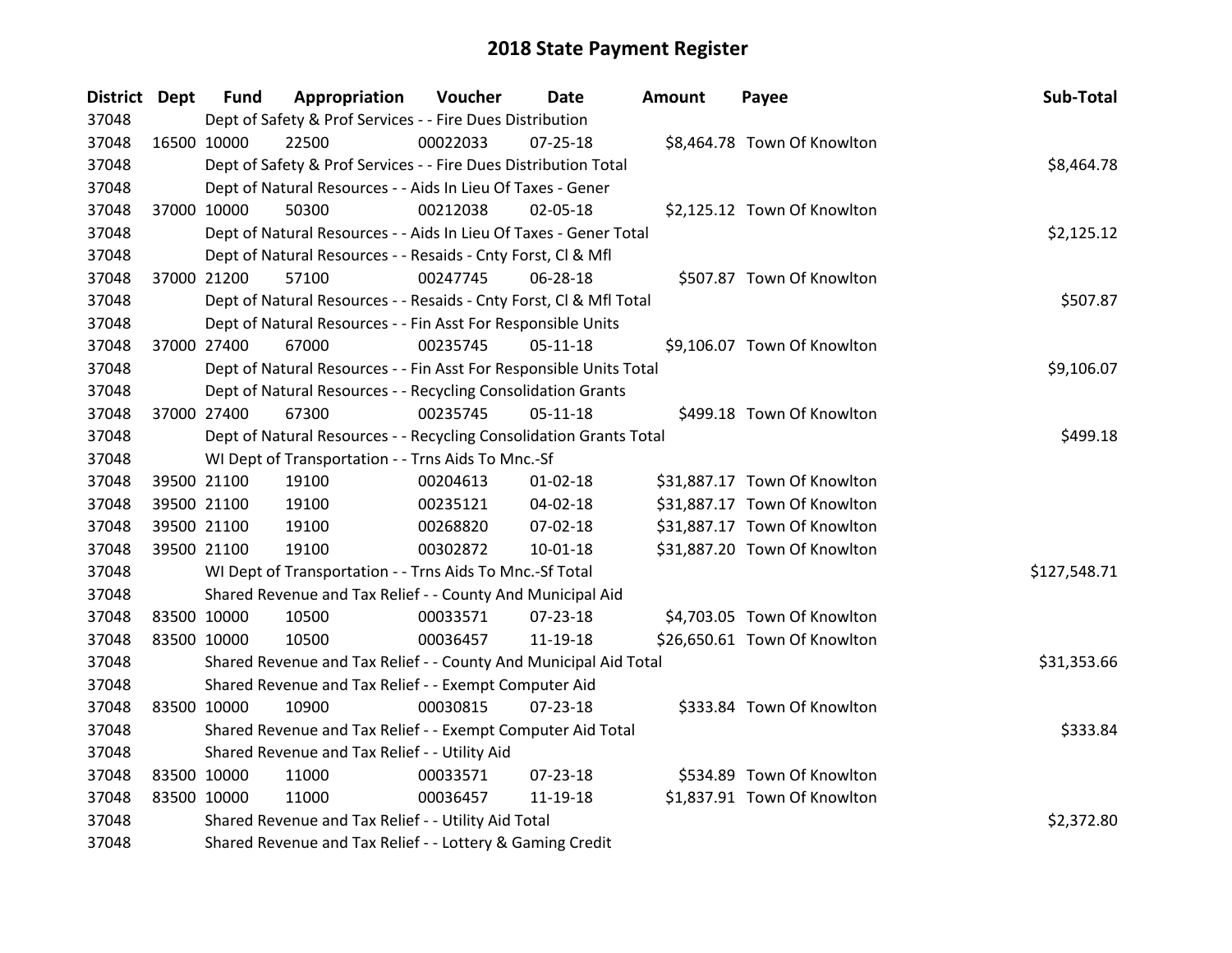| District Dept | Fund        | Appropriation                                                   | <b>Voucher</b> | Date     | Amount | <b>Pavee</b>                | Sub-Total    |
|---------------|-------------|-----------------------------------------------------------------|----------------|----------|--------|-----------------------------|--------------|
| 37048         | 83500 52100 | 36300                                                           | 00027482       | 03-26-18 |        | \$1,677.24 Town Of Knowlton |              |
| 37048         |             | Shared Revenue and Tax Relief - - Lottery & Gaming Credit Total |                |          |        |                             | \$1,677.24   |
| 37048 Total   |             |                                                                 |                |          |        |                             | \$183,989.27 |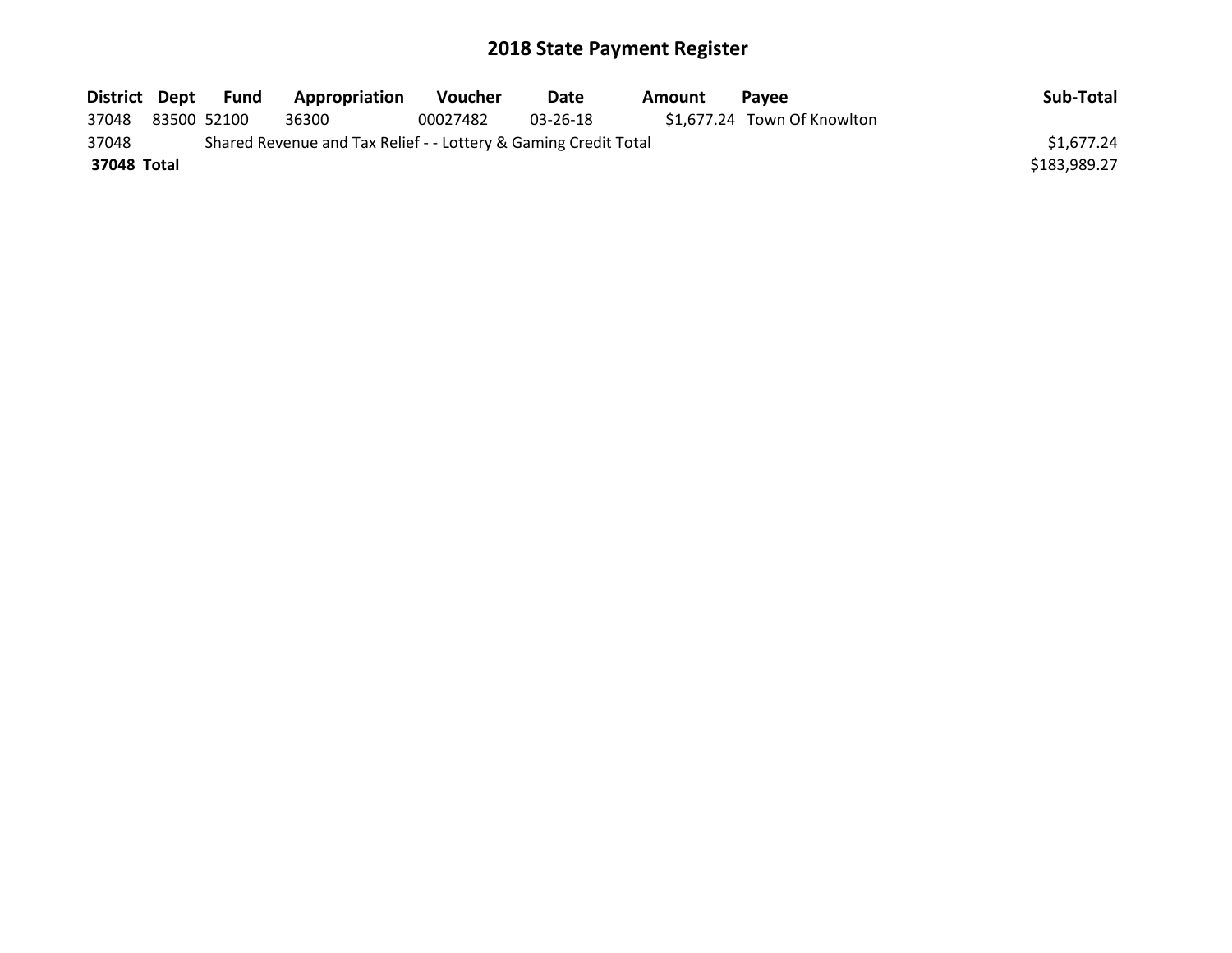| District    | Dept        | Fund        | Appropriation                                                      | <b>Voucher</b> | Date           | Amount | Payee                        | Sub-Total    |
|-------------|-------------|-------------|--------------------------------------------------------------------|----------------|----------------|--------|------------------------------|--------------|
| 37054       |             |             | Dept of Safety & Prof Services - - Fire Dues Distribution          |                |                |        |                              |              |
| 37054       | 16500 10000 |             | 22500                                                              | 00022034       | 07-24-18       |        | \$4,178.93 Town Of Marathon  |              |
| 37054       |             |             | Dept of Safety & Prof Services - - Fire Dues Distribution Total    |                |                |        |                              | \$4,178.93   |
| 37054       |             |             | Dept of Natural Resources - - Resaids - Cnty Forst, CI & Mfl       |                |                |        |                              |              |
| 37054       |             | 37000 21200 | 57100                                                              | 00247746       | 06-28-18       |        | \$768.63 Town Of Marathon    |              |
| 37054       |             |             | Dept of Natural Resources - - Resaids - Cnty Forst, Cl & Mfl Total |                |                |        |                              | \$768.63     |
| 37054       |             |             | Dept of Natural Resources - - Fin Asst For Responsible Units       |                |                |        |                              |              |
| 37054       | 37000       | 27400       | 67000                                                              | 00235863       | 05-11-18       |        | \$1,840.11 Town Of Marathon  |              |
| 37054       |             |             | Dept of Natural Resources - - Fin Asst For Responsible Units Total |                | \$1,840.11     |        |                              |              |
| 37054       |             |             | Dept of Natural Resources - - Recycling Consolidation Grants       |                |                |        |                              |              |
| 37054       |             | 37000 27400 | 67300                                                              | 00235863       | $05-11-18$     |        | \$269.27 Town Of Marathon    |              |
| 37054       |             |             | Dept of Natural Resources - - Recycling Consolidation Grants Total |                | \$269.27       |        |                              |              |
| 37054       |             |             | WI Dept of Transportation - - Trns Aids To Mnc.-Sf                 |                |                |        |                              |              |
| 37054       |             | 39500 21100 | 19100                                                              | 00204614       | $01 - 02 - 18$ |        | \$20,921.66 Town Of Marathon |              |
| 37054       | 39500 21100 |             | 19100                                                              | 00235122       | 04-02-18       |        | \$20,921.66 Town Of Marathon |              |
| 37054       |             | 39500 21100 | 19100                                                              | 00268821       | 07-02-18       |        | \$20,921.66 Town Of Marathon |              |
| 37054       |             | 39500 21100 | 19100                                                              | 00302873       | 10-01-18       |        | \$20,921.69 Town Of Marathon |              |
| 37054       |             |             | WI Dept of Transportation - - Trns Aids To Mnc.-Sf Total           |                |                |        |                              | \$83,686.67  |
| 37054       |             |             | Shared Revenue and Tax Relief - - County And Municipal Aid         |                |                |        |                              |              |
| 37054       | 83500 10000 |             | 10500                                                              | 00033572       | $07 - 23 - 18$ |        | \$4,096.40 Town Of Marathon  |              |
| 37054       | 83500 10000 |             | 10500                                                              | 00036458       | 11-19-18       |        | \$23,212.96 Town Of Marathon |              |
| 37054       |             |             | Shared Revenue and Tax Relief - - County And Municipal Aid Total   |                | \$27,309.36    |        |                              |              |
| 37054       |             |             | Shared Revenue and Tax Relief - - Exempt Computer Aid              |                |                |        |                              |              |
| 37054       | 83500 10000 |             | 10900                                                              | 00030816       | 07-23-18       |        | \$4.06 Town Of Marathon      |              |
| 37054       |             |             | Shared Revenue and Tax Relief - - Exempt Computer Aid Total        |                |                |        |                              | \$4.06       |
| 37054 Total |             |             |                                                                    |                |                |        |                              | \$118,057.03 |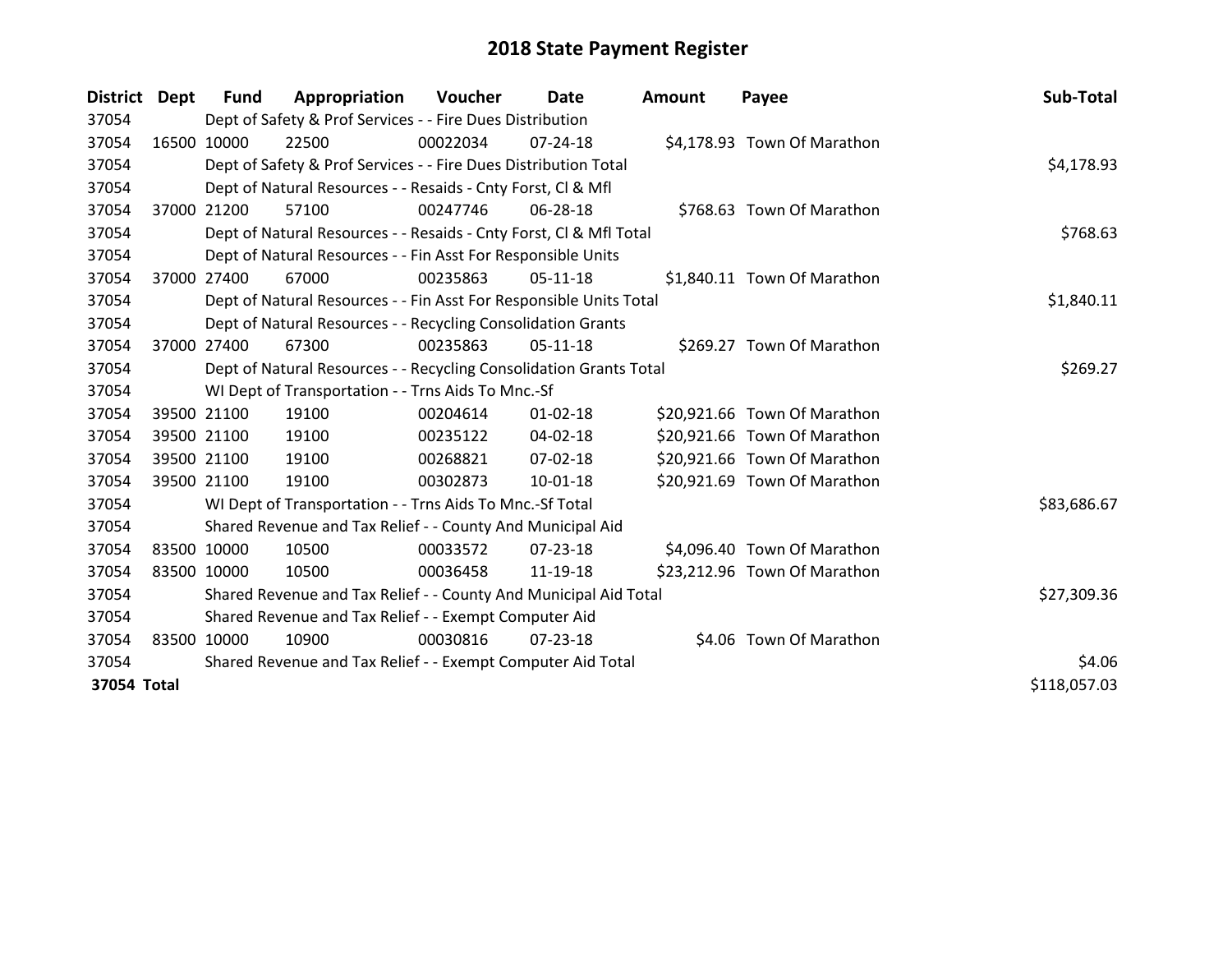| District Dept |             | <b>Fund</b> | Appropriation                                                      | Voucher  | Date           | <b>Amount</b> | Payee                        | Sub-Total    |
|---------------|-------------|-------------|--------------------------------------------------------------------|----------|----------------|---------------|------------------------------|--------------|
| 37056         |             |             | Dept of Safety & Prof Services - - Fire Dues Distribution          |          |                |               |                              |              |
| 37056         | 16500 10000 |             | 22500                                                              | 00022035 | $07 - 25 - 18$ |               | \$9,071.84 Town Of Mcmillan  |              |
| 37056         |             |             | Dept of Safety & Prof Services - - Fire Dues Distribution Total    |          |                |               |                              | \$9,071.84   |
| 37056         |             |             | Dept of Natural Resources - - Aids In Lieu Of Taxes - Gener        |          |                |               |                              |              |
| 37056         | 37000 10000 |             | 50300                                                              | 00229072 | 04-20-18       |               | \$301.80 Town Of Mcmillan    |              |
| 37056         | 37000 10000 |             | 50300                                                              | 00265963 | 09-13-18       |               | \$3,796.98 Town Of Mcmillan  |              |
| 37056         |             |             | Dept of Natural Resources - - Aids In Lieu Of Taxes - Gener Total  |          | \$4,098.78     |               |                              |              |
| 37056         |             |             | Dept of Natural Resources - - Resaids - Cnty Forst, Cl & Mfl       |          |                |               |                              |              |
| 37056         | 37000 21200 |             | 57100                                                              | 00247747 | 06-28-18       |               | \$76.46 Town Of Mcmillan     |              |
| 37056         |             |             | Dept of Natural Resources - - Resaids - Cnty Forst, CI & Mfl Total |          |                |               |                              | \$76.46      |
| 37056         |             |             | Dept of Natural Resources - - Aids In Lieu Of Taxes - Sum S        |          |                |               |                              |              |
| 37056         | 37000 21200 |             | 57900                                                              | 00229071 | 04-20-18       |               | \$1,781.62 Town Of Mcmillan  |              |
| 37056         |             |             | Dept of Natural Resources - - Aids In Lieu Of Taxes - Sum S Total  |          |                |               |                              | \$1,781.62   |
| 37056         |             |             | Dept of Natural Resources - - Rec & Resource Aids, Fed             |          |                |               |                              |              |
| 37056         | 37000 21200 |             | 58300                                                              | 00262124 | 08-27-18       |               | \$889.78 Town Of Mcmillan    |              |
| 37056         |             |             | Dept of Natural Resources - - Rec & Resource Aids, Fed Total       |          |                |               |                              | \$889.78     |
| 37056         |             |             | WI Dept of Transportation - - Disastr Damag Aid Sf                 |          |                |               |                              |              |
| 37056         | 39500 21100 |             | 17400                                                              | 00326887 | 11-28-18       |               | \$42,293.62 Town Of Mcmillan |              |
| 37056         |             |             | WI Dept of Transportation - - Disastr Damag Aid Sf Total           |          |                |               |                              | \$42,293.62  |
| 37056         |             |             | WI Dept of Transportation - - Trns Aids To Mnc.-Sf                 |          |                |               |                              |              |
| 37056         |             | 39500 21100 | 19100                                                              | 00204615 | $01 - 02 - 18$ |               | \$32,198.19 Town Of Mcmillan |              |
| 37056         |             | 39500 21100 | 19100                                                              | 00235123 | 04-02-18       |               | \$32,198.19 Town Of Mcmillan |              |
| 37056         |             | 39500 21100 | 19100                                                              | 00268822 | 07-02-18       |               | \$32,198.19 Town Of Mcmillan |              |
| 37056         | 39500 21100 |             | 19100                                                              | 00302874 | $10 - 01 - 18$ |               | \$32,198.21 Town Of Mcmillan |              |
| 37056         |             |             | WI Dept of Transportation - - Trns Aids To Mnc.-Sf Total           |          |                |               |                              | \$128,792.78 |
| 37056         |             |             | Shared Revenue and Tax Relief - - County And Municipal Aid         |          |                |               |                              |              |
| 37056         | 83500 10000 |             | 10500                                                              | 00033573 | 07-23-18       |               | \$7,524.51 Town Of Mcmillan  |              |
| 37056         | 83500 10000 |             | 10500                                                              | 00036459 | 11-19-18       |               | \$42,638.89 Town Of Mcmillan |              |
| 37056         |             |             | Shared Revenue and Tax Relief - - County And Municipal Aid Total   |          |                |               |                              | \$50,163.40  |
| 37056         |             |             | Shared Revenue and Tax Relief - - Exempt Computer Aid              |          |                |               |                              |              |
| 37056         | 83500 10000 |             | 10900                                                              | 00030817 | $07 - 23 - 18$ |               | \$151.19 Town Of Mcmillan    |              |
| 37056         |             |             | Shared Revenue and Tax Relief - - Exempt Computer Aid Total        |          |                |               |                              | \$151.19     |
| 37056 Total   |             |             |                                                                    |          |                |               |                              | \$237,319.47 |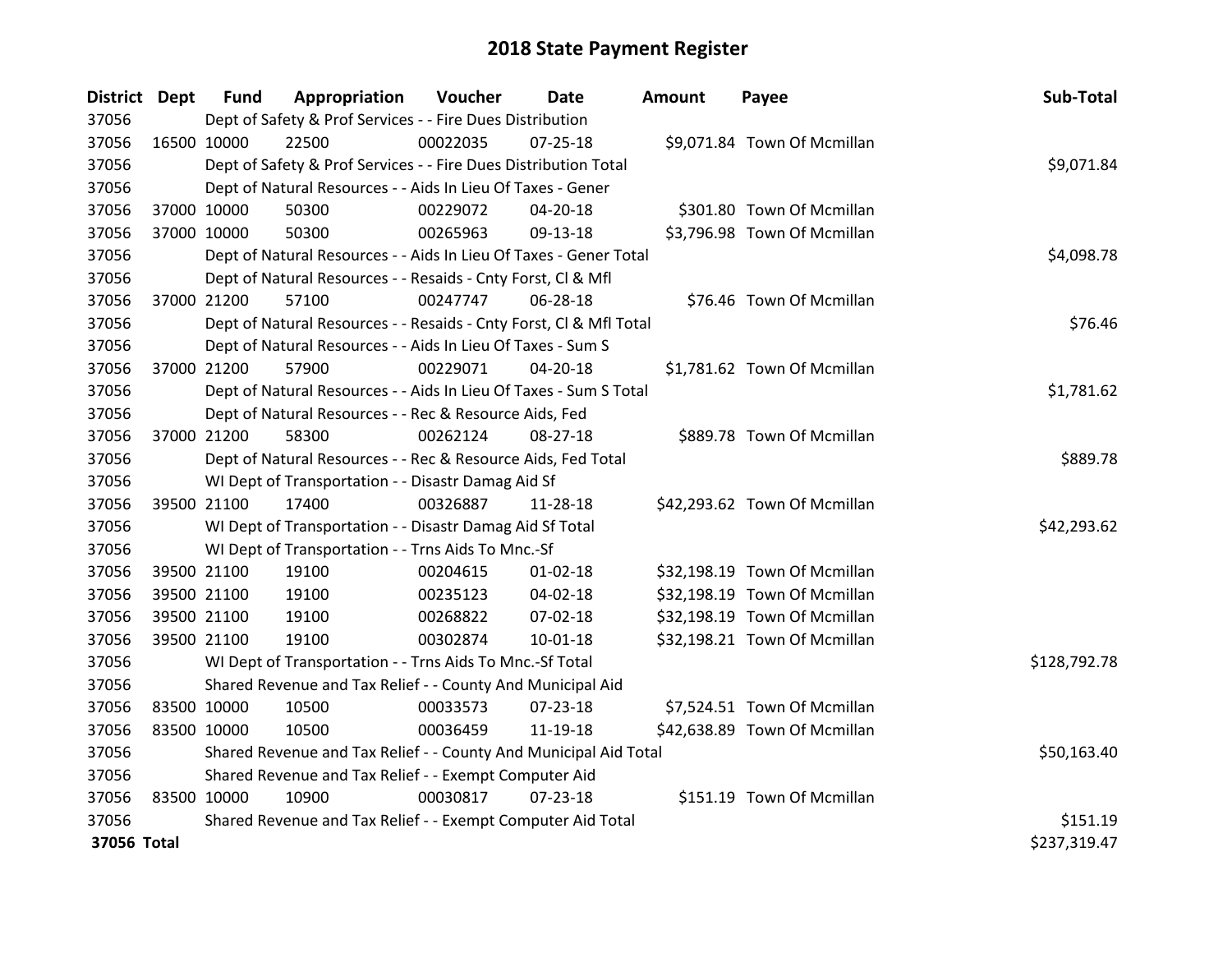| <b>District Dept</b> |             | <b>Fund</b> | Appropriation                                                        | Voucher  | <b>Date</b>    | Amount | Payee                       | Sub-Total    |
|----------------------|-------------|-------------|----------------------------------------------------------------------|----------|----------------|--------|-----------------------------|--------------|
| 37058                |             |             | Dept of Safety & Prof Services - - Fire Dues Distribution            |          |                |        |                             |              |
| 37058                | 16500 10000 |             | 22500                                                                | 00022036 | 07-25-18       |        | \$6,463.23 Town Of Mosinee  |              |
| 37058                |             |             | Dept of Safety & Prof Services - - Fire Dues Distribution Total      |          |                |        |                             | \$6,463.23   |
| 37058                |             |             | Dept of Natural Resources - - Aids In Lieu Of Taxes - Gener          |          |                |        |                             |              |
| 37058                | 37000 10000 |             | 50300                                                                | 00230107 | 04-20-18       |        | \$17.25 Town Of Mosinee     |              |
| 37058                |             |             | Dept of Natural Resources - - Aids In Lieu Of Taxes - Gener Total    |          |                |        |                             | \$17.25      |
| 37058                |             |             | Dept of Natural Resources - - Resaids - Cnty Forst, CI & Mfl         |          |                |        |                             |              |
| 37058                |             | 37000 21200 | 57100                                                                | 00247748 | 06-28-18       |        | \$1,351.83 Town Of Mosinee  |              |
| 37058                |             |             | Dept of Natural Resources - - Resaids - Cnty Forst, CI & Mfl Total   |          | \$1,351.83     |        |                             |              |
| 37058                |             |             | Dept of Natural Resources - - Fin Asst For Responsible Units         |          |                |        |                             |              |
| 37058                | 37000 27400 |             | 67000                                                                | 00235527 | $05-11-18$     |        | \$4,570.16 Town Of Mosinee  |              |
| 37058                |             |             | Dept of Natural Resources - - Fin Asst For Responsible Units Total   |          |                |        |                             | \$4,570.16   |
| 37058                |             |             | WI Dept of Transportation - - Trns Aids To Mnc.-Sf                   |          |                |        |                             |              |
| 37058                |             | 39500 21100 | 19100                                                                | 00204616 | $01 - 02 - 18$ |        | \$28,572.44 Town Of Mosinee |              |
| 37058                |             | 39500 21100 | 19100                                                                | 00235124 | 04-02-18       |        | \$28,572.44 Town Of Mosinee |              |
| 37058                |             | 39500 21100 | 19100                                                                | 00268823 | 07-02-18       |        | \$28,572.44 Town Of Mosinee |              |
| 37058                | 39500 21100 |             | 19100                                                                | 00302875 | $10 - 01 - 18$ |        | \$28,572.44 Town Of Mosinee |              |
| 37058                |             |             | WI Dept of Transportation - - Trns Aids To Mnc.-Sf Total             |          |                |        |                             | \$114,289.76 |
| 37058                |             |             | Department of Administration - - Hv Trans Ln Annual Impact Fee       |          |                |        |                             |              |
| 37058                |             | 50500 10000 | 17400                                                                | 00078723 | 05-01-18       |        | \$42,753.00 Town Of Mosinee |              |
| 37058                |             |             | Department of Administration - - Hv Trans Ln Annual Impact Fee Total |          |                |        |                             | \$42,753.00  |
| 37058                |             |             | Shared Revenue and Tax Relief - - County And Municipal Aid           |          |                |        |                             |              |
| 37058                | 83500 10000 |             | 10500                                                                | 00033574 | $07 - 23 - 18$ |        | \$6,622.58 Town Of Mosinee  |              |
| 37058                | 83500 10000 |             | 10500                                                                | 00036460 | 11-19-18       |        | \$37,527.93 Town Of Mosinee |              |
| 37058                |             |             | Shared Revenue and Tax Relief - - County And Municipal Aid Total     |          |                |        |                             | \$44,150.51  |
| 37058                |             |             | Shared Revenue and Tax Relief - - Exempt Computer Aid                |          |                |        |                             |              |
| 37058                | 83500 10000 |             | 10900                                                                | 00030818 | 07-23-18       |        | \$45.66 Town Of Mosinee     |              |
| 37058                |             |             | Shared Revenue and Tax Relief - - Exempt Computer Aid Total          |          |                |        |                             | \$45.66      |
| 37058                |             |             | Shared Revenue and Tax Relief - - Lottery & Gaming Credit            |          |                |        |                             |              |
| 37058                | 83500 52100 |             | 36300                                                                | 00027483 | 03-26-18       |        | \$4,144.71 Town Of Mosinee  |              |
| 37058                |             |             | Shared Revenue and Tax Relief - - Lottery & Gaming Credit Total      |          |                |        |                             | \$4,144.71   |
| 37058 Total          |             |             |                                                                      |          |                |        |                             | \$217,786.11 |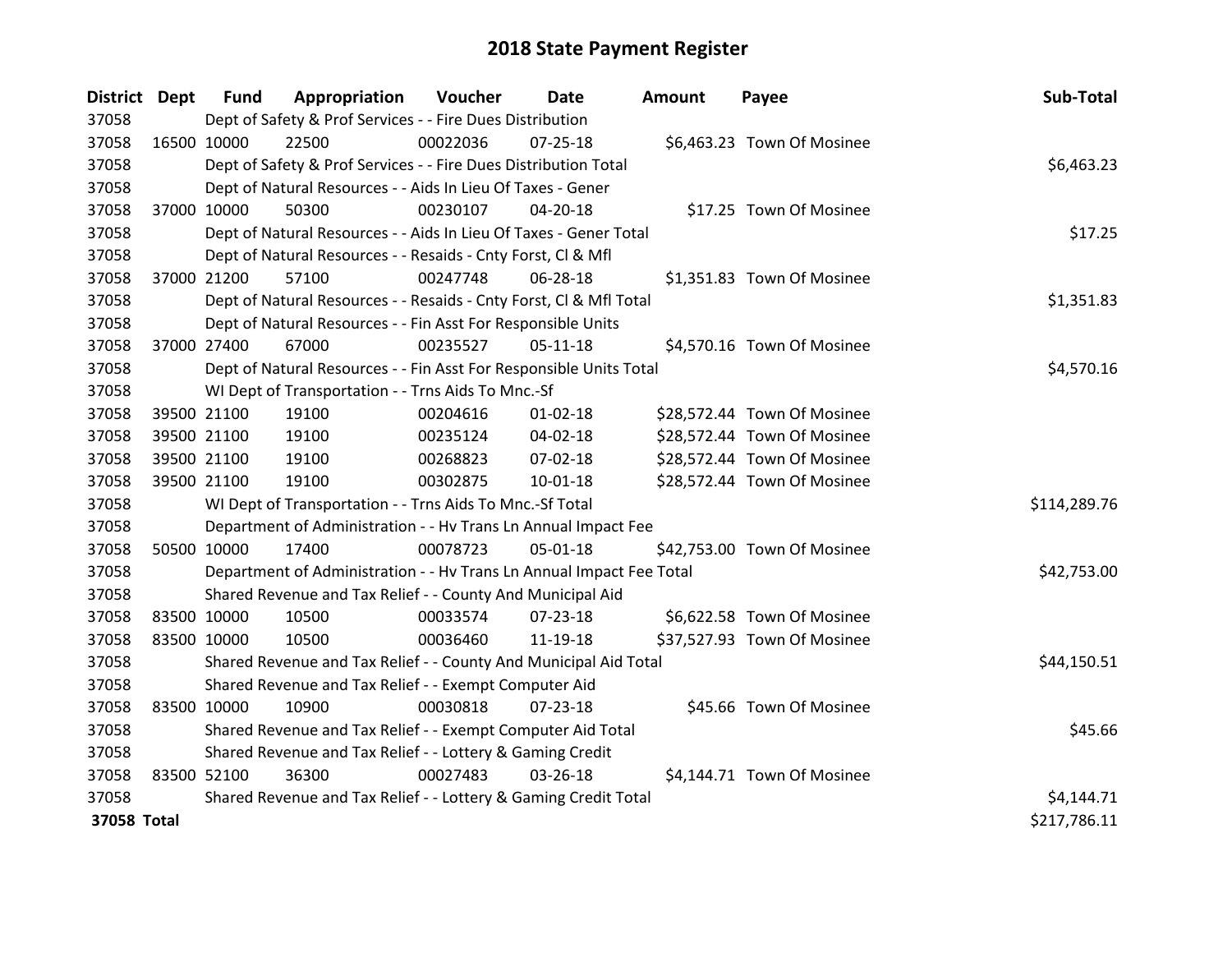| District Dept |             | <b>Fund</b> | Appropriation                                                      | Voucher  | Date           | Amount | Payee                      | Sub-Total    |
|---------------|-------------|-------------|--------------------------------------------------------------------|----------|----------------|--------|----------------------------|--------------|
| 37060         |             |             | Dept of Safety & Prof Services - - Fire Dues Distribution          |          |                |        |                            |              |
| 37060         | 16500 10000 |             | 22500                                                              | 00022037 | $07 - 26 - 18$ |        | \$2,815.71 Town Of Norrie  |              |
| 37060         |             |             | Dept of Safety & Prof Services - - Fire Dues Distribution Total    |          |                |        |                            | \$2,815.71   |
| 37060         |             |             | Dept of Natural Resources - - Aids In Lieu Of Taxes - Gener        |          |                |        |                            |              |
| 37060         |             | 37000 10000 | 50300                                                              | 00212104 | 02-05-18       |        | \$451.85 Town Of Norrie    |              |
| 37060         |             |             | Dept of Natural Resources - - Aids In Lieu Of Taxes - Gener Total  |          |                |        |                            | \$451.85     |
| 37060         |             |             | Dept of Natural Resources - - Resaids - Cnty Forst, CI & Mfl       |          |                |        |                            |              |
| 37060         |             | 37000 21200 | 57100                                                              | 00247749 | 06-28-18       |        | \$422.67 Town Of Norrie    |              |
| 37060         |             |             | Dept of Natural Resources - - Resaids - Cnty Forst, CI & Mfl Total |          |                |        |                            | \$422.67     |
| 37060         |             |             | Dept of Natural Resources - - Fin Asst For Responsible Units       |          |                |        |                            |              |
| 37060         |             | 37000 27400 | 67000                                                              | 00235316 | $05-11-18$     |        | \$1,374.93 Town Of Norrie  |              |
| 37060         |             |             | Dept of Natural Resources - - Fin Asst For Responsible Units Total |          |                |        |                            | \$1,374.93   |
| 37060         |             |             | WI Dept of Transportation - - Trns Aids To Mnc.-Sf                 |          |                |        |                            |              |
| 37060         |             | 39500 21100 | 19100                                                              | 00204617 | $01 - 02 - 18$ |        | \$20,485.67 Town Of Norrie |              |
| 37060         |             | 39500 21100 | 19100                                                              | 00235125 | 04-02-18       |        | \$20,485.67 Town Of Norrie |              |
| 37060         |             | 39500 21100 | 19100                                                              | 00268824 | 07-02-18       |        | \$20,485.67 Town Of Norrie |              |
| 37060         |             | 39500 21100 | 19100                                                              | 00302876 | $10 - 01 - 18$ |        | \$20,485.69 Town Of Norrie |              |
| 37060         |             |             | WI Dept of Transportation - - Trns Aids To Mnc.-Sf Total           |          |                |        |                            | \$81,942.70  |
| 37060         |             |             | Shared Revenue and Tax Relief - - County And Municipal Aid         |          |                |        |                            |              |
| 37060         | 83500 10000 |             | 10500                                                              | 00033575 | 07-23-18       |        | \$6,767.85 Town Of Norrie  |              |
| 37060         | 83500 10000 |             | 10500                                                              | 00036461 | 11-19-18       |        | \$38,351.18 Town Of Norrie |              |
| 37060         |             |             | Shared Revenue and Tax Relief - - County And Municipal Aid Total   |          |                |        |                            | \$45,119.03  |
| 37060         |             |             | Shared Revenue and Tax Relief - - Exempt Computer Aid              |          |                |        |                            |              |
| 37060         | 83500 10000 |             | 10900                                                              | 00030819 | $07 - 23 - 18$ |        | \$17.25 Town Of Norrie     |              |
| 37060         |             |             | Shared Revenue and Tax Relief - - Exempt Computer Aid Total        |          |                |        |                            | \$17.25      |
| 37060         |             |             | Shared Revenue and Tax Relief - - Utility Aid                      |          |                |        |                            |              |
| 37060         | 83500 10000 |             | 11000                                                              | 00033575 | 07-23-18       |        | \$4.41 Town Of Norrie      |              |
| 37060         | 83500 10000 |             | 11000                                                              | 00036461 | 11-19-18       |        | \$25.46 Town Of Norrie     |              |
| 37060         |             |             | Shared Revenue and Tax Relief - - Utility Aid Total                |          |                |        |                            | \$29.87      |
| 37060 Total   |             |             |                                                                    |          |                |        |                            | \$132,174.01 |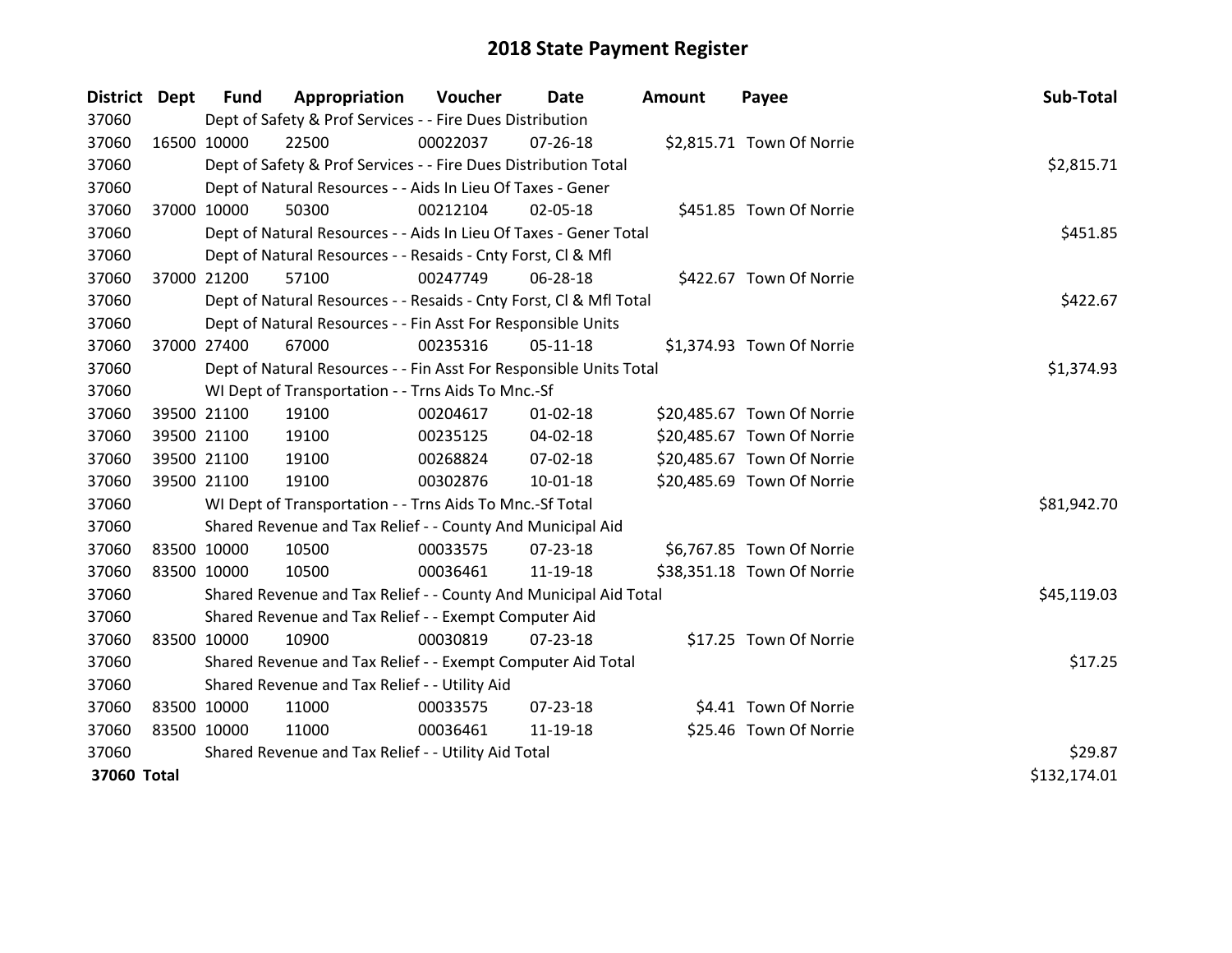| District Dept |             | <b>Fund</b> | Appropriation                                                      | Voucher  | Date           | <b>Amount</b> | Payee                      | Sub-Total   |
|---------------|-------------|-------------|--------------------------------------------------------------------|----------|----------------|---------------|----------------------------|-------------|
| 37062         |             |             | Dept of Safety & Prof Services - - Fire Dues Distribution          |          |                |               |                            |             |
| 37062         | 16500 10000 |             | 22500                                                              | 00022038 | $07 - 25 - 18$ |               | \$1,569.58 Town Of Plover  |             |
| 37062         |             |             | Dept of Safety & Prof Services - - Fire Dues Distribution Total    |          |                |               |                            | \$1,569.58  |
| 37062         |             |             | Dept of Natural Resources - - Aids In Lieu Of Taxes - Gener        |          |                |               |                            |             |
| 37062         |             | 37000 10000 | 50300                                                              | 00212077 | 02-05-18       |               | \$1,373.79 Town Of Plover  |             |
| 37062         |             | 37000 10000 | 50300                                                              | 00212078 | 02-05-18       |               | \$7,474.47 Town Of Plover  |             |
| 37062         |             | 37000 10000 | 50300                                                              | 00229163 | $04 - 20 - 18$ |               | \$452.01 Town Of Plover    |             |
| 37062         |             |             | Dept of Natural Resources - - Aids In Lieu Of Taxes - Gener Total  |          |                |               |                            | \$9,300.27  |
| 37062         |             |             | Dept of Natural Resources - - Gen Program Ops-State Funds          |          |                |               |                            |             |
| 37062         |             | 37000 21200 | 16100                                                              | 00274428 | $11-02-18$     |               | \$250.00 Town Of Plover    |             |
| 37062         |             |             | Dept of Natural Resources - - Gen Program Ops-State Funds Total    |          |                |               |                            | \$250.00    |
| 37062         |             |             | Dept of Natural Resources - - Resaids - Cnty Forst, Cl & Mfl       |          |                |               |                            |             |
| 37062         |             | 37000 21200 | 57100                                                              | 00247750 | 06-28-18       |               | \$1,335.51 Town Of Plover  |             |
| 37062         |             |             | Dept of Natural Resources - - Resaids - Cnty Forst, CI & Mfl Total |          |                |               |                            | \$1,335.51  |
| 37062         |             |             | Dept of Natural Resources - - Aids In Lieu Of Taxes - Sum S        |          |                |               |                            |             |
| 37062         |             | 37000 21200 | 57900                                                              | 00229164 | 04-20-18       |               | \$614.66 Town Of Plover    |             |
| 37062         |             |             | Dept of Natural Resources - - Aids In Lieu Of Taxes - Sum S Total  |          |                |               |                            | \$614.66    |
| 37062         |             |             | Dept of Natural Resources - - Fin Asst For Responsible Units       |          |                |               |                            |             |
| 37062         | 37000 27400 |             | 67000                                                              | 00235371 | $05-11-18$     |               | \$1,861.51 Town Of Plover  |             |
| 37062         |             |             | Dept of Natural Resources - - Fin Asst For Responsible Units Total |          |                |               |                            | \$1,861.51  |
| 37062         |             |             | WI Dept of Transportation - - Trns Aids To Mnc.-Sf                 |          |                |               |                            |             |
| 37062         |             | 39500 21100 | 19100                                                              | 00204618 | $01 - 02 - 18$ |               | \$19,882.45 Town Of Plover |             |
| 37062         |             | 39500 21100 | 19100                                                              | 00235126 | 04-02-18       |               | \$19,882.45 Town Of Plover |             |
| 37062         |             | 39500 21100 | 19100                                                              | 00268825 | 07-02-18       |               | \$19,882.45 Town Of Plover |             |
| 37062         |             | 39500 21100 | 19100                                                              | 00302877 | 10-01-18       |               | \$19,882.46 Town Of Plover |             |
| 37062         |             |             | WI Dept of Transportation - - Trns Aids To Mnc.-Sf Total           |          |                |               |                            | \$79,529.81 |
| 37062         |             |             | Shared Revenue and Tax Relief - - County And Municipal Aid         |          |                |               |                            |             |
| 37062         | 83500 10000 |             | 10500                                                              | 00033576 | $07 - 23 - 18$ |               | \$4,631.51 Town Of Plover  |             |
| 37062         | 83500 10000 |             | 10500                                                              | 00036462 | 11-19-18       |               | \$26,245.21 Town Of Plover |             |
| 37062         |             |             | Shared Revenue and Tax Relief - - County And Municipal Aid Total   |          |                |               |                            | \$30,876.72 |
| 37062         |             |             | Shared Revenue and Tax Relief - - Exempt Computer Aid              |          |                |               |                            |             |
| 37062         | 83500 10000 |             | 10900                                                              | 00030820 | $07 - 23 - 18$ |               | \$13.19 Town Of Plover     |             |
| 37062         |             |             | Shared Revenue and Tax Relief - - Exempt Computer Aid Total        |          |                |               |                            | \$13.19     |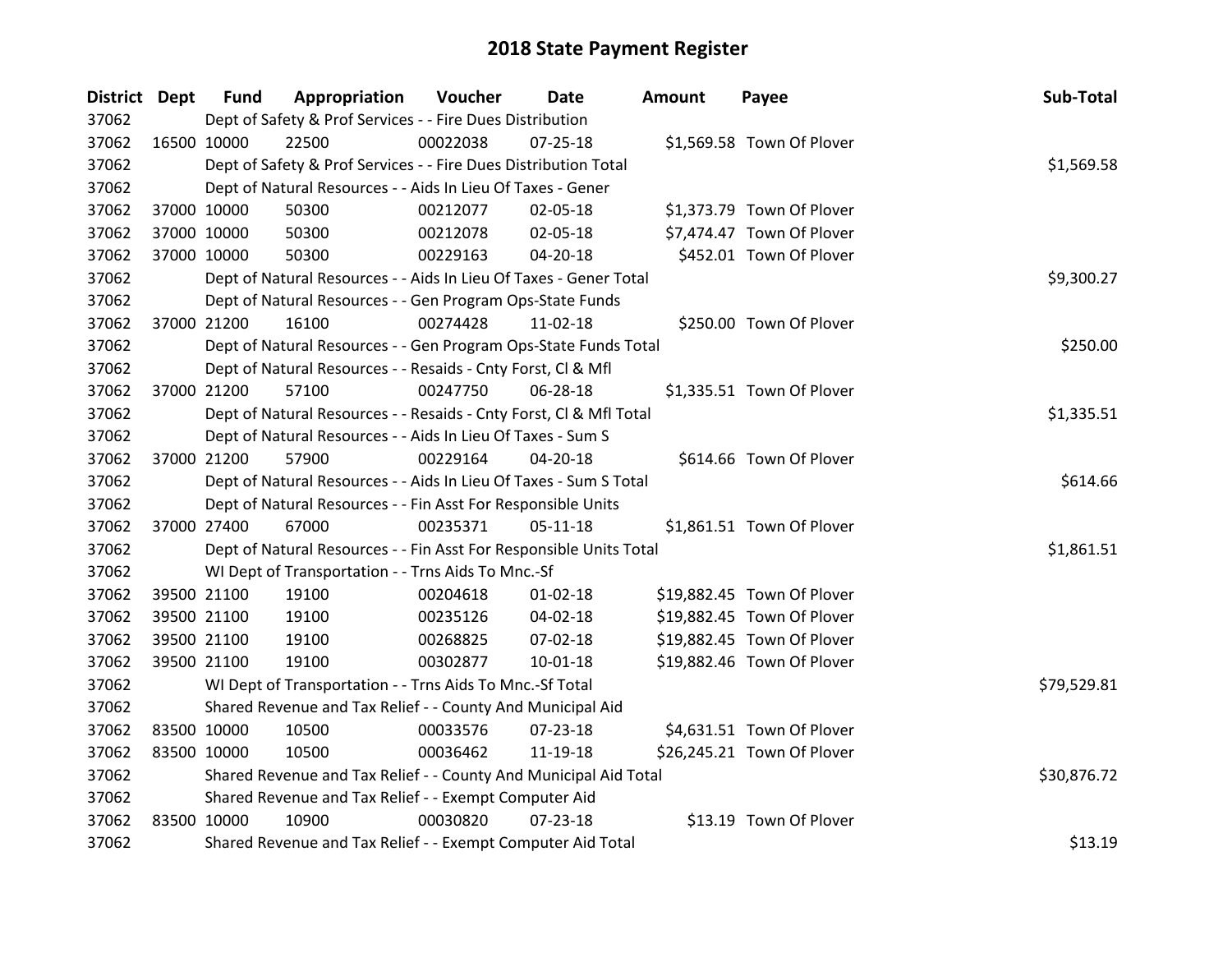| District Dept Fund | <b>Appropriation</b> | Voucher | <b>Date</b> | Amount | Pavee | Sub-Total    |
|--------------------|----------------------|---------|-------------|--------|-------|--------------|
| 37062 Total        |                      |         |             |        |       | \$125,351.25 |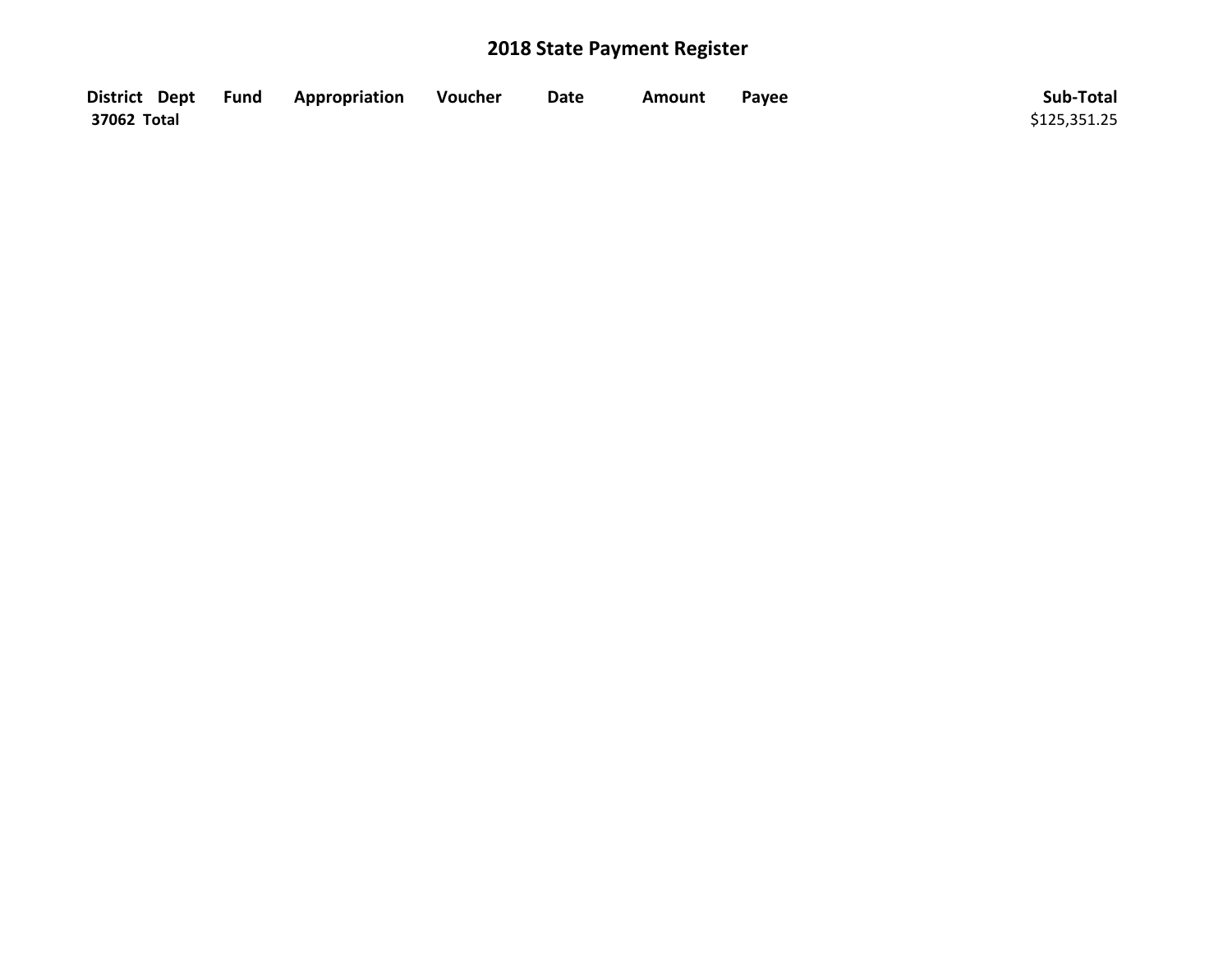| District    | <b>Dept</b> | <b>Fund</b> | Appropriation                                                        | Voucher     | Date           | Amount | Payee                    | Sub-Total    |
|-------------|-------------|-------------|----------------------------------------------------------------------|-------------|----------------|--------|--------------------------|--------------|
| 37064       |             |             | Dept of Safety & Prof Services - - Fire Dues Distribution            |             |                |        |                          |              |
| 37064       | 16500 10000 |             | 22500                                                                | 00022039    | 07-24-18       |        | \$3,878.68 Town Of Reid  |              |
| 37064       |             |             | Dept of Safety & Prof Services - - Fire Dues Distribution Total      |             |                |        |                          | \$3,878.68   |
| 37064       |             |             | Dept of Natural Resources - - Resaids - Cnty Forst, CI & Mfl         |             |                |        |                          |              |
| 37064       |             | 37000 21200 | 57100                                                                | 00247751    | 06-28-18       |        | \$1,541.65 Town Of Reid  |              |
| 37064       |             |             | Dept of Natural Resources - - Resaids - Cnty Forst, Cl & Mfl Total   |             |                |        |                          | \$1,541.65   |
| 37064       |             |             | Dept of Natural Resources - - Fin Asst For Responsible Units         |             |                |        |                          |              |
| 37064       | 37000 27400 |             | 67000                                                                | 00235300    | 05-11-18       |        | \$524.61 Town Of Reid    |              |
| 37064       |             |             | Dept of Natural Resources - - Fin Asst For Responsible Units Total   |             |                |        |                          | \$524.61     |
| 37064       |             |             | WI Dept of Transportation - - Trns Aids To Mnc.-Sf                   |             |                |        |                          |              |
| 37064       |             | 39500 21100 | 19100                                                                | 00204619    | $01 - 02 - 18$ |        | \$27,025.56 Town Of Reid |              |
| 37064       |             | 39500 21100 | 19100                                                                | 00235127    | $04 - 02 - 18$ |        | \$27,025.56 Town Of Reid |              |
| 37064       |             | 39500 21100 | 19100                                                                | 00268826    | 07-02-18       |        | \$27,025.56 Town Of Reid |              |
| 37064       | 39500 21100 |             | 19100                                                                | 00302878    | $10 - 01 - 18$ |        | \$27,025.57 Town Of Reid |              |
| 37064       |             |             | WI Dept of Transportation - - Trns Aids To Mnc.-Sf Total             |             |                |        |                          | \$108,102.25 |
| 37064       |             |             | WI Dept of Transportation - - Loc Rd Imp Prg St Fd                   |             |                |        |                          |              |
| 37064       | 39500 21100 |             | 27800                                                                | 00331394    | 12-12-18       |        | \$27,888.38 Town Of Reid |              |
| 37064       |             |             | WI Dept of Transportation - - Loc Rd Imp Prg St Fd Total             |             |                |        |                          | \$27,888.38  |
| 37064       |             |             | Department of Administration - - Hv Trans Ln Annual Impact Fee       |             |                |        |                          |              |
| 37064       | 50500 10000 |             | 17400                                                                | 00078627    | 05-01-18       |        | \$47,537.00 Town Of Reid |              |
| 37064       |             |             | Department of Administration - - Hv Trans Ln Annual Impact Fee Total |             |                |        |                          | \$47,537.00  |
| 37064       |             |             | Shared Revenue and Tax Relief - - County And Municipal Aid           |             |                |        |                          |              |
| 37064       | 83500 10000 |             | 10500                                                                | 00033577    | $07 - 23 - 18$ |        | \$3,696.60 Town Of Reid  |              |
| 37064       | 83500 10000 |             | 10500                                                                | 00036463    | 11-19-18       |        | \$20,947.40 Town Of Reid |              |
| 37064       |             |             | Shared Revenue and Tax Relief - - County And Municipal Aid Total     | \$24,644.00 |                |        |                          |              |
| 37064       |             |             | Shared Revenue and Tax Relief - - Exempt Computer Aid                |             |                |        |                          |              |
| 37064       | 83500 10000 |             | 10900                                                                | 00030821    | $07 - 23 - 18$ |        | \$3.04 Town Of Reid      |              |
| 37064       |             |             | Shared Revenue and Tax Relief - - Exempt Computer Aid Total          |             |                |        |                          | \$3.04       |
| 37064 Total |             |             |                                                                      |             |                |        |                          | \$214,119.61 |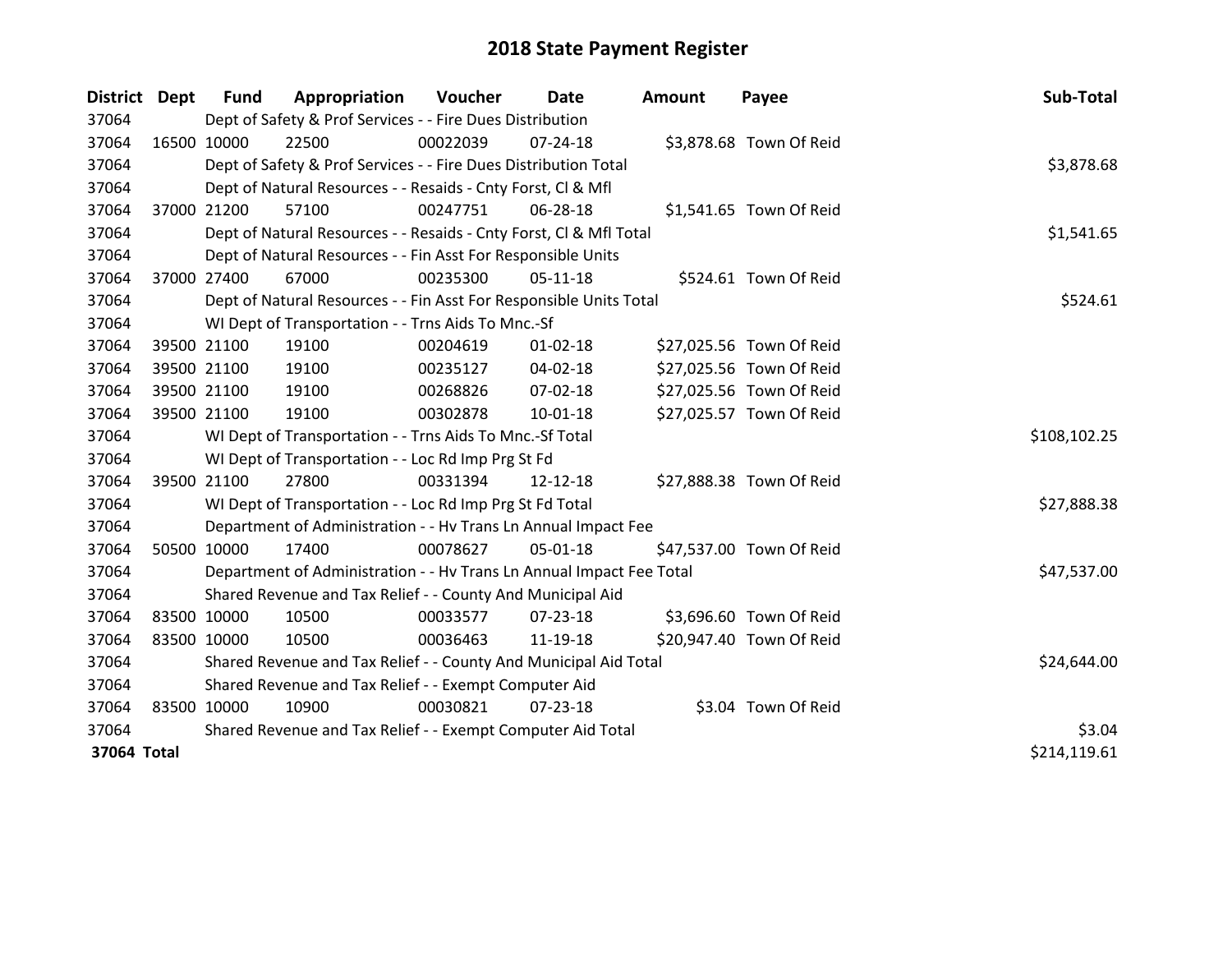| District    | Dept        | <b>Fund</b> | Appropriation                                                      | <b>Voucher</b> | <b>Date</b>    | <b>Amount</b> | Payee                         | Sub-Total    |
|-------------|-------------|-------------|--------------------------------------------------------------------|----------------|----------------|---------------|-------------------------------|--------------|
| 37066       |             |             | Dept of Safety & Prof Services - - Fire Dues Distribution          |                |                |               |                               |              |
| 37066       |             | 16500 10000 | 22500                                                              | 00022040       | $07 - 24 - 18$ |               | \$3,367.79 Town Of Rib Falls  |              |
| 37066       |             |             | Dept of Safety & Prof Services - - Fire Dues Distribution Total    |                |                |               |                               | \$3,367.79   |
| 37066       |             |             | Dept of Natural Resources - - Resaids - Cnty Forst, CI & Mfl       |                |                |               |                               |              |
| 37066       |             | 37000 21200 | 57100                                                              | 00247752       | 06-28-18       |               | \$268.86 Town Of Rib Falls    |              |
| 37066       |             |             | Dept of Natural Resources - - Resaids - Cnty Forst, CI & Mfl Total |                |                |               |                               | \$268.86     |
| 37066       |             |             | Dept of Natural Resources - - Fin Asst For Responsible Units       |                |                |               |                               |              |
| 37066       | 37000       | 27400       | 67000                                                              | 00235802       | $05-11-18$     |               | \$2,557.45 Town Of Rib Falls  |              |
| 37066       |             |             | Dept of Natural Resources - - Fin Asst For Responsible Units Total |                |                |               |                               | \$2,557.45   |
| 37066       |             |             | WI Dept of Transportation - - Trns Aids To Mnc.-Sf                 |                |                |               |                               |              |
| 37066       |             | 39500 21100 | 19100                                                              | 00204620       | 01-02-18       |               | \$26,619.43 Town Of Rib Falls |              |
| 37066       |             | 39500 21100 | 19100                                                              | 00235128       | 04-02-18       |               | \$26,619.43 Town Of Rib Falls |              |
| 37066       |             | 39500 21100 | 19100                                                              | 00268827       | 07-02-18       |               | \$26,619.43 Town Of Rib Falls |              |
| 37066       |             | 39500 21100 | 19100                                                              | 00302879       | 10-01-18       |               | \$26,619.44 Town Of Rib Falls |              |
| 37066       |             |             | WI Dept of Transportation - - Trns Aids To Mnc.-Sf Total           |                |                |               |                               | \$106,477.73 |
| 37066       |             |             | Shared Revenue and Tax Relief - - County And Municipal Aid         |                |                |               |                               |              |
| 37066       |             | 83500 10000 | 10500                                                              | 00033578       | $07 - 23 - 18$ |               | \$4,838.21 Town Of Rib Falls  |              |
| 37066       |             | 83500 10000 | 10500                                                              | 00036464       | 11-19-18       |               | \$27,416.52 Town Of Rib Falls |              |
| 37066       |             |             | Shared Revenue and Tax Relief - - County And Municipal Aid Total   |                |                |               |                               | \$32,254.73  |
| 37066       |             |             | Shared Revenue and Tax Relief - - Exempt Computer Aid              |                |                |               |                               |              |
| 37066       | 83500 10000 |             | 10900                                                              | 00030822       | $07 - 23 - 18$ |               | \$7.10 Town Of Rib Falls      |              |
| 37066       |             |             | Shared Revenue and Tax Relief - - Exempt Computer Aid Total        |                |                |               |                               | \$7.10       |
| 37066 Total |             |             |                                                                    |                |                |               |                               | \$144,933.66 |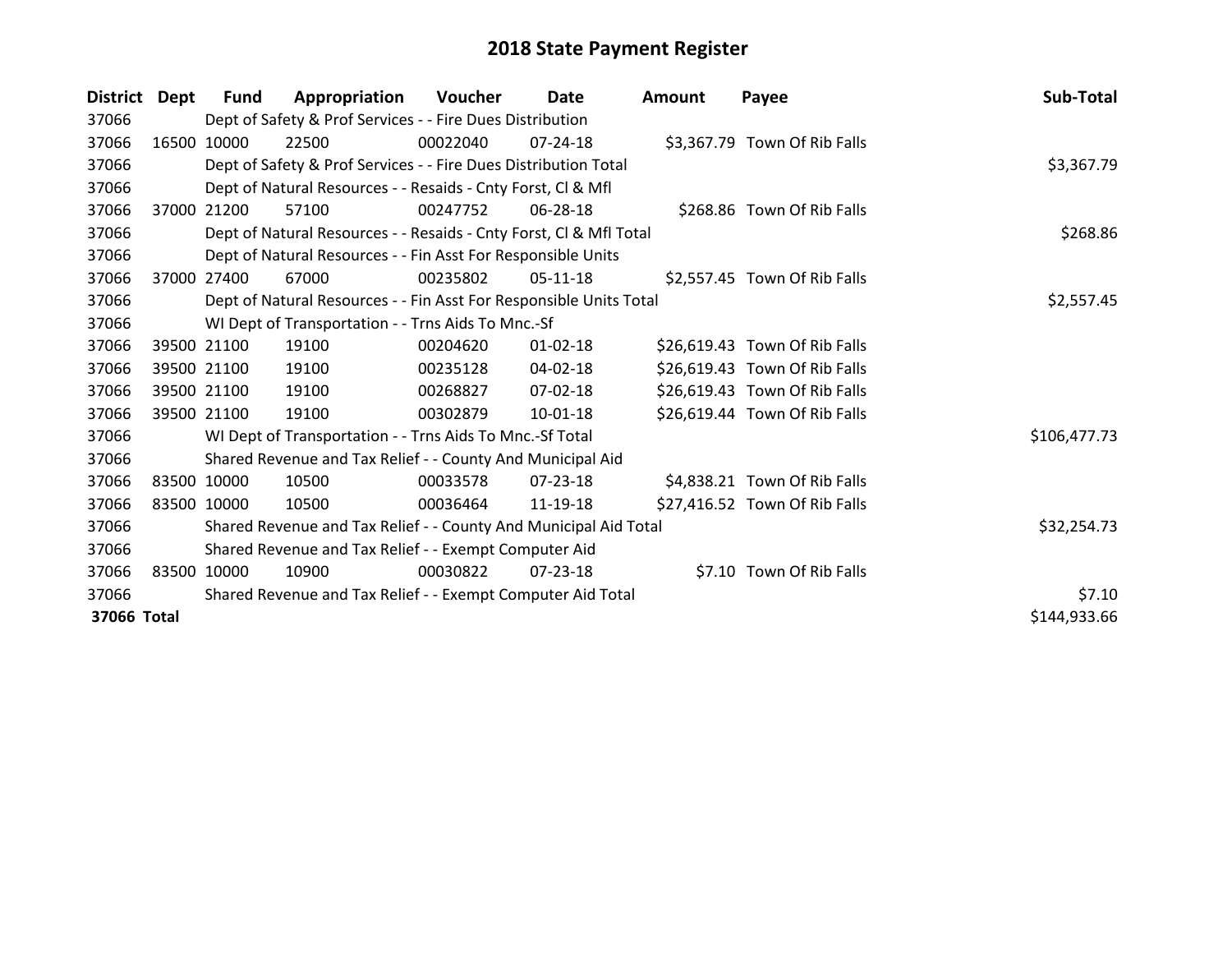| District Dept |             | <b>Fund</b> | Appropriation                                                      | Voucher  | <b>Date</b>    | <b>Amount</b> | Payee                            | Sub-Total    |
|---------------|-------------|-------------|--------------------------------------------------------------------|----------|----------------|---------------|----------------------------------|--------------|
| 37068         |             |             | Dept of Safety & Prof Services - - Fire Dues Distribution          |          |                |               |                                  |              |
| 37068         | 16500 10000 |             | 22500                                                              | 00022041 | $07 - 26 - 18$ |               | \$29,644.05 Town Of Rib Mountain |              |
| 37068         |             |             | Dept of Safety & Prof Services - - Fire Dues Distribution Total    |          |                |               |                                  | \$29,644.05  |
| 37068         |             |             | Dept of Natural Resources - - Aids In Lieu Of Taxes - Gener        |          |                |               |                                  |              |
| 37068         | 37000 10000 |             | 50300                                                              | 00212267 | 02-05-18       |               | \$1,156.47 Town Of Rib Mountain  |              |
| 37068         |             | 37000 10000 | 50300                                                              | 00212268 | $02 - 05 - 18$ |               | \$64,789.50 Town Of Rib Mountain |              |
| 37068         |             | 37000 10000 | 50300                                                              | 00230510 | $04 - 20 - 18$ |               | \$454.90 Town Of Rib Mountain    |              |
| 37068         |             |             | Dept of Natural Resources - - Aids In Lieu Of Taxes - Gener Total  |          |                |               |                                  | \$66,400.87  |
| 37068         |             |             | Dept of Natural Resources - - Gen Program Ops-State Funds          |          |                |               |                                  |              |
| 37068         | 37000 21200 |             | 16100                                                              | 00223460 | 03-30-18       |               | \$142.25 Town Of Rib Mountain    |              |
| 37068         |             |             | Dept of Natural Resources - - Gen Program Ops-State Funds Total    |          |                |               |                                  | \$142.25     |
| 37068         |             |             | Dept of Natural Resources - - Resaids - Cnty Forst, Cl & Mfl       |          |                |               |                                  |              |
| 37068         |             | 37000 21200 | 57100                                                              | 00247753 | 06-28-18       |               | \$1,149.18 Town Of Rib Mountain  |              |
| 37068         |             |             | Dept of Natural Resources - - Resaids - Cnty Forst, CI & Mfl Total |          |                |               |                                  | \$1,149.18   |
| 37068         |             |             | Dept of Natural Resources - - Aids In Lieu Of Taxes - Sum S        |          |                |               |                                  |              |
| 37068         | 37000 21200 |             | 57900                                                              | 00230511 | 04-20-18       |               | \$528.70 Town Of Rib Mountain    |              |
| 37068         |             |             | Dept of Natural Resources - - Aids In Lieu Of Taxes - Sum S Total  |          |                |               |                                  | \$528.70     |
| 37068         |             |             | Dept of Natural Resources - - Gpo--State Funds                     |          |                |               |                                  |              |
| 37068         |             | 37000 21200 | 86100                                                              | 00280120 | $11 - 16 - 18$ |               | \$32.83 Town Of Rib Mountain     |              |
| 37068         |             |             | Dept of Natural Resources - - Gpo--State Funds Total               |          |                |               |                                  | \$32.83      |
| 37068         |             |             | Dept of Natural Resources - - Fin Asst For Responsible Units       |          |                |               |                                  |              |
| 37068         |             | 37000 27400 | 67000                                                              | 00235388 | $05-11-18$     |               | \$45,667.27 Town Of Rib Mountain |              |
| 37068         |             |             | Dept of Natural Resources - - Fin Asst For Responsible Units Total |          |                |               |                                  | \$45,667.27  |
| 37068         |             |             | Dept of Natural Resources - - Recycling Consolidation Grants       |          |                |               |                                  |              |
| 37068         | 37000 27400 |             | 67300                                                              | 00235388 | $05 - 11 - 18$ |               | \$1,781.32 Town Of Rib Mountain  |              |
| 37068         |             |             | Dept of Natural Resources - - Recycling Consolidation Grants Total |          |                |               |                                  | \$1,781.32   |
| 37068         |             |             | WI Dept of Transportation - - Trns Aids To Mnc.-Sf                 |          |                |               |                                  |              |
| 37068         | 39500 21100 |             | 19100                                                              | 00204621 | $01 - 02 - 18$ |               | \$78,890.24 Town Of Rib Mountain |              |
| 37068         |             | 39500 21100 | 19100                                                              | 00235129 | 04-02-18       |               | \$78,890.24 Town Of Rib Mountain |              |
| 37068         |             | 39500 21100 | 19100                                                              | 00268828 | 07-02-18       |               | \$78,890.24 Town Of Rib Mountain |              |
| 37068         | 39500 21100 |             | 19100                                                              | 00302880 | $10 - 01 - 18$ |               | \$78,890.26 Town Of Rib Mountain |              |
| 37068         |             |             | WI Dept of Transportation - - Trns Aids To Mnc.-Sf Total           |          |                |               |                                  | \$315,560.98 |
| 37068         |             |             | Department of Administration - - Hv Trans Ln Annual Impact Fee     |          |                |               |                                  |              |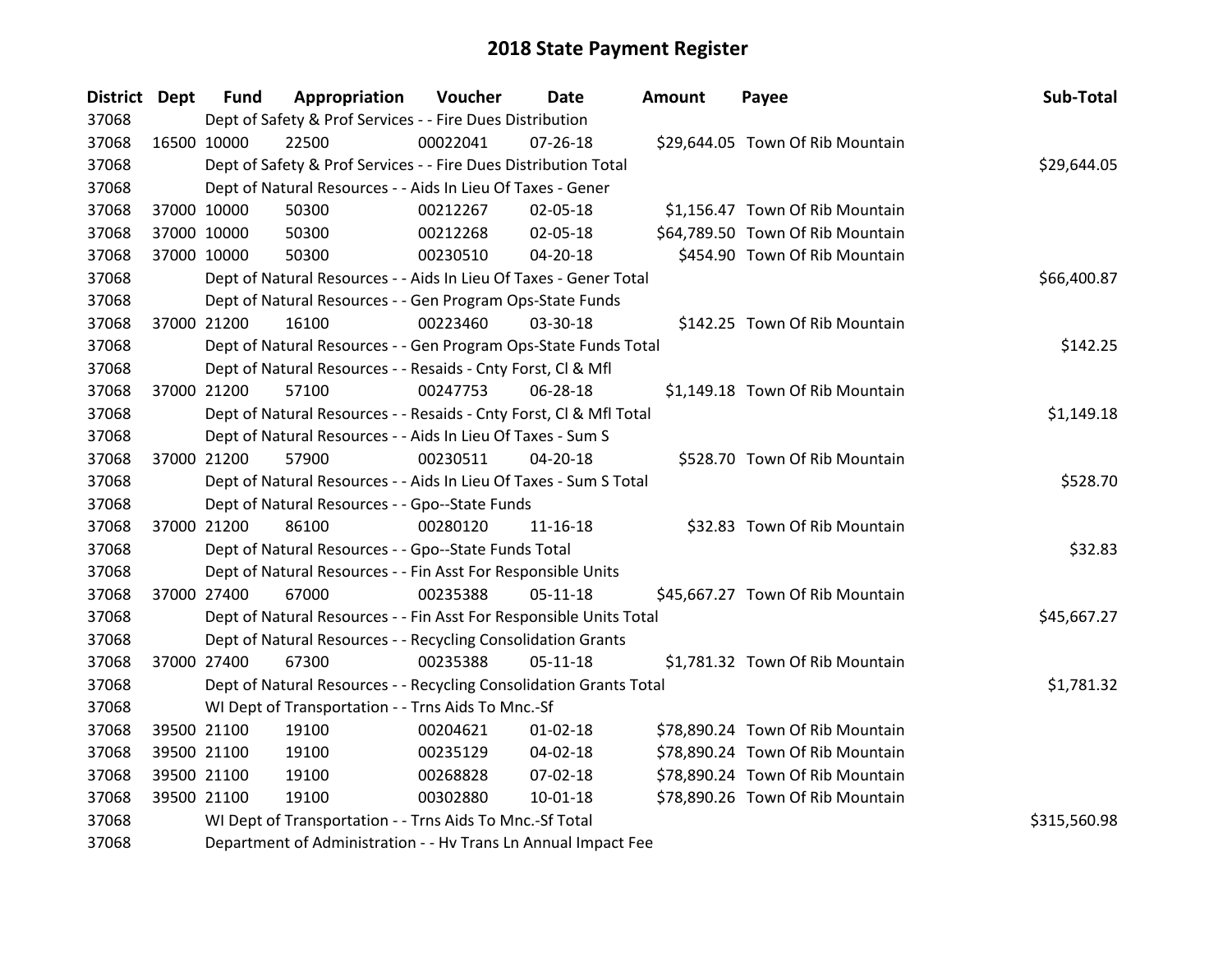| District    | Dept        | <b>Fund</b> | Appropriation                                                        | <b>Voucher</b> | Date           | Amount | Payee                            | Sub-Total    |
|-------------|-------------|-------------|----------------------------------------------------------------------|----------------|----------------|--------|----------------------------------|--------------|
| 37068       | 50500 10000 |             | 17400                                                                | 00078759       | $05-01-18$     |        | \$8,905.00 Town Of Rib Mountain  |              |
| 37068       |             |             | Department of Administration - - Hv Trans Ln Annual Impact Fee Total |                |                |        |                                  | \$8,905.00   |
| 37068       |             |             | Department of Revenue - - Payments For Municipal Svcs                |                |                |        |                                  |              |
| 37068       | 56600 10000 |             | 50100                                                                | 00026836       | $01 - 31 - 18$ |        | \$4,980.60 Town Of Rib Mountain  |              |
| 37068       |             |             | Department of Revenue - - Payments For Municipal Svcs Total          |                |                |        |                                  | \$4,980.60   |
| 37068       |             |             | Shared Revenue and Tax Relief - - County And Municipal Aid           |                |                |        |                                  |              |
| 37068       | 83500 10000 |             | 10500                                                                | 00033579       | 07-23-18       |        | \$13,235.25 Town Of Rib Mountain |              |
| 37068       | 83500 10000 |             | 10500                                                                | 00036465       | 11-19-18       |        | \$74,999.78 Town Of Rib Mountain |              |
| 37068       |             |             | Shared Revenue and Tax Relief - - County And Municipal Aid Total     |                |                |        |                                  | \$88,235.03  |
| 37068       |             |             | Shared Revenue and Tax Relief - - Exempt Computer Aid                |                |                |        |                                  |              |
| 37068       | 83500 10000 |             | 10900                                                                | 00030823       | $07 - 23 - 18$ |        | \$10,488.95 Town Of Rib Mountain |              |
| 37068       |             |             | Shared Revenue and Tax Relief - - Exempt Computer Aid Total          |                |                |        |                                  | \$10,488.95  |
| 37068 Total |             |             |                                                                      |                |                |        |                                  | \$573,517.03 |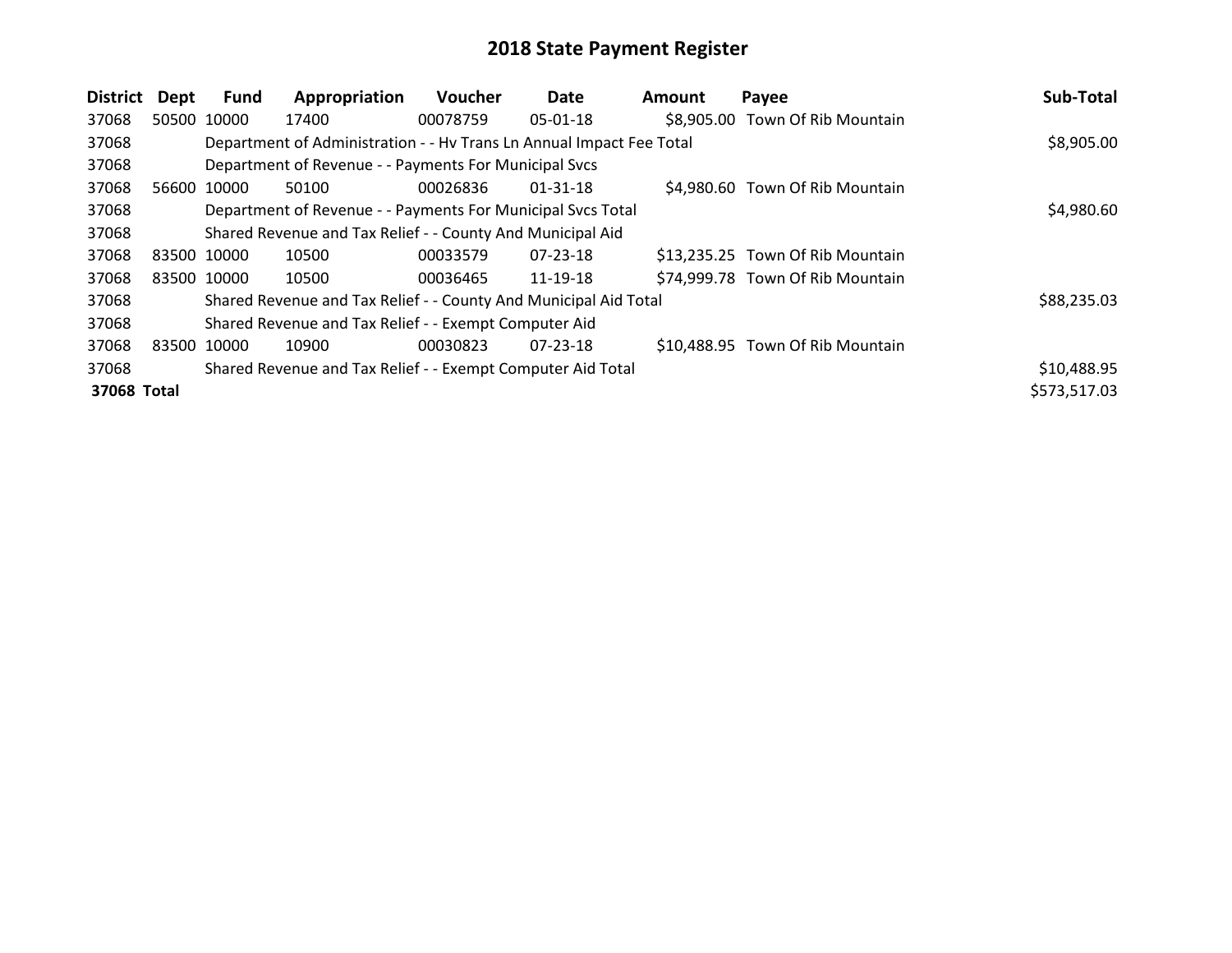| District Dept |              | <b>Fund</b> | Appropriation                                                      | Voucher     | Date           | Amount | Payee                         | Sub-Total    |
|---------------|--------------|-------------|--------------------------------------------------------------------|-------------|----------------|--------|-------------------------------|--------------|
| 37070         |              |             | Dept of Safety & Prof Services - - Fire Dues Distribution          |             |                |        |                               |              |
| 37070         | 16500 10000  |             | 22500                                                              | 00022042    | 07-25-18       |        | \$2,073.67 Town Of Rietbrock  |              |
| 37070         |              |             | Dept of Safety & Prof Services - - Fire Dues Distribution Total    |             |                |        |                               | \$2,073.67   |
| 37070         |              |             | Dept of Natural Resources - - Resaids - Cnty Forst, CI & Mfl       |             |                |        |                               |              |
| 37070         | 37000 21200  |             | 57100                                                              | 00247754    | $06 - 28 - 18$ |        | \$188.23 Town Of Rietbrock    |              |
| 37070         |              |             | Dept of Natural Resources - - Resaids - Cnty Forst, CI & Mfl Total |             |                |        |                               | \$188.23     |
| 37070         |              |             | Dept of Natural Resources - - Fin Asst For Responsible Units       |             |                |        |                               |              |
| 37070         | 37000        | 27400       | 67000                                                              | 00235017    | $05-11-18$     |        | \$1,439.12 Town Of Rietbrock  |              |
| 37070         |              |             | Dept of Natural Resources - - Fin Asst For Responsible Units Total |             | \$1,439.12     |        |                               |              |
| 37070         |              |             | Dept of Natural Resources - - Recycling Consolidation Grants       |             |                |        |                               |              |
| 37070         |              | 37000 27400 | 67300                                                              | 00235017    | $05-11-18$     |        | \$252.96 Town Of Rietbrock    |              |
| 37070         |              |             | Dept of Natural Resources - - Recycling Consolidation Grants Total |             | \$252.96       |        |                               |              |
| 37070         |              |             | WI Dept of Transportation - - Trns Aids To Mnc.-Sf                 |             |                |        |                               |              |
| 37070         |              | 39500 21100 | 19100                                                              | 00204622    | $01 - 02 - 18$ |        | \$25,126.30 Town Of Rietbrock |              |
| 37070         | 39500 21100  |             | 19100                                                              | 00235130    | 04-02-18       |        | \$25,126.30 Town Of Rietbrock |              |
| 37070         | 39500 21100  |             | 19100                                                              | 00268829    | $07 - 02 - 18$ |        | \$25,126.30 Town Of Rietbrock |              |
| 37070         |              | 39500 21100 | 19100                                                              | 00302881    | $10 - 01 - 18$ |        | \$25,126.33 Town Of Rietbrock |              |
| 37070         |              |             | WI Dept of Transportation - - Trns Aids To Mnc.-Sf Total           |             |                |        |                               | \$100,505.23 |
| 37070         |              |             | Shared Revenue and Tax Relief - - County And Municipal Aid         |             |                |        |                               |              |
| 37070         | 83500 10000  |             | 10500                                                              | 00033580    | 07-23-18       |        | \$11,013.74 Town Of Rietbrock |              |
| 37070         | 83500 10000  |             | 10500                                                              | 00036466    | 11-19-18       |        | \$62,411.17 Town Of Rietbrock |              |
| 37070         |              |             | Shared Revenue and Tax Relief - - County And Municipal Aid Total   | \$73,424.91 |                |        |                               |              |
| 37070         |              |             | Shared Revenue and Tax Relief - - Exempt Computer Aid              |             |                |        |                               |              |
| 37070         | 83500 10000  |             | 10900                                                              | 00030824    | 07-23-18       |        | \$4.06 Town Of Rietbrock      |              |
| 37070         |              |             | Shared Revenue and Tax Relief - - Exempt Computer Aid Total        |             |                |        |                               | \$4.06       |
| 37070 Total   | \$177,888.18 |             |                                                                    |             |                |        |                               |              |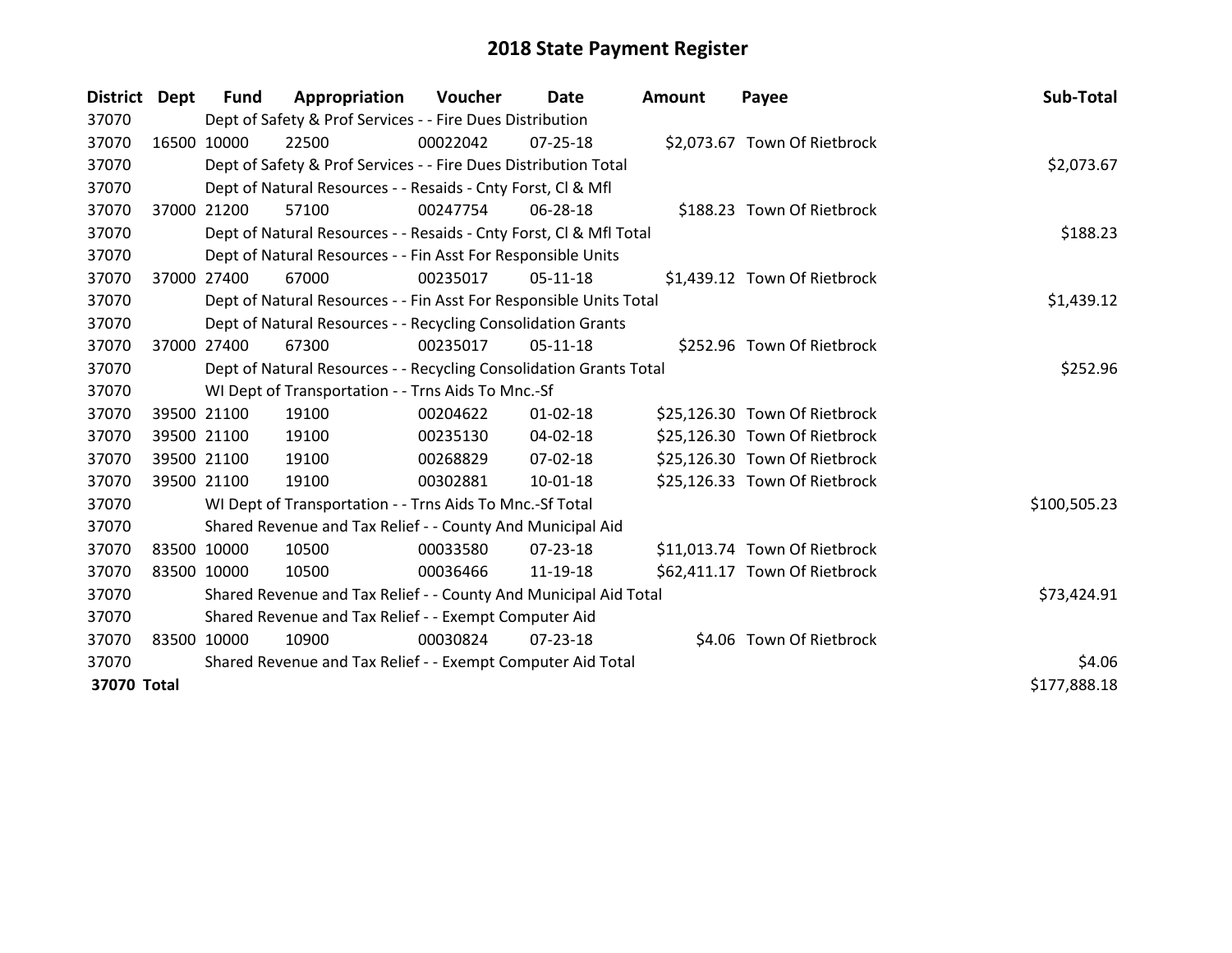| District Dept |             | <b>Fund</b> | Appropriation                                                      | Voucher  | Date           | <b>Amount</b> | Payee                      | Sub-Total    |  |  |
|---------------|-------------|-------------|--------------------------------------------------------------------|----------|----------------|---------------|----------------------------|--------------|--|--|
| 37072         |             |             | Dept of Safety & Prof Services - - Fire Dues Distribution          |          |                |               |                            |              |  |  |
| 37072         | 16500 10000 |             | 22500                                                              | 00022043 | $07 - 25 - 18$ |               | \$5,686.65 Town Of Ringle  |              |  |  |
| 37072         |             |             | Dept of Safety & Prof Services - - Fire Dues Distribution Total    |          |                |               |                            | \$5,686.65   |  |  |
| 37072         |             |             | Dept of Natural Resources - - Aids In Lieu Of Taxes - Gener        |          |                |               |                            |              |  |  |
| 37072         |             | 37000 10000 | 50300                                                              | 00212234 | 02-05-18       |               | \$35,295.04 Town Of Ringle |              |  |  |
| 37072         |             | 37000 10000 | 50300                                                              | 00230185 | 04-20-18       |               | \$137.78 Town Of Ringle    |              |  |  |
| 37072         |             |             | Dept of Natural Resources - - Aids In Lieu Of Taxes - Gener Total  |          |                |               |                            | \$35,432.82  |  |  |
| 37072         |             |             | Dept of Natural Resources - - Resaids - Cnty Forst, Cl & Mfl       |          |                |               |                            |              |  |  |
| 37072         |             | 37000 21200 | 57100                                                              | 00247755 | 06-28-18       |               | \$1,293.30 Town Of Ringle  |              |  |  |
| 37072         |             |             | Dept of Natural Resources - - Resaids - Cnty Forst, Cl & Mfl Total |          |                |               |                            | \$1,293.30   |  |  |
| 37072         |             |             | Dept of Natural Resources - - Fin Asst For Responsible Units       |          |                |               |                            |              |  |  |
| 37072         |             | 37000 27400 | 67000                                                              | 00235820 | $05-11-18$     |               | \$4,641.48 Town Of Ringle  |              |  |  |
| 37072         |             |             | Dept of Natural Resources - - Fin Asst For Responsible Units Total |          |                |               |                            | \$4,641.48   |  |  |
| 37072         |             |             | Dept of Natural Resources - - Recycling Consolidation Grants       |          |                |               |                            |              |  |  |
| 37072         |             | 37000 27400 | 67300                                                              | 00235820 | $05 - 11 - 18$ |               | \$445.59 Town Of Ringle    |              |  |  |
| 37072         |             |             | Dept of Natural Resources - - Recycling Consolidation Grants Total |          |                |               |                            | \$445.59     |  |  |
| 37072         |             |             | WI Dept of Transportation - - Trns Aids To Mnc.-Sf                 |          |                |               |                            |              |  |  |
| 37072         |             | 39500 21100 | 19100                                                              | 00204623 | $01 - 02 - 18$ |               | \$33,308.63 Town Of Ringle |              |  |  |
| 37072         |             | 39500 21100 | 19100                                                              | 00235131 | 04-02-18       |               | \$33,308.63 Town Of Ringle |              |  |  |
| 37072         |             | 39500 21100 | 19100                                                              | 00268830 | 07-02-18       |               | \$33,308.63 Town Of Ringle |              |  |  |
| 37072         |             | 39500 21100 | 19100                                                              | 00302882 | 10-01-18       |               | \$33,308.64 Town Of Ringle |              |  |  |
| 37072         |             |             | WI Dept of Transportation - - Trns Aids To Mnc.-Sf Total           |          |                |               |                            | \$133,234.53 |  |  |
| 37072         |             |             | Shared Revenue and Tax Relief - - County And Municipal Aid         |          |                |               |                            |              |  |  |
| 37072         |             | 83500 10000 | 10500                                                              | 00033581 | 07-23-18       |               | \$5,411.82 Town Of Ringle  |              |  |  |
| 37072         | 83500 10000 |             | 10500                                                              | 00036467 | 11-19-18       |               | \$30,666.98 Town Of Ringle |              |  |  |
| 37072         |             |             | Shared Revenue and Tax Relief - - County And Municipal Aid Total   |          |                |               |                            | \$36,078.80  |  |  |
| 37072         |             |             | Shared Revenue and Tax Relief - - Exempt Computer Aid              |          |                |               |                            |              |  |  |
| 37072         | 83500 10000 |             | 10900                                                              | 00030825 | $07 - 23 - 18$ |               | \$66.97 Town Of Ringle     |              |  |  |
| 37072         |             |             | Shared Revenue and Tax Relief - - Exempt Computer Aid Total        |          |                |               |                            | \$66.97      |  |  |
| 37072         |             |             | Shared Revenue and Tax Relief - - Utility Aid                      |          |                |               |                            |              |  |  |
| 37072         | 83500 10000 |             | 11000                                                              | 00033581 | 07-23-18       |               | \$7.59 Town Of Ringle      |              |  |  |
| 37072         | 83500 10000 |             | 11000                                                              | 00036467 | 11-19-18       |               | \$43.55 Town Of Ringle     |              |  |  |
| 37072         |             |             | Shared Revenue and Tax Relief - - Utility Aid Total                |          |                |               |                            | \$51.14      |  |  |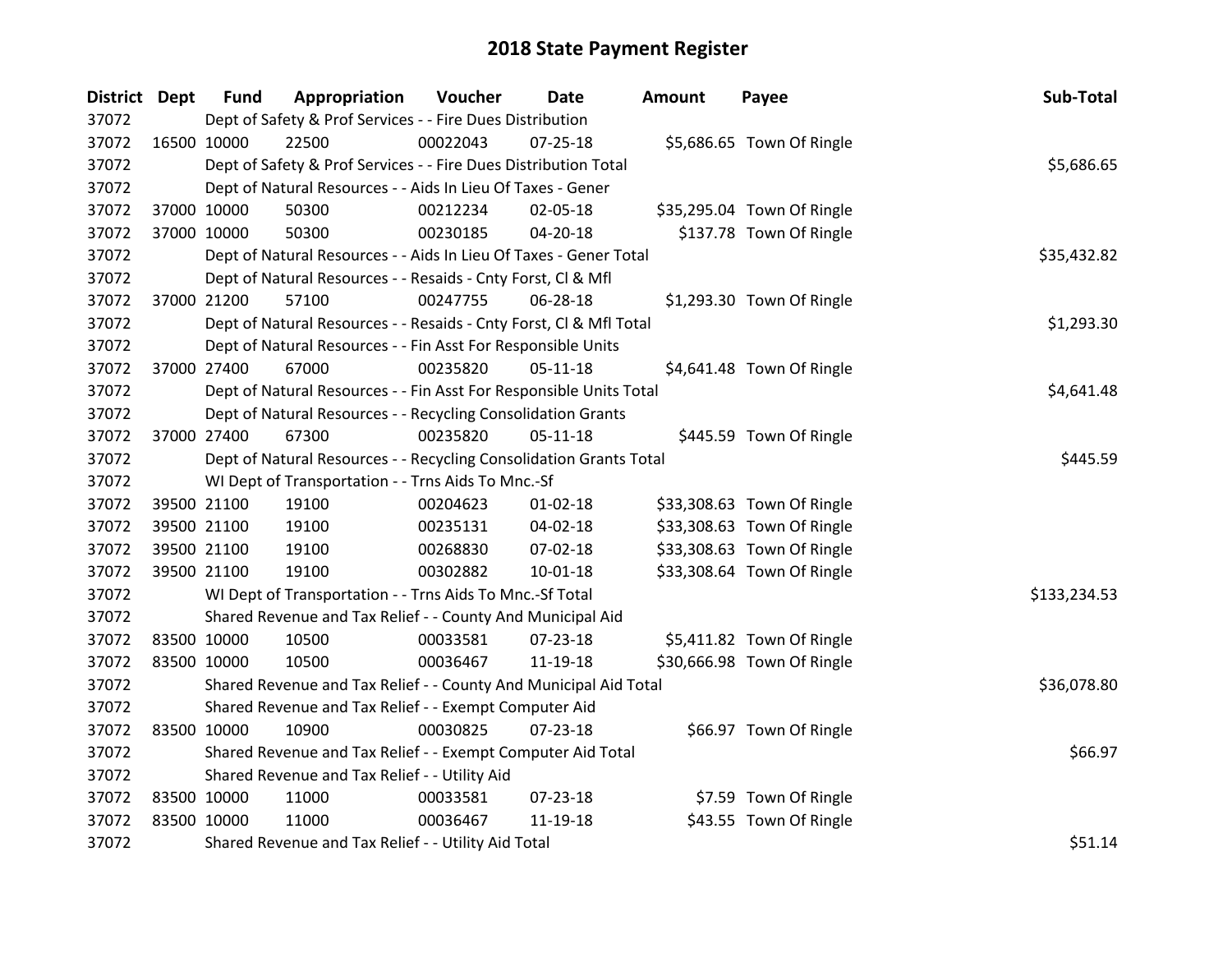|             | District Dept Fund Appropriation | Voucher | <b>Date</b> | Amount | Pavee | Sub-Total    |
|-------------|----------------------------------|---------|-------------|--------|-------|--------------|
| 37072 Total |                                  |         |             |        |       | \$216,931.28 |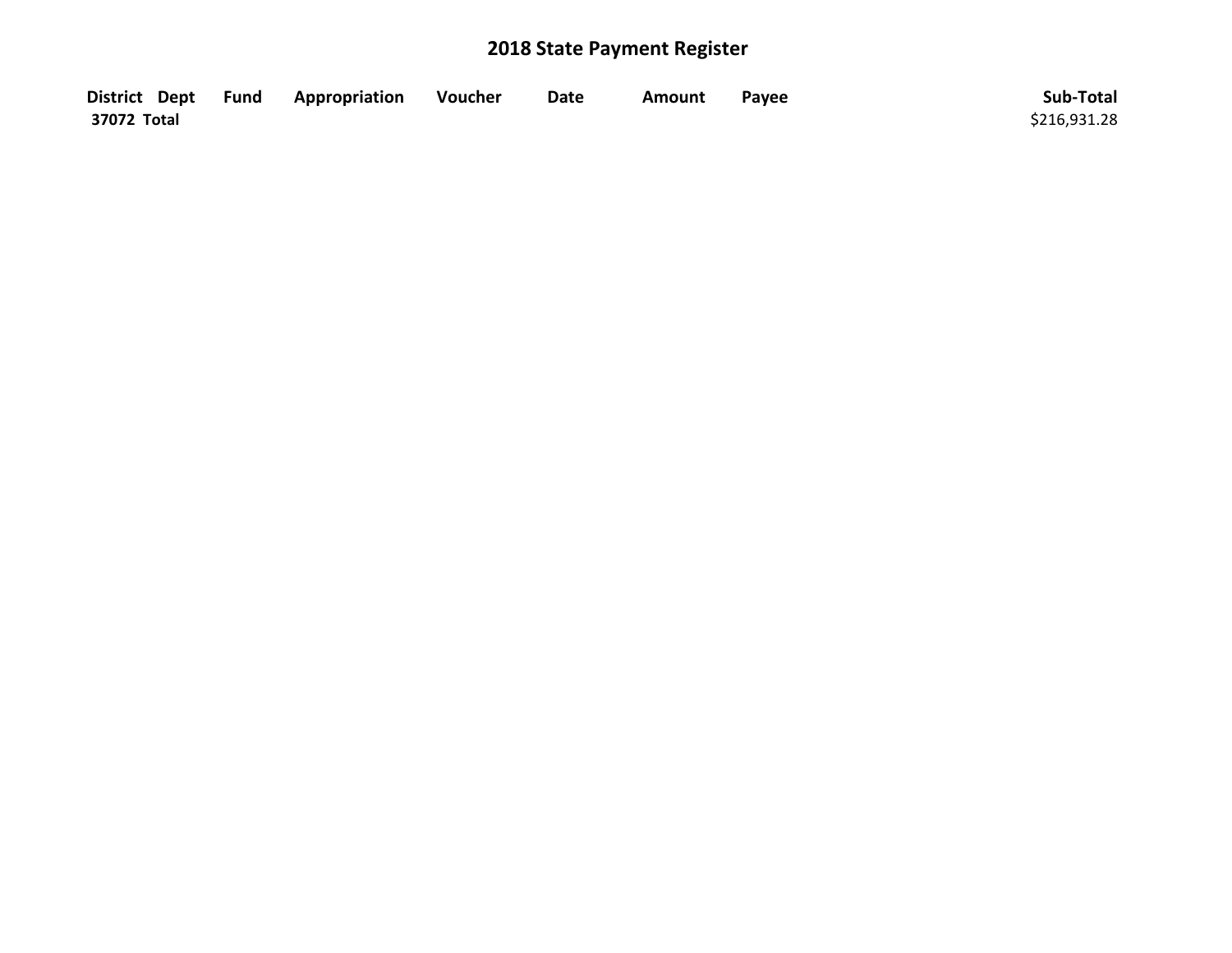| <b>District</b> | <b>Dept</b> | <b>Fund</b> | Appropriation                                                      | Voucher  | Date           | Amount | Payee                       | Sub-Total    |
|-----------------|-------------|-------------|--------------------------------------------------------------------|----------|----------------|--------|-----------------------------|--------------|
| 37074           |             |             | Dept of Safety & Prof Services - - Fire Dues Distribution          |          |                |        |                             |              |
| 37074           | 16500 10000 |             | 22500                                                              | 00022044 | 07-25-18       |        | \$5,261.46 Town Of Spencer  |              |
| 37074           |             |             | Dept of Safety & Prof Services - - Fire Dues Distribution Total    |          |                |        |                             | \$5,261.46   |
| 37074           |             |             | Dept of Natural Resources - - Aids In Lieu Of Taxes - Gener        |          |                |        |                             |              |
| 37074           | 37000 10000 |             | 50300                                                              | 00229371 | 04-20-18       |        | \$1,075.66 Town Of Spencer  |              |
| 37074           |             |             | Dept of Natural Resources - - Aids In Lieu Of Taxes - Gener Total  |          |                |        |                             | \$1,075.66   |
| 37074           |             |             | Dept of Natural Resources - - Resaids - Cnty Forst, CI & Mfl       |          |                |        |                             |              |
| 37074           | 37000 21200 |             | 57100                                                              | 00247756 | 06-28-18       |        | \$90.40 Town Of Spencer     |              |
| 37074           |             |             | Dept of Natural Resources - - Resaids - Cnty Forst, Cl & Mfl Total |          |                |        |                             | \$90.40      |
| 37074           |             |             | Dept of Natural Resources - - Aids In Lieu Of Taxes - Sum S        |          |                |        |                             |              |
| 37074           |             | 37000 21200 | 57900                                                              | 00229372 | 04-20-18       |        | \$316.06 Town Of Spencer    |              |
| 37074           |             |             | Dept of Natural Resources - - Aids In Lieu Of Taxes - Sum S Total  |          |                |        |                             | \$316.06     |
| 37074           |             |             | Dept of Natural Resources - - Fin Asst For Responsible Units       |          |                |        |                             |              |
| 37074           | 37000 27400 |             | 67000                                                              | 00235038 | $05-11-18$     |        | \$3,028.81 Town Of Spencer  |              |
| 37074           |             |             | Dept of Natural Resources - - Fin Asst For Responsible Units Total |          |                |        |                             | \$3,028.81   |
| 37074           |             |             | WI Dept of Transportation - - Trns Aids To Mnc.-Sf                 |          |                |        |                             |              |
| 37074           |             | 39500 21100 | 19100                                                              | 00204624 | $01 - 02 - 18$ |        | \$27,348.07 Town Of Spencer |              |
| 37074           |             | 39500 21100 | 19100                                                              | 00235132 | 04-02-18       |        | \$27,348.07 Town Of Spencer |              |
| 37074           |             | 39500 21100 | 19100                                                              | 00268831 | 07-02-18       |        | \$27,348.07 Town Of Spencer |              |
| 37074           | 39500 21100 |             | 19100                                                              | 00302883 | $10 - 01 - 18$ |        | \$27,348.10 Town Of Spencer |              |
| 37074           |             |             | WI Dept of Transportation - - Trns Aids To Mnc.-Sf Total           |          |                |        |                             | \$109,392.31 |
| 37074           |             |             | Shared Revenue and Tax Relief - - County And Municipal Aid         |          |                |        |                             |              |
| 37074           | 83500 10000 |             | 10500                                                              | 00033582 | 07-23-18       |        | \$6,050.05 Town Of Spencer  |              |
| 37074           | 83500 10000 |             | 10500                                                              | 00036468 | 11-19-18       |        | \$34,283.63 Town Of Spencer |              |
| 37074           |             |             | Shared Revenue and Tax Relief - - County And Municipal Aid Total   |          |                |        |                             | \$40,333.68  |
| 37074           |             |             | Shared Revenue and Tax Relief - - Exempt Computer Aid              |          |                |        |                             |              |
| 37074           | 83500 10000 |             | 10900                                                              | 00030826 | $07 - 23 - 18$ |        | \$40.59 Town Of Spencer     |              |
| 37074           |             |             | Shared Revenue and Tax Relief - - Exempt Computer Aid Total        |          |                |        |                             | \$40.59      |
| 37074 Total     |             |             |                                                                    |          |                |        |                             | \$159,538.97 |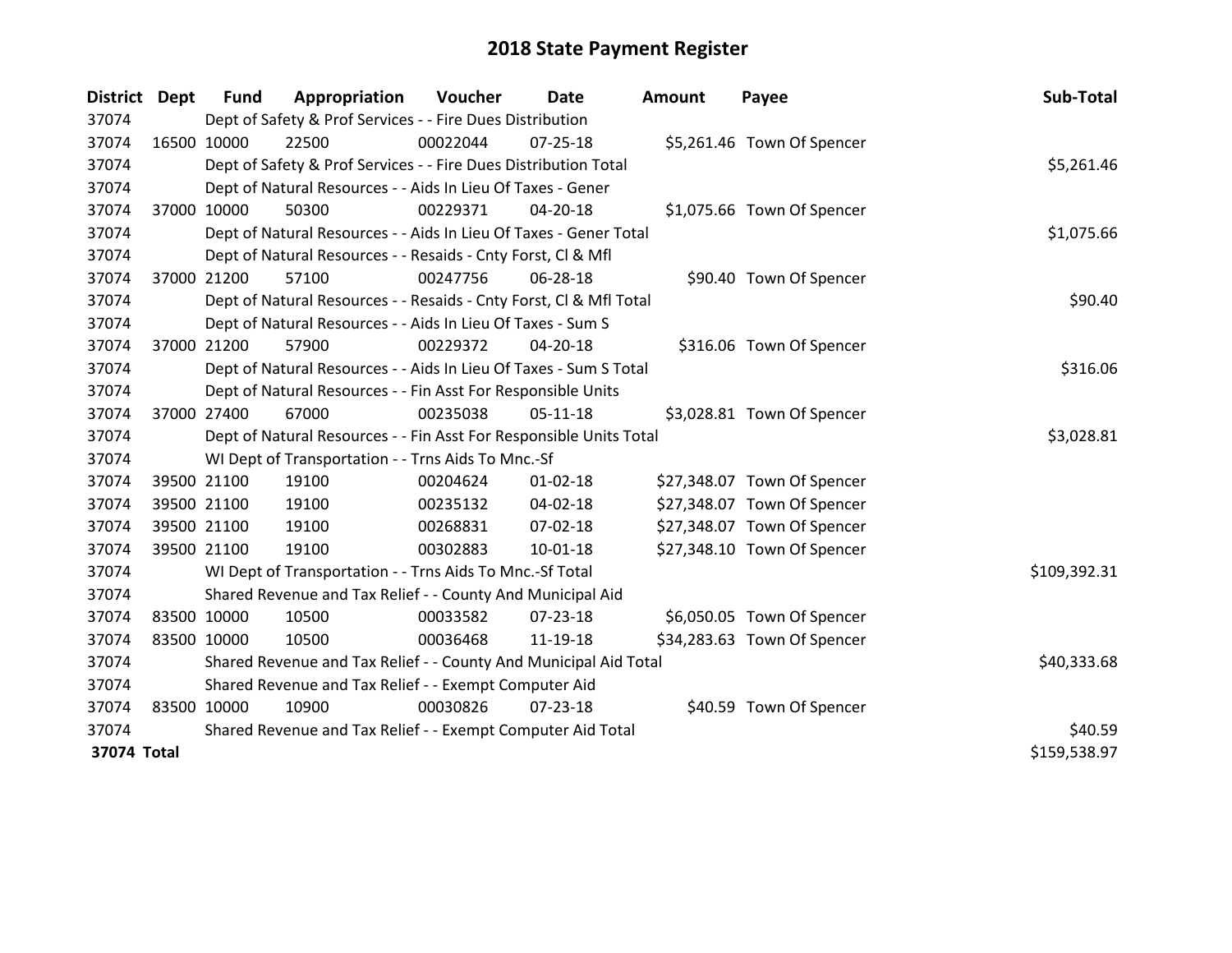| District Dept |             | <b>Fund</b> | Appropriation                                                      | Voucher  | Date           | <b>Amount</b> | Payee                       | Sub-Total    |
|---------------|-------------|-------------|--------------------------------------------------------------------|----------|----------------|---------------|-----------------------------|--------------|
| 37076         |             |             | Dept of Safety & Prof Services - - Fire Dues Distribution          |          |                |               |                             |              |
| 37076         | 16500 10000 |             | 22500                                                              | 00022045 | $07 - 25 - 18$ |               | \$10,728.90 Town Of Stettin |              |
| 37076         |             |             | Dept of Safety & Prof Services - - Fire Dues Distribution Total    |          |                |               |                             | \$10,728.90  |
| 37076         |             |             | Dept of Natural Resources - - Resaids - Cnty Forst, CI & Mfl       |          |                |               |                             |              |
| 37076         |             | 37000 21200 | 57100                                                              | 00247757 | 06-28-18       |               | \$345.83 Town Of Stettin    |              |
| 37076         |             |             | Dept of Natural Resources - - Resaids - Cnty Forst, CI & Mfl Total |          |                |               |                             | \$345.83     |
| 37076         |             |             | Dept of Natural Resources - - Fin Asst For Responsible Units       |          |                |               |                             |              |
| 37076         |             | 37000 27400 | 67000                                                              | 00235379 | $05-11-18$     |               | \$2,117.47 Town Of Stettin  |              |
| 37076         |             |             | Dept of Natural Resources - - Fin Asst For Responsible Units Total |          |                |               |                             | \$2,117.47   |
| 37076         |             |             | WI Dept of Transportation - - Trns Aids To Mnc.-Sf                 |          |                |               |                             |              |
| 37076         |             | 39500 21100 | 19100                                                              | 00204625 | $01 - 02 - 18$ |               | \$43,234.92 Town Of Stettin |              |
| 37076         |             | 39500 21100 | 19100                                                              | 00235133 | 04-02-18       |               | \$43,234.92 Town Of Stettin |              |
| 37076         |             | 39500 21100 | 19100                                                              | 00268832 | 07-02-18       |               | \$43,234.92 Town Of Stettin |              |
| 37076         |             | 39500 21100 | 19100                                                              | 00302884 | $10 - 01 - 18$ |               | \$43,234.95 Town Of Stettin |              |
| 37076         |             |             | WI Dept of Transportation - - Trns Aids To Mnc.-Sf Total           |          |                |               |                             | \$172,939.71 |
| 37076         |             |             | Shared Revenue and Tax Relief - - County And Municipal Aid         |          |                |               |                             |              |
| 37076         | 83500 10000 |             | 10500                                                              | 00033583 | 07-23-18       |               | \$5,016.90 Town Of Stettin  |              |
| 37076         | 83500 10000 |             | 10500                                                              | 00036469 | 11-19-18       |               | \$28,429.12 Town Of Stettin |              |
| 37076         |             |             | Shared Revenue and Tax Relief - - County And Municipal Aid Total   |          |                |               |                             | \$33,446.02  |
| 37076         |             |             | Shared Revenue and Tax Relief - - Exempt Computer Aid              |          |                |               |                             |              |
| 37076         |             | 83500 10000 | 10900                                                              | 00030827 | $07 - 23 - 18$ |               | \$983.24 Town Of Stettin    |              |
| 37076         |             |             | Shared Revenue and Tax Relief - - Exempt Computer Aid Total        |          |                |               |                             | \$983.24     |
| 37076         |             |             | Shared Revenue and Tax Relief - - Utility Aid                      |          |                |               |                             |              |
| 37076         | 83500 10000 |             | 11000                                                              | 00033583 | $07 - 23 - 18$ |               | \$2,152.26 Town Of Stettin  |              |
| 37076         | 83500 10000 |             | 11000                                                              | 00036469 | 11-19-18       |               | \$12,312.77 Town Of Stettin |              |
| 37076         |             |             | Shared Revenue and Tax Relief - - Utility Aid Total                |          |                |               |                             | \$14,465.03  |
| 37076         |             |             | Shared Revenue and Tax Relief - - Lottery & Gaming Credit          |          |                |               |                             |              |
| 37076         | 83500 52100 |             | 36300                                                              | 00027484 | 03-26-18       |               | \$2,533.42 Town Of Stettin  |              |
| 37076         |             |             | Shared Revenue and Tax Relief - - Lottery & Gaming Credit Total    |          | \$2,533.42     |               |                             |              |
| 37076 Total   |             |             |                                                                    |          |                |               |                             | \$237,559.62 |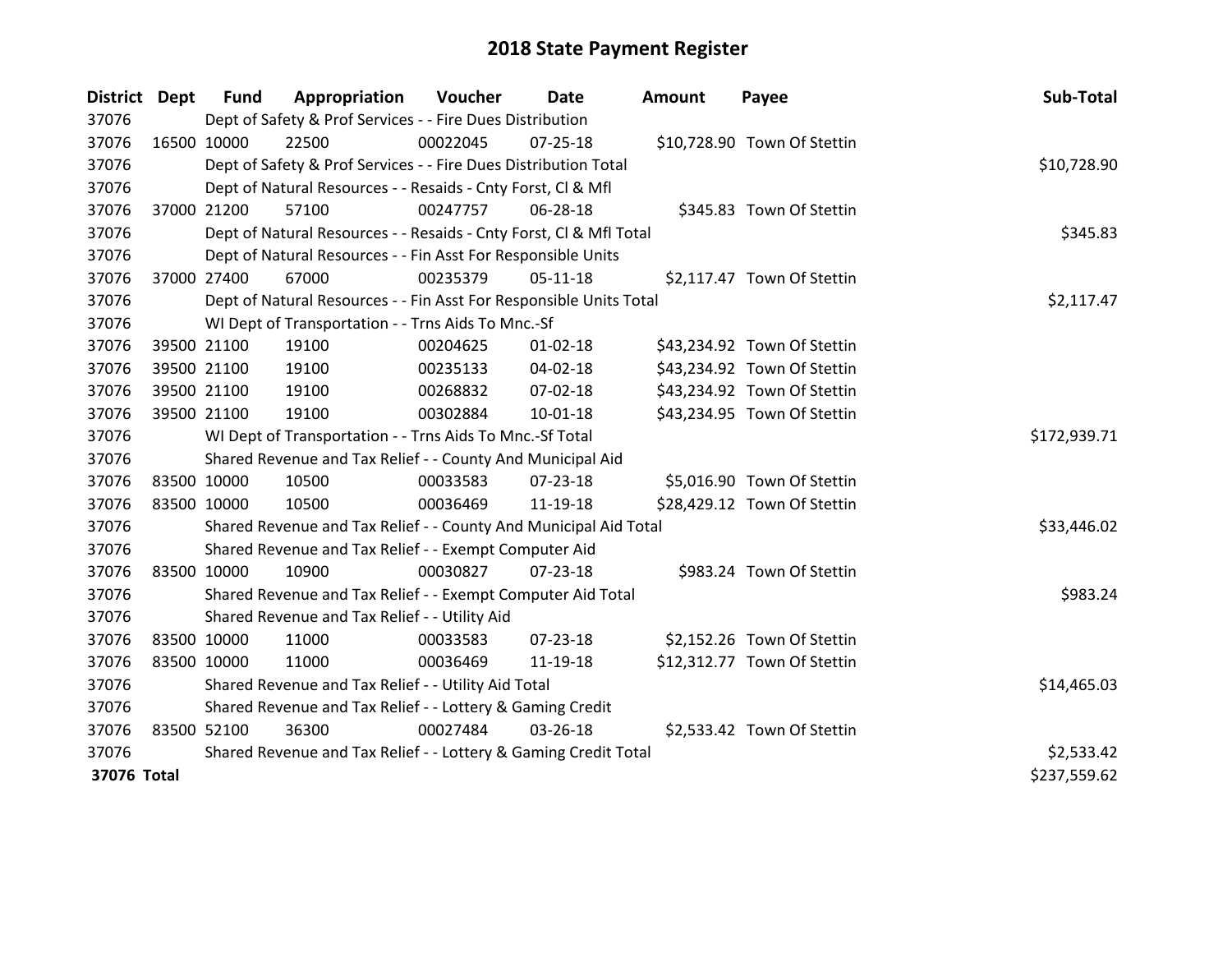| District Dept |             | Fund        | Appropriation                                                      | Voucher  | Date           | <b>Amount</b> | Payee                     | Sub-Total    |
|---------------|-------------|-------------|--------------------------------------------------------------------|----------|----------------|---------------|---------------------------|--------------|
| 37078         |             |             | Dept of Safety & Prof Services - - Fire Dues Distribution          |          |                |               |                           |              |
| 37078         |             | 16500 10000 | 22500                                                              | 00022046 | $07 - 24 - 18$ |               | \$4,533.17 Town Of Texas  |              |
| 37078         |             |             | Dept of Safety & Prof Services - - Fire Dues Distribution Total    |          |                |               |                           | \$4,533.17   |
| 37078         |             |             | Dept of Natural Resources - - Resaids - Cnty Forst, CI & Mfl       |          |                |               |                           |              |
| 37078         |             | 37000 21200 | 57100                                                              | 00247758 | 06-28-18       |               | \$1,416.90 Town Of Texas  |              |
| 37078         |             |             | Dept of Natural Resources - - Resaids - Cnty Forst, Cl & Mfl Total |          |                |               |                           | \$1,416.90   |
| 37078         |             |             | Dept of Natural Resources - - Fin Asst For Responsible Units       |          |                |               |                           |              |
| 37078         | 37000 27400 |             | 67000                                                              | 00235984 | $05-11-18$     |               | \$470.13 Town Of Texas    |              |
| 37078         |             |             | Dept of Natural Resources - - Fin Asst For Responsible Units Total |          |                |               |                           | \$470.13     |
| 37078         |             |             | WI Dept of Transportation - - Trns Aids To Mnc.-Sf                 |          |                |               |                           |              |
| 37078         |             | 39500 21100 | 19100                                                              | 00204626 | $01 - 02 - 18$ |               | \$34,132.83 Town Of Texas |              |
| 37078         |             | 39500 21100 | 19100                                                              | 00235134 | 04-02-18       |               | \$34,132.83 Town Of Texas |              |
| 37078         |             | 39500 21100 | 19100                                                              | 00268833 | $07 - 02 - 18$ |               | \$34,132.83 Town Of Texas |              |
| 37078         |             | 39500 21100 | 19100                                                              | 00302885 | $10 - 01 - 18$ |               | \$34,132.86 Town Of Texas |              |
| 37078         |             |             | WI Dept of Transportation - - Trns Aids To Mnc.-Sf Total           |          |                |               |                           | \$136,531.35 |
| 37078         |             |             | Shared Revenue and Tax Relief - - County And Municipal Aid         |          |                |               |                           |              |
| 37078         | 83500 10000 |             | 10500                                                              | 00033584 | $07 - 23 - 18$ |               | \$9,842.69 Town Of Texas  |              |
| 37078         |             | 83500 10000 | 10500                                                              | 00036470 | 11-19-18       |               | \$55,775.26 Town Of Texas |              |
| 37078         |             |             | Shared Revenue and Tax Relief - - County And Municipal Aid Total   |          |                |               |                           | \$65,617.95  |
| 37078         |             |             | Shared Revenue and Tax Relief - - Exempt Computer Aid              |          |                |               |                           |              |
| 37078         |             | 83500 10000 | 10900                                                              | 00030828 | 07-23-18       |               | \$199.90 Town Of Texas    |              |
| 37078         |             |             | Shared Revenue and Tax Relief - - Exempt Computer Aid Total        |          |                |               |                           | \$199.90     |
| 37078         |             |             | Shared Revenue and Tax Relief - - Utility Aid                      |          |                |               |                           |              |
| 37078         | 83500 10000 |             | 11000                                                              | 00033584 | $07 - 23 - 18$ |               | \$344.64 Town Of Texas    |              |
| 37078         |             | 83500 10000 | 11000                                                              | 00036470 | 11-19-18       |               | \$2,001.05 Town Of Texas  |              |
| 37078         |             |             | Shared Revenue and Tax Relief - - Utility Aid Total                |          |                |               |                           | \$2,345.69   |
| 37078 Total   |             |             |                                                                    |          |                |               |                           | \$211,115.09 |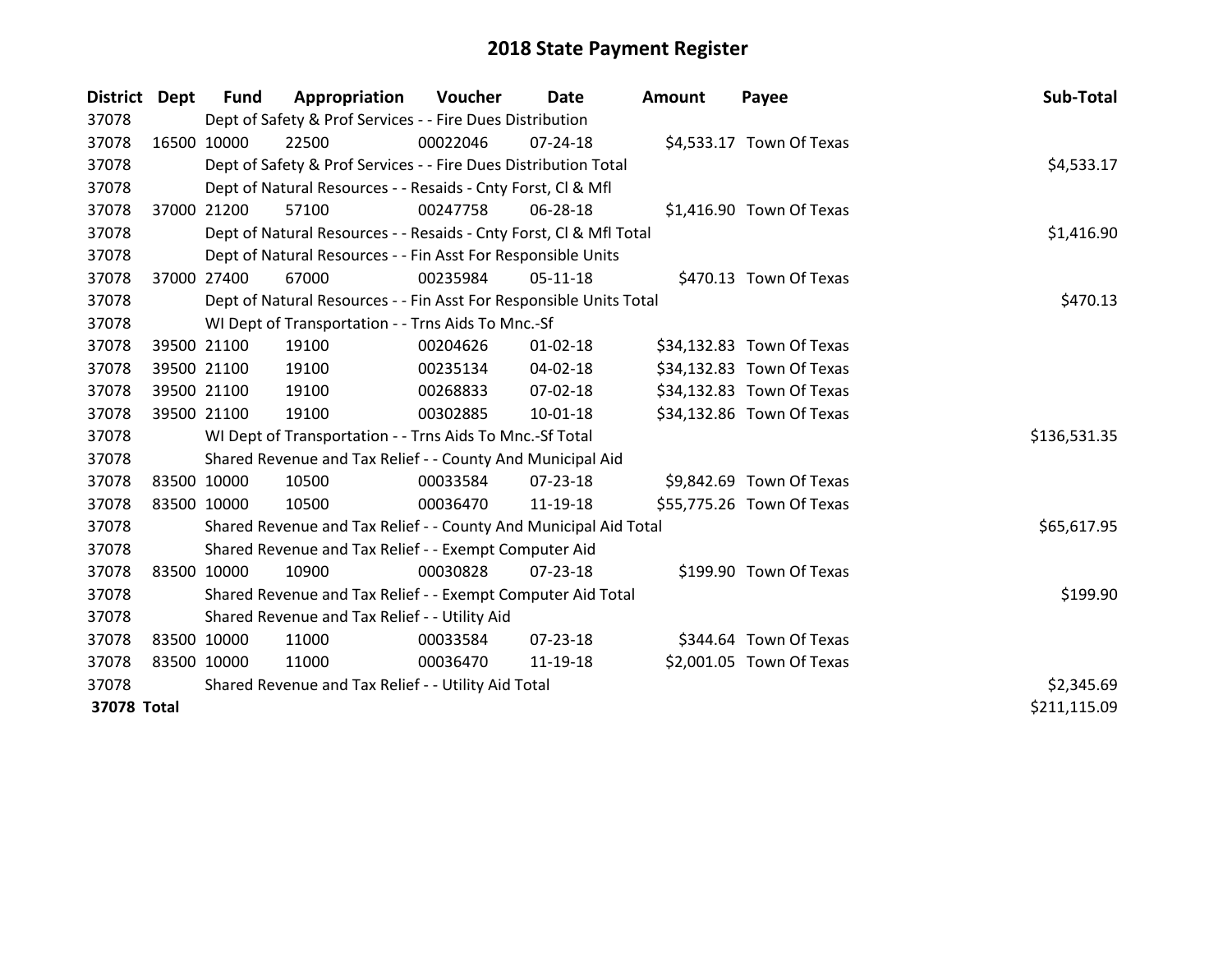| <b>District</b> | <b>Dept</b> | <b>Fund</b> | Appropriation                                                      | Voucher  | Date           | <b>Amount</b> | Payee                      | Sub-Total    |
|-----------------|-------------|-------------|--------------------------------------------------------------------|----------|----------------|---------------|----------------------------|--------------|
| 37080           |             |             | Dept of Safety & Prof Services - - Fire Dues Distribution          |          |                |               |                            |              |
| 37080           | 16500 10000 |             | 22500                                                              | 00022047 | $07 - 25 - 18$ |               | \$7,064.37 Town Of Wausau  |              |
| 37080           |             |             | Dept of Safety & Prof Services - - Fire Dues Distribution Total    |          |                |               |                            | \$7,064.37   |
| 37080           |             |             | Dept of Natural Resources - - Resaids - Cnty Forst, Cl & Mfl       |          |                |               |                            |              |
| 37080           | 37000 21200 |             | 57100                                                              | 00247759 | 06-28-18       |               | \$361.10 Town Of Wausau    |              |
| 37080           |             |             | Dept of Natural Resources - - Resaids - Cnty Forst, Cl & Mfl Total |          |                |               |                            | \$361.10     |
| 37080           |             |             | Dept of Natural Resources - - Fin Asst For Responsible Units       |          |                |               |                            |              |
| 37080           | 37000 27400 |             | 67000                                                              | 00235601 | $05-11-18$     |               | \$756.81 Town Of Wausau    |              |
| 37080           |             |             | Dept of Natural Resources - - Fin Asst For Responsible Units Total |          |                |               |                            | \$756.81     |
| 37080           |             |             | WI Dept of Transportation - - Trns Aids To Mnc.-Sf                 |          |                |               |                            |              |
| 37080           |             | 39500 21100 | 19100                                                              | 00204627 | $01 - 02 - 18$ |               | \$33,774.48 Town Of Wausau |              |
| 37080           | 39500 21100 |             | 19100                                                              | 00235135 | $04 - 02 - 18$ |               | \$33,774.48 Town Of Wausau |              |
| 37080           |             | 39500 21100 | 19100                                                              | 00268834 | 07-02-18       |               | \$33,774.48 Town Of Wausau |              |
| 37080           | 39500 21100 |             | 19100                                                              | 00302886 | $10 - 01 - 18$ |               | \$33,774.51 Town Of Wausau |              |
| 37080           |             |             | WI Dept of Transportation - - Trns Aids To Mnc.-Sf Total           |          |                |               |                            | \$135,097.95 |
| 37080           |             |             | WI Dept of Transportation - - Hwy Mgmt & Opers Sf                  |          |                |               |                            |              |
| 37080           | 39500 21100 |             | 36500                                                              | 00330797 | 12-11-18       |               | \$250.00 Town Of Wausau    |              |
| 37080           |             |             | WI Dept of Transportation - - Hwy Mgmt & Opers Sf Total            |          |                |               |                            | \$250.00     |
| 37080           |             |             | Shared Revenue and Tax Relief - - County And Municipal Aid         |          |                |               |                            |              |
| 37080           | 83500 10000 |             | 10500                                                              | 00033585 | $07 - 23 - 18$ |               | \$8,170.56 Town Of Wausau  |              |
| 37080           | 83500 10000 |             | 10500                                                              | 00036471 | 11-19-18       |               | \$46,299.81 Town Of Wausau |              |
| 37080           |             |             | Shared Revenue and Tax Relief - - County And Municipal Aid Total   |          |                |               |                            | \$54,470.37  |
| 37080           |             |             | Shared Revenue and Tax Relief - - Exempt Computer Aid              |          |                |               |                            |              |
| 37080           | 83500 10000 |             | 10900                                                              | 00030829 | $07 - 23 - 18$ |               | \$472.85 Town Of Wausau    |              |
| 37080           |             |             | Shared Revenue and Tax Relief - - Exempt Computer Aid Total        |          |                |               |                            | \$472.85     |
| 37080           |             |             | Shared Revenue and Tax Relief - - Utility Aid                      |          |                |               |                            |              |
| 37080           | 83500 10000 |             | 11000                                                              | 00033585 | 07-23-18       |               | \$211.17 Town Of Wausau    |              |
| 37080           | 83500 10000 |             | 11000                                                              | 00036471 | 11-19-18       |               | \$1,225.78 Town Of Wausau  |              |
| 37080           |             |             | Shared Revenue and Tax Relief - - Utility Aid Total                |          |                |               |                            | \$1,436.95   |
| 37080 Total     |             |             |                                                                    |          |                |               |                            | \$199,910.40 |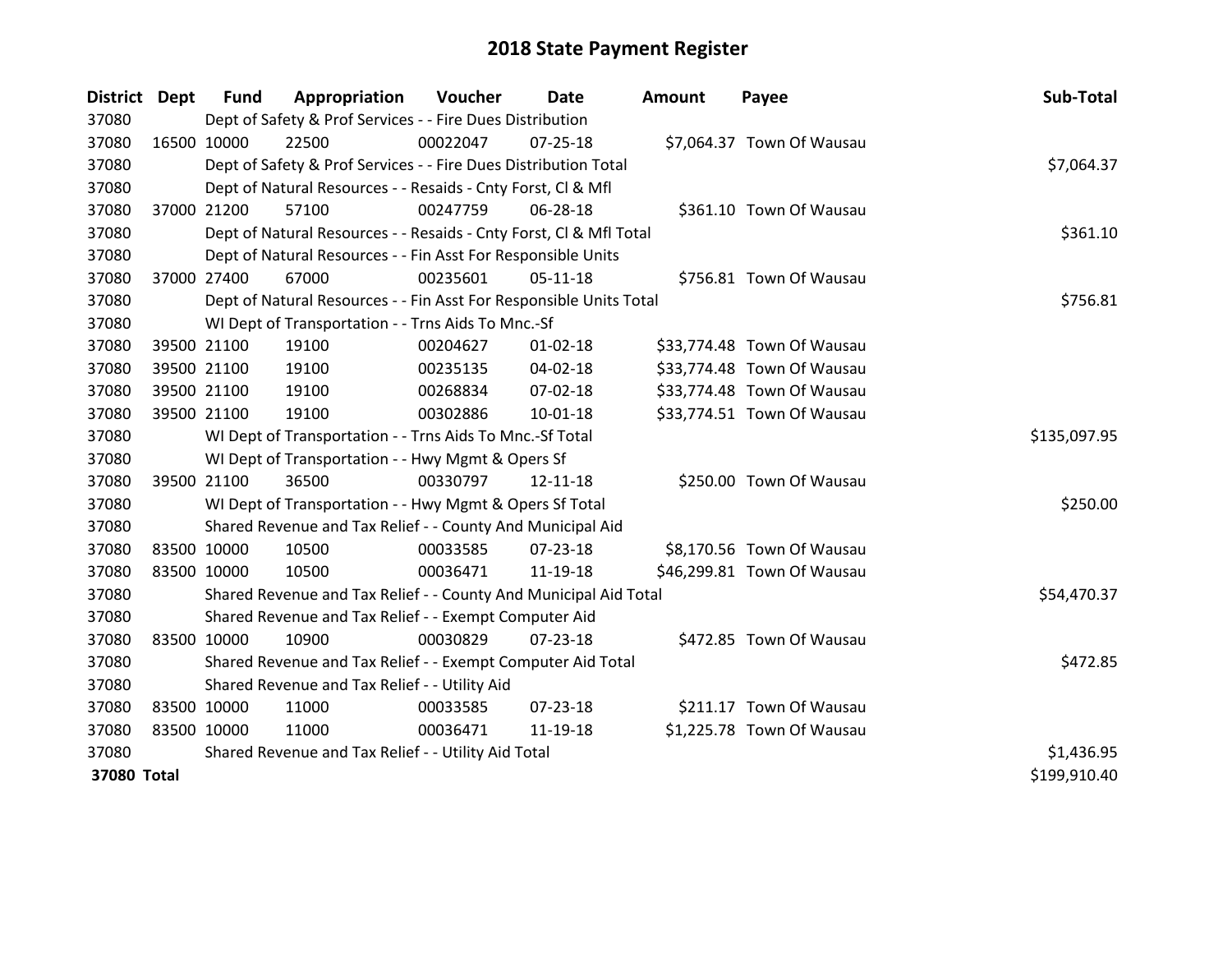| District Dept | <b>Fund</b> | Appropriation                                                      | Voucher  | Date           | <b>Amount</b> | Payee                       | Sub-Total    |
|---------------|-------------|--------------------------------------------------------------------|----------|----------------|---------------|-----------------------------|--------------|
| 37082         |             | Dept of Safety & Prof Services - - Fire Dues Distribution          |          |                |               |                             |              |
| 37082         | 16500 10000 | 22500                                                              | 00022048 | $07 - 25 - 18$ |               | \$7,099.48 Town Of Weston   |              |
| 37082         |             | Dept of Safety & Prof Services - - Fire Dues Distribution Total    |          |                |               |                             | \$7,099.48   |
| 37082         |             | Dept of Natural Resources - - Aids In Lieu Of Taxes - Gener        |          |                |               |                             |              |
| 37082         | 37000 10000 | 50300                                                              | 00214895 | 02-20-18       |               | \$356.96 Town Of Weston     |              |
| 37082         |             | Dept of Natural Resources - - Aids In Lieu Of Taxes - Gener Total  |          |                |               |                             | \$356.96     |
| 37082         |             | Dept of Natural Resources - - Resaids - Cnty Forst, Cl & Mfl       |          |                |               |                             |              |
| 37082         | 37000 21200 | 57100                                                              | 00247760 | 06-28-18       |               | \$105.58 Town Of Weston     |              |
| 37082         |             | Dept of Natural Resources - - Resaids - Cnty Forst, Cl & Mfl Total |          |                |               |                             | \$105.58     |
| 37082         |             | WI Dept of Transportation - - Trns Aids To Mnc.-Sf                 |          |                |               |                             |              |
| 37082         | 39500 21100 | 19100                                                              | 00204628 | $01 - 02 - 18$ |               | \$10,561.87 Town Of Weston  |              |
| 37082         | 39500 21100 | 19100                                                              | 00235136 | 04-02-18       |               | \$10,561.87 Town Of Weston  |              |
| 37082         | 39500 21100 | 19100                                                              | 00268835 | 07-02-18       |               | \$10,561.87 Town Of Weston  |              |
| 37082         | 39500 21100 | 19100                                                              | 00302887 | $10 - 01 - 18$ |               | \$10,561.88 Town Of Weston  |              |
| 37082         |             | WI Dept of Transportation - - Trns Aids To Mnc.-Sf Total           |          |                |               |                             | \$42,247.49  |
| 37082         |             | Shared Revenue and Tax Relief - - County And Municipal Aid         |          |                |               |                             |              |
| 37082         | 83500 10000 | 10500                                                              | 00033586 | $07 - 23 - 18$ |               | \$21,067.90 Town Of Weston  |              |
| 37082         | 83500 10000 | 10500                                                              | 00036472 | 11-19-18       |               | \$119,384.77 Town Of Weston |              |
| 37082         |             | Shared Revenue and Tax Relief - - County And Municipal Aid Total   |          |                |               |                             | \$140,452.67 |
| 37082         |             | Shared Revenue and Tax Relief - - Exempt Computer Aid              |          |                |               |                             |              |
| 37082         | 83500 10000 | 10900                                                              | 00030830 | 07-23-18       |               | \$46.68 Town Of Weston      |              |
| 37082         |             | Shared Revenue and Tax Relief - - Exempt Computer Aid Total        |          |                |               |                             | \$46.68      |
| 37082         |             | Shared Revenue and Tax Relief - - Utility Aid                      |          |                |               |                             |              |
| 37082         | 83500 10000 | 11000                                                              | 00033586 | $07 - 23 - 18$ |               | \$622.75 Town Of Weston     |              |
| 37082         | 83500 10000 | 11000                                                              | 00036472 | 11-19-18       |               | \$3,622.23 Town Of Weston   |              |
| 37082         |             | Shared Revenue and Tax Relief - - Utility Aid Total                |          |                |               |                             | \$4,244.98   |
| 37082 Total   |             |                                                                    |          |                |               |                             | \$194,553.84 |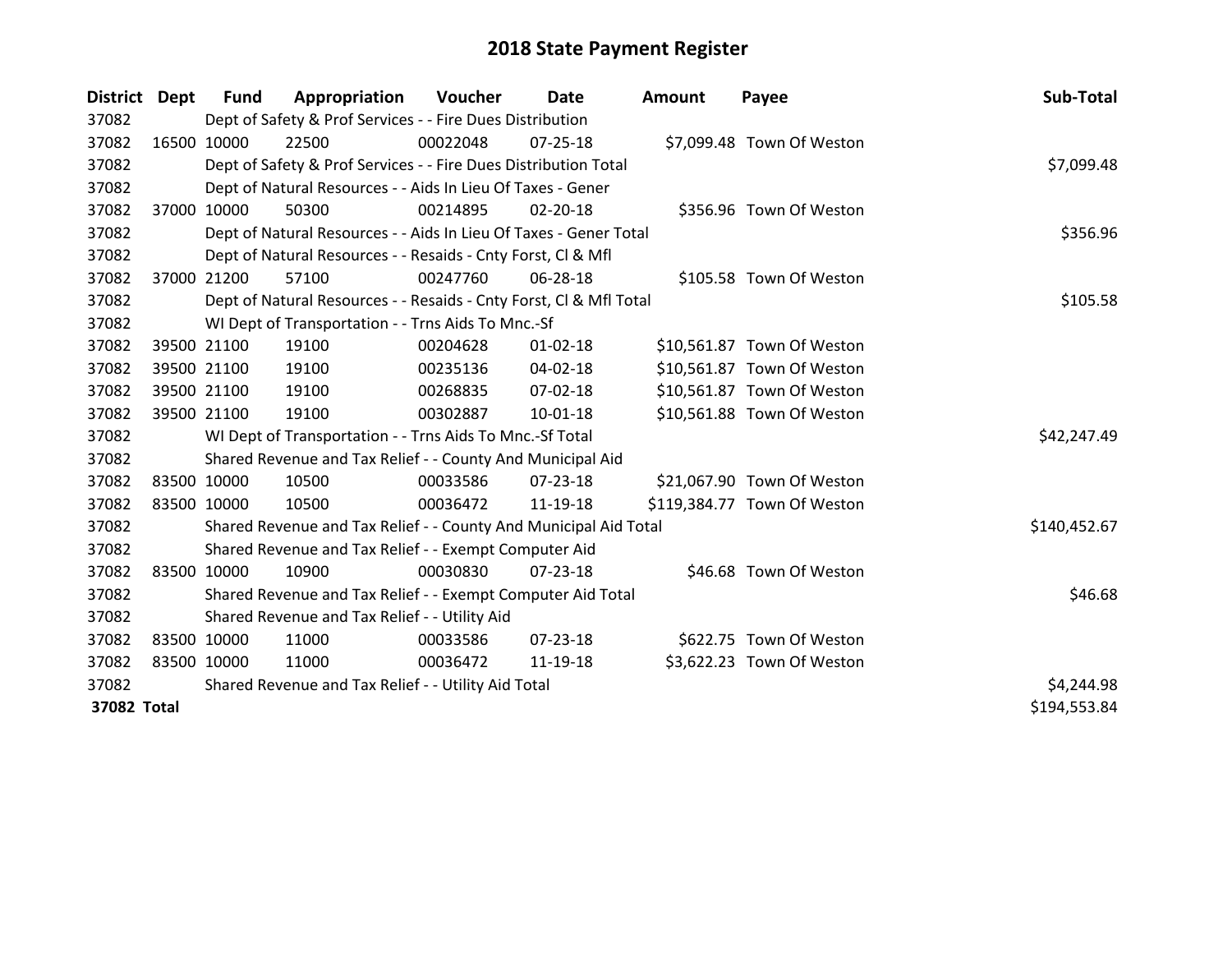| District Dept |             | <b>Fund</b> | Appropriation                                                        | Voucher  | Date           | <b>Amount</b> | Payee                    | Sub-Total    |
|---------------|-------------|-------------|----------------------------------------------------------------------|----------|----------------|---------------|--------------------------|--------------|
| 37084         |             |             | Dept of Safety & Prof Services - - Fire Dues Distribution            |          |                |               |                          |              |
| 37084         | 16500 10000 |             | 22500                                                                | 00022049 | $07 - 26 - 18$ |               | \$2,613.10 Town Of Wien  |              |
| 37084         |             |             | Dept of Safety & Prof Services - - Fire Dues Distribution Total      |          |                |               |                          | \$2,613.10   |
| 37084         |             |             | Dept of Natural Resources - - Resaids - Cnty Forst, CI & Mfl         |          |                |               |                          |              |
| 37084         |             | 37000 21200 | 57100                                                                | 00247761 | 06-28-18       |               | \$126.16 Town Of Wien    |              |
| 37084         |             |             | Dept of Natural Resources - - Resaids - Cnty Forst, Cl & Mfl Total   |          |                |               |                          | \$126.16     |
| 37084         |             |             | Dept of Natural Resources - - Fin Asst For Responsible Units         |          |                |               |                          |              |
| 37084         |             | 37000 27400 | 67000                                                                | 00235231 | $05-11-18$     |               | \$1,419.31 Town Of Wien  |              |
| 37084         |             |             | Dept of Natural Resources - - Fin Asst For Responsible Units Total   |          |                |               |                          | \$1,419.31   |
| 37084         |             |             | WI Dept of Transportation - - Trns Aids To Mnc.-Sf                   |          |                |               |                          |              |
| 37084         |             | 39500 21100 | 19100                                                                | 00204629 | $01 - 02 - 18$ |               | \$24,552.94 Town Of Wien |              |
| 37084         |             | 39500 21100 | 19100                                                                | 00235137 | 04-02-18       |               | \$24,552.94 Town Of Wien |              |
| 37084         |             | 39500 21100 | 19100                                                                | 00268836 | 07-02-18       |               | \$24,552.94 Town Of Wien |              |
| 37084         |             | 39500 21100 | 19100                                                                | 00302888 | $10 - 01 - 18$ |               | \$24,552.97 Town Of Wien |              |
| 37084         |             |             | WI Dept of Transportation - - Trns Aids To Mnc.-Sf Total             |          |                |               |                          | \$98,211.79  |
| 37084         |             |             | Department of Administration - - Hv Trans Ln Annual Impact Fee       |          |                |               |                          |              |
| 37084         |             | 50500 10000 | 17400                                                                | 00078620 | 05-01-18       |               | \$39,070.00 Town Of Wien |              |
| 37084         |             |             | Department of Administration - - Hv Trans Ln Annual Impact Fee Total |          |                |               |                          | \$39,070.00  |
| 37084         |             |             | Shared Revenue and Tax Relief - - County And Municipal Aid           |          |                |               |                          |              |
| 37084         | 83500 10000 |             | 10500                                                                | 00033587 | 07-23-18       |               | \$6,371.84 Town Of Wien  |              |
| 37084         | 83500 10000 |             | 10500                                                                | 00036473 | 11-19-18       |               | \$36,107.08 Town Of Wien |              |
| 37084         |             |             | Shared Revenue and Tax Relief - - County And Municipal Aid Total     |          |                |               |                          | \$42,478.92  |
| 37084         |             |             | Shared Revenue and Tax Relief - - Exempt Computer Aid                |          |                |               |                          |              |
| 37084         | 83500 10000 |             | 10900                                                                | 00030831 | $07 - 23 - 18$ |               | \$13.19 Town Of Wien     |              |
| 37084         |             |             | Shared Revenue and Tax Relief - - Exempt Computer Aid Total          |          |                |               |                          | \$13.19      |
| 37084         |             |             | Shared Revenue and Tax Relief - - Utility Aid                        |          |                |               |                          |              |
| 37084         | 83500 10000 |             | 11000                                                                | 00033587 | 07-23-18       |               | \$879.11 Town Of Wien    |              |
| 37084         | 83500 10000 |             | 11000                                                                | 00036473 | 11-19-18       |               | \$5,063.88 Town Of Wien  |              |
| 37084         |             |             | Shared Revenue and Tax Relief - - Utility Aid Total                  |          | \$5,942.99     |               |                          |              |
| 37084 Total   |             |             |                                                                      |          |                |               |                          | \$189,875.46 |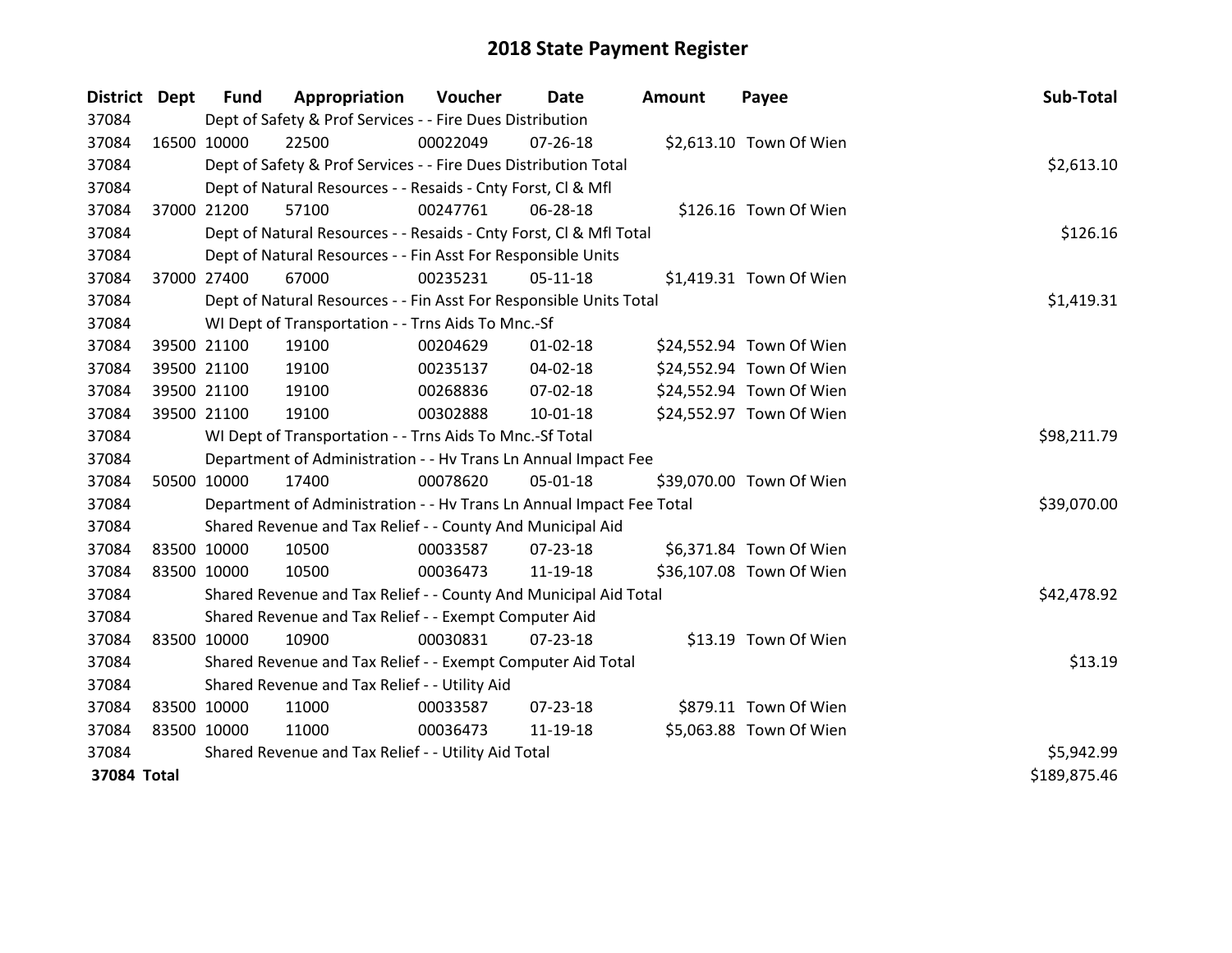| District Dept |             | <b>Fund</b> | Appropriation                                                         | Voucher  | Date           | <b>Amount</b> | Payee                           | Sub-Total    |
|---------------|-------------|-------------|-----------------------------------------------------------------------|----------|----------------|---------------|---------------------------------|--------------|
| 37102         |             |             | Dept of Safety & Prof Services - - Fire Dues Distribution             |          |                |               |                                 |              |
| 37102         | 16500 10000 |             | 22500                                                                 | 00022050 | $07 - 26 - 18$ |               | \$2,314.78 Athens, Village Of   |              |
| 37102         |             |             | Dept of Safety & Prof Services - - Fire Dues Distribution Total       |          |                |               |                                 | \$2,314.78   |
| 37102         |             |             | Dept of Natural Resources - - Resaids - Cnty Forst, Cl & Mfl          |          |                |               |                                 |              |
| 37102         |             | 37000 21200 | 57100                                                                 | 00247762 | 06-28-18       |               | \$16.00 Athens, Village Of      |              |
| 37102         |             |             | Dept of Natural Resources - - Resaids - Cnty Forst, CI & Mfl Total    |          |                |               |                                 | \$16.00      |
| 37102         |             |             | Dept of Natural Resources - - Fin Asst For Responsible Units          |          |                |               |                                 |              |
| 37102         |             | 37000 27400 | 67000                                                                 | 00235077 | $05 - 11 - 18$ |               | \$3,593.05 Athens, Village Of   |              |
| 37102         |             |             | Dept of Natural Resources - - Fin Asst For Responsible Units Total    |          |                |               |                                 | \$3,593.05   |
| 37102         |             |             | WI Dept of Transportation - - Hwy Sfty Loc Aid Ffd                    |          |                |               |                                 |              |
| 37102         |             | 39500 21100 | 18500                                                                 | 00294925 | 09-13-18       |               | \$4,000.00 Athens, Village Of   |              |
| 37102         |             |             | WI Dept of Transportation - - Hwy Sfty Loc Aid Ffd Total              |          |                |               |                                 | \$4,000.00   |
| 37102         |             |             | WI Dept of Transportation - - Trns Aids To Mnc.-Sf                    |          |                |               |                                 |              |
| 37102         |             | 39500 21100 | 19100                                                                 | 00204630 | $01 - 02 - 18$ |               | \$17,626.29 Athens, Village Of  |              |
| 37102         |             | 39500 21100 | 19100                                                                 | 00235138 | 04-02-18       |               | \$17,626.29 Athens, Village Of  |              |
| 37102         |             | 39500 21100 | 19100                                                                 | 00268837 | 07-02-18       |               | \$17,626.29 Athens, Village Of  |              |
| 37102         |             | 39500 21100 | 19100                                                                 | 00302889 | 10-01-18       |               | \$17,626.31 Athens, Village Of  |              |
| 37102         |             |             | WI Dept of Transportation - - Trns Aids To Mnc.-Sf Total              |          |                |               |                                 | \$70,505.18  |
| 37102         |             |             | Department of Justice - - Law Enforcement Train, Local                |          |                |               |                                 |              |
| 37102         | 45500 10000 |             | 23100                                                                 | 00052118 | 09-25-18       |               | \$640.00 Athens, Village Of     |              |
| 37102         |             |             | Department of Justice - - Law Enforcement Train, Local Total          |          |                |               |                                 | \$640.00     |
| 37102         |             |             | Shared Revenue and Tax Relief - - Expenditure Restraint Program       |          |                |               |                                 |              |
| 37102         | 83500 10000 |             | 10100                                                                 | 00033588 | 07-23-18       |               | \$5,752.72 Athens, Village Of   |              |
| 37102         |             |             | Shared Revenue and Tax Relief - - Expenditure Restraint Program Total |          |                |               |                                 | \$5,752.72   |
| 37102         |             |             | Shared Revenue and Tax Relief - - County And Municipal Aid            |          |                |               |                                 |              |
| 37102         | 83500 10000 |             | 10500                                                                 | 00033588 | $07 - 23 - 18$ |               | \$40,522.16 Athens, Village Of  |              |
| 37102         | 83500 10000 |             | 10500                                                                 | 00036474 | 11-19-18       |               | \$229,625.58 Athens, Village Of |              |
| 37102         |             |             | Shared Revenue and Tax Relief - - County And Municipal Aid Total      |          |                |               |                                 | \$270,147.74 |
| 37102         |             |             | Shared Revenue and Tax Relief - - Exempt Computer Aid                 |          |                |               |                                 |              |
| 37102         | 83500 10000 |             | 10900                                                                 | 00030832 | 07-23-18       |               | \$1,244.02 Athens, Village Of   |              |
| 37102         | 83500 10000 |             | 10900                                                                 | 00032393 | 07-23-18       |               | \$601.62 Athens, Village Of     |              |
| 37102         |             |             | Shared Revenue and Tax Relief - - Exempt Computer Aid Total           |          |                |               |                                 | \$1,845.64   |
| 37102         |             |             | Shared Revenue and Tax Relief - - Utility Aid                         |          |                |               |                                 |              |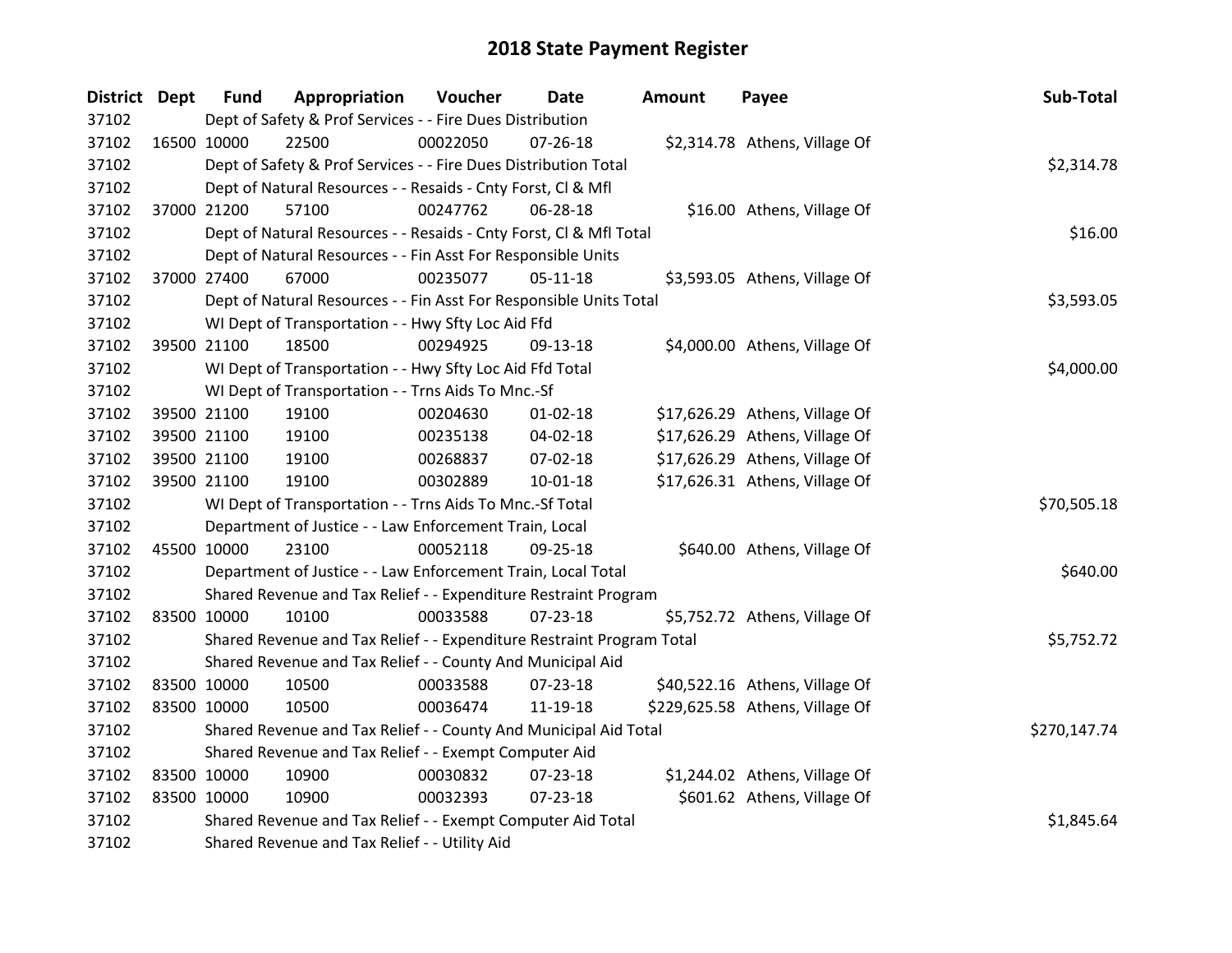| District Dept | <b>Fund</b> | Appropriation                                                   | <b>Voucher</b> | Date           | <b>Amount</b> | Pavee                       | Sub-Total    |
|---------------|-------------|-----------------------------------------------------------------|----------------|----------------|---------------|-----------------------------|--------------|
| 37102         | 83500 10000 | 11000                                                           | 00033588       | 07-23-18       |               | \$34.22 Athens, Village Of  |              |
| 37102         | 83500 10000 | 11000                                                           | 00036474       | 11-19-18       |               | \$191.76 Athens, Village Of |              |
| 37102         |             | Shared Revenue and Tax Relief - - Utility Aid Total             |                |                |               |                             | \$225.98     |
| 37102         |             | Shared Revenue and Tax Relief - - Lottery & Gaming Credit       |                |                |               |                             |              |
| 37102         | 83500 52100 | 36300                                                           | 00027485       | $03 - 26 - 18$ |               | \$598.65 Athens, Village Of |              |
| 37102         |             | Shared Revenue and Tax Relief - - Lottery & Gaming Credit Total |                |                |               |                             | \$598.65     |
| 37102 Total   |             |                                                                 |                |                |               |                             | \$359,639.74 |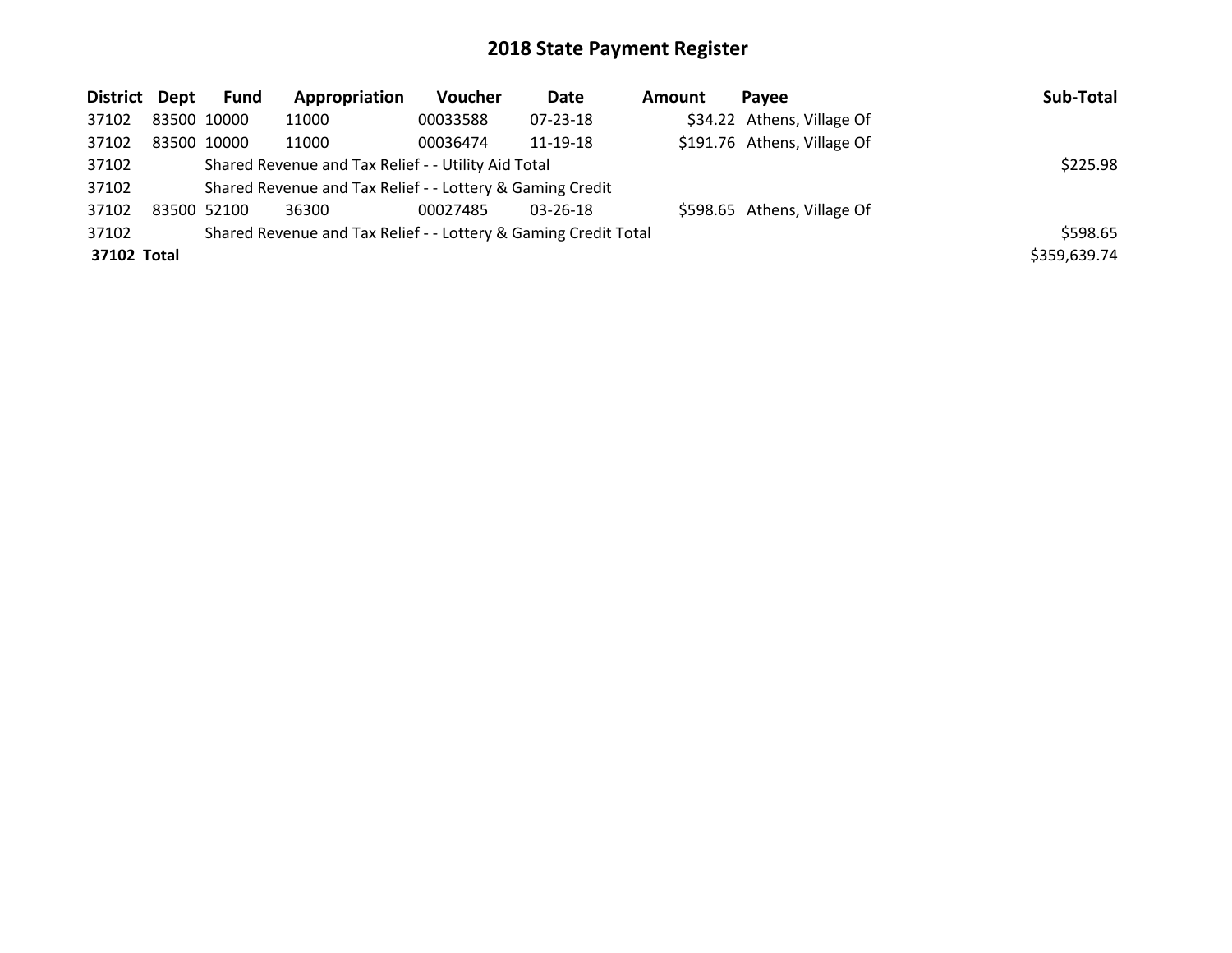| <b>District</b>    | <b>Dept</b> | <b>Fund</b> | Appropriation                                                         | Voucher  | Date           | Amount | Payee                         | Sub-Total   |
|--------------------|-------------|-------------|-----------------------------------------------------------------------|----------|----------------|--------|-------------------------------|-------------|
| 37106              |             |             | Dept of Safety & Prof Services - - Fire Dues Distribution             |          |                |        |                               |             |
| 37106              |             | 16500 10000 | 22500                                                                 | 00022051 | $07 - 24 - 18$ |        | \$882.35 Village Of Brokaw    |             |
| 37106              |             |             | Dept of Safety & Prof Services - - Fire Dues Distribution Total       |          |                |        |                               | \$882.35    |
| 37106              |             |             | Dept of Natural Resources - - Fin Asst For Responsible Units          |          |                |        |                               |             |
| 37106              |             | 37000 27400 | 67000                                                                 | 00235807 | $05-11-18$     |        | \$350.27 Village Of Brokaw    |             |
| 37106              |             |             | Dept of Natural Resources - - Fin Asst For Responsible Units Total    |          |                |        |                               | \$350.27    |
| 37106              |             |             | WI Dept of Transportation - - Trns Aids To Mnc.-Sf                    |          |                |        |                               |             |
| 37106              |             | 39500 21100 | 19100                                                                 | 00204631 | $01 - 02 - 18$ |        | \$2,851.28 Village Of Brokaw  |             |
| 37106              |             | 39500 21100 | 19100                                                                 | 00235139 | 04-02-18       |        | \$2,851.28 Village Of Brokaw  |             |
| 37106              |             | 39500 21100 | 19100                                                                 | 00268838 | 07-02-18       |        | \$2,851.28 Village Of Brokaw  |             |
| 37106              |             | 39500 21100 | 19100                                                                 | 00302890 | $10 - 01 - 18$ |        | \$2,851.30 Village Of Brokaw  |             |
| 37106              |             |             | WI Dept of Transportation - - Trns Aids To Mnc.-Sf Total              |          |                |        |                               | \$11,405.14 |
| 37106              |             |             | Shared Revenue and Tax Relief - - Expenditure Restraint Program       |          |                |        |                               |             |
| 37106              |             | 83500 10000 | 10100                                                                 | 00033589 | 07-23-18       |        | \$15,862.66 Village Of Brokaw |             |
| 37106              | 83500 10000 |             | 10100                                                                 | 00036475 | 11-19-18       |        | \$0.06 Village Of Brokaw      |             |
| 37106              |             |             | Shared Revenue and Tax Relief - - Expenditure Restraint Program Total |          |                |        |                               | \$15,862.72 |
| 37106              |             |             | Shared Revenue and Tax Relief - - County And Municipal Aid            |          |                |        |                               |             |
| 37106              |             | 83500 10000 | 10500                                                                 | 00033589 | $07 - 23 - 18$ |        | \$2,394.07 Village Of Brokaw  |             |
| 37106              | 83500 10000 |             | 10500                                                                 | 00036475 | 11-19-18       |        | \$13,566.42 Village Of Brokaw |             |
| 37106              |             |             | Shared Revenue and Tax Relief - - County And Municipal Aid Total      |          |                |        |                               | \$15,960.49 |
| 37106              |             |             | Shared Revenue and Tax Relief - - Exempt Computer Aid                 |          |                |        |                               |             |
| 37106              |             | 83500 10000 | 10900                                                                 | 00030833 | $07 - 23 - 18$ |        | \$28.41 Village Of Brokaw     |             |
| 37106              | 83500 10000 |             | 10900                                                                 | 00032394 | $07 - 23 - 18$ |        | \$2,843.79 Village Of Brokaw  |             |
| 37106              |             |             | Shared Revenue and Tax Relief - - Exempt Computer Aid Total           |          |                |        |                               | \$2,872.20  |
| 37106              |             |             | Shared Revenue and Tax Relief - - Utility Aid                         |          |                |        |                               |             |
| 37106              | 83500 10000 |             | 11000                                                                 | 00033589 | 07-23-18       |        | \$370.23 Village Of Brokaw    |             |
| 37106              | 83500 10000 |             | 11000                                                                 | 00036475 | 11-19-18       |        | \$2,134.03 Village Of Brokaw  |             |
| 37106              |             |             | Shared Revenue and Tax Relief - - Utility Aid Total                   |          |                |        |                               | \$2,504.26  |
| <b>37106 Total</b> |             |             |                                                                       |          |                |        |                               | \$49,837.43 |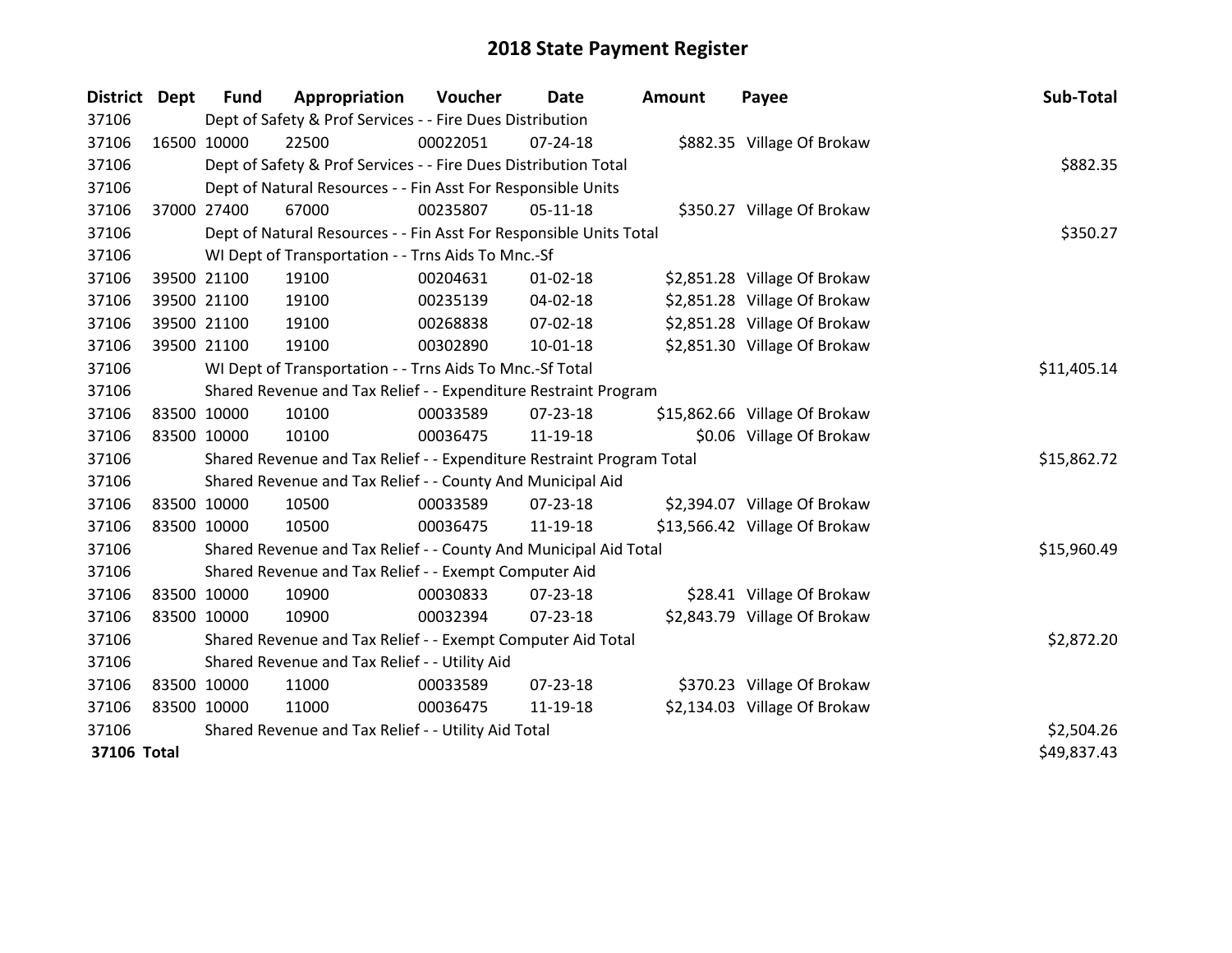| District Dept |             | Fund | Appropriation                                               | Voucher  | Date           | Amount | <b>Pavee</b>                  | Sub-Total |
|---------------|-------------|------|-------------------------------------------------------------|----------|----------------|--------|-------------------------------|-----------|
| 37116         |             |      | Shared Revenue and Tax Relief - - Exempt Computer Aid       |          |                |        |                               |           |
| 37116         | 83500 10000 |      | 10900                                                       | 00030834 | $07 - 23 - 18$ |        | \$46.68 Village Of Dorchester |           |
| 37116         |             |      | Shared Revenue and Tax Relief - - Exempt Computer Aid Total |          |                |        |                               | \$46.68   |
| 37116 Total   |             |      |                                                             |          |                |        |                               | \$46.68   |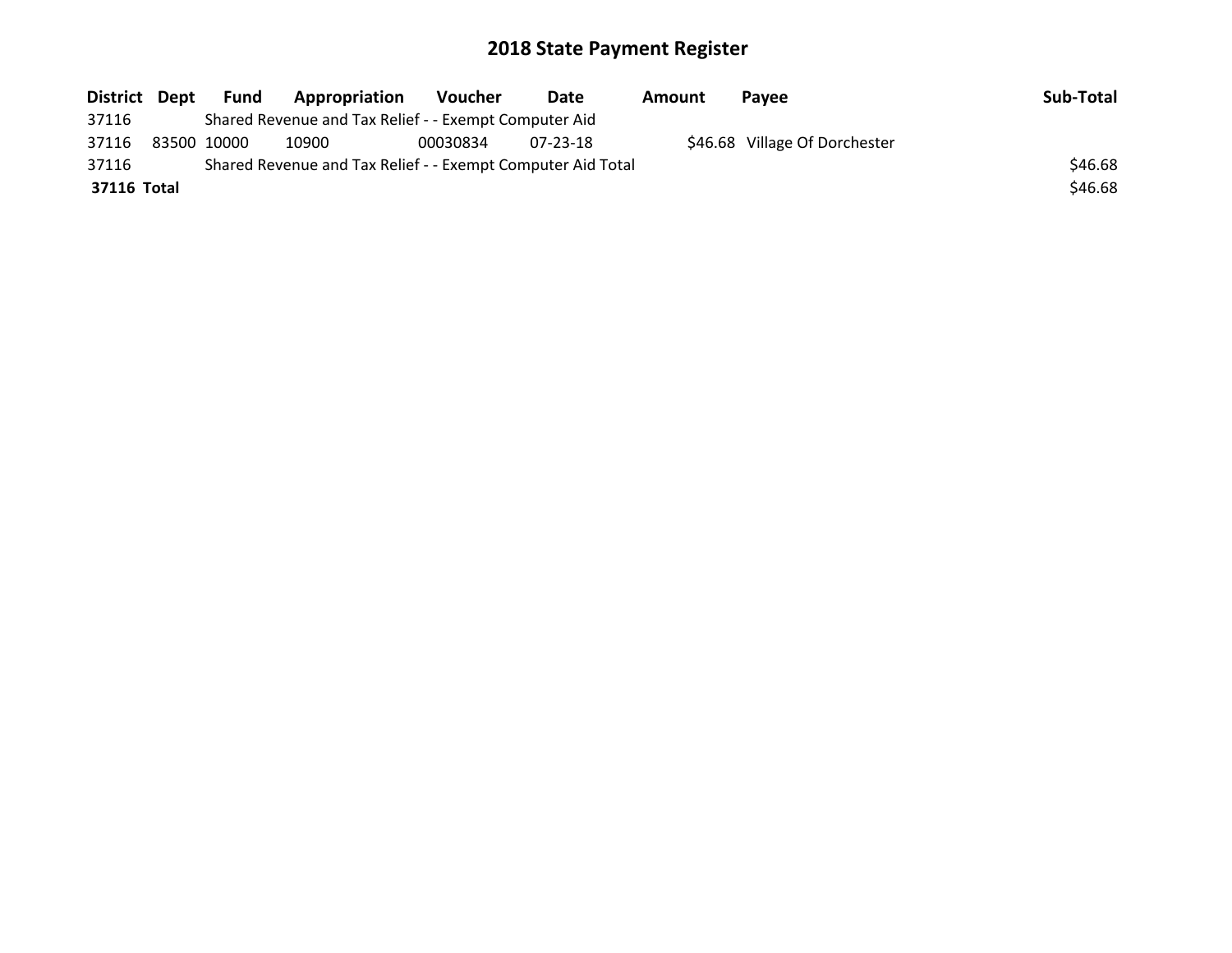| District Dept | <b>Fund</b> | Appropriation                                                      | Voucher    | Date           | <b>Amount</b> | Payee                         | Sub-Total    |
|---------------|-------------|--------------------------------------------------------------------|------------|----------------|---------------|-------------------------------|--------------|
| 37121         |             | Dept of Safety & Prof Services - - Fire Dues Distribution          |            |                |               |                               |              |
| 37121         | 16500 10000 | 22500                                                              | 00022052   | $07 - 24 - 18$ |               | \$3,278.43 Village Of Edgar   |              |
| 37121         |             | Dept of Safety & Prof Services - - Fire Dues Distribution Total    |            |                |               |                               | \$3,278.43   |
| 37121         |             | Dept of Natural Resources - - Fin Asst For Responsible Units       |            |                |               |                               |              |
| 37121         | 37000 27400 | 67000                                                              | 00235277   | $05-11-18$     |               | \$5,091.60 Village Of Edgar   |              |
| 37121         |             | Dept of Natural Resources - - Fin Asst For Responsible Units Total |            |                |               |                               | \$5,091.60   |
| 37121         |             | WI Dept of Transportation - - Trns Aids To Mnc.-Sf                 |            |                |               |                               |              |
| 37121         | 39500 21100 | 19100                                                              | 00204632   | $01 - 02 - 18$ |               | \$16,892.16 Village Of Edgar  |              |
| 37121         | 39500 21100 | 19100                                                              | 00235140   | 04-02-18       |               | \$16,892.16 Village Of Edgar  |              |
| 37121         | 39500 21100 | 19100                                                              | 00268839   | $07 - 02 - 18$ |               | \$16,892.16 Village Of Edgar  |              |
| 37121         | 39500 21100 | 19100                                                              | 00302891   | $10 - 01 - 18$ |               | \$16,892.17 Village Of Edgar  |              |
| 37121         |             | WI Dept of Transportation - - Trns Aids To Mnc.-Sf Total           |            |                |               |                               | \$67,568.65  |
| 37121         |             | Department of Justice - - Law Enforcement Train, Local             |            |                |               |                               |              |
| 37121         | 45500 10000 | 23100                                                              | 00053253   | 10-18-18       |               | \$640.00 Village Of Edgar     |              |
| 37121         |             | Department of Justice - - Law Enforcement Train, Local Total       |            |                |               |                               | \$640.00     |
| 37121         |             | Shared Revenue and Tax Relief - - County And Municipal Aid         |            |                |               |                               |              |
| 37121         | 83500 10000 | 10500                                                              | 00033590   | $07 - 23 - 18$ |               | \$48,979.97 Village Of Edgar  |              |
| 37121         | 83500 10000 | 10500                                                              | 00036476   | 11-19-18       |               | \$277,553.17 Village Of Edgar |              |
| 37121         |             | Shared Revenue and Tax Relief - - County And Municipal Aid Total   |            |                |               |                               | \$326,533.14 |
| 37121         |             | Shared Revenue and Tax Relief - - Exempt Computer Aid              |            |                |               |                               |              |
| 37121         | 83500 10000 | 10900                                                              | 00030835   | 07-23-18       |               | \$1,150.67 Village Of Edgar   |              |
| 37121         | 83500 10000 | 10900                                                              | 00032395   | $07 - 23 - 18$ |               | \$312.87 Village Of Edgar     |              |
| 37121         |             | Shared Revenue and Tax Relief - - Exempt Computer Aid Total        | \$1,463.54 |                |               |                               |              |
| 37121         |             | Shared Revenue and Tax Relief - - Lottery & Gaming Credit          |            |                |               |                               |              |
| 37121         | 83500 52100 | 36300                                                              | 00027486   | 03-26-18       |               | \$7,202.45 Village Of Edgar   |              |
| 37121         |             | Shared Revenue and Tax Relief - - Lottery & Gaming Credit Total    | \$7,202.45 |                |               |                               |              |
| 37121 Total   |             |                                                                    |            |                |               |                               | \$411,777.81 |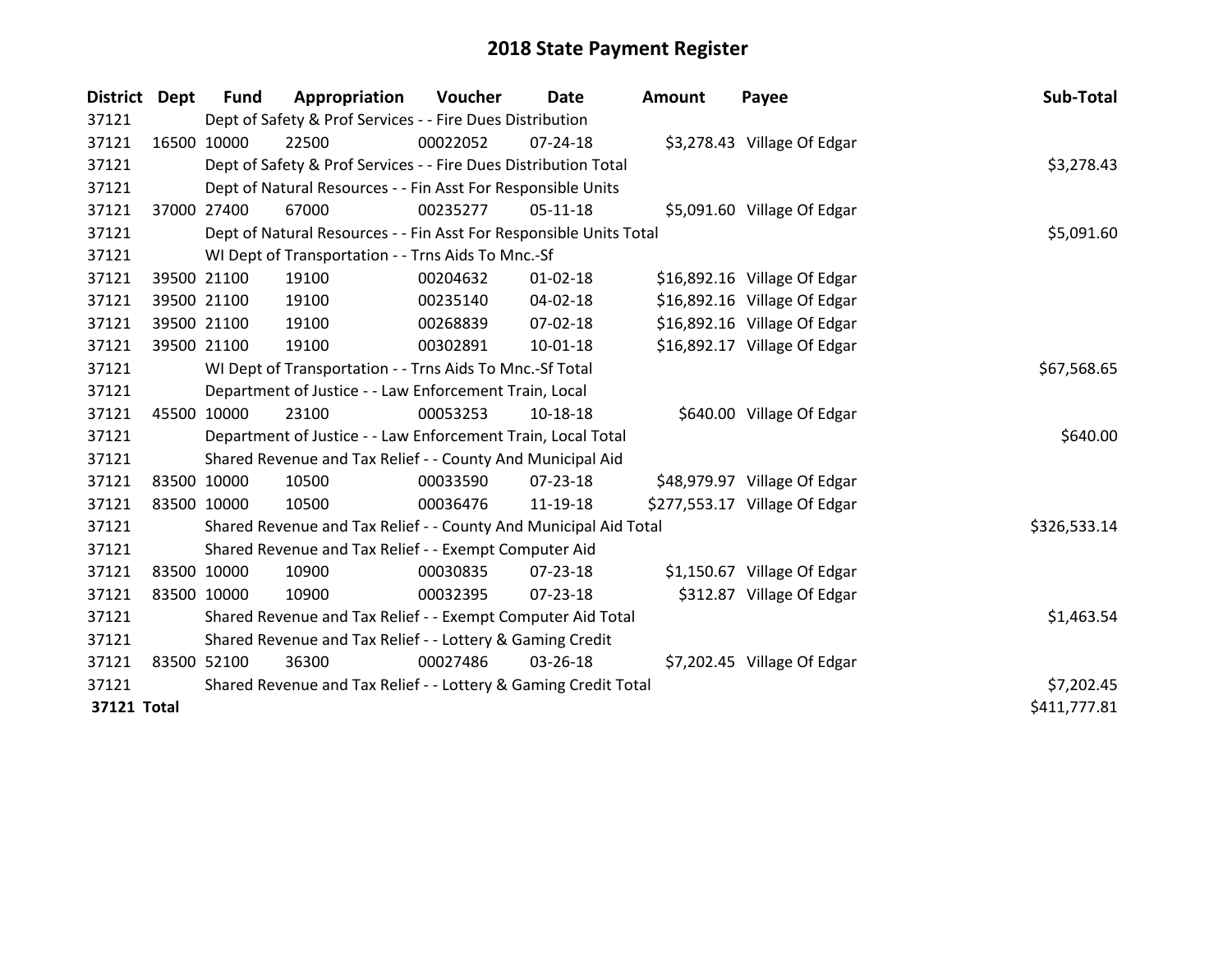| <b>District</b> | Dept        | Fund        | Appropriation                                                      | Voucher  | Date           | Amount | Payee                          | Sub-Total   |
|-----------------|-------------|-------------|--------------------------------------------------------------------|----------|----------------|--------|--------------------------------|-------------|
| 37122           |             |             | Dept of Natural Resources - - Fin Asst For Responsible Units       |          |                |        |                                |             |
| 37122           | 37000       | 27400       | 67000                                                              | 00235362 | $05-11-18$     |        | \$649.82 Village Of Elderon    |             |
| 37122           |             |             | Dept of Natural Resources - - Fin Asst For Responsible Units Total |          |                |        |                                | \$649.82    |
| 37122           |             |             | WI Dept of Transportation - - Trns Aids To Mnc.-Sf                 |          |                |        |                                |             |
| 37122           |             | 39500 21100 | 19100                                                              | 00204633 | $01 - 02 - 18$ |        | \$800.31 Village Of Elderon    |             |
| 37122           |             | 39500 21100 | 19100                                                              | 00235141 | 04-02-18       |        | \$800.31 Village Of Elderon    |             |
| 37122           |             | 39500 21100 | 19100                                                              | 00268840 | 07-02-18       |        | \$800.31 Village Of Elderon    |             |
| 37122           |             | 39500 21100 | 19100                                                              | 00302892 | $10-01-18$     |        | \$800.33 Village Of Elderon    |             |
| 37122           |             |             | WI Dept of Transportation - - Trns Aids To Mnc.-Sf Total           |          |                |        |                                | \$3,201.26  |
| 37122           |             |             | Shared Revenue and Tax Relief - - County And Municipal Aid         |          |                |        |                                |             |
| 37122           | 83500 10000 |             | 10500                                                              | 00033591 | $07 - 23 - 18$ |        | \$5,614.89 Village Of Elderon  |             |
| 37122           |             | 83500 10000 | 10500                                                              | 00036477 | 11-19-18       |        | \$31,817.71 Village Of Elderon |             |
| 37122           |             |             | Shared Revenue and Tax Relief - - County And Municipal Aid Total   |          |                |        |                                | \$37,432.60 |
| 37122 Total     |             |             |                                                                    |          |                |        |                                | \$41,283.68 |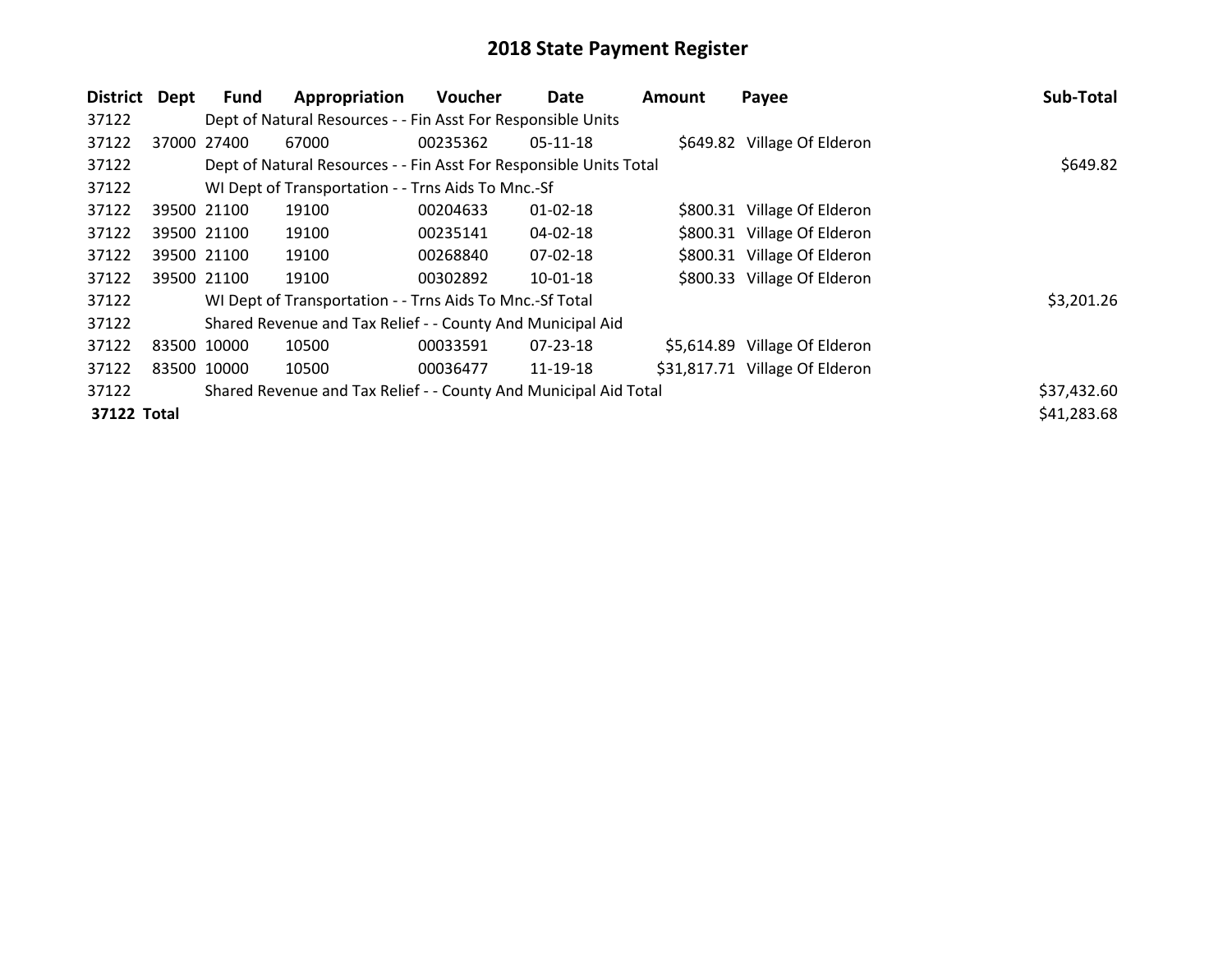| <b>District</b> | Dept  | <b>Fund</b> | Appropriation                                                      | Voucher  | Date           | <b>Amount</b> | Payee                          | Sub-Total   |
|-----------------|-------|-------------|--------------------------------------------------------------------|----------|----------------|---------------|--------------------------------|-------------|
| 37126           |       |             | Dept of Safety & Prof Services - - Fire Dues Distribution          |          |                |               |                                |             |
| 37126           |       | 16500 10000 | 22500                                                              | 00022053 | $07 - 24 - 18$ |               | \$305.01 Village Of Fenwood    |             |
| 37126           |       |             | Dept of Safety & Prof Services - - Fire Dues Distribution Total    |          | \$305.01       |               |                                |             |
| 37126           |       |             | Dept of Natural Resources - - Fin Asst For Responsible Units       |          |                |               |                                |             |
| 37126           | 37000 | 27400       | 67000                                                              | 00235123 | 05-11-18       |               | \$282.12 Village Of Fenwood    |             |
| 37126           |       |             | Dept of Natural Resources - - Fin Asst For Responsible Units Total |          |                |               |                                | \$282.12    |
| 37126           |       |             | Dept of Natural Resources - - Recycling Consolidation Grants       |          |                |               |                                |             |
| 37126           | 37000 | 27400       | 67300                                                              | 00235123 | 05-11-18       |               | \$38.06 Village Of Fenwood     |             |
| 37126           |       |             | Dept of Natural Resources - - Recycling Consolidation Grants Total |          |                |               |                                | \$38.06     |
| 37126           |       |             | WI Dept of Transportation - - Trns Aids To Mnc.-Sf                 |          |                |               |                                |             |
| 37126           |       | 39500 21100 | 19100                                                              | 00204634 | $01 - 02 - 18$ |               | \$1,212.41 Village Of Fenwood  |             |
| 37126           |       | 39500 21100 | 19100                                                              | 00235142 | 04-02-18       |               | \$1,212.41 Village Of Fenwood  |             |
| 37126           |       | 39500 21100 | 19100                                                              | 00268841 | $07 - 02 - 18$ |               | \$1,212.41 Village Of Fenwood  |             |
| 37126           |       | 39500 21100 | 19100                                                              | 00302893 | $10 - 01 - 18$ |               | \$1,212.44 Village Of Fenwood  |             |
| 37126           |       |             | WI Dept of Transportation - - Trns Aids To Mnc.-Sf Total           |          |                |               |                                | \$4,849.67  |
| 37126           |       |             | Shared Revenue and Tax Relief - - County And Municipal Aid         |          |                |               |                                |             |
| 37126           |       | 83500 10000 | 10500                                                              | 00033592 | 07-23-18       |               | \$8,843.00 Village Of Fenwood  |             |
| 37126           |       | 83500 10000 | 10500                                                              | 00036478 | 11-19-18       |               | \$50,110.31 Village Of Fenwood |             |
| 37126           |       |             | Shared Revenue and Tax Relief - - County And Municipal Aid Total   |          |                |               |                                | \$58,953.31 |
| 37126           |       |             | Shared Revenue and Tax Relief - - Exempt Computer Aid              |          |                |               |                                |             |
| 37126           |       | 83500 10000 | 10900                                                              | 00030836 | $07 - 23 - 18$ |               | \$5.07 Village Of Fenwood      |             |
| 37126           |       |             | Shared Revenue and Tax Relief - - Exempt Computer Aid Total        |          |                |               |                                | \$5.07      |
| 37126 Total     |       |             |                                                                    |          |                |               |                                | \$64,433.24 |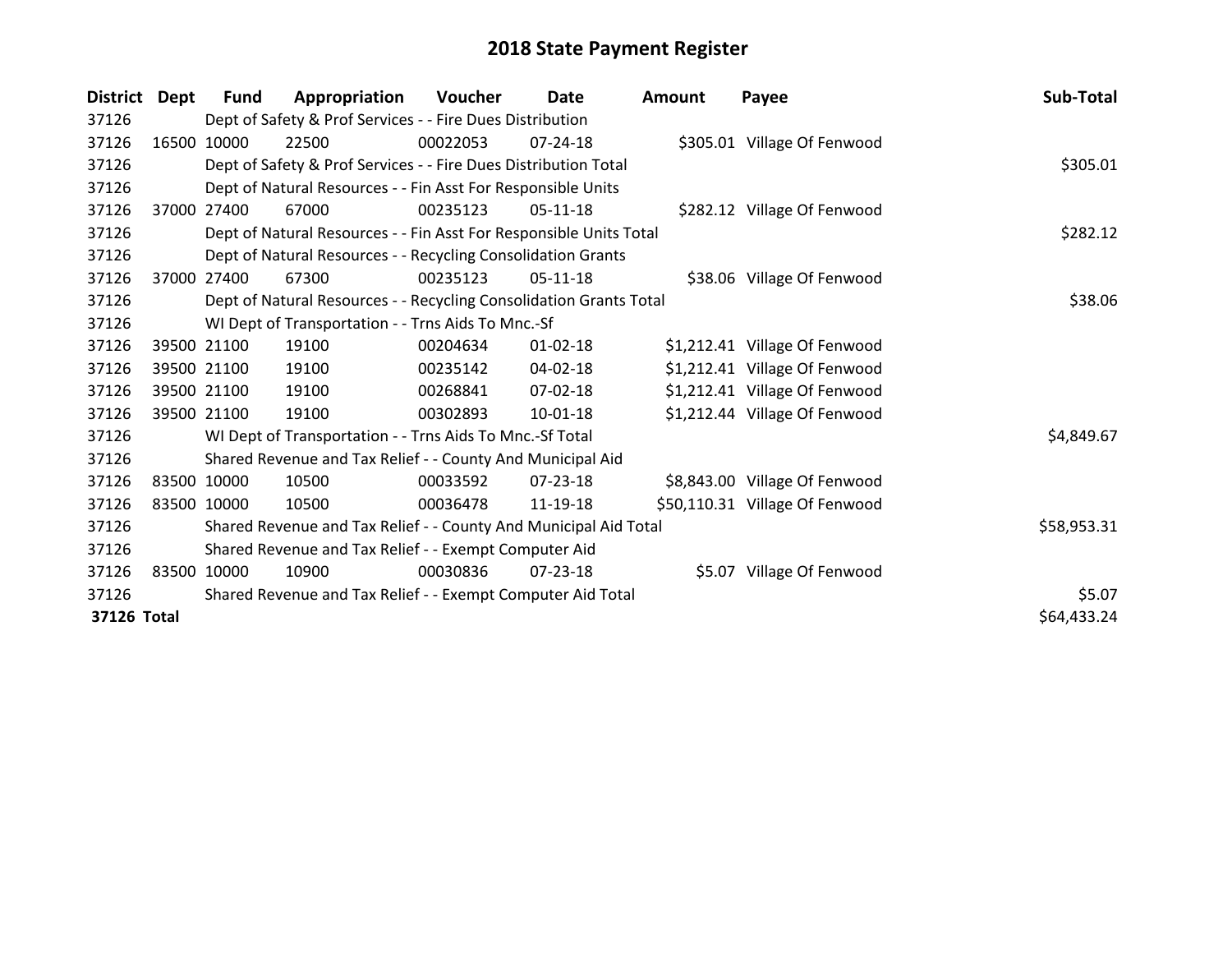| <b>District</b> | Dept        | <b>Fund</b>                                                      | Appropriation                                                                   | Voucher     | Date           | <b>Amount</b> | Payee                          | Sub-Total    |
|-----------------|-------------|------------------------------------------------------------------|---------------------------------------------------------------------------------|-------------|----------------|---------------|--------------------------------|--------------|
| 37136           |             |                                                                  | Dept of Safety & Prof Services - - Fire Dues Distribution                       |             |                |               |                                |              |
| 37136           | 16500 10000 |                                                                  | 22500                                                                           | 00022054    | 07-25-18       |               | \$1,585.37 Village Of Hatley   |              |
| 37136           |             |                                                                  | Dept of Safety & Prof Services - - Fire Dues Distribution Total                 |             |                |               |                                | \$1,585.37   |
| 37136           |             |                                                                  | Dept of Natural Resources - - Aids In Lieu Of Taxes - Gener                     |             |                |               |                                |              |
| 37136           | 37000 10000 |                                                                  | 50300                                                                           | 00212094    | 02-05-18       |               | \$431.23 Village Of Hatley     |              |
| 37136           |             |                                                                  | Dept of Natural Resources - - Aids In Lieu Of Taxes - Gener Total               |             |                |               |                                | \$431.23     |
| 37136           |             |                                                                  | Dept of Natural Resources - - Fin Asst For Responsible Units                    |             |                |               |                                |              |
| 37136           | 37000 27400 |                                                                  | 67000                                                                           | 00235229    | $05 - 11 - 18$ |               | \$645.86 Village Of Hatley     |              |
| 37136           |             |                                                                  | Dept of Natural Resources - - Fin Asst For Responsible Units Total              |             |                |               |                                | \$645.86     |
| 37136           |             |                                                                  | WI Dept of Transportation - - Trns Aids To Mnc.-Sf                              |             |                |               |                                |              |
| 37136           |             | 39500 21100                                                      | 19100                                                                           | 00204635    | $01 - 02 - 18$ |               | \$4,622.71 Village Of Hatley   |              |
| 37136           |             | 39500 21100                                                      | 19100                                                                           | 00235143    | 04-02-18       |               | \$4,622.71 Village Of Hatley   |              |
| 37136           |             | 39500 21100                                                      | 19100                                                                           | 00268842    | 07-02-18       |               | \$4,622.71 Village Of Hatley   |              |
| 37136           | 39500 21100 |                                                                  | 19100                                                                           | 00302894    | 10-01-18       |               | \$4,622.73 Village Of Hatley   |              |
| 37136           |             |                                                                  | WI Dept of Transportation - - Trns Aids To Mnc.-Sf Total                        | \$18,490.86 |                |               |                                |              |
| 37136           |             |                                                                  | Department of Health Services - - Prepaid Medical Transport Reimbursement       |             |                |               |                                |              |
| 37136           | 43500 10000 |                                                                  | 16300                                                                           | AMBULANCE   | 11-08-18       |               | \$2,746.83 Village Of Hatley   |              |
| 37136           |             |                                                                  | Department of Health Services - - Prepaid Medical Transport Reimbursement Total |             |                |               |                                | \$2,746.83   |
| 37136           |             |                                                                  | Department of Administration - - Federal Aid, Local Assistance                  |             |                |               |                                |              |
| 37136           |             | 50500 10000                                                      | 74300                                                                           | 00076518    | 04-05-18       |               | \$67,540.00 Village Of Hatley  |              |
| 37136           | 50500 10000 |                                                                  | 74300                                                                           | 00085602    | 08-29-18       |               | \$57,460.00 Village Of Hatley  |              |
| 37136           | 50500 10000 |                                                                  | 74300                                                                           | 00094107    | 12-26-18       |               | \$212,000.00 Village Of Hatley |              |
| 37136           |             |                                                                  | Department of Administration - - Federal Aid, Local Assistance Total            |             |                |               |                                | \$337,000.00 |
| 37136           |             |                                                                  | Shared Revenue and Tax Relief - - County And Municipal Aid                      |             |                |               |                                |              |
| 37136           | 83500 10000 |                                                                  | 10500                                                                           | 00033593    | 07-23-18       |               | \$3,314.58 Village Of Hatley   |              |
| 37136           | 83500 10000 |                                                                  | 10500                                                                           | 00036479    | 11-19-18       |               | \$16,035.81 Village Of Hatley  |              |
| 37136           |             | Shared Revenue and Tax Relief - - County And Municipal Aid Total |                                                                                 |             |                |               |                                | \$19,350.39  |
| 37136           |             |                                                                  | Shared Revenue and Tax Relief - - Exempt Computer Aid                           |             |                |               |                                |              |
| 37136           | 83500 10000 |                                                                  | 10900                                                                           | 00030837    | $07 - 23 - 18$ |               | \$307.45 Village Of Hatley     |              |
| 37136           |             |                                                                  | Shared Revenue and Tax Relief - - Exempt Computer Aid Total                     |             |                |               |                                | \$307.45     |
| 37136 Total     |             |                                                                  |                                                                                 |             |                |               |                                | \$380,557.99 |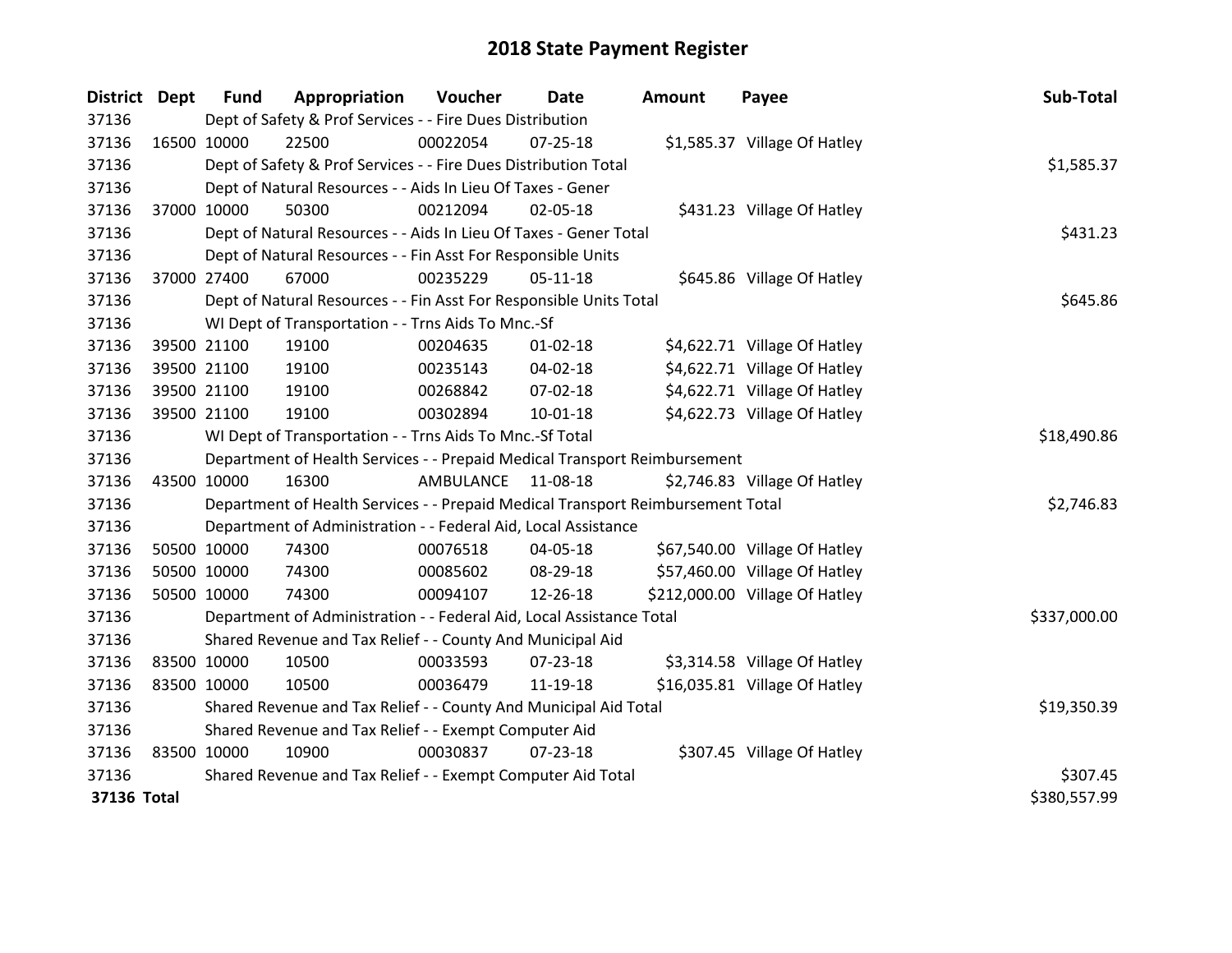| <b>District Dept</b> |             | <b>Fund</b> | Appropriation                                                      | Voucher  | Date           | Amount | Payee                               | Sub-Total    |  |  |
|----------------------|-------------|-------------|--------------------------------------------------------------------|----------|----------------|--------|-------------------------------------|--------------|--|--|
| 37145                |             |             | Dept of Safety & Prof Services - - Fire Dues Distribution          |          |                |        |                                     |              |  |  |
| 37145                | 16500 10000 |             | 22500                                                              | 00022055 | $07 - 26 - 18$ |        | \$22,651.86 Village Of Kronenwetter |              |  |  |
| 37145                |             |             | Dept of Safety & Prof Services - - Fire Dues Distribution Total    |          |                |        |                                     | \$22,651.86  |  |  |
| 37145                |             |             | Dept of Natural Resources - - Resaids - Cnty Forst, Cl & Mfl       |          |                |        |                                     |              |  |  |
| 37145                | 37000 21200 |             | 57100                                                              | 00247763 | 06-28-18       |        | \$2,343.42 Village Of Kronenwetter  |              |  |  |
| 37145                |             |             | Dept of Natural Resources - - Resaids - Cnty Forst, CI & Mfl Total |          |                |        |                                     | \$2,343.42   |  |  |
| 37145                |             |             | Dept of Natural Resources - - Rec & Resource Aids, Fed             |          |                |        |                                     |              |  |  |
| 37145                | 37000 21200 |             | 58300                                                              | 00262119 | 08-27-18       |        | \$6,281.23 Village Of Kronenwetter  |              |  |  |
| 37145                |             |             | Dept of Natural Resources - - Rec & Resource Aids, Fed Total       |          |                |        |                                     | \$6,281.23   |  |  |
| 37145                |             |             | Dept of Natural Resources - - Resaids - Urban Forestry Grant       |          |                |        |                                     |              |  |  |
| 37145                |             | 37000 21200 | 58700                                                              | 00214934 | $02 - 20 - 18$ |        | \$10,000.00 Village Of Kronenwetter |              |  |  |
| 37145                |             |             | Dept of Natural Resources - - Resaids - Urban Forestry Grant Total |          |                |        |                                     | \$10,000.00  |  |  |
| 37145                |             |             | Dept of Natural Resources - - Fin Asst For Responsible Units       |          |                |        |                                     |              |  |  |
| 37145                | 37000 27400 |             | 67000                                                              | 00235703 | $05-11-18$     |        | \$26,236.49 Village Of Kronenwetter |              |  |  |
| 37145                |             |             | Dept of Natural Resources - - Fin Asst For Responsible Units Total |          |                |        |                                     |              |  |  |
| 37145                |             |             | Dept of Natural Resources - - Recycling Consolidation Grants       |          |                |        |                                     |              |  |  |
| 37145                | 37000 27400 |             | 67300                                                              | 00235703 | $05 - 11 - 18$ |        | \$1,971.88 Village Of Kronenwetter  |              |  |  |
| 37145                |             |             | Dept of Natural Resources - - Recycling Consolidation Grants Total |          |                |        |                                     | \$1,971.88   |  |  |
| 37145                |             |             | WI Dept of Transportation - - Hwy Sfty Loc Aid Ffd                 |          |                |        |                                     |              |  |  |
| 37145                | 39500 21100 |             | 18500                                                              | 00295924 | 09-13-18       |        | \$4,000.00 Village Of Kronenwetter  |              |  |  |
| 37145                |             |             | WI Dept of Transportation - - Hwy Sfty Loc Aid Ffd Total           |          |                |        |                                     | \$4,000.00   |  |  |
| 37145                |             |             | WI Dept of Transportation - - Trns Aids To Mnc.-Sf                 |          |                |        |                                     |              |  |  |
| 37145                |             | 39500 21100 | 19100                                                              | 00204636 | $01 - 02 - 18$ |        | \$84,935.85 Village Of Kronenwetter |              |  |  |
| 37145                |             | 39500 21100 | 19100                                                              | 00235144 | 04-02-18       |        | \$84,935.85 Village Of Kronenwetter |              |  |  |
| 37145                | 39500 21100 |             | 19100                                                              | 00268843 | 07-02-18       |        | \$84,935.85 Village Of Kronenwetter |              |  |  |
| 37145                |             | 39500 21100 | 19100                                                              | 00302895 | 10-01-18       |        | \$84,935.87 Village Of Kronenwetter |              |  |  |
| 37145                |             |             | WI Dept of Transportation - - Trns Aids To Mnc.-Sf Total           |          |                |        |                                     | \$339,743.42 |  |  |
| 37145                |             |             | Department of Justice - - Law Enforcement Train, Local             |          |                |        |                                     |              |  |  |
| 37145                | 45500 10000 |             | 23100                                                              | 00046809 | 06-07-18       |        | \$1,120.00 Village Of Kronenwetter  |              |  |  |
| 37145                |             |             | Department of Justice - - Law Enforcement Train, Local Total       |          |                |        |                                     | \$1,120.00   |  |  |
| 37145                |             |             | Department of Administration - - Hv Trans Ln Annual Impact Fee     |          |                |        |                                     |              |  |  |
| 37145                | 50500 10000 |             | 17400                                                              | 00078776 | 05-01-18       |        | \$4,453.00 Village Of Kronenwetter  |              |  |  |
| 37145                | 50500 10000 |             | 17400                                                              | 00078777 | 05-01-18       |        | \$30,174.00 Village Of Kronenwetter |              |  |  |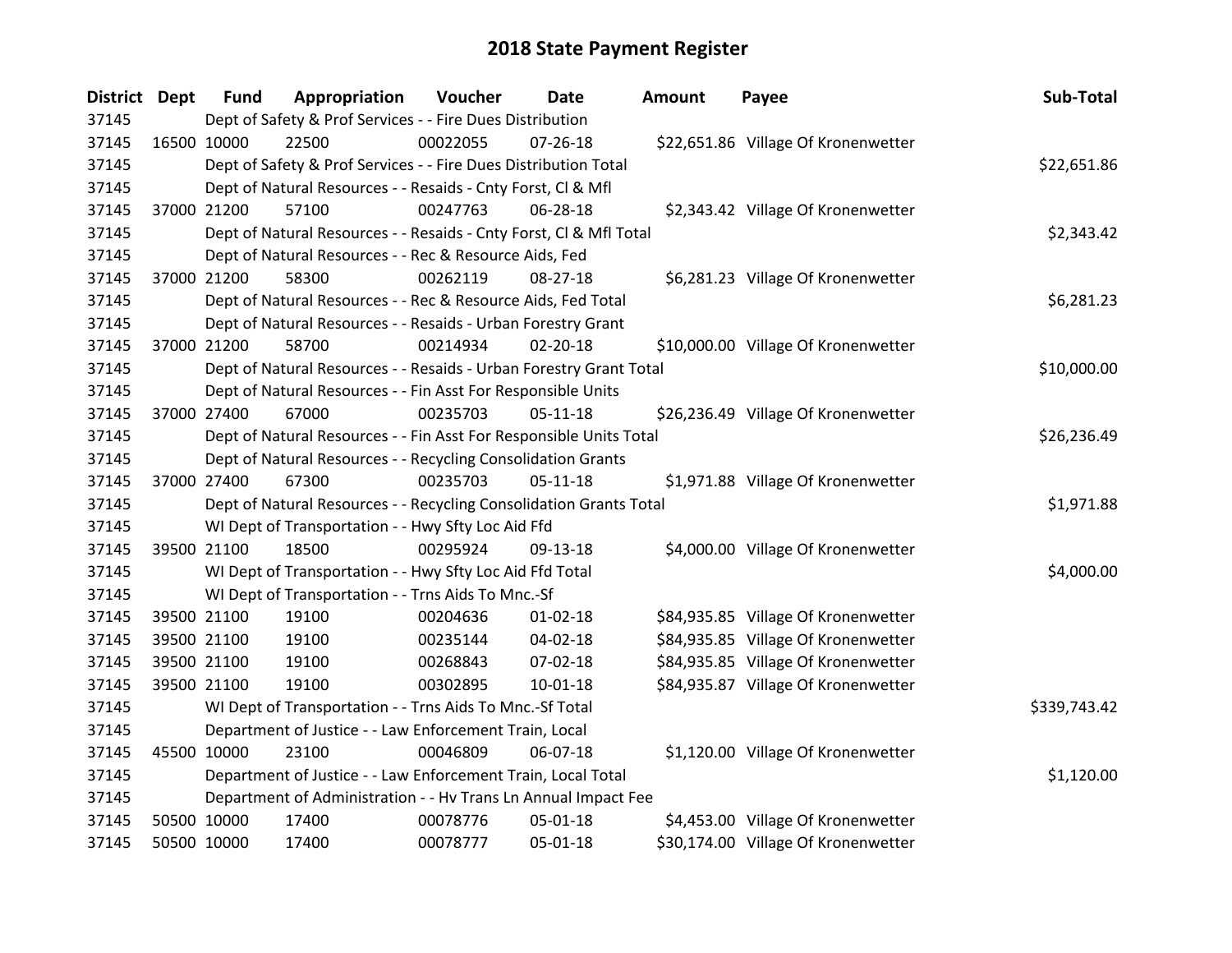| <b>District</b> | Dept  | <b>Fund</b> | Appropriation                                                         | <b>Voucher</b> | Date           | Amount | Payee                                  | Sub-Total      |  |
|-----------------|-------|-------------|-----------------------------------------------------------------------|----------------|----------------|--------|----------------------------------------|----------------|--|
| 37145           |       |             | Department of Administration - - Hv Trans Ln Annual Impact Fee Total  |                |                |        |                                        | \$34,627.00    |  |
| 37145           |       |             | Shared Revenue and Tax Relief - - County And Municipal Aid            |                |                |        |                                        |                |  |
| 37145           |       | 83500 10000 | 10500                                                                 | 00033594       | $07 - 23 - 18$ |        | \$36,434.78 Village Of Kronenwetter    |                |  |
| 37145           |       | 83500 10000 | 10500                                                                 | 00036480       | 11-19-18       |        | \$206,463.78 Village Of Kronenwetter   |                |  |
| 37145           |       |             | Shared Revenue and Tax Relief - - County And Municipal Aid Total      |                |                |        |                                        | \$242,898.56   |  |
| 37145           |       |             | Shared Revenue and Tax Relief - - Exempt Computer Aid                 |                |                |        |                                        |                |  |
| 37145           |       | 83500 10000 | 10900                                                                 | 00030838       | $07 - 23 - 18$ |        | \$394.72 Village Of Kronenwetter       |                |  |
| 37145           |       | 83500 10000 | 10900                                                                 | 00032396       | $07 - 23 - 18$ |        | \$42,025.24 Village Of Kronenwetter    |                |  |
| 37145           |       |             | Shared Revenue and Tax Relief - - Exempt Computer Aid Total           | \$42,419.96    |                |        |                                        |                |  |
| 37145           |       |             | Shared Revenue and Tax Relief - - Utility Aid                         |                |                |        |                                        |                |  |
| 37145           |       | 83500 10000 | 11000                                                                 | 00033594       | $07 - 23 - 18$ |        | \$196,026.40 Village Of Kronenwetter   |                |  |
| 37145           |       | 83500 10000 | 11000                                                                 | 00036480       | 11-19-18       |        | \$1,112,010.22 Village Of Kronenwetter |                |  |
| 37145           |       |             | Shared Revenue and Tax Relief - - Utility Aid Total                   |                |                |        |                                        | \$1,308,036.62 |  |
| 37145           |       |             | Shared Revenue and Tax Relief - - Lottery & Gaming Credit             |                |                |        |                                        |                |  |
| 37145           |       | 83500 52100 | 36300                                                                 | 00027487       | $03 - 26 - 18$ |        | \$2,359.20 Village Of Kronenwetter     |                |  |
| 37145           |       |             | Shared Revenue and Tax Relief - - Lottery & Gaming Credit Total       |                |                |        |                                        | \$2,359.20     |  |
| 37145           |       |             | Miscellaneous Appropriations - - Oil Pipeline Terminal Tax Dist       |                |                |        |                                        |                |  |
| 37145           | 85500 | 10000       | 40400                                                                 | 00000726       | 11-06-18       |        | \$81,299.39 Village Of Kronenwetter    |                |  |
| 37145           |       |             | Miscellaneous Appropriations - - Oil Pipeline Terminal Tax Dist Total |                |                |        |                                        | \$81,299.39    |  |
| 37145 Total     |       |             |                                                                       |                |                |        |                                        | \$2,125,989.03 |  |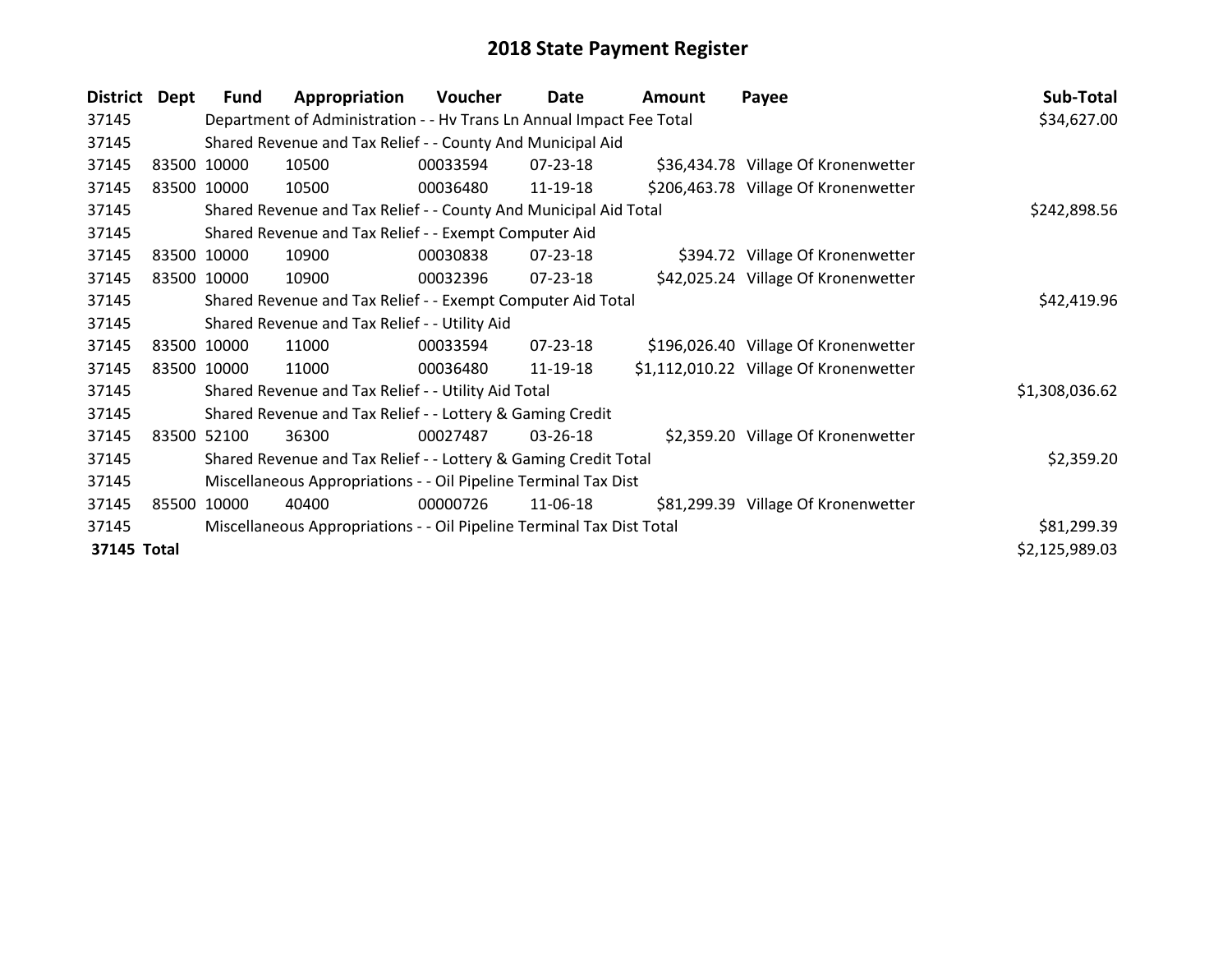| District Dept |             | <b>Fund</b> | Appropriation                                                         | Voucher      | Date           | <b>Amount</b> | Payee                          | Sub-Total    |
|---------------|-------------|-------------|-----------------------------------------------------------------------|--------------|----------------|---------------|--------------------------------|--------------|
| 37146         |             |             | Dept of Safety & Prof Services - - Fire Dues Distribution             |              |                |               |                                |              |
| 37146         | 16500 10000 |             | 22500                                                                 | 00025281     | $07 - 26 - 18$ |               | \$9,254.65 Maine, Village Of   |              |
| 37146         |             |             | Dept of Safety & Prof Services - - Fire Dues Distribution Total       |              |                |               |                                | \$9,254.65   |
| 37146         |             |             | Dept of Natural Resources - - Resaids - Cnty Forst, Cl & Mfl          |              |                |               |                                |              |
| 37146         | 37000 21200 |             | 57100                                                                 | 00247764     | 06-28-18       |               | \$693.48 Maine, Village Of     |              |
| 37146         |             |             | Dept of Natural Resources - - Resaids - Cnty Forst, Cl & Mfl Total    |              |                |               |                                | \$693.48     |
| 37146         |             |             | Dept of Natural Resources - - Fin Asst For Responsible Units          |              |                |               |                                |              |
| 37146         | 37000 27400 |             | 67000                                                                 | 00235911     | $05 - 11 - 18$ |               | \$1,578.59 Maine, Village Of   |              |
| 37146         |             |             | Dept of Natural Resources - - Fin Asst For Responsible Units Total    |              |                |               |                                | \$1,578.59   |
| 37146         |             |             | WI Dept of Transportation - - Trns Aids To Mnc.-Sf                    |              |                |               |                                |              |
| 37146         |             | 39500 21100 | 19100                                                                 | 00204637     | $01 - 02 - 18$ |               | \$45,014.73 Maine, Village Of  |              |
| 37146         |             | 39500 21100 | 19100                                                                 | 00235145     | $04 - 02 - 18$ |               | \$45,014.73 Maine, Village Of  |              |
| 37146         | 39500 21100 |             | 19100                                                                 | 00268844     | 07-02-18       |               | \$45,014.73 Maine, Village Of  |              |
| 37146         | 39500 21100 |             | 19100                                                                 | 00302896     | $10 - 01 - 18$ |               | \$45,014.74 Maine, Village Of  |              |
| 37146         |             |             | WI Dept of Transportation - - Trns Aids To Mnc.-Sf Total              | \$180,058.93 |                |               |                                |              |
| 37146         |             |             | Shared Revenue and Tax Relief - - Expenditure Restraint Program       |              |                |               |                                |              |
| 37146         | 83500 10000 |             | 10100                                                                 | 00033595     | 07-23-18       |               | \$583,000.00 Maine, Village Of |              |
| 37146         |             |             | Shared Revenue and Tax Relief - - Expenditure Restraint Program Total |              |                |               |                                | \$583,000.00 |
| 37146         |             |             | Shared Revenue and Tax Relief - - County And Municipal Aid            |              |                |               |                                |              |
| 37146         | 83500 10000 |             | 10500                                                                 | 00033595     | $07 - 23 - 18$ |               | \$6,113.61 Maine, Village Of   |              |
| 37146         | 83500 10000 |             | 10500                                                                 | 00036481     | 11-19-18       |               | \$34,643.77 Maine, Village Of  |              |
| 37146         |             |             | Shared Revenue and Tax Relief - - County And Municipal Aid Total      |              |                |               |                                | \$40,757.38  |
| 37146         |             |             | Shared Revenue and Tax Relief - - Exempt Computer Aid                 |              |                |               |                                |              |
| 37146         | 83500 10000 |             | 10900                                                                 | 00030839     | $07 - 23 - 18$ |               | \$747.83 Maine, Village Of     |              |
| 37146         |             |             | Shared Revenue and Tax Relief - - Exempt Computer Aid Total           |              |                |               |                                | \$747.83     |
| 37146         |             |             | Shared Revenue and Tax Relief - - Utility Aid                         |              |                |               |                                |              |
| 37146         | 83500 10000 |             | 11000                                                                 | 00033595     | 07-23-18       |               | \$1,390.88 Maine, Village Of   |              |
| 37146         | 83500 10000 |             | 11000                                                                 | 00036481     | 11-19-18       |               | \$7,878.28 Maine, Village Of   |              |
| 37146         |             |             | Shared Revenue and Tax Relief - - Utility Aid Total                   |              |                |               |                                | \$9,269.16   |
| 37146 Total   |             |             |                                                                       |              |                |               |                                | \$825,360.02 |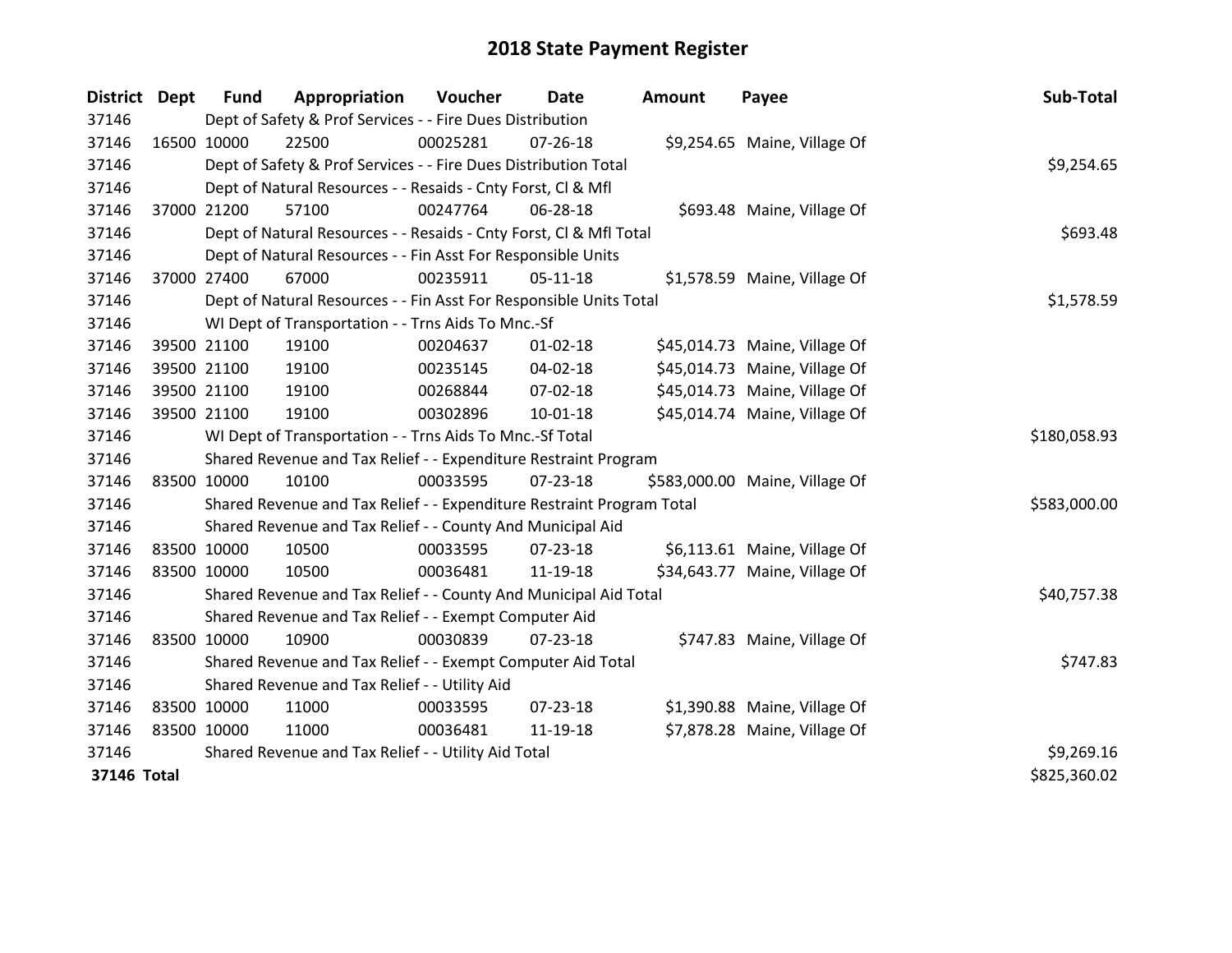| District Dept |             | <b>Fund</b> | Appropriation                                                      | Voucher  | Date           | Amount | Payee                                | Sub-Total   |
|---------------|-------------|-------------|--------------------------------------------------------------------|----------|----------------|--------|--------------------------------------|-------------|
| 37151         |             |             | Dept of Safety & Prof Services - - Fire Dues Distribution          |          |                |        |                                      |             |
| 37151         |             | 16500 10000 | 22500                                                              | 00022057 | $07 - 25 - 18$ |        | \$5,516.04 Village Of Marathon City  |             |
| 37151         |             |             | Dept of Safety & Prof Services - - Fire Dues Distribution Total    |          |                |        |                                      | \$5,516.04  |
| 37151         |             |             | Dept of Natural Resources - - Petrostorage Envr Remd Awards        |          |                |        |                                      |             |
| 37151         |             | 37000 27200 | 66700                                                              | 00231458 | $04 - 27 - 18$ |        | \$657.30 Village Of Marathon City    |             |
| 37151         |             | 37000 27200 | 66700                                                              | 00242997 | 06-13-18       |        | \$30,291.54 Village Of Marathon City |             |
| 37151         |             | 37000 27200 | 66700                                                              | 00261703 | 08-27-18       |        | \$2,746.54 Village Of Marathon City  |             |
| 37151         |             | 37000 27200 | 66700                                                              | 00272513 | 10-19-18       |        | \$3,447.71 Village Of Marathon City  |             |
| 37151         |             |             | Dept of Natural Resources - - Petrostorage Envr Remd Awards Total  |          |                |        |                                      | \$37,143.09 |
| 37151         |             |             | Dept of Natural Resources - - Fin Asst For Responsible Units       |          |                |        |                                      |             |
| 37151         |             | 37000 27400 | 67000                                                              | 00235429 | $05-11-18$     |        | \$10,537.86 Village Of Marathon City |             |
| 37151         |             |             | Dept of Natural Resources - - Fin Asst For Responsible Units Total |          |                |        |                                      | \$10,537.86 |
| 37151         |             |             | Dept of Natural Resources - - Recycling Consolidation Grants       |          |                |        |                                      |             |
| 37151         |             | 37000 27400 | 67300                                                              | 00235429 | $05-11-18$     |        | \$403.90 Village Of Marathon City    |             |
| 37151         |             |             | Dept of Natural Resources - - Recycling Consolidation Grants Total | \$403.90 |                |        |                                      |             |
| 37151         |             |             | WI Dept of Transportation - - Trns Aids To Mnc.-Sf                 |          |                |        |                                      |             |
| 37151         |             | 39500 21100 | 19100                                                              | 00204638 | $01 - 02 - 18$ |        | \$24,151.75 Village Of Marathon City |             |
| 37151         |             | 39500 21100 | 19100                                                              | 00235146 | 04-02-18       |        | \$24,151.75 Village Of Marathon City |             |
| 37151         |             | 39500 21100 | 19100                                                              | 00268845 | 07-02-18       |        | \$24,151.75 Village Of Marathon City |             |
| 37151         |             | 39500 21100 | 19100                                                              | 00302897 | $10-01-18$     |        | \$24,151.75 Village Of Marathon City |             |
| 37151         |             |             | WI Dept of Transportation - - Trns Aids To Mnc.-Sf Total           |          |                |        |                                      | \$96,607.00 |
| 37151         |             |             | WI Dept of Transportation - - Loc Rd Imp Prg St Fd                 |          |                |        |                                      |             |
| 37151         |             | 39500 21100 | 27800                                                              | 00333387 | 12-19-18       |        | \$34,004.43 Village Of Marathon City |             |
| 37151         |             |             | WI Dept of Transportation - - Loc Rd Imp Prg St Fd Total           |          |                |        |                                      | \$34,004.43 |
| 37151         |             |             | Department of Justice - - Law Enforcement Train, Local             |          |                |        |                                      |             |
| 37151         |             | 45500 10000 | 23100                                                              | 00046816 | 06-07-18       |        | \$480.00 Village Of Marathon City    |             |
| 37151         |             |             | Department of Justice - - Law Enforcement Train, Local Total       |          |                |        |                                      | \$480.00    |
| 37151         |             |             | Shared Revenue and Tax Relief - - County And Municipal Aid         |          |                |        |                                      |             |
| 37151         | 83500 10000 |             | 10500                                                              | 00033596 | 07-23-18       |        | \$12,757.09 Village Of Marathon City |             |
| 37151         | 83500 10000 |             | 10500                                                              | 00036482 | 11-19-18       |        | \$84,898.52 Village Of Marathon City |             |
| 37151         |             |             | Shared Revenue and Tax Relief - - County And Municipal Aid Total   |          |                |        |                                      | \$97,655.61 |
| 37151         |             |             | Shared Revenue and Tax Relief - - Exempt Computer Aid              |          |                |        |                                      |             |
| 37151         | 83500 10000 |             | 10900                                                              | 00030840 | 07-23-18       |        | \$6,512.34 Village Of Marathon City  |             |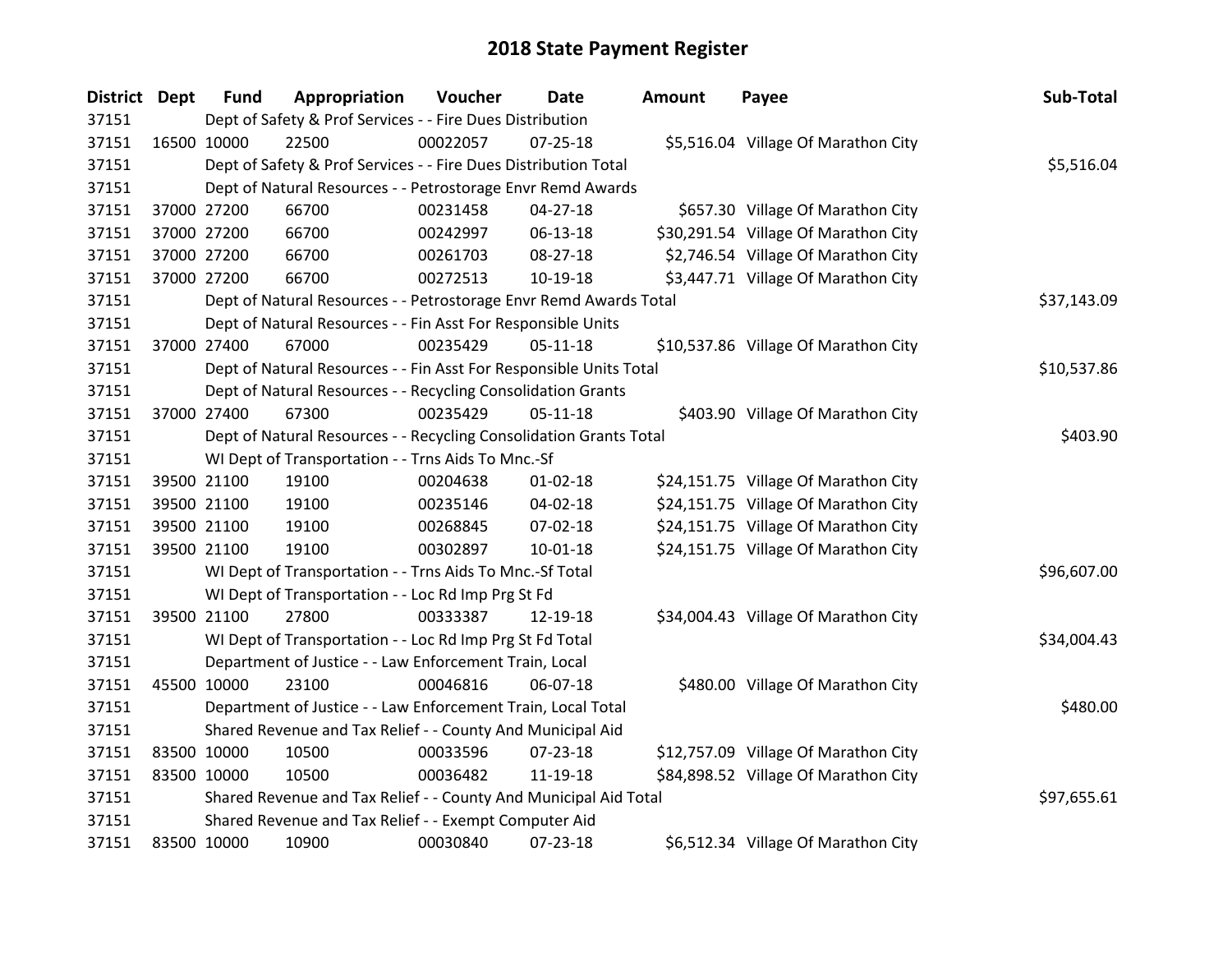| District    | Dept        | Fund        | Appropriation                                                   | <b>Voucher</b> | <b>Date</b>    | <b>Amount</b> | Payee                               | Sub-Total    |
|-------------|-------------|-------------|-----------------------------------------------------------------|----------------|----------------|---------------|-------------------------------------|--------------|
| 37151       | 83500 10000 |             | 10900                                                           | 00032397       | $07 - 23 - 18$ |               | \$4,089.38 Village Of Marathon City |              |
| 37151       |             |             | Shared Revenue and Tax Relief - - Exempt Computer Aid Total     |                |                |               |                                     | \$10,601.72  |
| 37151       |             |             | Shared Revenue and Tax Relief - - Utility Aid                   |                |                |               |                                     |              |
| 37151       | 83500 10000 |             | 11000                                                           | 00033596       | $07 - 23 - 18$ |               | \$366.16 Village Of Marathon City   |              |
| 37151       |             | 83500 10000 | 11000                                                           | 00036482       | 11-19-18       |               | \$2,084.96 Village Of Marathon City |              |
| 37151       |             |             | Shared Revenue and Tax Relief - - Utility Aid Total             |                |                |               |                                     | \$2,451.12   |
| 37151       |             |             | Shared Revenue and Tax Relief - - Lottery & Gaming Credit       |                |                |               |                                     |              |
| 37151       | 83500 52100 |             | 36300                                                           | 00027488       | $03 - 26 - 18$ |               | \$1,219.98 Village Of Marathon City |              |
| 37151       |             |             | Shared Revenue and Tax Relief - - Lottery & Gaming Credit Total |                |                |               |                                     | \$1,219.98   |
| 37151 Total |             |             |                                                                 |                |                |               |                                     | \$296,620.75 |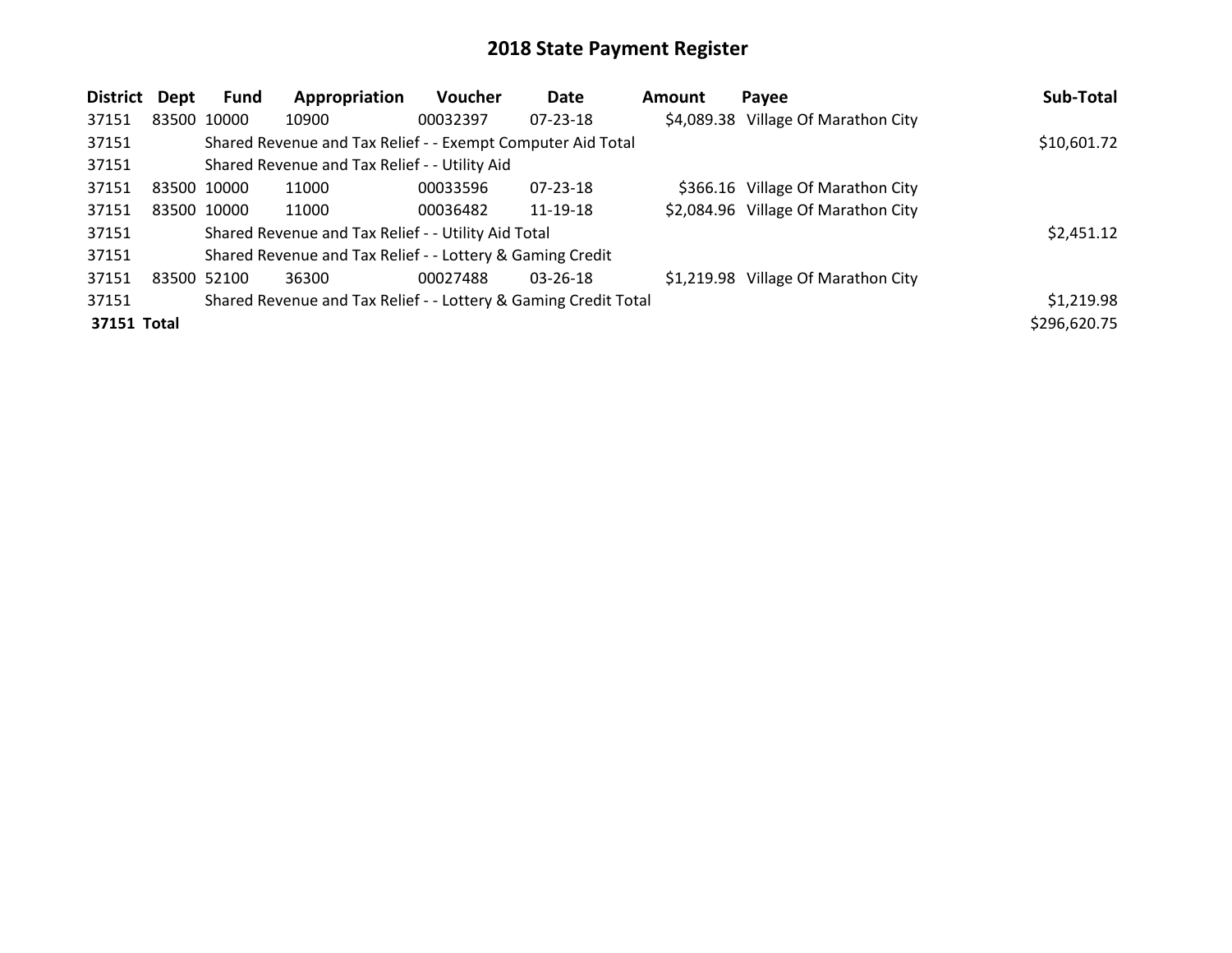| <b>District Dept</b> |             | <b>Fund</b> | Appropriation                                                                   | Voucher    | Date           | Amount | Payee                               | Sub-Total    |
|----------------------|-------------|-------------|---------------------------------------------------------------------------------|------------|----------------|--------|-------------------------------------|--------------|
| 37176                |             |             | Dept of Safety & Prof Services - - Fire Dues Distribution                       |            |                |        |                                     |              |
| 37176                | 16500 10000 |             | 22500                                                                           | 00022058   | $07 - 26 - 18$ |        | \$17,949.54 Rothschild, Village of  |              |
| 37176                |             |             | Dept of Safety & Prof Services - - Fire Dues Distribution Total                 |            |                |        |                                     | \$17,949.54  |
| 37176                |             |             | Dept of Natural Resources - - Resaids - Cnty Forst, Cl & Mfl                    |            |                |        |                                     |              |
| 37176                | 37000 21200 |             | 57100                                                                           | 00247765   | 06-28-18       |        | \$16.40 Rothschild, Village of      |              |
| 37176                |             |             | Dept of Natural Resources - - Resaids - Cnty Forst, Cl & Mfl Total              |            |                |        |                                     | \$16.40      |
| 37176                |             |             | Dept of Natural Resources - - Fin Asst For Responsible Units                    |            |                |        |                                     |              |
| 37176                | 37000 27400 |             | 67000                                                                           | 00235710   | $05 - 11 - 18$ |        | \$10,306.83 Rothschild, Village of  |              |
| 37176                |             |             | Dept of Natural Resources - - Fin Asst For Responsible Units Total              |            |                |        |                                     | \$10,306.83  |
| 37176                |             |             | Dept of Natural Resources - - Recycling Consolidation Grants                    |            |                |        |                                     |              |
| 37176                |             | 37000 27400 | 67300                                                                           | 00235710   | $05-11-18$     |        | \$1,369.13 Rothschild, Village of   |              |
| 37176                |             |             | Dept of Natural Resources - - Recycling Consolidation Grants Total              |            |                |        |                                     | \$1,369.13   |
| 37176                |             |             | WI Dept of Transportation - - Hwy Sfty Loc Aid Ffd                              |            |                |        |                                     |              |
| 37176                | 39500 21100 |             | 18500                                                                           | 00305910   | 10-05-18       |        | \$4,000.00 Rothschild, Village of   |              |
| 37176                |             |             | WI Dept of Transportation - - Hwy Sfty Loc Aid Ffd Total                        | \$4,000.00 |                |        |                                     |              |
| 37176                |             |             | WI Dept of Transportation - - Trns Aids To Mnc.-Sf                              |            |                |        |                                     |              |
| 37176                | 39500 21100 |             | 19100                                                                           | 00204639   | $01 - 02 - 18$ |        | \$90,981.52 Rothschild, Village of  |              |
| 37176                | 39500 21100 |             | 19100                                                                           | 00235147   | 04-02-18       |        | \$90,981.52 Rothschild, Village of  |              |
| 37176                | 39500 21100 |             | 19100                                                                           | 00268846   | 07-02-18       |        | \$90,981.52 Rothschild, Village of  |              |
| 37176                |             | 39500 21100 | 19100                                                                           | 00302898   | $10 - 01 - 18$ |        | \$90,981.52 Rothschild, Village of  |              |
| 37176                |             |             | WI Dept of Transportation - - Trns Aids To Mnc.-Sf Total                        |            |                |        |                                     | \$363,926.08 |
| 37176                |             |             | WI Dept of Transportation - - Trns Facl Econ Astsf                              |            |                |        |                                     |              |
| 37176                |             | 39500 21100 | 26000                                                                           | 00332207   | 12-14-18       |        | \$13,179.35 Rothschild, Village of  |              |
| 37176                |             |             | WI Dept of Transportation - - Trns Facl Econ Astsf Total                        |            |                |        |                                     | \$13,179.35  |
| 37176                |             |             | WI Dept of Transportation - - St Hwy Rehab, Sf                                  |            |                |        |                                     |              |
| 37176                | 39500 21100 |             | 36300                                                                           | 00332208   | 12-14-18       |        | \$238,385.00 Rothschild, Village of |              |
| 37176                |             |             | WI Dept of Transportation - - St Hwy Rehab, Sf Total                            |            |                |        |                                     | \$238,385.00 |
| 37176                |             |             | Department of Health Services - - Prepaid Medical Transport Reimbursement       |            |                |        |                                     |              |
| 37176                | 43500 10000 |             | 16300                                                                           | AMBULANCE  | 11-08-18       |        | \$2,000.00 Rothschild, Village of   |              |
| 37176                |             |             | Department of Health Services - - Prepaid Medical Transport Reimbursement Total |            |                |        |                                     | \$2,000.00   |
| 37176                |             |             | Department of Justice - - Law Enforcement Train, Local                          |            |                |        |                                     |              |
| 37176                | 45500 10000 |             | 23100                                                                           | 00053692   | 10-18-18       |        | \$1,600.00 Rothschild, Village of   |              |
| 37176                |             |             | Department of Justice - - Law Enforcement Train, Local Total                    |            |                |        |                                     | \$1,600.00   |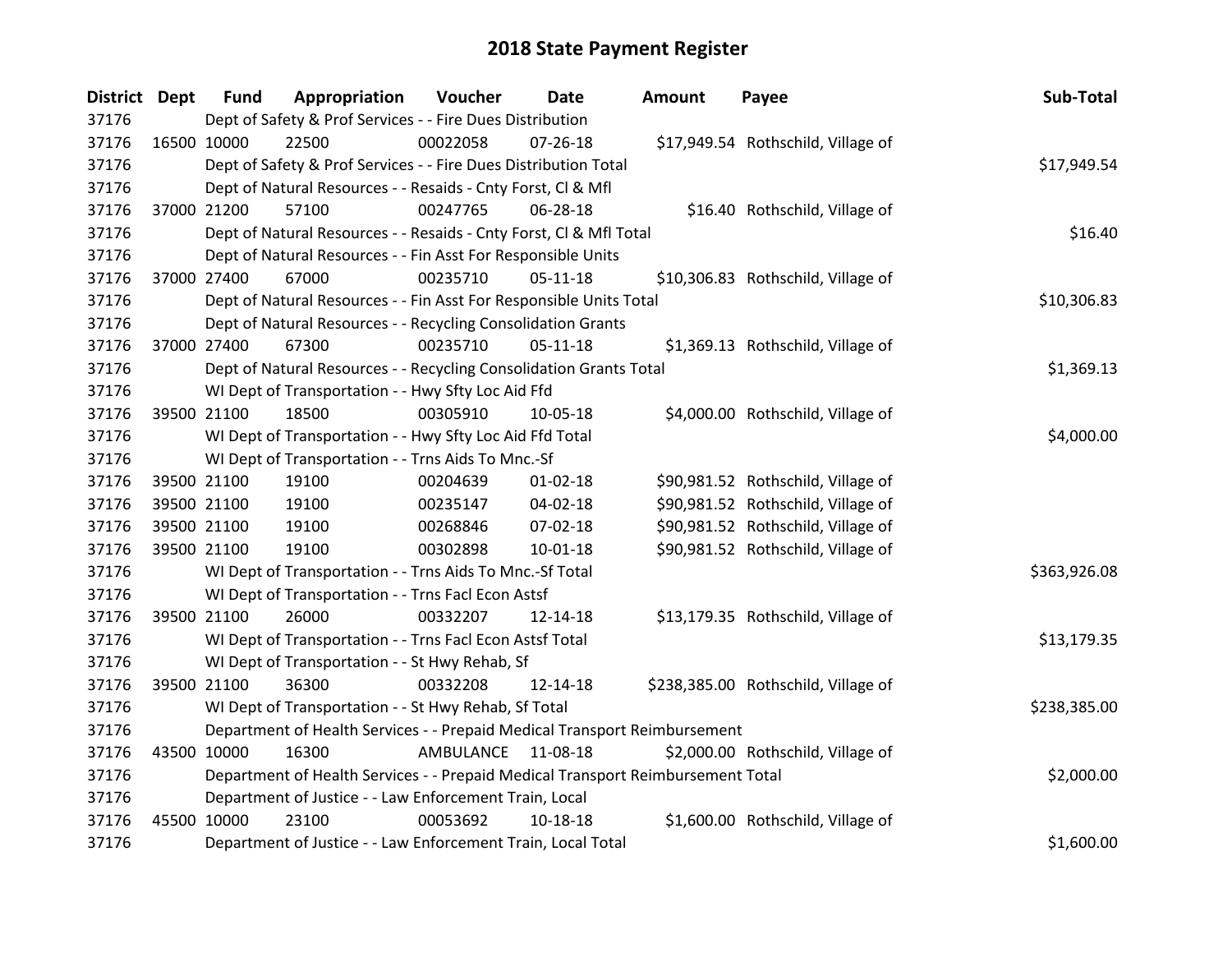| <b>District</b> | Dept        | <b>Fund</b> | Appropriation                                                        | <b>Voucher</b> | Date           | <b>Amount</b> | Payee                                 | Sub-Total      |
|-----------------|-------------|-------------|----------------------------------------------------------------------|----------------|----------------|---------------|---------------------------------------|----------------|
| 37176           |             |             | Department of Administration - - Hv Trans Ln Annual Impact Fee       |                |                |               |                                       |                |
| 37176           | 50500       | 10000       | 17400                                                                | 00078741       | 05-01-18       |               | \$19,591.00 Rothschild, Village of    |                |
| 37176           |             |             | Department of Administration - - Hv Trans Ln Annual Impact Fee Total |                |                |               |                                       | \$19,591.00    |
| 37176           |             |             | Shared Revenue and Tax Relief - - County And Municipal Aid           |                |                |               |                                       |                |
| 37176           | 83500 10000 |             | 10500                                                                | 00033597       | $07 - 23 - 18$ |               | \$30,042.03 Rothschild, Village of    |                |
| 37176           |             | 83500 10000 | 10500                                                                | 00036483       | 11-19-18       |               | \$168,238.16 Rothschild, Village of   |                |
| 37176           |             |             | Shared Revenue and Tax Relief - - County And Municipal Aid Total     |                |                |               |                                       | \$198,280.19   |
| 37176           |             |             | Shared Revenue and Tax Relief - - Exempt Computer Aid                |                |                |               |                                       |                |
| 37176           |             | 83500 10000 | 10900                                                                | 00030841       | $07 - 23 - 18$ |               | \$11,073.42 Rothschild, Village of    |                |
| 37176           |             | 83500 10000 | 10900                                                                | 00032398       | 07-23-18       |               | \$7,903.98 Rothschild, Village of     |                |
| 37176           |             |             | Shared Revenue and Tax Relief - - Exempt Computer Aid Total          |                |                |               |                                       | \$18,977.40    |
| 37176           |             |             | Shared Revenue and Tax Relief - - Utility Aid                        |                |                |               |                                       |                |
| 37176           |             | 83500 10000 | 11000                                                                | 00033597       | $07 - 23 - 18$ |               | \$178,886.00 Rothschild, Village of   |                |
| 37176           |             | 83500 10000 | 11000                                                                | 00036483       | 11-19-18       |               | \$1,014,416.83 Rothschild, Village of |                |
| 37176           |             |             | Shared Revenue and Tax Relief - - Utility Aid Total                  |                |                |               |                                       | \$1,193,302.83 |
| 37176 Total     |             |             |                                                                      |                |                |               |                                       | \$2,082,883.75 |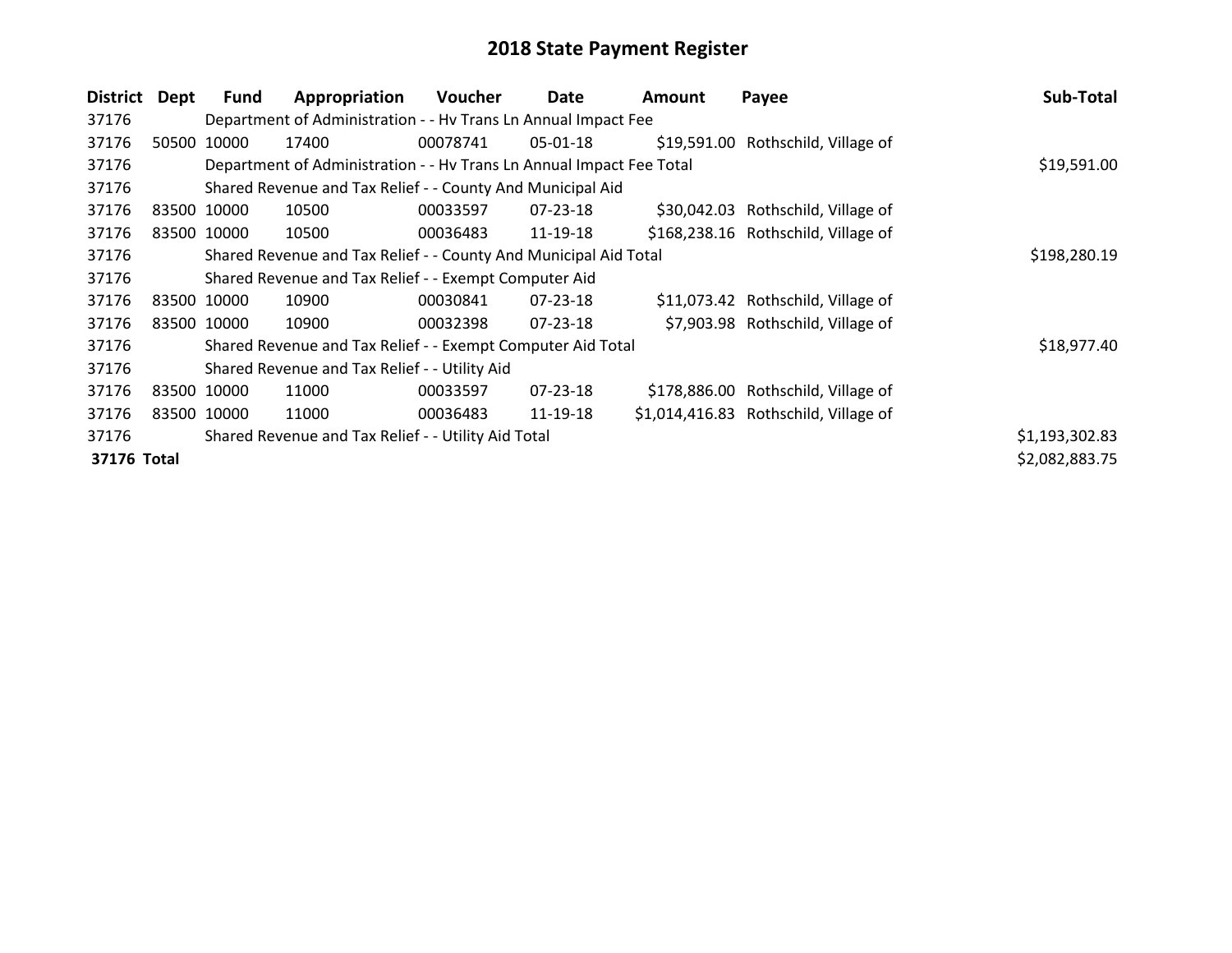| District Dept |             | <b>Fund</b>                                                 | Appropriation                                                                   | Voucher    | <b>Date</b>    | <b>Amount</b> | Payee                           | Sub-Total    |
|---------------|-------------|-------------------------------------------------------------|---------------------------------------------------------------------------------|------------|----------------|---------------|---------------------------------|--------------|
| 37181         |             |                                                             | Dept of Safety & Prof Services - - Fire Dues Distribution                       |            |                |               |                                 |              |
| 37181         | 16500 10000 |                                                             | 22500                                                                           | 00022059   | $07 - 24 - 18$ |               | \$4,409.42 Village of Spencer   |              |
| 37181         |             |                                                             | Dept of Safety & Prof Services - - Fire Dues Distribution Total                 |            |                |               |                                 | \$4,409.42   |
| 37181         |             |                                                             | Dept of Natural Resources - - Fin Asst For Responsible Units                    |            |                |               |                                 |              |
| 37181         | 37000 27400 |                                                             | 67000                                                                           | 00235812   | $05-11-18$     |               | \$6,702.69 Village of Spencer   |              |
| 37181         |             |                                                             | Dept of Natural Resources - - Fin Asst For Responsible Units Total              |            |                |               |                                 | \$6,702.69   |
| 37181         |             |                                                             | WI Dept of Transportation - - Trns Aids To Mnc.-Sf                              |            |                |               |                                 |              |
| 37181         |             | 39500 21100                                                 | 19100                                                                           | 00204640   | $01 - 02 - 18$ |               | \$32,930.21 Village of Spencer  |              |
| 37181         |             | 39500 21100                                                 | 19100                                                                           | 00235148   | $04 - 02 - 18$ |               | \$32,930.21 Village of Spencer  |              |
| 37181         |             | 39500 21100                                                 | 19100                                                                           | 00268847   | 07-02-18       |               | \$32,930.21 Village of Spencer  |              |
| 37181         |             | 39500 21100                                                 | 19100                                                                           | 00302899   | $10 - 01 - 18$ |               | \$32,930.21 Village of Spencer  |              |
| 37181         |             |                                                             | WI Dept of Transportation - - Trns Aids To Mnc.-Sf Total                        |            |                |               |                                 | \$131,720.84 |
| 37181         |             |                                                             | Department of Health Services - - Prepaid Medical Transport Reimbursement       |            |                |               |                                 |              |
| 37181         | 43500 10000 |                                                             | 16300                                                                           | AMBULANCE  | 11-08-18       |               | \$2,000.00 Village of Spencer   |              |
| 37181         |             |                                                             | Department of Health Services - - Prepaid Medical Transport Reimbursement Total |            | \$2,000.00     |               |                                 |              |
| 37181         |             |                                                             | Department of Justice - - Law Enforcement Train, Local                          |            |                |               |                                 |              |
| 37181         |             | 45500 10000                                                 | 23100                                                                           | 00051646   | 09-21-18       |               | \$6,472.80 Village of Spencer   |              |
| 37181         |             | 45500 10000                                                 | 23100                                                                           | 00053753   | $10 - 25 - 18$ |               | \$480.00 Village of Spencer     |              |
| 37181         |             |                                                             | Department of Justice - - Law Enforcement Train, Local Total                    |            |                |               |                                 | \$6,952.80   |
| 37181         |             |                                                             | Shared Revenue and Tax Relief - - County And Municipal Aid                      |            |                |               |                                 |              |
| 37181         |             | 83500 10000                                                 | 10500                                                                           | 00033598   | 07-23-18       |               | \$77,616.29 Village of Spencer  |              |
| 37181         |             | 83500 10000                                                 | 10500                                                                           | 00036484   | 11-19-18       |               | \$437,825.64 Village of Spencer |              |
| 37181         |             |                                                             | Shared Revenue and Tax Relief - - County And Municipal Aid Total                |            |                |               |                                 | \$515,441.93 |
| 37181         |             |                                                             | Shared Revenue and Tax Relief - - Exempt Computer Aid                           |            |                |               |                                 |              |
| 37181         |             | 83500 10000                                                 | 10900                                                                           | 00030842   | 07-23-18       |               | \$1,394.20 Village of Spencer   |              |
| 37181         |             | 83500 10000                                                 | 10900                                                                           | 00032399   | 07-23-18       |               | \$1,960.98 Village of Spencer   |              |
| 37181         |             | Shared Revenue and Tax Relief - - Exempt Computer Aid Total |                                                                                 |            |                |               |                                 | \$3,355.18   |
| 37181         |             |                                                             | Shared Revenue and Tax Relief - - Lottery & Gaming Credit                       |            |                |               |                                 |              |
| 37181         | 83500 52100 |                                                             | 36300                                                                           | 00027489   | 03-26-18       |               | \$3,588.36 Village of Spencer   |              |
| 37181         |             |                                                             | Shared Revenue and Tax Relief - - Lottery & Gaming Credit Total                 | \$3,588.36 |                |               |                                 |              |
| 37181 Total   |             |                                                             |                                                                                 |            |                |               |                                 | \$674,171.22 |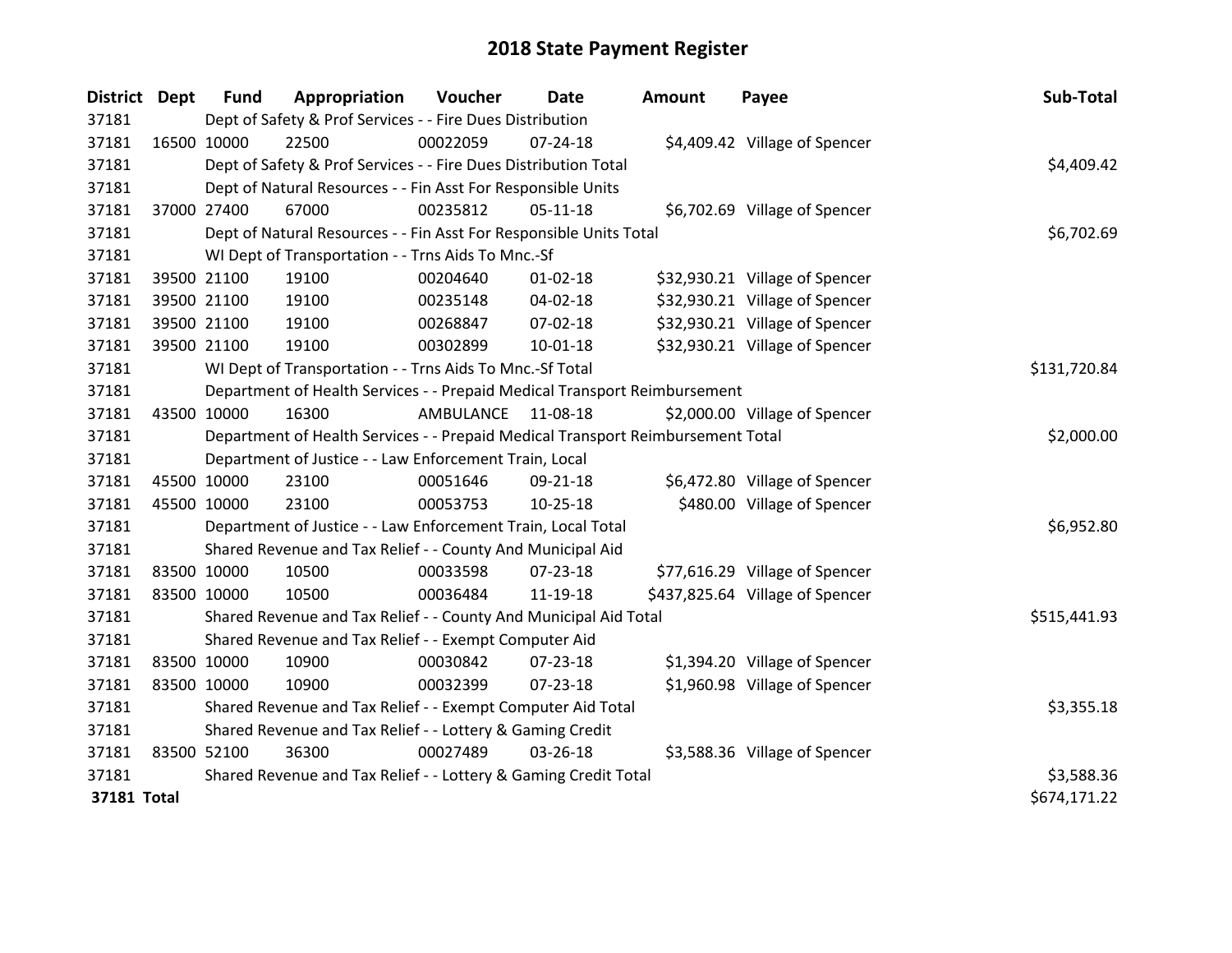| District Dept |             | <b>Fund</b> | Appropriation                                                                   | Voucher      | Date           | Amount | Payee                            | Sub-Total  |
|---------------|-------------|-------------|---------------------------------------------------------------------------------|--------------|----------------|--------|----------------------------------|------------|
| 37182         |             |             | Dept of Safety & Prof Services - - Fire Dues Distribution                       |              |                |        |                                  |            |
| 37182         | 16500 10000 |             | 22500                                                                           | 00022060     | $07 - 24 - 18$ |        | \$4,583.64 Village Of Stratford  |            |
| 37182         |             |             | Dept of Safety & Prof Services - - Fire Dues Distribution Total                 |              |                |        |                                  | \$4,583.64 |
| 37182         |             |             | Dept of Natural Resources - - Resaids - Cnty Forst, Cl & Mfl                    |              |                |        |                                  |            |
| 37182         | 37000 21200 |             | 57100                                                                           | 00247766     | 06-28-18       |        | \$17.61 Village Of Stratford     |            |
| 37182         |             |             | Dept of Natural Resources - - Resaids - Cnty Forst, Cl & Mfl Total              |              |                |        |                                  | \$17.61    |
| 37182         |             |             | Dept of Natural Resources - - Fin Asst For Responsible Units                    |              |                |        |                                  |            |
| 37182         | 37000 27400 |             | 67000                                                                           | 00235247     | 05-11-18       |        | \$8,863.10 Village Of Stratford  |            |
| 37182         |             |             | Dept of Natural Resources - - Fin Asst For Responsible Units Total              |              |                |        |                                  | \$8,863.10 |
| 37182         |             |             | WI Dept of Transportation - - Trns Aids To Mnc.-Sf                              |              |                |        |                                  |            |
| 37182         | 39500 21100 |             | 19100                                                                           | 00204641     | 01-02-18       |        | \$32,091.36 Village Of Stratford |            |
| 37182         | 39500 21100 |             | 19100                                                                           | 00235149     | 04-02-18       |        | \$32,091.36 Village Of Stratford |            |
| 37182         | 39500 21100 |             | 19100                                                                           | 00268848     | 07-02-18       |        | \$32,091.36 Village Of Stratford |            |
| 37182         | 39500 21100 |             | 19100                                                                           | 00302900     | $10 - 01 - 18$ |        | \$32,091.38 Village Of Stratford |            |
| 37182         |             |             | WI Dept of Transportation - - Trns Aids To Mnc.-Sf Total                        | \$128,365.46 |                |        |                                  |            |
| 37182         |             |             | WI Dept of Transportation - - Hwy Mgmt & Opers Sf                               |              |                |        |                                  |            |
| 37182         | 39500 21100 |             | 36500                                                                           | 00209879     | 01-09-18       |        | \$43.76 Village Of Stratford     |            |
| 37182         | 39500 21100 |             | 36500                                                                           | 00221356     | $02 - 12 - 18$ |        | \$52.90 Village Of Stratford     |            |
| 37182         | 39500 21100 |             | 36500                                                                           | 00228610     | 03-08-18       |        | \$48.30 Village Of Stratford     |            |
| 37182         | 39500 21100 |             | 36500                                                                           | 00246925     | 04-26-18       |        | \$31.86 Village Of Stratford     |            |
| 37182         | 39500 21100 |             | 36500                                                                           | 00253442     | 05-14-18       |        | \$71.04 Village Of Stratford     |            |
| 37182         | 39500 21100 |             | 36500                                                                           | 00263063     | 06-13-18       |        | \$6.77 Village Of Stratford      |            |
| 37182         | 39500 21100 |             | 36500                                                                           | 00275255     | 07-13-18       |        | \$37.08 Village Of Stratford     |            |
| 37182         | 39500 21100 |             | 36500                                                                           | 00295002     | 09-10-18       |        | \$72.35 Village Of Stratford     |            |
| 37182         |             | 39500 21100 | 36500                                                                           | 00309045     | 10-09-18       |        | \$37.89 Village Of Stratford     |            |
| 37182         | 39500 21100 |             | 36500                                                                           | 00322525     | $11 - 16 - 18$ |        | \$44.66 Village Of Stratford     |            |
| 37182         | 39500 21100 |             | 36500                                                                           | 00330935     | 12-11-18       |        | \$36.61 Village Of Stratford     |            |
| 37182         |             |             | WI Dept of Transportation - - Hwy Mgmt & Opers Sf Total                         |              |                |        |                                  | \$483.22   |
| 37182         |             |             | Department of Health Services - - Prepaid Medical Transport Reimbursement       |              |                |        |                                  |            |
| 37182         | 43500 10000 |             | 16300                                                                           | AMBULANCE    | 11-08-18       |        | \$2,220.84 Village Of Stratford  |            |
| 37182         |             |             | Department of Health Services - - Prepaid Medical Transport Reimbursement Total |              |                |        |                                  | \$2,220.84 |
| 37182         |             |             | Department of Justice - - Law Enforcement Train, Local                          |              |                |        |                                  |            |
| 37182         | 45500 10000 |             | 23100                                                                           | 00053762     | 10-25-18       |        | \$320.00 Village Of Stratford    |            |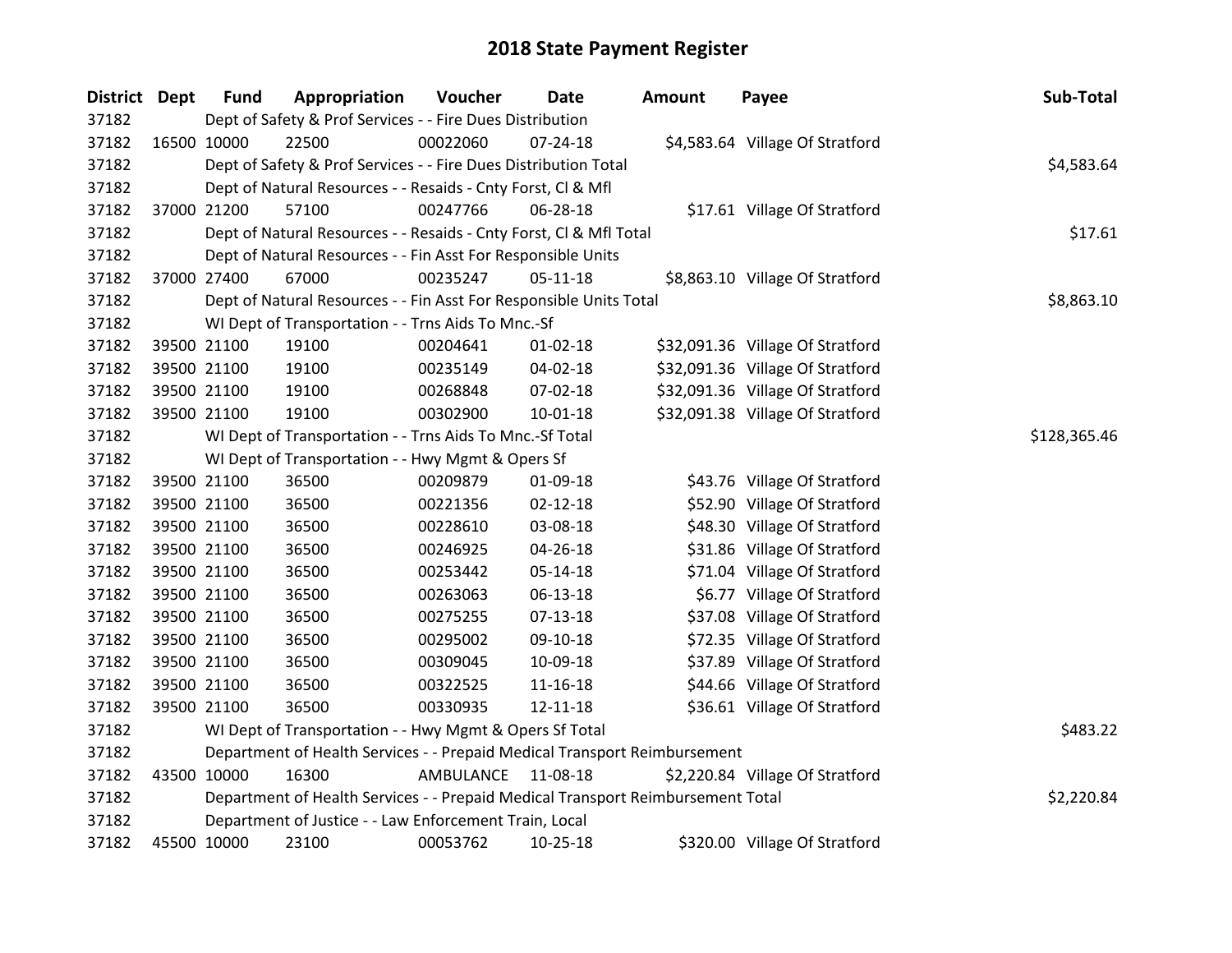| <b>District</b> | Dept        | <b>Fund</b> | Appropriation                                                    | <b>Voucher</b> | Date           | <b>Amount</b> | Payee                             | Sub-Total    |
|-----------------|-------------|-------------|------------------------------------------------------------------|----------------|----------------|---------------|-----------------------------------|--------------|
| 37182           |             |             | Department of Justice - - Law Enforcement Train, Local Total     |                |                |               |                                   | \$320.00     |
| 37182           |             |             | Shared Revenue and Tax Relief - - County And Municipal Aid       |                |                |               |                                   |              |
| 37182           | 83500 10000 |             | 10500                                                            | 00033599       | $07 - 23 - 18$ |               | \$55,594.62 Village Of Stratford  |              |
| 37182           |             | 83500 10000 | 10500                                                            | 00036485       | 11-19-18       |               | \$319,223.52 Village Of Stratford |              |
| 37182           |             |             | Shared Revenue and Tax Relief - - County And Municipal Aid Total | \$374,818.14   |                |               |                                   |              |
| 37182           |             |             | Shared Revenue and Tax Relief - - Exempt Computer Aid            |                |                |               |                                   |              |
| 37182           | 83500 10000 |             | 10900                                                            | 00030843       | 07-23-18       |               | \$4,161.28 Village Of Stratford   |              |
| 37182           |             | 83500 10000 | 10900                                                            | 00032400       | 07-23-18       |               | \$752.12 Village Of Stratford     |              |
| 37182           |             |             | Shared Revenue and Tax Relief - - Exempt Computer Aid Total      |                |                |               |                                   | \$4,913.40   |
| 37182           |             |             | Shared Revenue and Tax Relief - - Utility Aid                    |                |                |               |                                   |              |
| 37182           | 83500       | 10000       | 11000                                                            | 00036485       | 11-19-18       |               | \$1,848.17 Village Of Stratford   |              |
| 37182           |             |             | Shared Revenue and Tax Relief - - Utility Aid Total              |                |                |               |                                   | \$1,848.17   |
| 37182           |             |             | Shared Revenue and Tax Relief - - Lottery & Gaming Credit        |                |                |               |                                   |              |
| 37182           | 83500       | 52100       | 36300                                                            | 00027490       | $03 - 26 - 18$ |               | \$2,170.32 Village Of Stratford   |              |
| 37182           |             |             | Shared Revenue and Tax Relief - - Lottery & Gaming Credit Total  |                |                |               |                                   | \$2,170.32   |
| 37182 Total     |             |             |                                                                  |                |                |               |                                   | \$528,603.90 |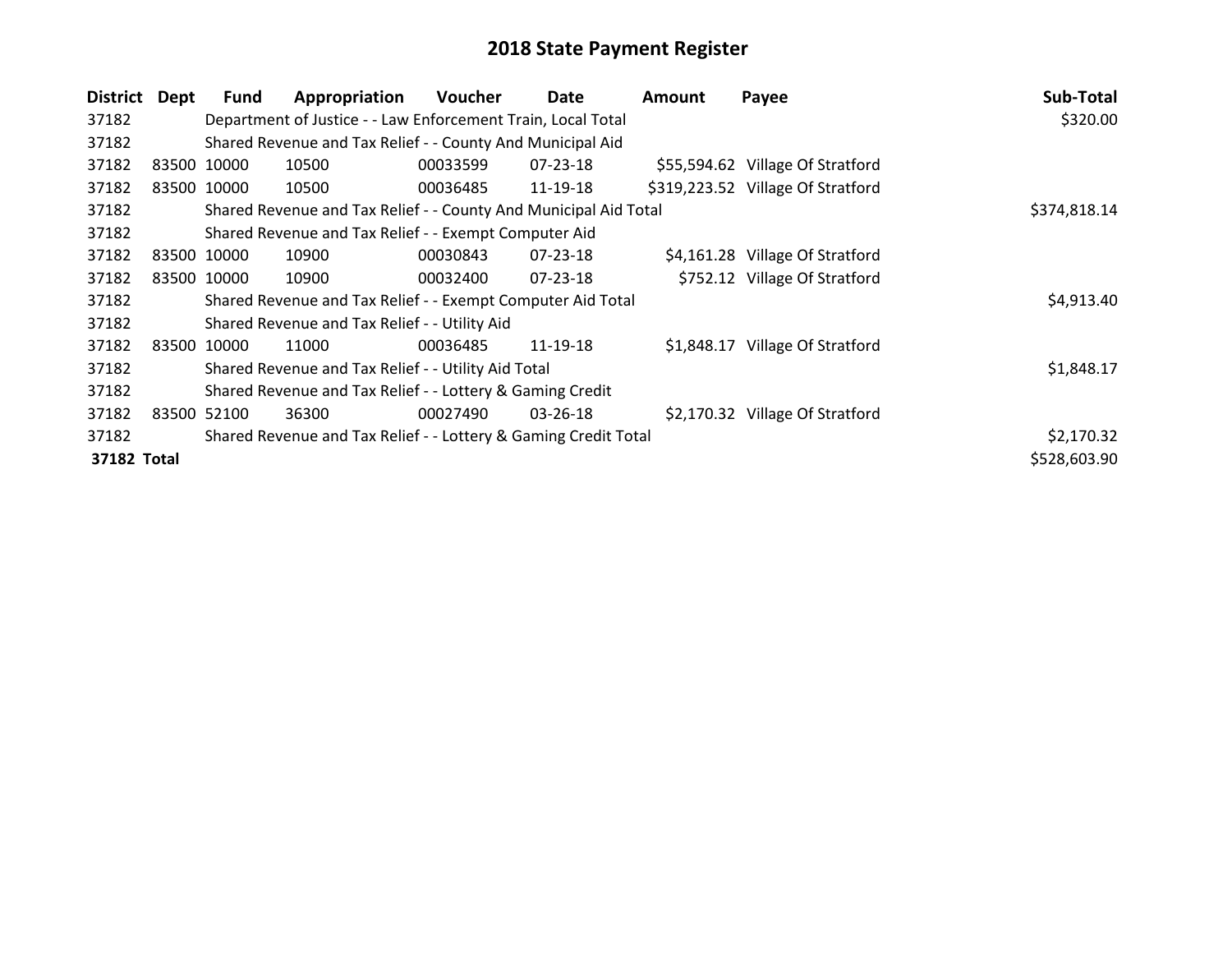| <b>District</b> | Dept  | <b>Fund</b>                                                     | Appropriation                                                      | Voucher  | Date           | <b>Amount</b> | Payee                        | Sub-Total   |
|-----------------|-------|-----------------------------------------------------------------|--------------------------------------------------------------------|----------|----------------|---------------|------------------------------|-------------|
| 37186           |       |                                                                 | Dept of Safety & Prof Services - - Fire Dues Distribution          |          |                |               |                              |             |
| 37186           |       | 16500 10000                                                     | 22500                                                              | 00022061 | 07-24-18       |               | \$624.73 Village Of Unity    |             |
| 37186           |       |                                                                 | Dept of Safety & Prof Services - - Fire Dues Distribution Total    |          |                |               |                              | \$624.73    |
| 37186           |       |                                                                 | Dept of Natural Resources - - Fin Asst For Responsible Units       |          |                |               |                              |             |
| 37186           | 37000 | 27400                                                           | 67000                                                              | 00235598 | $05-11-18$     |               | \$1,607.92 Village Of Unity  |             |
| 37186           |       |                                                                 | Dept of Natural Resources - - Fin Asst For Responsible Units Total |          |                |               |                              | \$1,607.92  |
| 37186           |       |                                                                 | WI Dept of Transportation - - Trns Aids To Mnc.-Sf                 |          |                |               |                              |             |
| 37186           |       | 39500 21100                                                     | 19100                                                              | 00204642 | $01 - 02 - 18$ |               | \$1,952.07 Village Of Unity  |             |
| 37186           |       | 39500 21100                                                     | 19100                                                              | 00235150 | 04-02-18       |               | \$1,952.07 Village Of Unity  |             |
| 37186           |       | 39500 21100                                                     | 19100                                                              | 00268849 | 07-02-18       |               | \$1,952.07 Village Of Unity  |             |
| 37186           |       | 39500 21100                                                     | 19100                                                              | 00302901 | 10-01-18       |               | \$1,952.08 Village Of Unity  |             |
| 37186           |       |                                                                 | WI Dept of Transportation - - Trns Aids To Mnc.-Sf Total           |          |                |               |                              | \$7,808.29  |
| 37186           |       |                                                                 | Shared Revenue and Tax Relief - - County And Municipal Aid         |          |                |               |                              |             |
| 37186           |       | 83500 10000                                                     | 10500                                                              | 00033600 | 07-23-18       |               | \$12,825.00 Village Of Unity |             |
| 37186           |       | 83500 10000                                                     | 10500                                                              | 00036486 | 11-19-18       |               | \$72,775.69 Village Of Unity |             |
| 37186           |       |                                                                 | Shared Revenue and Tax Relief - - County And Municipal Aid Total   |          |                |               |                              | \$85,600.69 |
| 37186           |       |                                                                 | Shared Revenue and Tax Relief - - Exempt Computer Aid              |          |                |               |                              |             |
| 37186           |       | 83500 10000                                                     | 10900                                                              | 00030844 | 07-23-18       |               | \$5.07 Village Of Unity      |             |
| 37186           |       | 83500 10000                                                     | 10900                                                              | 00032401 | 07-23-18       |               | \$5.79 Village Of Unity      |             |
| 37186           |       |                                                                 | Shared Revenue and Tax Relief - - Exempt Computer Aid Total        |          |                |               |                              | \$10.86     |
| 37186           |       |                                                                 | Shared Revenue and Tax Relief - - Lottery & Gaming Credit          |          |                |               |                              |             |
| 37186           |       | 83500 52100                                                     | 36300                                                              | 00027491 | 03-26-18       |               | \$1,946.99 Village Of Unity  |             |
| 37186           |       | Shared Revenue and Tax Relief - - Lottery & Gaming Credit Total |                                                                    |          |                |               |                              | \$1,946.99  |
| 37186 Total     |       |                                                                 |                                                                    |          |                |               |                              | \$97,599.48 |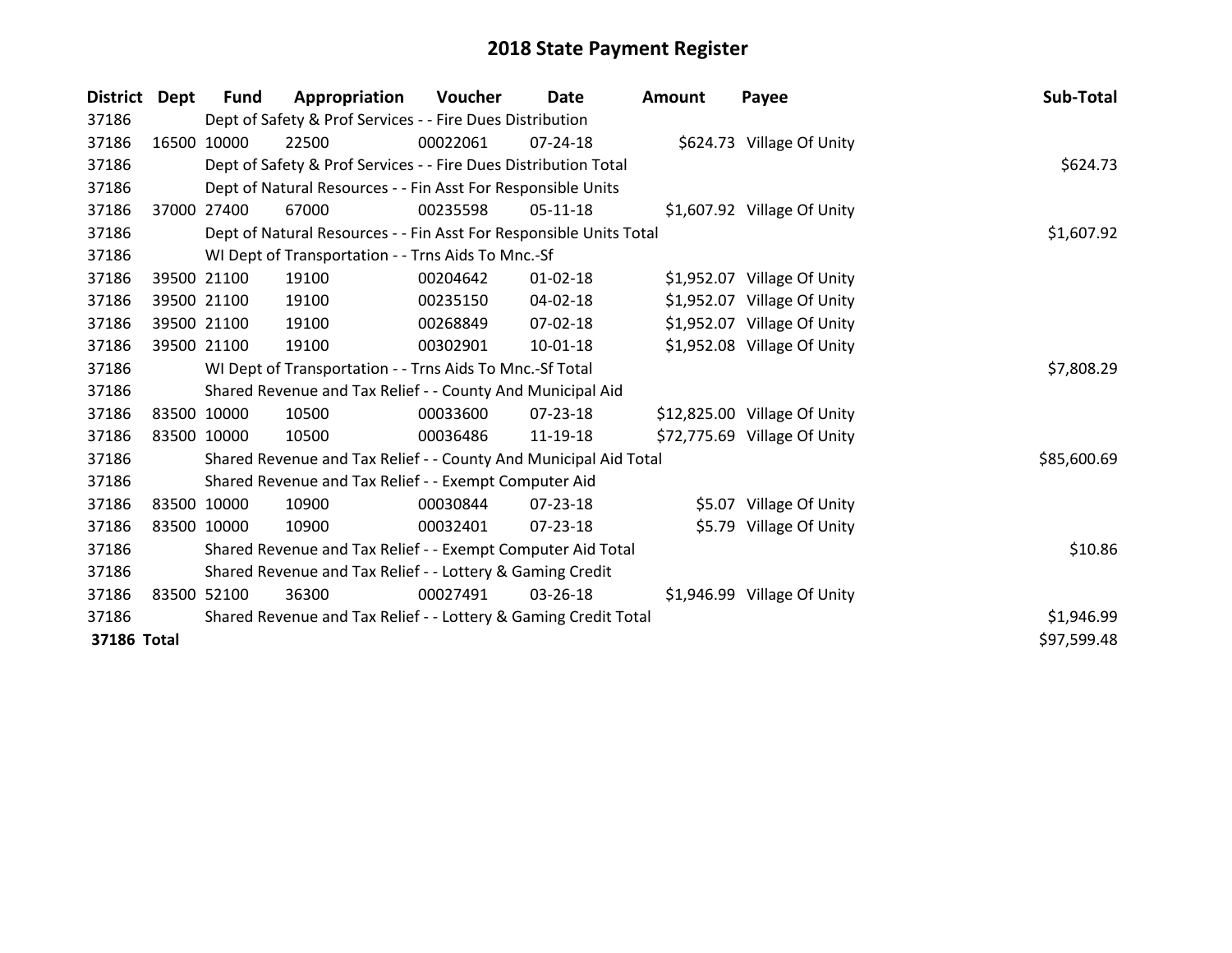| District Dept | <b>Fund</b> | Appropriation                                                         | Voucher        | Date           | Amount | Payee                          | Sub-Total    |
|---------------|-------------|-----------------------------------------------------------------------|----------------|----------------|--------|--------------------------------|--------------|
| 37192         |             | Dept of Safety & Prof Services - - Fire Dues Distribution             |                |                |        |                                |              |
| 37192         | 16500 10000 | 22500                                                                 | 00022062       | $07 - 26 - 18$ |        | \$44,277.95 Village Of Weston  |              |
| 37192         |             | Dept of Safety & Prof Services - - Fire Dues Distribution Total       |                |                |        |                                | \$44,277.95  |
| 37192         |             | Dept of Natural Resources - - Aids In Lieu Of Taxes - Gener           |                |                |        |                                |              |
| 37192         | 37000 10000 | 50300                                                                 | 00212177       | 02-05-18       |        | \$1,187.12 Village Of Weston   |              |
| 37192         |             | Dept of Natural Resources - - Aids In Lieu Of Taxes - Gener Total     |                |                |        |                                | \$1,187.12   |
| 37192         |             | Dept of Natural Resources - - Resaids - Cnty Forst, Cl & Mfl          |                |                |        |                                |              |
| 37192         | 37000 21200 | 57100                                                                 | 00247767       | 06-28-18       |        | \$278.91 Village Of Weston     |              |
| 37192         |             | Dept of Natural Resources - - Resaids - Cnty Forst, Cl & Mfl Total    |                |                |        |                                | \$278.91     |
| 37192         |             | Dept of Natural Resources - - Fin Asst For Responsible Units          |                |                |        |                                |              |
| 37192         | 37000 27400 | 67000                                                                 | 00235385       | $05-11-18$     |        | \$74,608.94 Village Of Weston  |              |
| 37192         |             | Dept of Natural Resources - - Fin Asst For Responsible Units Total    |                |                |        |                                | \$74,608.94  |
| 37192         |             | Dept of Natural Resources - - Recycling Consolidation Grants          |                |                |        |                                |              |
| 37192         | 37000 27400 | 67300                                                                 | 00235385       | $05 - 11 - 18$ |        | \$4,126.29 Village Of Weston   |              |
| 37192         |             | Dept of Natural Resources - - Recycling Consolidation Grants Total    | \$4,126.29     |                |        |                                |              |
| 37192         |             | WI Dept of Transportation - - Trns Aids To Mnc.-Sf                    |                |                |        |                                |              |
| 37192         | 39500 21100 | 19100                                                                 | 00204643       | $01 - 02 - 18$ |        | \$149,255.18 Village Of Weston |              |
| 37192         | 39500 21100 | 19100                                                                 | 00235151       | 04-02-18       |        | \$149,255.18 Village Of Weston |              |
| 37192         | 39500 21100 | 19100                                                                 | 00268850       | 07-02-18       |        | \$149,255.18 Village Of Weston |              |
| 37192         | 39500 21100 | 19100                                                                 | 00302902       | 10-01-18       |        | \$149,255.18 Village Of Weston |              |
| 37192         |             | WI Dept of Transportation - - Trns Aids To Mnc.-Sf Total              |                |                |        |                                | \$597,020.72 |
| 37192         |             | Department of Administration - - Hv Trans Ln Annual Impact Fee        |                |                |        |                                |              |
| 37192         | 50500 10000 | 17400                                                                 | 00078691       | 05-01-18       |        | \$10,874.00 Village Of Weston  |              |
| 37192         |             | Department of Administration - - Hv Trans Ln Annual Impact Fee Total  |                |                |        |                                | \$10,874.00  |
| 37192         |             | Shared Revenue and Tax Relief - - Expenditure Restraint Program       |                |                |        |                                |              |
| 37192         | 83500 10000 | 10100                                                                 | 00033601       | 07-23-18       |        | \$82,357.66 Village Of Weston  |              |
| 37192         | 83500 10000 | 10100                                                                 | 00036487       | 11-19-18       |        | \$0.11 Village Of Weston       |              |
| 37192         |             | Shared Revenue and Tax Relief - - Expenditure Restraint Program Total |                |                |        |                                | \$82,357.77  |
| 37192         |             | Shared Revenue and Tax Relief - - County And Municipal Aid            |                |                |        |                                |              |
| 37192         | 83500 10000 | 10500                                                                 | 00033601       | $07 - 23 - 18$ |        | \$156,731.71 Village Of Weston |              |
| 37192         | 83500 10000 | 10500                                                                 | 00036487       | 11-19-18       |        | \$888,146.35 Village Of Weston |              |
| 37192         |             | Shared Revenue and Tax Relief - - County And Municipal Aid Total      | \$1,044,878.06 |                |        |                                |              |
| 37192         |             | Shared Revenue and Tax Relief - - Exempt Computer Aid                 |                |                |        |                                |              |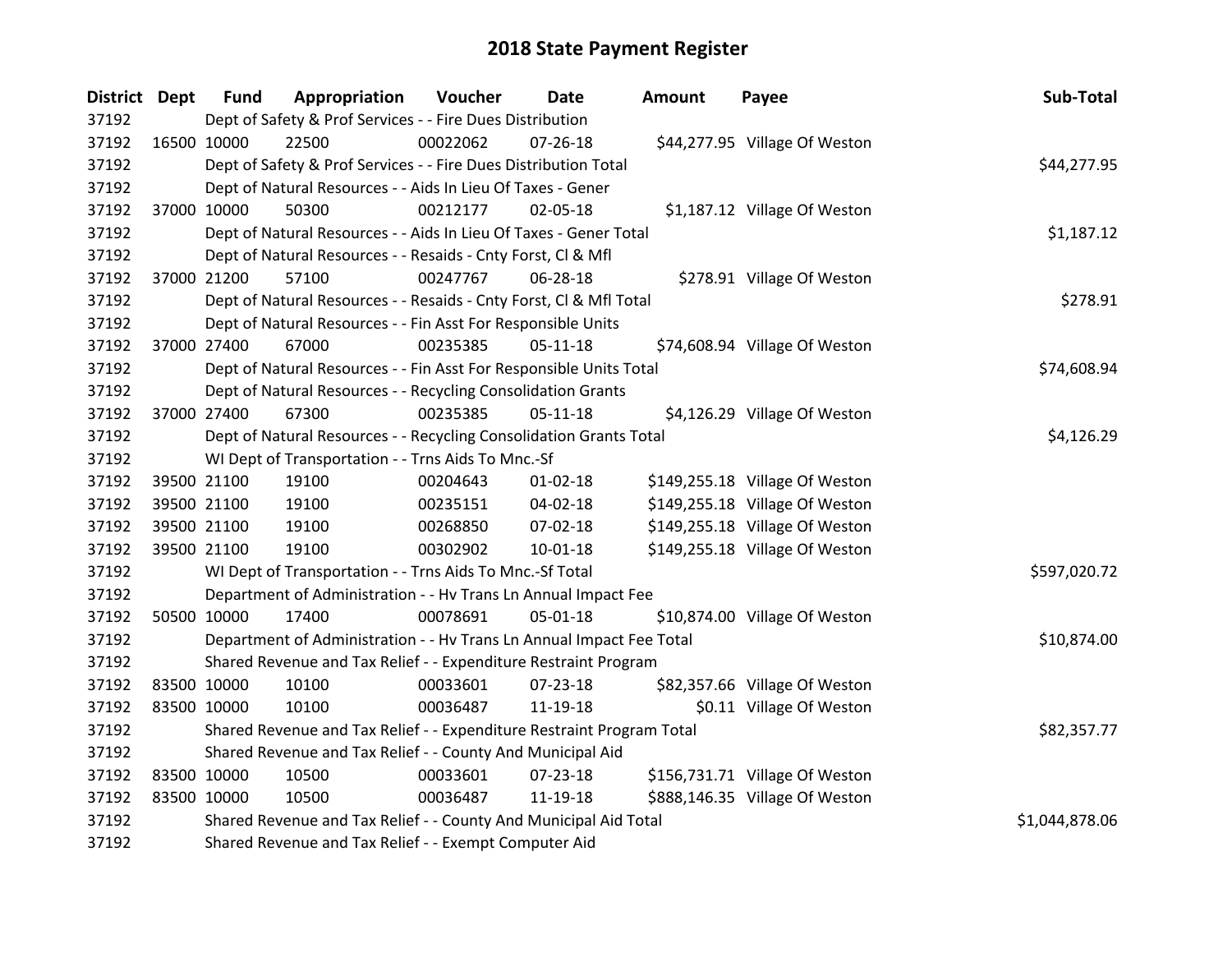| <b>District</b> | Dept        | Fund        | Appropriation                                                   | Voucher  | Date           | <b>Amount</b> | Payee                         | Sub-Total      |
|-----------------|-------------|-------------|-----------------------------------------------------------------|----------|----------------|---------------|-------------------------------|----------------|
| 37192           | 83500 10000 |             | 10900                                                           | 00030845 | $07 - 23 - 18$ |               | \$10,502.15 Village Of Weston |                |
| 37192           |             | 83500 10000 | 10900                                                           | 00032402 | $07 - 23 - 18$ |               | \$41,137.95 Village Of Weston |                |
| 37192           |             |             | Shared Revenue and Tax Relief - - Exempt Computer Aid Total     |          |                |               |                               | \$51,640.10    |
| 37192           |             |             | Shared Revenue and Tax Relief - - Utility Aid                   |          |                |               |                               |                |
| 37192           | 83500 10000 |             | 11000                                                           | 00033601 | $07 - 23 - 18$ |               | \$2,293.65 Village Of Weston  |                |
| 37192           |             | 83500 10000 | 11000                                                           | 00036487 | 11-19-18       |               | \$14,375.85 Village Of Weston |                |
| 37192           |             |             | Shared Revenue and Tax Relief - - Utility Aid Total             |          |                |               |                               | \$16,669.50    |
| 37192           |             |             | Shared Revenue and Tax Relief - - Lottery & Gaming Credit       |          |                |               |                               |                |
| 37192           | 83500 52100 |             | 36300                                                           | 00027492 | $03 - 26 - 18$ |               | \$8,989.68 Village Of Weston  |                |
| 37192           |             |             | Shared Revenue and Tax Relief - - Lottery & Gaming Credit Total |          |                |               |                               | \$8,989.68     |
| 37192 Total     |             |             |                                                                 |          |                |               |                               | \$1,936,909.04 |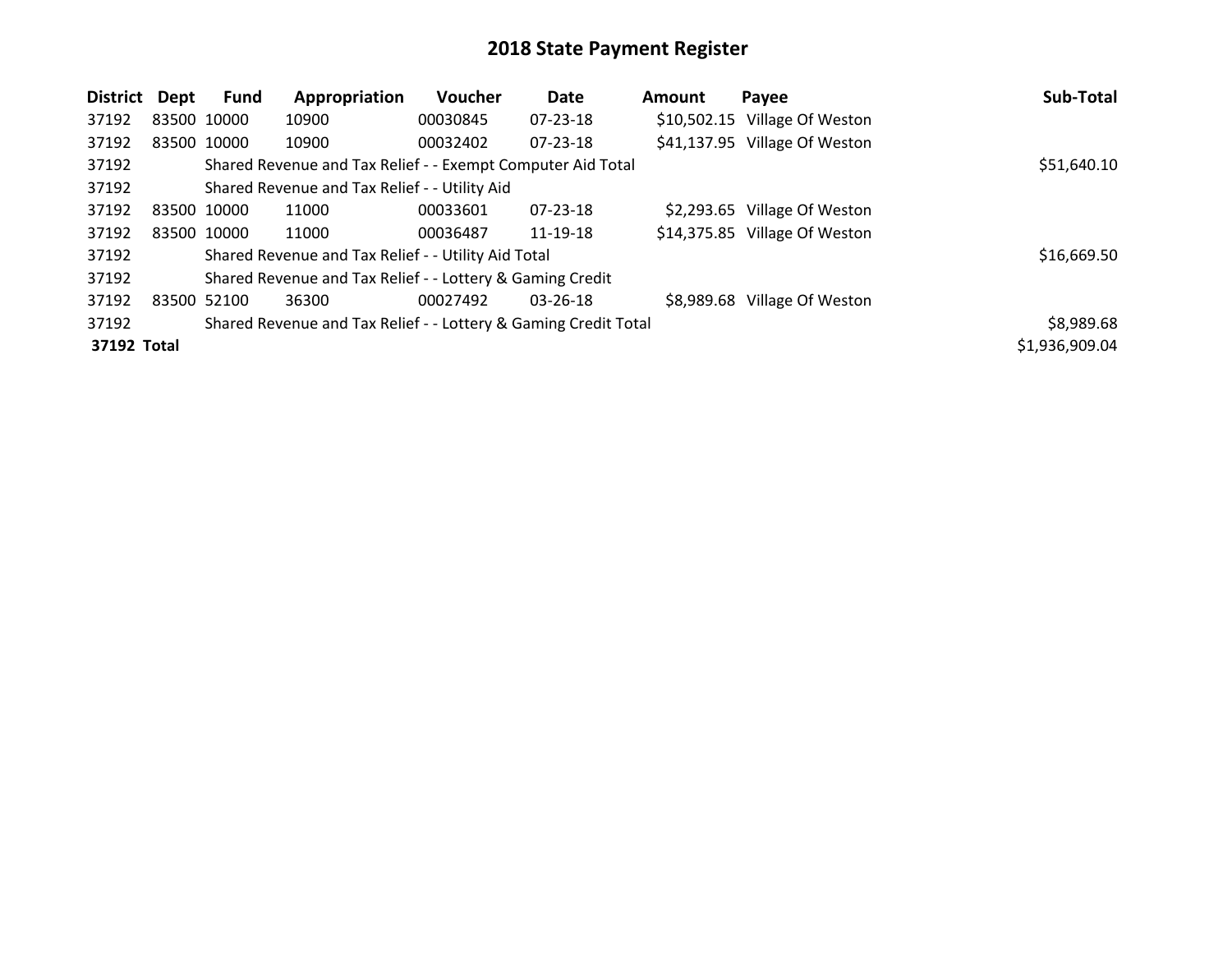| District    | Dept        | Fund        | Appropriation                                                        | <b>Voucher</b> | Date           | <b>Amount</b> | Payee                         | Sub-Total   |
|-------------|-------------|-------------|----------------------------------------------------------------------|----------------|----------------|---------------|-------------------------------|-------------|
| 37201       |             |             | Department of Administration - - Hv Trans Ln Annual Impact Fee       |                |                |               |                               |             |
| 37201       |             | 50500 10000 | 17400                                                                | 00078780       | $05-01-18$     |               | \$4,523.00 City Of Abbotsford |             |
| 37201       |             |             | Department of Administration - - Hv Trans Ln Annual Impact Fee Total |                |                |               |                               | \$4,523.00  |
| 37201       |             |             | Shared Revenue and Tax Relief - - Exempt Computer Aid                |                |                |               |                               |             |
| 37201       | 83500 10000 |             | 10900                                                                | 00030846       | $07 - 23 - 18$ |               | \$3,133.39 City Of Abbotsford |             |
| 37201       |             |             | Shared Revenue and Tax Relief - - Exempt Computer Aid Total          |                |                |               |                               | \$3,133.39  |
| 37201       |             |             | Shared Revenue and Tax Relief - - Lottery & Gaming Credit            |                |                |               |                               |             |
| 37201       | 83500 52100 |             | 36300                                                                | 00027493       | $03 - 26 - 18$ |               | \$5,756.04 City Of Abbotsford |             |
| 37201       |             |             | Shared Revenue and Tax Relief - - Lottery & Gaming Credit Total      |                |                |               |                               | \$5,756.04  |
| 37201 Total |             |             |                                                                      |                |                |               |                               | \$13,412.43 |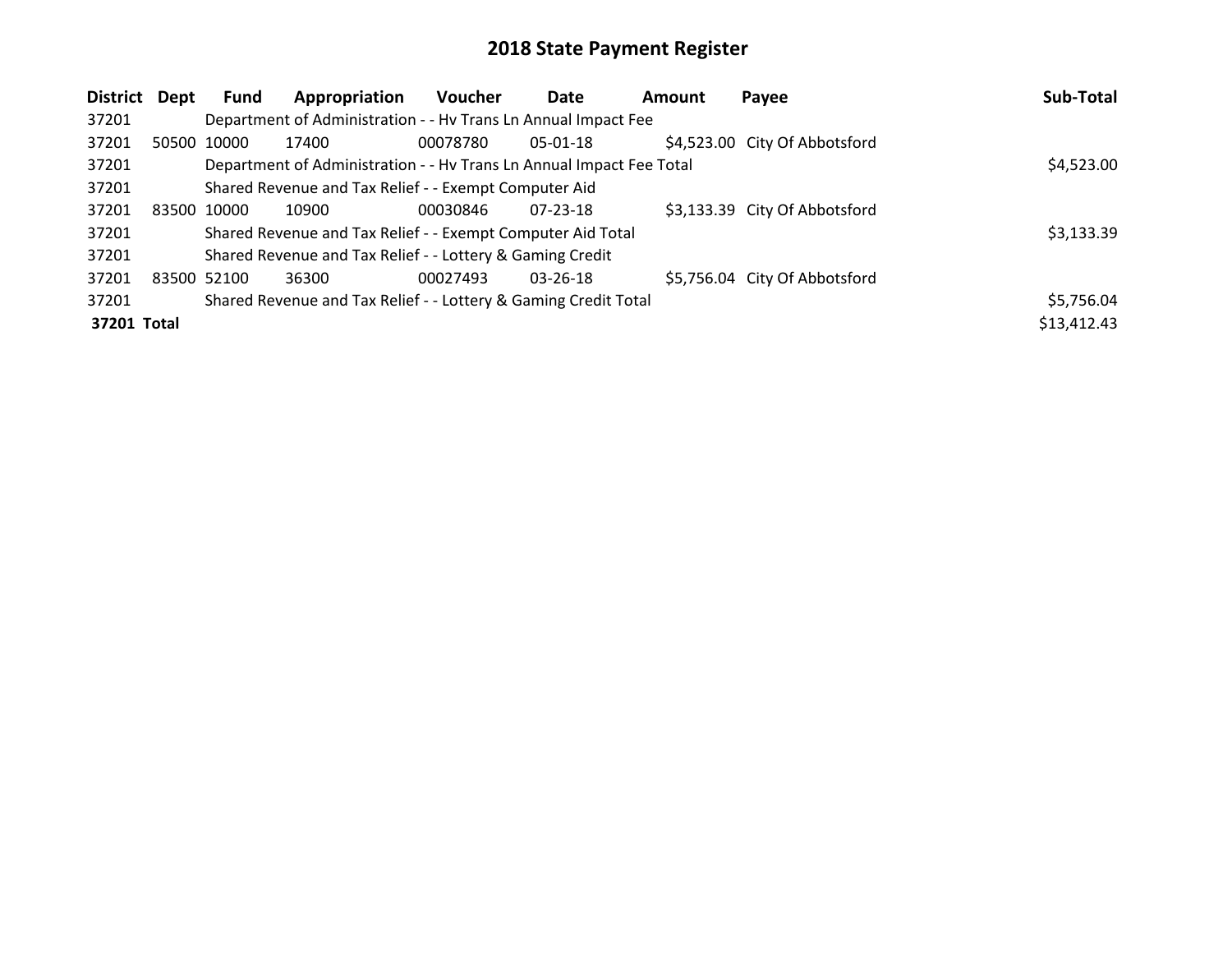| District Dept |             | Fund | Appropriation                                                   | <b>Voucher</b> | Date           | <b>Amount</b> | Payee                     | Sub-Total   |
|---------------|-------------|------|-----------------------------------------------------------------|----------------|----------------|---------------|---------------------------|-------------|
| 37211         |             |      | Shared Revenue and Tax Relief - - Exempt Computer Aid           |                |                |               |                           |             |
| 37211         | 83500 10000 |      | 10900                                                           | 00030847       | 07-23-18       |               | \$510.39 City Of Colby    |             |
| 37211         | 83500 10000 |      | 10900                                                           | 00032403       | $07 - 23 - 18$ |               | $$9,731.48$ City Of Colby |             |
| 37211         |             |      | Shared Revenue and Tax Relief - - Exempt Computer Aid Total     |                |                |               |                           | \$10,241.87 |
| 37211         |             |      | Shared Revenue and Tax Relief - - Lottery & Gaming Credit       |                |                |               |                           |             |
| 37211         | 83500 52100 |      | 36300                                                           | 00027494       | $03 - 26 - 18$ |               | $$2,010.36$ City Of Colby |             |
| 37211         |             |      | Shared Revenue and Tax Relief - - Lottery & Gaming Credit Total |                |                |               |                           | \$2,010.36  |
| 37211 Total   |             |      |                                                                 |                |                |               |                           | \$12,252.23 |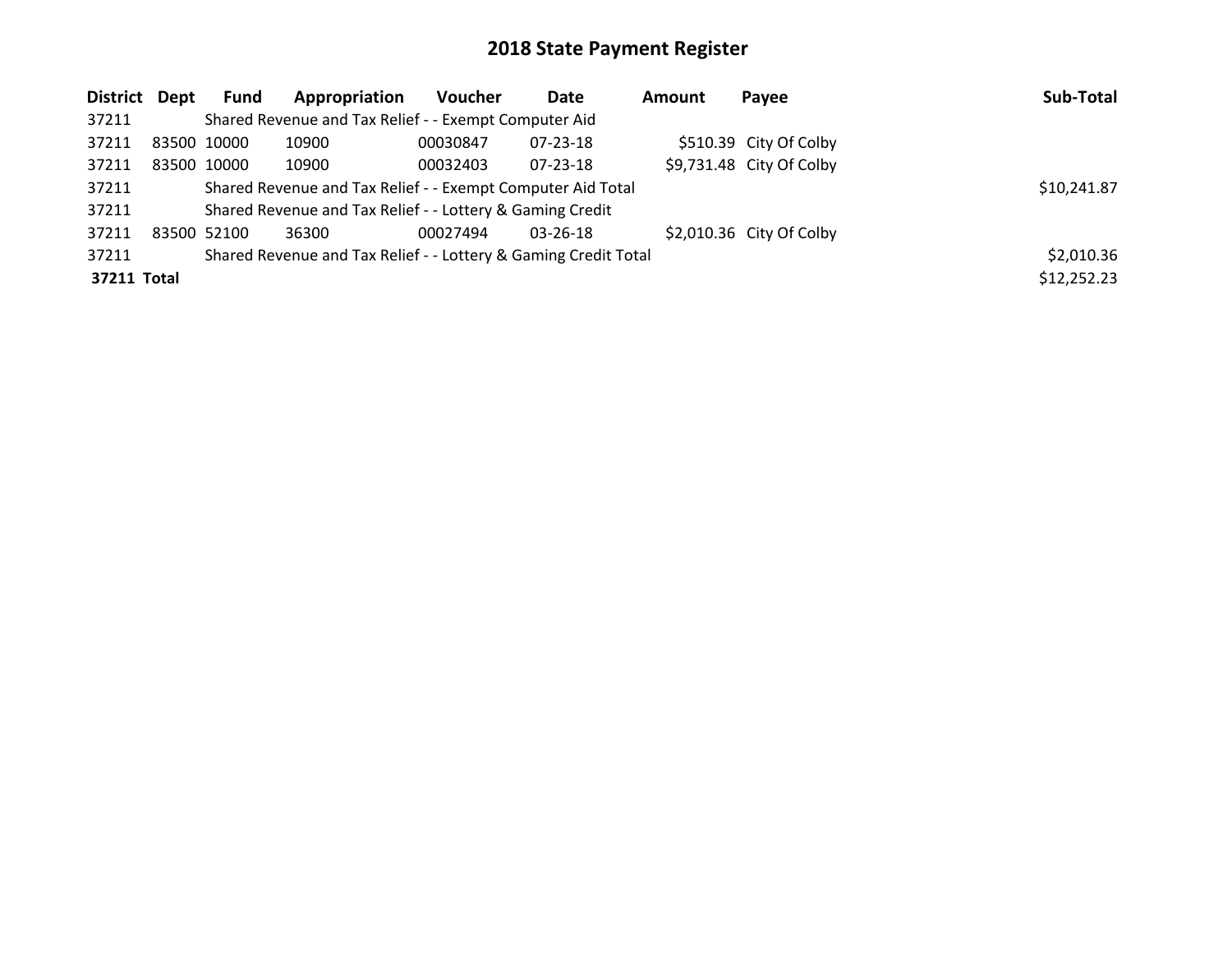| District Dept |             | <b>Fund</b> | Appropriation                                                          | Voucher  | Date           | Amount | Payee                           | Sub-Total    |
|---------------|-------------|-------------|------------------------------------------------------------------------|----------|----------------|--------|---------------------------------|--------------|
| 37250         |             |             | Dept of Ag, Trade & Cons Protc - - Retail Petroleum                    |          |                |        |                                 |              |
| 37250         |             | 11500 27200 | 16100                                                                  | 00032808 | 03-14-18       |        | \$92.00 City Of Marshfield      |              |
| 37250         |             | 11500 27200 | 16100                                                                  | 00035473 | 06-14-18       |        | \$92.00 City Of Marshfield      |              |
| 37250         | 11500 27200 |             | 16100                                                                  | 00039448 | $10-12-18$     |        | \$3,128.00 City Of Marshfield   |              |
| 37250         |             |             | Dept of Ag, Trade & Cons Protc - - Retail Petroleum Total              |          |                |        |                                 | \$3,312.00   |
| 37250         |             |             | Dept of Natural Resources - - Fin Asst For Responsible Units           |          |                |        |                                 |              |
| 37250         |             | 37000 27400 | 67000                                                                  | 00236044 | 05-15-18       |        | \$61,914.67 City Of Marshfield  |              |
| 37250         |             |             | Dept of Natural Resources - - Fin Asst For Responsible Units Total     |          |                |        |                                 | \$61,914.67  |
| 37250         |             |             | WI Dept of Transportation - - Trnst/Trns-Rel Aid F                     |          |                |        |                                 |              |
| 37250         |             | 39500 21100 | 18200                                                                  | 00330756 | 12-10-18       |        | \$184,347.95 City Of Marshfield |              |
| 37250         |             |             | WI Dept of Transportation - - Trnst/Trns-Rel Aid F Total               |          |                |        |                                 | \$184,347.95 |
| 37250         |             |             | WI Dept of Transportation - - Trnsprt Alternats Lf                     |          |                |        |                                 |              |
| 37250         |             | 39500 21100 | 22600                                                                  | 00288335 | 08-20-18       |        | \$48,724.79 City Of Marshfield  |              |
| 37250         |             | 39500 21100 | 22600                                                                  | 00332198 | 12-14-18       |        | \$64,266.28 City Of Marshfield  |              |
| 37250         |             |             | WI Dept of Transportation - - Trnsprt Alternats Lf Total               |          | \$112,991.07   |        |                                 |              |
| 37250         |             |             | WI Dept of Transportation - - Trnsprt Alternats Ff                     |          |                |        |                                 |              |
| 37250         |             | 39500 21100 | 22700                                                                  | 00288335 | 08-20-18       |        | \$194,899.14 City Of Marshfield |              |
| 37250         | 39500 21100 |             | 22700                                                                  | 00332198 | 12-14-18       |        | \$257,065.11 City Of Marshfield |              |
| 37250         |             |             | WI Dept of Transportation - - Trnsprt Alternats Ff Total               |          |                |        |                                 | \$451,964.25 |
| 37250         |             |             | Department of Health Services - - Emergency Medical Services, Ai       |          |                |        |                                 |              |
| 37250         | 43500 10000 |             | 11900                                                                  | 00229387 | 08-31-18       |        | \$6,700.03 City Of Marshfield   |              |
| 37250         |             |             | Department of Health Services - - Emergency Medical Services, Ai Total |          |                |        |                                 | \$6,700.03   |
| 37250         |             |             | Department of Justice - - Crime Laboratories, Dna                      |          |                |        |                                 |              |
| 37250         | 45500 10000 |             | 22100                                                                  | 00049002 | 07-19-18       |        | \$210.00 City Of Marshfield     |              |
| 37250         |             |             | Department of Justice - - Crime Laboratories, Dna Total                |          |                |        |                                 | \$210.00     |
| 37250         |             |             | Department of Justice - - Law Enforcement Train, Local                 |          |                |        |                                 |              |
| 37250         | 45500 10000 |             | 23100                                                                  | 00053254 | 10-18-18       |        | \$5,760.00 City Of Marshfield   |              |
| 37250         |             |             | Department of Justice - - Law Enforcement Train, Local Total           |          |                |        |                                 | \$5,760.00   |
| 37250         |             |             | Department of Justice - - Federal Aid, State Operations                |          |                |        |                                 |              |
| 37250         | 45500 10000 |             | 24100                                                                  | 00052429 | 09-27-18       |        | \$1,701.58 City Of Marshfield   |              |
| 37250         |             |             | Department of Justice - - Federal Aid, State Operations Total          |          |                |        |                                 | \$1,701.58   |
| 37250         |             |             | Public Defender Board - - Transcript, Discovery And Int                |          |                |        |                                 |              |
| 37250         |             | 55000 10000 | 10600                                                                  | 00136728 | $04 - 11 - 18$ |        | \$1,040.00 City Of Marshfield   |              |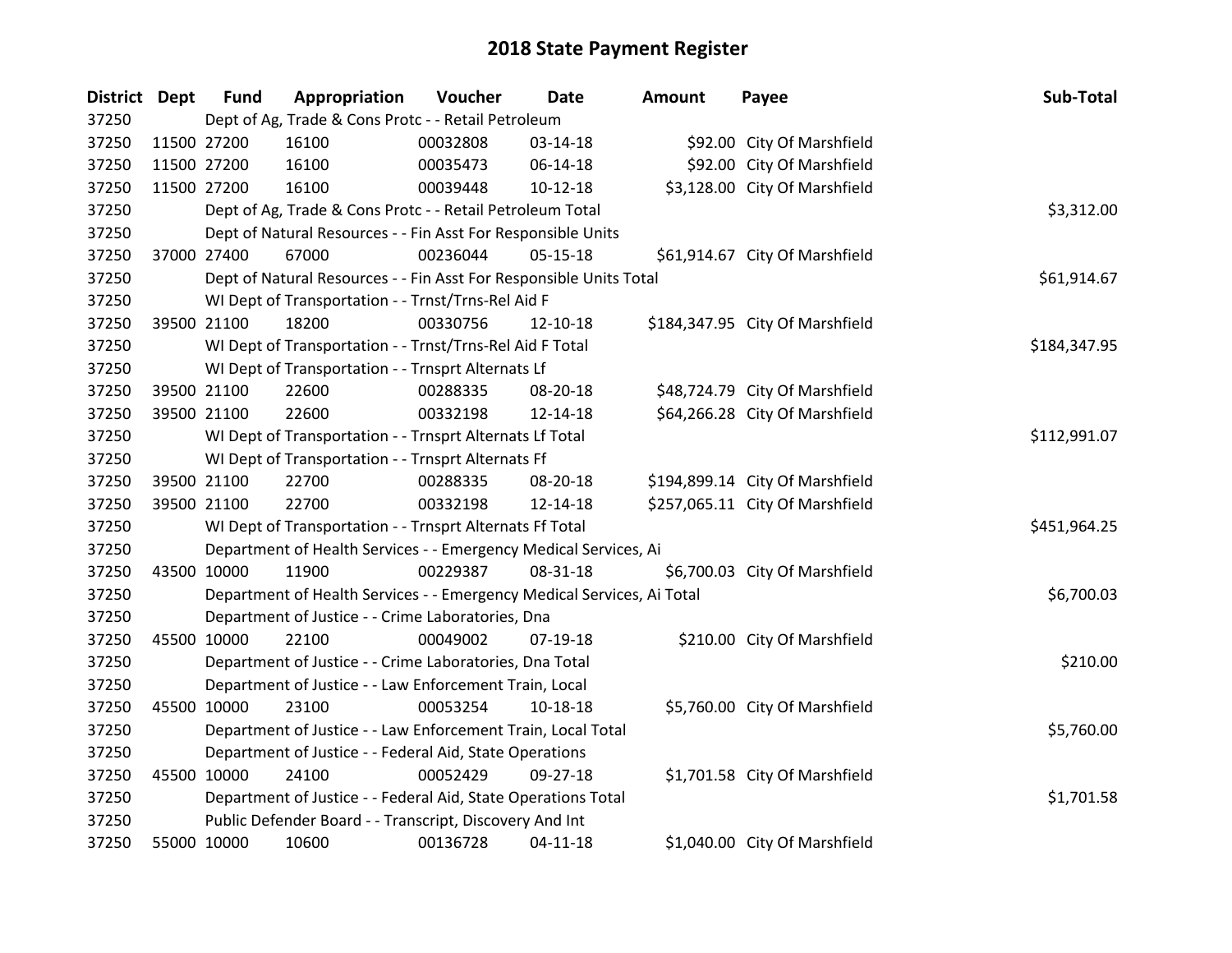| <b>District</b> | Dept        | Fund        | Appropriation                                                   | Voucher  | <b>Date</b>    | Amount | Payee                         | Sub-Total    |
|-----------------|-------------|-------------|-----------------------------------------------------------------|----------|----------------|--------|-------------------------------|--------------|
| 37250           |             | 55000 10000 | 10600                                                           | 00159547 | 09-04-18       |        | \$825.00 City Of Marshfield   |              |
| 37250           |             | 55000 10000 | 10600                                                           | 00168477 | $11 - 16 - 18$ |        | \$465.00 City Of Marshfield   |              |
| 37250           |             |             | Public Defender Board - - Transcript, Discovery And Int Total   |          |                |        |                               | \$2,330.00   |
| 37250           |             |             | Shared Revenue and Tax Relief - - Exempt Computer Aid           |          |                |        |                               |              |
| 37250           | 83500       | 10000       | 10900                                                           | 00030848 | 07-23-18       |        | \$6,160.24 City Of Marshfield |              |
| 37250           |             |             | Shared Revenue and Tax Relief - - Exempt Computer Aid Total     |          |                |        |                               | \$6,160.24   |
| 37250           |             |             | Shared Revenue and Tax Relief - - Lottery & Gaming Credit       |          |                |        |                               |              |
| 37250           | 83500 52100 |             | 36300                                                           | 00027495 | $03 - 26 - 18$ |        | \$2,445.48 City Of Marshfield |              |
| 37250           |             |             | Shared Revenue and Tax Relief - - Lottery & Gaming Credit Total |          |                |        |                               | \$2,445.48   |
| 37250 Total     |             |             |                                                                 |          |                |        |                               | \$839,837.27 |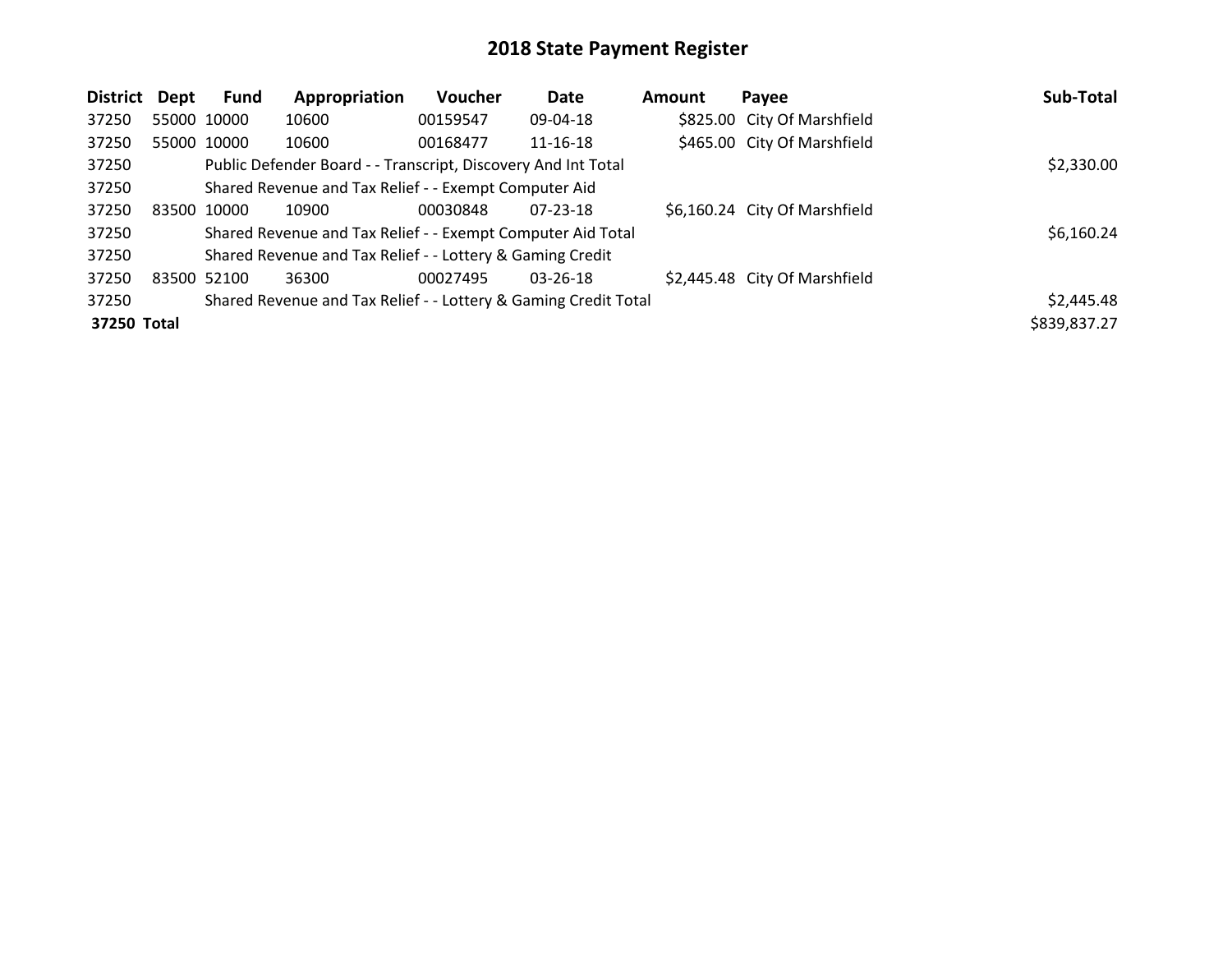| District Dept |             | <b>Fund</b> | Appropriation                                                                   | Voucher   | Date           | <b>Amount</b> | Payee                       | Sub-Total    |
|---------------|-------------|-------------|---------------------------------------------------------------------------------|-----------|----------------|---------------|-----------------------------|--------------|
| 37251         |             |             | Dept of Safety & Prof Services - - Fire Dues Distribution                       |           |                |               |                             |              |
| 37251         | 16500 10000 |             | 22500                                                                           | 00024416  | 07-23-18       |               | \$12,633.45 City Of Mosinee |              |
| 37251         |             |             | Dept of Safety & Prof Services - - Fire Dues Distribution Total                 |           |                |               |                             | \$12,633.45  |
| 37251         |             |             | Dept of Natural Resources - - Aids In Lieu Of Taxes - Gener                     |           |                |               |                             |              |
| 37251         |             | 37000 10000 | 50300                                                                           | 00212185  | 02-02-18       |               | \$100.89 City Of Mosinee    |              |
| 37251         |             |             | Dept of Natural Resources - - Aids In Lieu Of Taxes - Gener Total               |           |                |               |                             | \$100.89     |
| 37251         |             |             | Dept of Natural Resources - - Fin Asst For Responsible Units                    |           |                |               |                             |              |
| 37251         |             | 37000 27400 | 67000                                                                           | 00235312  | $05 - 11 - 18$ |               | \$14,546.53 City Of Mosinee |              |
| 37251         |             |             | Dept of Natural Resources - - Fin Asst For Responsible Units Total              |           |                |               |                             | \$14,546.53  |
| 37251         |             |             | Dept of Natural Resources - - Recycling Consolidation Grants                    |           |                |               |                             |              |
| 37251         |             | 37000 27400 | 67300                                                                           | 00235312  | $05-11-18$     |               | \$1,035.65 City Of Mosinee  |              |
| 37251         |             |             | Dept of Natural Resources - - Recycling Consolidation Grants Total              |           |                |               |                             | \$1,035.65   |
| 37251         |             |             | WI Dept of Transportation - - Trns Aids To Mnc.-Sf                              |           |                |               |                             |              |
| 37251         |             | 39500 21100 | 19100                                                                           | 00204644  | $01 - 02 - 18$ |               | \$76,788.27 City Of Mosinee |              |
| 37251         |             | 39500 21100 | 19100                                                                           | 00235152  | 04-02-18       |               | \$76,788.27 City Of Mosinee |              |
| 37251         |             | 39500 21100 | 19100                                                                           | 00268851  | 07-02-18       |               | \$76,788.27 City Of Mosinee |              |
| 37251         |             | 39500 21100 | 19100                                                                           | 00302903  | 10-01-18       |               | \$76,788.30 City Of Mosinee |              |
| 37251         |             |             | WI Dept of Transportation - - Trns Aids To Mnc.-Sf Total                        |           |                |               |                             | \$307,153.11 |
| 37251         |             |             | Department of Health Services - - Prepaid Medical Transport Reimbursement       |           |                |               |                             |              |
| 37251         | 43500 10000 |             | 16300                                                                           | AMBULANCE | 11-08-18       |               | \$12,506.82 City Of Mosinee |              |
| 37251         |             |             | Department of Health Services - - Prepaid Medical Transport Reimbursement Total |           |                |               |                             | \$12,506.82  |
| 37251         |             |             | Department of Justice - - Law Enforcement Train, Local                          |           |                |               |                             |              |
| 37251         | 45500 10000 |             | 23100                                                                           | 00053539  | $10-18-18$     |               | \$1,120.00 City Of Mosinee  |              |
| 37251         |             |             | Department of Justice - - Law Enforcement Train, Local Total                    |           |                |               |                             | \$1,120.00   |
| 37251         |             |             | Department of Military Affairs - - Energy Costs, Energy-Related A               |           |                |               |                             |              |
| 37251         |             | 46500 10000 | 10600                                                                           | 00037174  | $01 - 17 - 18$ |               | \$263.40 City Of Mosinee    |              |
| 37251         |             | 46500 10000 | 10600                                                                           | 00039687  | 02-23-18       |               | \$250.60 City Of Mosinee    |              |
| 37251         | 46500 10000 |             | 10600                                                                           | 00040435  | 03-14-18       |               | \$263.40 City Of Mosinee    |              |
| 37251         | 46500 10000 |             | 10600                                                                           | 00041870  | $04-17-18$     |               | \$263.40 City Of Mosinee    |              |
| 37251         |             | 46500 10000 | 10600                                                                           | 00043141  | 05-15-18       |               | \$263.40 City Of Mosinee    |              |
| 37251         |             | 46500 10000 | 10600                                                                           | 00045103  | 06-18-18       |               | \$263.40 City Of Mosinee    |              |
| 37251         |             | 46500 10000 | 10600                                                                           | 00046562  | $07 - 18 - 18$ |               | \$263.40 City Of Mosinee    |              |
| 37251         | 46500 10000 |             | 10600                                                                           | 00047601  | 08-13-18       |               | \$276.20 City Of Mosinee    |              |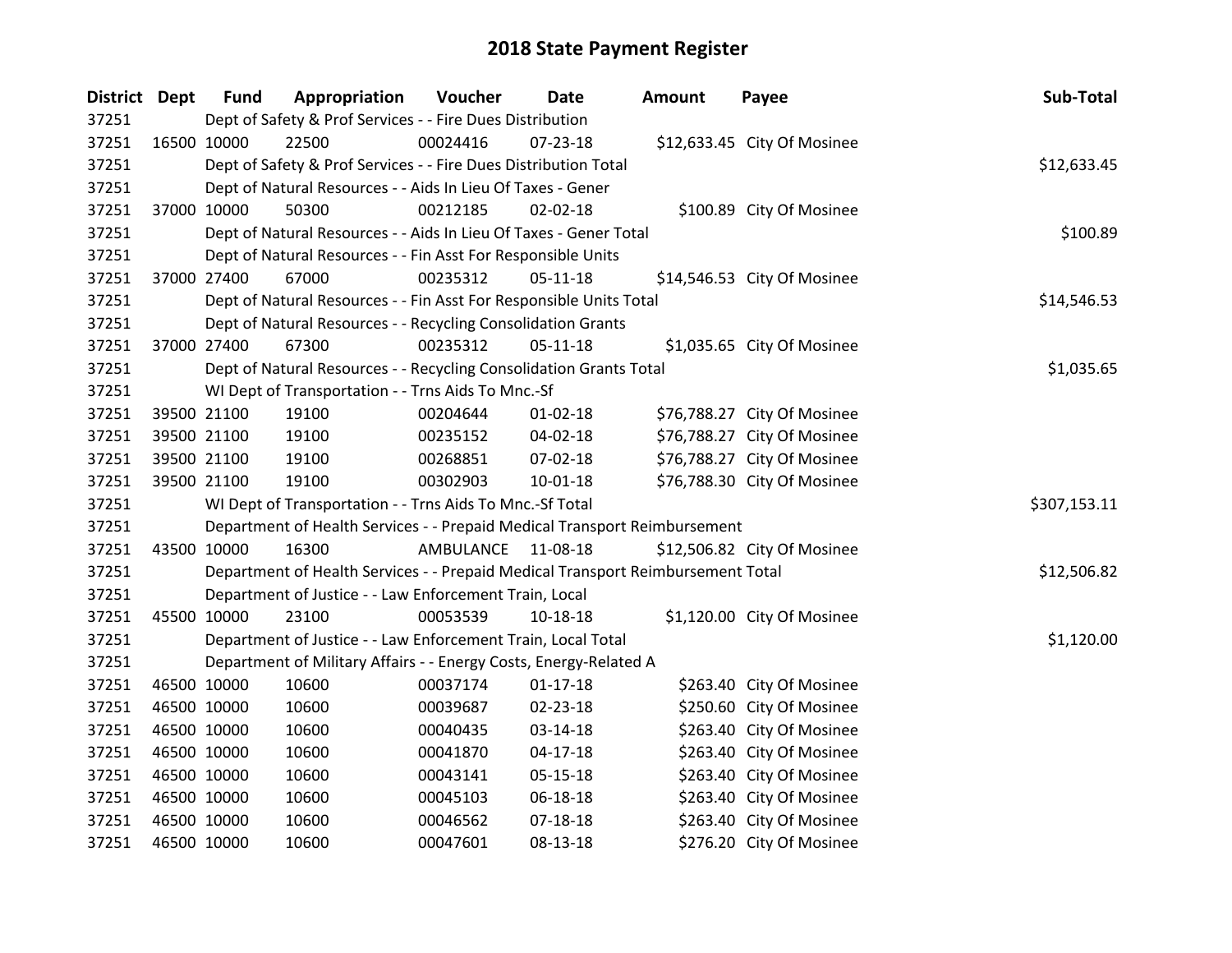| <b>District</b> | Dept        | Fund        | Appropriation                                                           | Voucher     | <b>Date</b>    | <b>Amount</b> | Payee                        | Sub-Total    |
|-----------------|-------------|-------------|-------------------------------------------------------------------------|-------------|----------------|---------------|------------------------------|--------------|
| 37251           |             | 46500 10000 | 10600                                                                   | 00049322    | 09-19-18       |               | \$276.20 City Of Mosinee     |              |
| 37251           |             | 46500 10000 | 10600                                                                   | 00051441    | $11 - 01 - 18$ |               | \$237.80 City Of Mosinee     |              |
| 37251           |             | 46500 10000 | 10600                                                                   | 00052200    | 11-23-18       |               | \$263.40 City Of Mosinee     |              |
| 37251           |             | 46500 10000 | 10600                                                                   | 00053408    | 12-20-18       |               | \$289.00 City Of Mosinee     |              |
| 37251           |             |             | Department of Military Affairs - - Energy Costs, Energy-Related A Total |             |                |               |                              | \$3,173.60   |
| 37251           |             |             | Department of Revenue - - Payments For Municipal Svcs                   |             |                |               |                              |              |
| 37251           | 56600       | 10000       | 50100                                                                   | 00026837    | $01 - 31 - 18$ |               | \$1,435.63 City Of Mosinee   |              |
| 37251           |             |             | Department of Revenue - - Payments For Municipal Svcs Total             |             |                |               |                              | \$1,435.63   |
| 37251           |             |             | Shared Revenue and Tax Relief - - Expenditure Restraint Program         |             |                |               |                              |              |
| 37251           |             | 83500 10000 | 10100                                                                   | 00033602    | 07-23-18       |               | \$44,304.27 City Of Mosinee  |              |
| 37251           | 83500 10000 |             | 10100                                                                   | 00036488    | 11-19-18       |               | \$0.05 City Of Mosinee       |              |
| 37251           |             |             | Shared Revenue and Tax Relief - - Expenditure Restraint Program Total   | \$44,304.32 |                |               |                              |              |
| 37251           |             |             | Shared Revenue and Tax Relief - - County And Municipal Aid              |             |                |               |                              |              |
| 37251           |             | 83500 10000 | 10500                                                                   | 00033602    | 07-23-18       |               | \$75,124.60 City Of Mosinee  |              |
| 37251           |             | 83500 10000 | 10500                                                                   | 00036488    | 11-19-18       |               | \$413,199.22 City Of Mosinee |              |
| 37251           |             |             | Shared Revenue and Tax Relief - - County And Municipal Aid Total        |             |                |               |                              | \$488,323.82 |
| 37251           |             |             | Shared Revenue and Tax Relief - - Exempt Computer Aid                   |             |                |               |                              |              |
| 37251           |             | 83500 10000 | 10900                                                                   | 00030849    | $07 - 23 - 18$ |               | \$4,078.08 City Of Mosinee   |              |
| 37251           |             | 83500 10000 | 10900                                                                   | 00032404    | 07-23-18       |               | \$9,312.65 City Of Mosinee   |              |
| 37251           |             |             | Shared Revenue and Tax Relief - - Exempt Computer Aid Total             |             |                |               |                              | \$13,390.73  |
| 37251           |             |             | Shared Revenue and Tax Relief - - Utility Aid                           |             |                |               |                              |              |
| 37251           |             | 83500 10000 | 11000                                                                   | 00033602    | $07 - 23 - 18$ |               | \$1,088.87 City Of Mosinee   |              |
| 37251           | 83500 10000 |             | 11000                                                                   | 00036488    | 11-19-18       |               | \$6,313.00 City Of Mosinee   |              |
| 37251           |             |             | Shared Revenue and Tax Relief - - Utility Aid Total                     |             |                |               |                              | \$7,401.87   |
| 37251 Total     |             |             |                                                                         |             |                |               |                              | \$907,126.42 |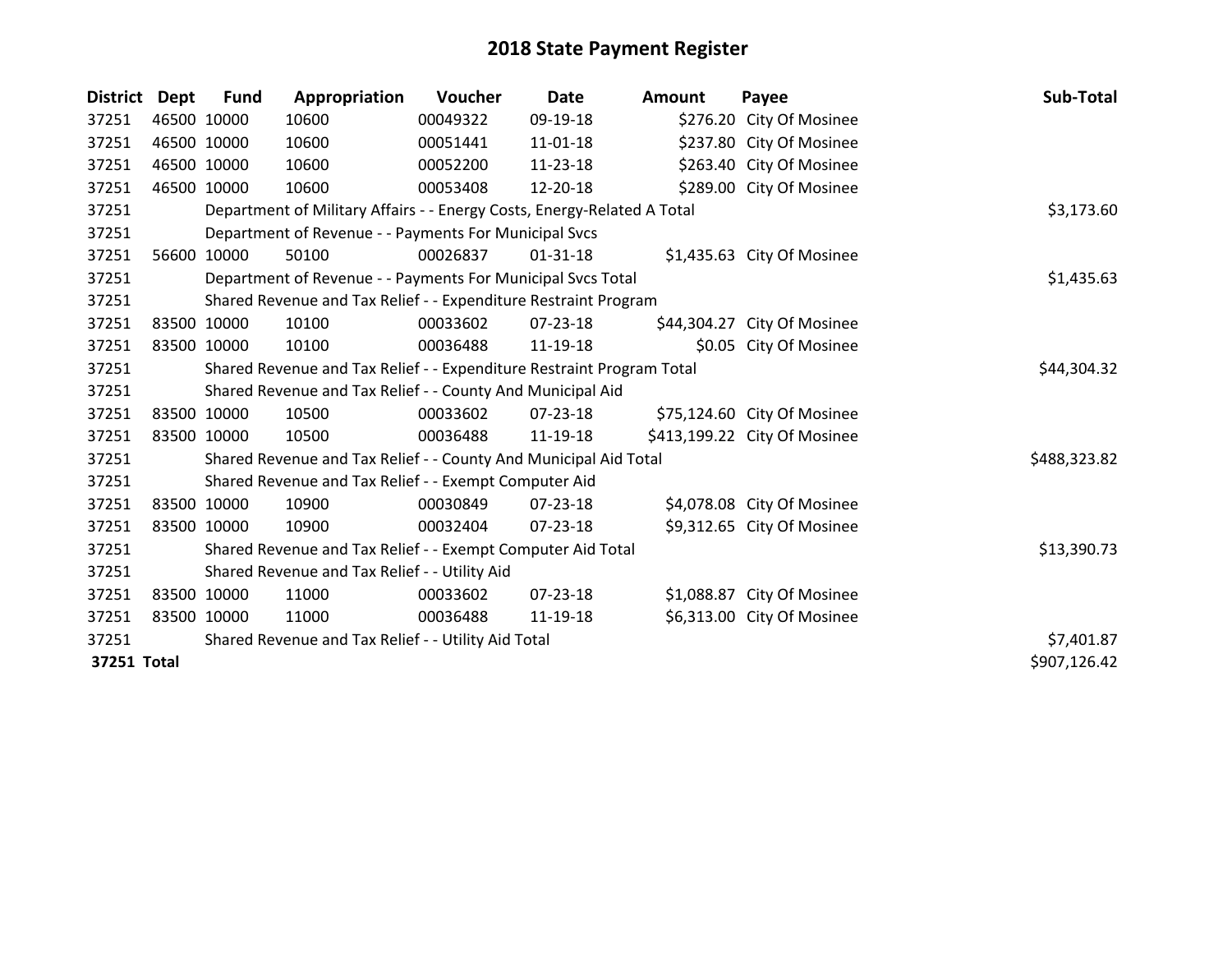| <b>District Dept</b> |             | <b>Fund</b>                                                                     | Appropriation                                                          | Voucher    | Date           | <b>Amount</b> | Payee                         | Sub-Total    |
|----------------------|-------------|---------------------------------------------------------------------------------|------------------------------------------------------------------------|------------|----------------|---------------|-------------------------------|--------------|
| 37281                |             |                                                                                 | Dept of Safety & Prof Services - - Fire Dues Distribution              |            |                |               |                               |              |
| 37281                | 16500 10000 |                                                                                 | 22500                                                                  | 00022063   | 07-25-18       |               | \$8,469.30 City Of Schofield  |              |
| 37281                |             |                                                                                 | Dept of Safety & Prof Services - - Fire Dues Distribution Total        | \$8,469.30 |                |               |                               |              |
| 37281                |             |                                                                                 | Dept of Natural Resources - - Aids In Lieu Of Taxes - Gener            |            |                |               |                               |              |
| 37281                |             | 37000 10000                                                                     | 50300                                                                  | 00212247   | 02-05-18       |               | \$116.42 City Of Schofield    |              |
| 37281                |             |                                                                                 | Dept of Natural Resources - - Aids In Lieu Of Taxes - Gener Total      |            |                |               |                               | \$116.42     |
| 37281                |             |                                                                                 | Dept of Natural Resources - - Fin Asst For Responsible Units           |            |                |               |                               |              |
| 37281                |             | 37000 27400                                                                     | 67000                                                                  | 00235698   | $05 - 11 - 18$ |               | \$8,986.90 City Of Schofield  |              |
| 37281                |             |                                                                                 | Dept of Natural Resources - - Fin Asst For Responsible Units Total     |            |                |               |                               | \$8,986.90   |
| 37281                |             |                                                                                 | Dept of Natural Resources - - Recycling Consolidation Grants           |            |                |               |                               |              |
| 37281                |             | 37000 27400                                                                     | 67300                                                                  | 00235698   | $05-11-18$     |               | \$566.76 City Of Schofield    |              |
| 37281                |             |                                                                                 | Dept of Natural Resources - - Recycling Consolidation Grants Total     |            |                |               |                               | \$566.76     |
| 37281                |             |                                                                                 | WI Dept of Transportation - - Conn Hwy Aids St Fds                     |            |                |               |                               |              |
| 37281                |             | 39500 21100                                                                     | 16200                                                                  | 00205588   | 01-02-18       |               | \$5,722.57 City Of Schofield  |              |
| 37281                |             | 39500 21100                                                                     | 16200                                                                  | 00236096   | 04-02-18       |               | \$5,722.57 City Of Schofield  |              |
| 37281                |             | 39500 21100                                                                     | 16200                                                                  | 00269795   | $07 - 02 - 18$ |               | \$5,722.57 City Of Schofield  |              |
| 37281                |             | 39500 21100                                                                     | 16200                                                                  | 00303847   | $10 - 01 - 18$ |               | \$5,722.58 City Of Schofield  |              |
| 37281                |             |                                                                                 | WI Dept of Transportation - - Conn Hwy Aids St Fds Total               |            |                |               |                               | \$22,890.29  |
| 37281                |             |                                                                                 | WI Dept of Transportation - - Trns Aids To Mnc.-Sf                     |            |                |               |                               |              |
| 37281                |             | 39500 21100                                                                     | 19100                                                                  | 00204645   | $01 - 02 - 18$ |               | \$47,435.03 City Of Schofield |              |
| 37281                |             | 39500 21100                                                                     | 19100                                                                  | 00235153   | 04-02-18       |               | \$47,435.03 City Of Schofield |              |
| 37281                |             | 39500 21100                                                                     | 19100                                                                  | 00268852   | 07-02-18       |               | \$47,435.03 City Of Schofield |              |
| 37281                |             | 39500 21100                                                                     | 19100                                                                  | 00302904   | $10 - 01 - 18$ |               | \$47,435.05 City Of Schofield |              |
| 37281                |             |                                                                                 | WI Dept of Transportation - - Trns Aids To Mnc.-Sf Total               |            |                |               |                               | \$189,740.14 |
| 37281                |             |                                                                                 | Department of Health Services - - Emergency Medical Services, Ai       |            |                |               |                               |              |
| 37281                | 43500 10000 |                                                                                 | 11900                                                                  | 00229435   | 08-31-18       |               | \$5,094.29 City Of Schofield  |              |
| 37281                |             |                                                                                 | Department of Health Services - - Emergency Medical Services, Ai Total |            |                |               |                               | \$5,094.29   |
| 37281                |             | Department of Health Services - - Prepaid Medical Transport Reimbursement       |                                                                        |            |                |               |                               |              |
| 37281                | 43500 10000 |                                                                                 | 16300                                                                  | AMBULANCE  | 11-08-18       |               | \$2,000.00 City Of Schofield  |              |
| 37281                |             | Department of Health Services - - Prepaid Medical Transport Reimbursement Total | \$2,000.00                                                             |            |                |               |                               |              |
| 37281                |             |                                                                                 | Shared Revenue and Tax Relief - - Expenditure Restraint Program        |            |                |               |                               |              |
| 37281                | 83500 10000 |                                                                                 | 10100                                                                  | 00033603   | 07-23-18       |               | \$29,539.94 City Of Schofield |              |
| 37281                |             |                                                                                 | Shared Revenue and Tax Relief - - Expenditure Restraint Program Total  |            |                |               |                               | \$29,539.94  |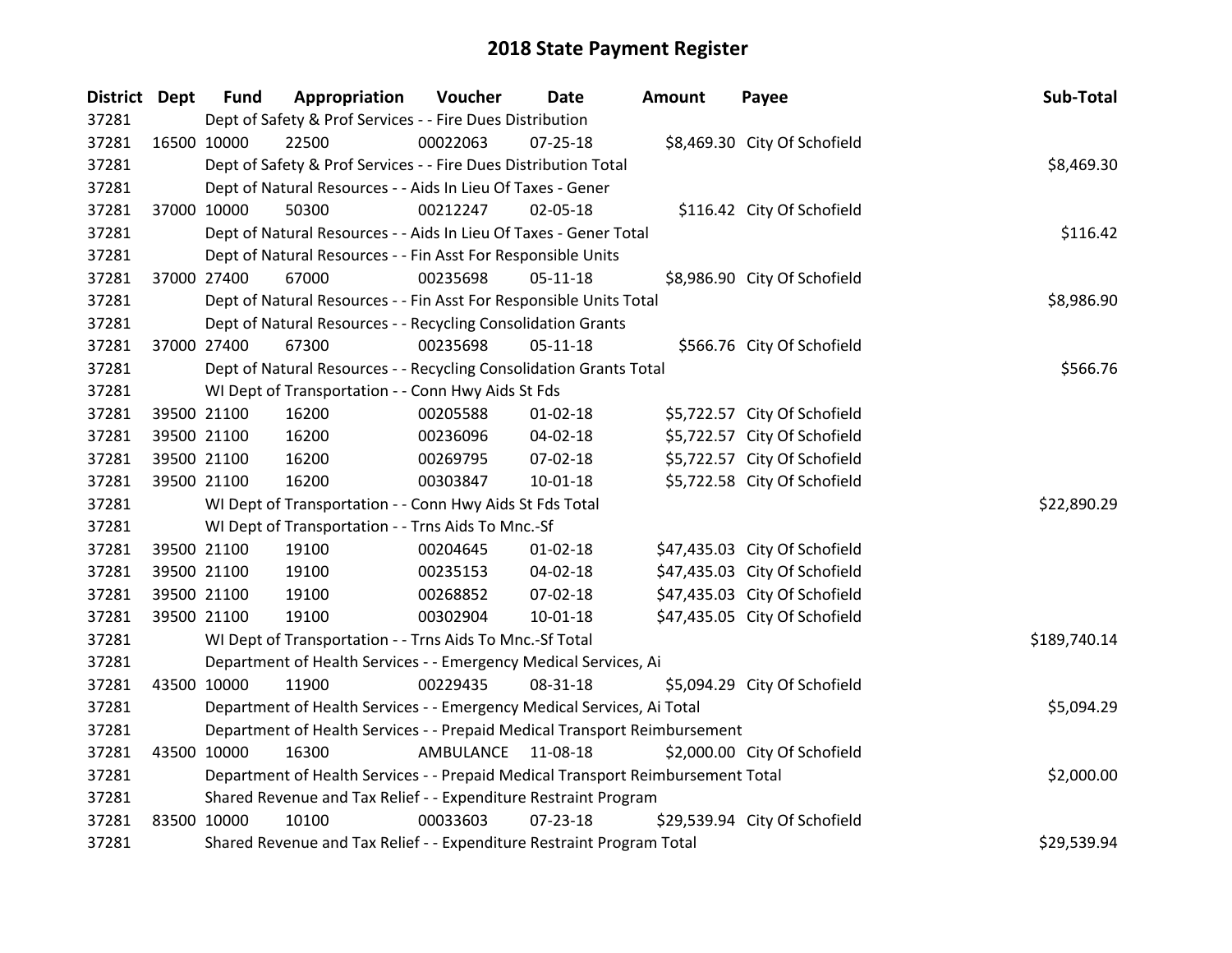| District    | Dept        | <b>Fund</b> | Appropriation                                                    | <b>Voucher</b> | Date           | <b>Amount</b> | Payee                          | Sub-Total    |
|-------------|-------------|-------------|------------------------------------------------------------------|----------------|----------------|---------------|--------------------------------|--------------|
| 37281       |             |             | Shared Revenue and Tax Relief - - County And Municipal Aid       |                |                |               |                                |              |
| 37281       | 83500 10000 |             | 10500                                                            | 00033603       | 07-23-18       |               | \$25,634.30 City Of Schofield  |              |
| 37281       |             | 83500 10000 | 10500                                                            | 00036489       | 11-19-18       |               | \$143,261.05 City Of Schofield |              |
| 37281       |             |             | Shared Revenue and Tax Relief - - County And Municipal Aid Total |                |                |               |                                | \$168,895.35 |
| 37281       |             |             | Shared Revenue and Tax Relief - - Exempt Computer Aid            |                |                |               |                                |              |
| 37281       | 83500 10000 |             | 10900                                                            | 00030850       | 07-23-18       |               | \$60,465.97 City Of Schofield  |              |
| 37281       | 83500 10000 |             | 10900                                                            | 00032405       | $07 - 23 - 18$ |               | \$2,345.50 City Of Schofield   |              |
| 37281       |             |             | Shared Revenue and Tax Relief - - Exempt Computer Aid Total      |                |                |               |                                | \$62,811.47  |
| 37281       |             |             | Shared Revenue and Tax Relief - - Lottery & Gaming Credit        |                |                |               |                                |              |
| 37281       | 83500       | 52100       | 36300                                                            | 00027496       | $03 - 26 - 18$ |               | \$981.24 City Of Schofield     |              |
| 37281       |             |             | Shared Revenue and Tax Relief - - Lottery & Gaming Credit Total  |                |                |               |                                | \$981.24     |
| 37281 Total |             |             |                                                                  |                |                |               |                                | \$500,092.10 |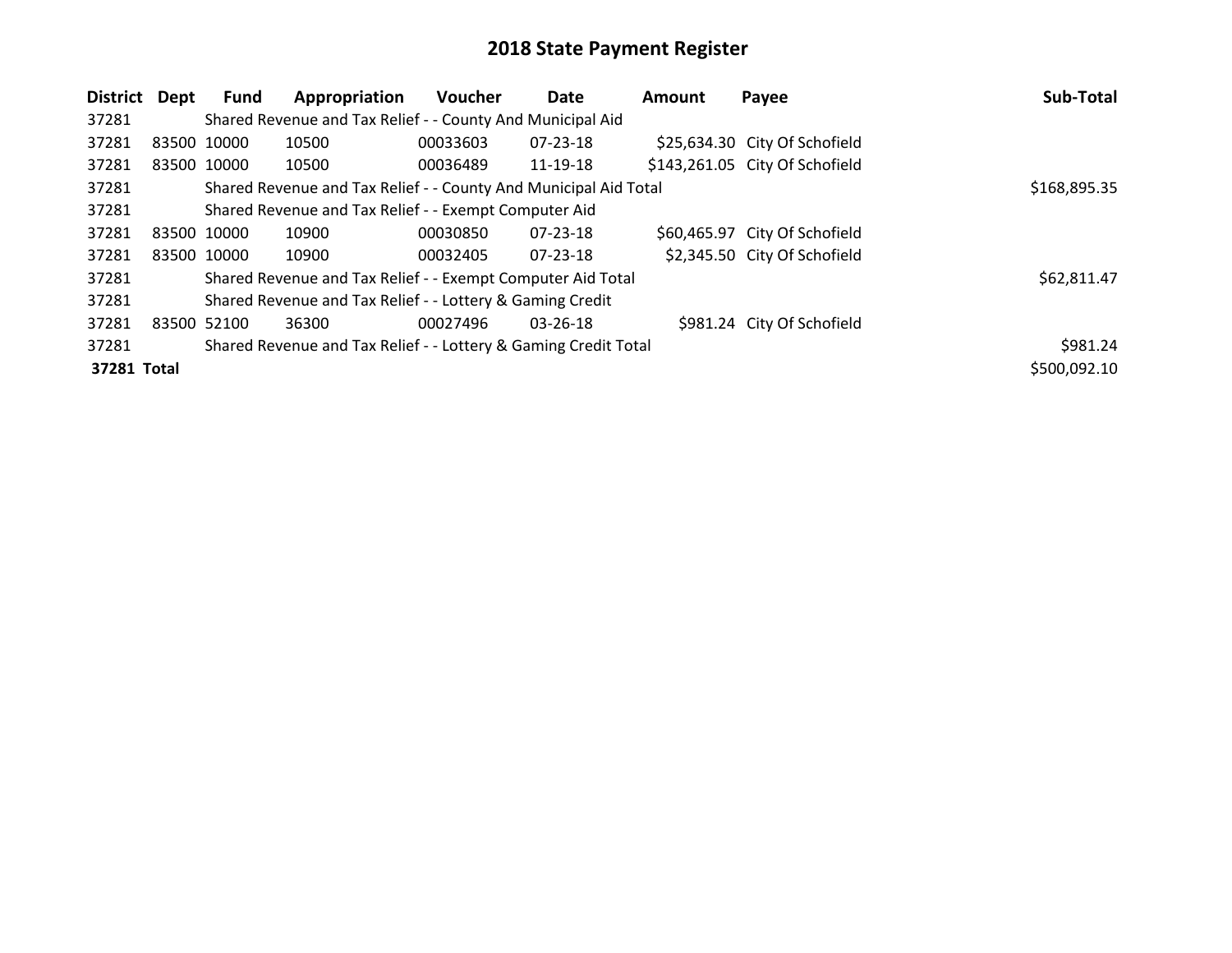| District Dept |             | <b>Fund</b> | Appropriation                                                           | Voucher  | Date           | <b>Amount</b> | Payee                       | Sub-Total    |
|---------------|-------------|-------------|-------------------------------------------------------------------------|----------|----------------|---------------|-----------------------------|--------------|
| 37291         |             |             | Dept of Financial Institutions - - Payday Loan Database And Finan       |          |                |               |                             |              |
| 37291         | 14400 10000 |             | 12300                                                                   | 00008223 | $03 - 21 - 18$ |               | \$800.00 City Of Wausau     |              |
| 37291         |             |             | Dept of Financial Institutions - - Payday Loan Database And Finan Total |          |                |               |                             | \$800.00     |
| 37291         |             |             | Dept of Safety & Prof Services - - Fire Dues Distribution               |          |                |               |                             |              |
| 37291         |             | 16500 10000 | 22500                                                                   | 00024422 | $07 - 23 - 18$ |               | \$113,243.54 City Of Wausau |              |
| 37291         |             |             | Dept of Safety & Prof Services - - Fire Dues Distribution Total         |          |                |               |                             | \$113,243.54 |
| 37291         |             |             | Wisconsin Historical Society - - General Program Operations-Prf         |          |                |               |                             |              |
| 37291         | 24500 10000 |             | 14100                                                                   | 00019222 | 09-28-18       |               | \$24,700.00 City Of Wausau  |              |
| 37291         |             |             | Wisconsin Historical Society - - General Program Operations-Prf Total   |          |                |               |                             | \$24,700.00  |
| 37291         |             |             | Dept of Natural Resources - - Aids In Lieu Of Taxes - Gener             |          |                |               |                             |              |
| 37291         | 37000 10000 |             | 50300                                                                   | 00212190 | $02 - 02 - 18$ |               | \$72.61 City Of Wausau      |              |
| 37291         |             |             | Dept of Natural Resources - - Aids In Lieu Of Taxes - Gener Total       |          |                |               |                             | \$72.61      |
| 37291         |             |             | Dept of Natural Resources - - Resaids - Cnty Forst, Cl & Mfl            |          |                |               |                             |              |
| 37291         |             | 37000 21200 | 57100                                                                   | 00247768 | 06-28-18       |               | \$23.00 City Of Wausau      |              |
| 37291         |             |             | Dept of Natural Resources - - Resaids - Cnty Forst, CI & Mfl Total      |          |                |               |                             | \$23.00      |
| 37291         |             |             | Dept of Natural Resources - - Rec & Resource Aids, Fed                  |          |                |               |                             |              |
| 37291         |             | 37000 21200 | 58300                                                                   | 00238255 | 05-30-18       |               | \$5,062.50 City Of Wausau   |              |
| 37291         |             |             | Dept of Natural Resources - - Rec & Resource Aids, Fed Total            |          |                |               |                             | \$5,062.50   |
| 37291         |             |             | Dept of Natural Resources - - Petrostorage Envr Remd Awards             |          |                |               |                             |              |
| 37291         |             | 37000 27200 | 66700                                                                   | 00274029 | 10-19-18       |               | \$1,812.21 City Of Wausau   |              |
| 37291         |             |             | Dept of Natural Resources - - Petrostorage Envr Remd Awards Total       |          |                |               |                             | \$1,812.21   |
| 37291         |             |             | Dept of Natural Resources - - Fin Asst For Responsible Units            |          |                |               |                             |              |
| 37291         |             | 37000 27400 | 67000                                                                   | 00235448 | 05-11-18       |               | \$137,009.66 City Of Wausau |              |
| 37291         |             |             | Dept of Natural Resources - - Fin Asst For Responsible Units Total      |          |                |               |                             | \$137,009.66 |
| 37291         |             |             | Dept of Natural Resources - - Recycling Consolidation Grants            |          |                |               |                             |              |
| 37291         | 37000 27400 |             | 67300                                                                   | 00235448 | $05-11-18$     |               | \$10,007.49 City Of Wausau  |              |
| 37291         |             |             | Dept of Natural Resources - - Recycling Consolidation Grants Total      |          |                |               |                             | \$10,007.49  |
| 37291         |             |             | WI Dept of Transportation - - Conn Hwy Aids St Fds                      |          |                |               |                             |              |
| 37291         |             | 39500 21100 | 16200                                                                   | 00205589 | $01 - 02 - 18$ |               | \$60,988.46 City Of Wausau  |              |
| 37291         |             | 39500 21100 | 16200                                                                   | 00236097 | 04-02-18       |               | \$60,988.46 City Of Wausau  |              |
| 37291         |             | 39500 21100 | 16200                                                                   | 00269796 | 07-02-18       |               | \$60,988.46 City Of Wausau  |              |
| 37291         |             | 39500 21100 | 16200                                                                   | 00303848 | $10 - 01 - 18$ |               | \$60,988.49 City Of Wausau  |              |
| 37291         |             |             | WI Dept of Transportation - - Conn Hwy Aids St Fds Total                |          |                |               |                             | \$243,953.87 |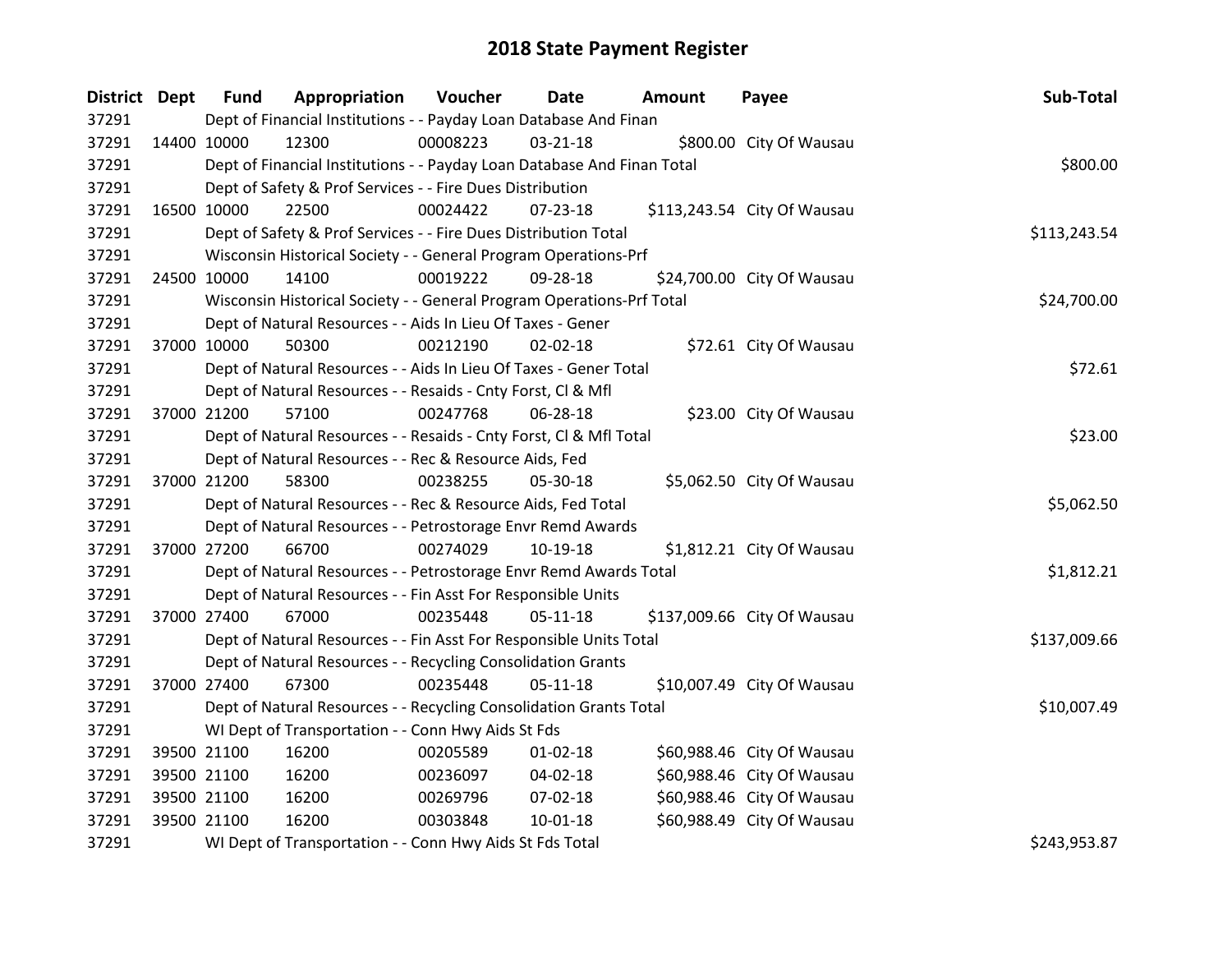| District Dept | <b>Fund</b>                                            | Appropriation                                                             | Voucher  | <b>Date</b>    | <b>Amount</b> | Payee                       | Sub-Total      |  |
|---------------|--------------------------------------------------------|---------------------------------------------------------------------------|----------|----------------|---------------|-----------------------------|----------------|--|
| 37291         |                                                        | WI Dept of Transportation - - Paratransit Aids, Sf                        |          |                |               |                             |                |  |
| 37291         | 39500 21100                                            | 17500                                                                     | 00260997 | 06-11-18       |               | \$29,192.00 City Of Wausau  |                |  |
| 37291         |                                                        | WI Dept of Transportation - - Paratransit Aids, Sf Total                  |          | \$29,192.00    |               |                             |                |  |
| 37291         |                                                        | WI Dept of Transportation - - Tb, Trns Oper Aid Sf                        |          |                |               |                             |                |  |
| 37291         | 39500 21100                                            | 17600                                                                     | 00262469 | 06-13-18       |               | \$198,436.00 City Of Wausau |                |  |
| 37291         | 39500 21100                                            | 17600                                                                     | 00289400 | 08-24-18       |               | \$595,309.00 City Of Wausau |                |  |
| 37291         |                                                        | WI Dept of Transportation - - Tb, Trns Oper Aid Sf Total                  |          |                |               |                             | \$793,745.00   |  |
| 37291         |                                                        | WI Dept of Transportation - - Hwy Sfty Loc Aid Ffd                        |          |                |               |                             |                |  |
| 37291         | 39500 21100                                            | 18500                                                                     | 00208444 | 01-08-18       |               | \$4,653.43 City Of Wausau   |                |  |
| 37291         | 39500 21100                                            | 18500                                                                     | 00220247 | $02 - 12 - 18$ |               | \$6,353.11 City Of Wausau   |                |  |
| 37291         | 39500 21100                                            | 18500                                                                     | 00228367 | 03-09-18       |               | \$5,711.62 City Of Wausau   |                |  |
| 37291         | 39500 21100                                            | 18500                                                                     | 00243540 | 04-20-18       |               | \$2,712.63 City Of Wausau   |                |  |
| 37291         | 39500 21100                                            | 18500                                                                     | 00266917 | $07-12-18$     |               | \$7,353.49 City Of Wausau   |                |  |
| 37291         | 39500 21100                                            | 18500                                                                     | 00274062 | 07-20-18       |               | \$6,549.92 City Of Wausau   |                |  |
| 37291         | 39500 21100                                            | 18500                                                                     | 00281003 | 08-01-18       |               | \$6,896.50 City Of Wausau   |                |  |
| 37291         | 39500 21100                                            | 18500                                                                     | 00291932 | 08-29-18       |               | \$4,342.77 City Of Wausau   |                |  |
| 37291         | 39500 21100                                            | 18500                                                                     | 00299114 | 09-20-18       |               | \$3,948.00 City Of Wausau   |                |  |
| 37291         | 39500 21100                                            | 18500                                                                     | 00300012 | 09-24-18       |               | \$5,433.33 City Of Wausau   |                |  |
| 37291         | 39500 21100                                            | 18500                                                                     | 00309978 | $10 - 16 - 18$ |               | \$2,801.62 City Of Wausau   |                |  |
| 37291         |                                                        | WI Dept of Transportation - - Hwy Sfty Loc Aid Ffd Total                  |          |                |               |                             | \$56,756.42    |  |
| 37291         |                                                        | WI Dept of Transportation - - Trns Aids To Mnc.-Sf                        |          |                |               |                             |                |  |
| 37291         | 39500 21100                                            | 19100                                                                     | 00204646 | 01-02-18       |               | \$610,104.96 City Of Wausau |                |  |
| 37291         | 39500 21100                                            | 19100                                                                     | 00235154 | 04-02-18       |               | \$610,104.96 City Of Wausau |                |  |
| 37291         | 39500 21100                                            | 19100                                                                     | 00268853 | 07-02-18       |               | \$610,104.96 City Of Wausau |                |  |
| 37291         | 39500 21100                                            | 19100                                                                     | 00302905 | 10-01-18       |               | \$610,104.97 City Of Wausau |                |  |
| 37291         |                                                        | WI Dept of Transportation - - Trns Aids To Mnc.-Sf Total                  |          |                |               |                             | \$2,440,419.85 |  |
| 37291         |                                                        | Department of Health Services - - Emergency Medical Services, Ai          |          |                |               |                             |                |  |
| 37291         | 43500 10000                                            | 11900                                                                     | 00229471 | 08-31-18       |               | \$8,010.99 City Of Wausau   |                |  |
| 37291         |                                                        | Department of Health Services - - Emergency Medical Services, Ai Total    |          |                |               |                             | \$8,010.99     |  |
| 37291         | Department of Health Services - - Federal Project Aids |                                                                           |          |                |               |                             |                |  |
| 37291         | 43500 10000                                            | 15000                                                                     | 00214237 | 07-06-18       |               | \$14,880.00 City Of Wausau  |                |  |
| 37291         |                                                        | Department of Health Services - - Federal Project Aids Total              |          |                |               |                             | \$14,880.00    |  |
| 37291         |                                                        | Department of Health Services - - Prepaid Medical Transport Reimbursement |          |                |               |                             |                |  |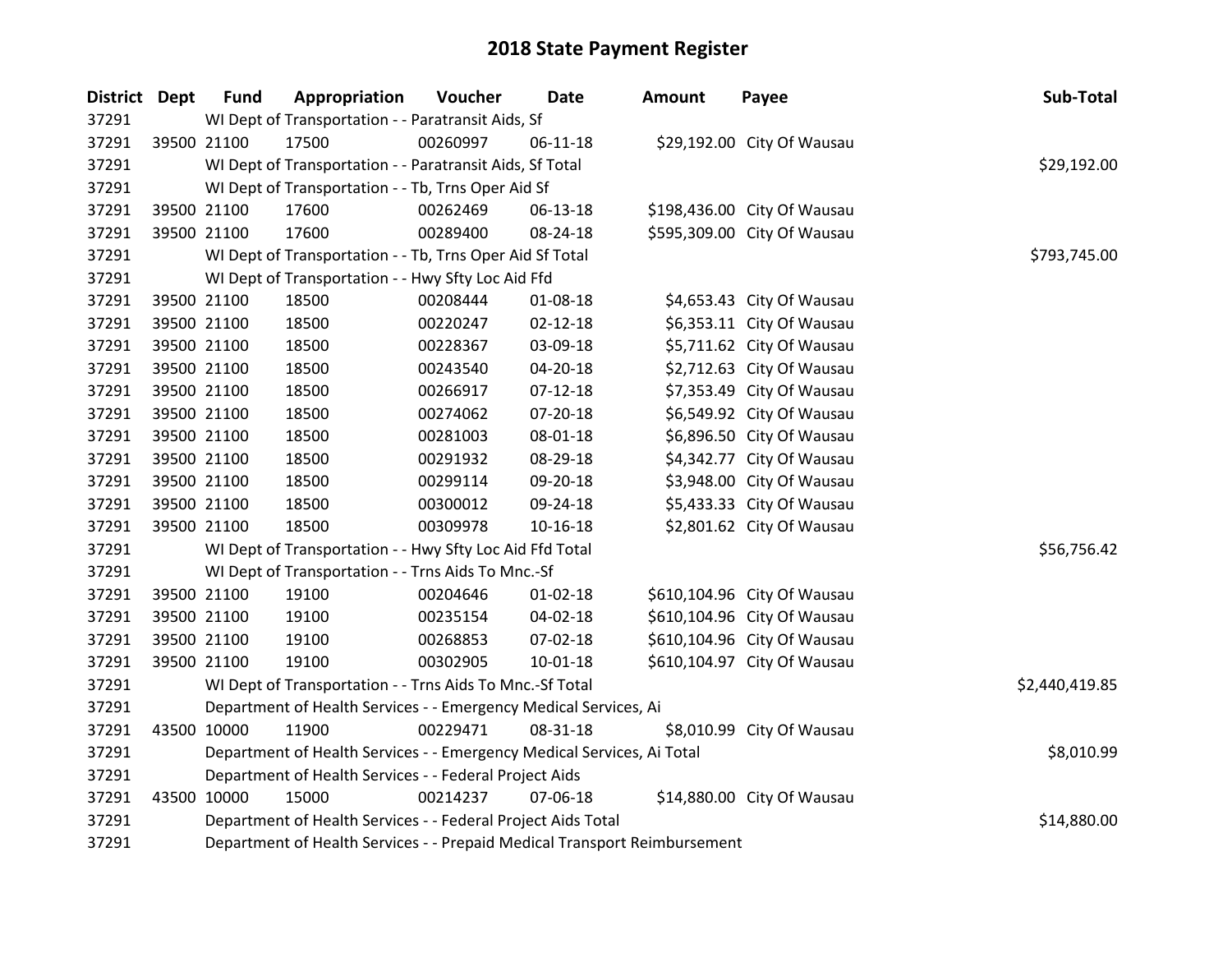| <b>District Dept</b> | <b>Fund</b> | Appropriation                                                                   | Voucher   | <b>Date</b>    | Amount | Payee                       | Sub-Total    |
|----------------------|-------------|---------------------------------------------------------------------------------|-----------|----------------|--------|-----------------------------|--------------|
| 37291                | 43500 10000 | 16300                                                                           | AMBULANCE | 11-08-18       |        | \$134,419.13 City Of Wausau |              |
| 37291                |             | Department of Health Services - - Prepaid Medical Transport Reimbursement Total |           |                |        |                             | \$134,419.13 |
| 37291                |             | Dept of Workforce Development - - Title Ib Aids State Gpr                       |           |                |        |                             |              |
| 37291                | 44500 10000 | 50900                                                                           | 00142621  | 01-05-18       |        | \$12.15 City Of Wausau      |              |
| 37291                | 44500 10000 | 50900                                                                           | 00145056  | $01 - 25 - 18$ |        | \$24.30 City Of Wausau      |              |
| 37291                | 44500 10000 | 50900                                                                           | 00145615  | $01 - 25 - 18$ |        | \$48.54 City Of Wausau      |              |
| 37291                | 44500 10000 | 50900                                                                           | 00145616  | $01 - 25 - 18$ |        | \$24.27 City Of Wausau      |              |
| 37291                | 44500 10000 | 50900                                                                           | 00145617  | $01 - 25 - 18$ |        | \$48.54 City Of Wausau      |              |
| 37291                | 44500 10000 | 50900                                                                           | 00150481  | 02-26-18       |        | \$48.54 City Of Wausau      |              |
| 37291                | 44500 10000 | 50900                                                                           | 00150482  | 02-26-18       |        | \$20.25 City Of Wausau      |              |
| 37291                | 44500 10000 | 50900                                                                           | 00150483  | 02-26-18       |        | \$24.27 City Of Wausau      |              |
| 37291                | 44500 10000 | 50900                                                                           | 00150484  | 02-26-18       |        | \$48.54 City Of Wausau      |              |
| 37291                | 44500 10000 | 50900                                                                           | 00155680  | 03-21-18       |        | \$12.15 City Of Wausau      |              |
| 37291                | 44500 10000 | 50900                                                                           | 00155681  | 03-21-18       |        | \$24.27 City Of Wausau      |              |
| 37291                | 44500 10000 | 50900                                                                           | 00155682  | 03-21-18       |        | \$48.54 City Of Wausau      |              |
| 37291                | 44500 10000 | 50900                                                                           | 00155683  | 03-21-18       |        | \$48.54 City Of Wausau      |              |
| 37291                | 44500 10000 | 50900                                                                           | 00159401  | 04-23-18       |        | \$60.68 City Of Wausau      |              |
| 37291                | 44500 10000 | 50900                                                                           | 00159402  | 04-23-18       |        | \$64.72 City Of Wausau      |              |
| 37291                | 44500 10000 | 50900                                                                           | 00160231  | 04-23-18       |        | \$8.10 City Of Wausau       |              |
| 37291                | 44500 10000 | 50900                                                                           | 00166448  | 05-25-18       |        | \$48.54 City Of Wausau      |              |
| 37291                | 44500 10000 | 50900                                                                           | 00166449  | 05-25-18       |        | \$48.54 City Of Wausau      |              |
| 37291                | 44500 10000 | 50900                                                                           | 00166450  | 05-25-18       |        | \$40.45 City Of Wausau      |              |
| 37291                | 44500 10000 | 50900                                                                           | 00166451  | 05-25-18       |        | \$16.20 City Of Wausau      |              |
| 37291                | 44500 10000 | 50900                                                                           | 00170125  | 06-21-18       |        | \$12.15 City Of Wausau      |              |
| 37291                | 44500 10000 | 50900                                                                           | 00170126  | 06-21-18       |        | \$48.54 City Of Wausau      |              |
| 37291                | 44500 10000 | 50900                                                                           | 00170127  | 06-21-18       |        | \$48.54 City Of Wausau      |              |
| 37291                | 44500 10000 | 50900                                                                           | 00170128  | 06-21-18       |        | \$56.63 City Of Wausau      |              |
| 37291                | 44500 10000 | 50900                                                                           | 00175458  | 07-23-18       |        | \$64.72 City Of Wausau      |              |
| 37291                | 44500 10000 | 50900                                                                           | 00175459  | 07-23-18       |        | \$64.72 City Of Wausau      |              |
| 37291                | 44500 10000 | 50900                                                                           | 00175460  | 07-23-18       |        | \$48.54 City Of Wausau      |              |
| 37291                | 44500 10000 | 50900                                                                           | 00175461  | 07-23-18       |        | \$15.96 City Of Wausau      |              |
| 37291                | 44500 10000 | 50900                                                                           | 00175462  | 07-23-18       |        | \$4.05 City Of Wausau       |              |
| 37291                | 44500 10000 | 50900                                                                           | 00181682  | 08-27-18       |        | \$40.45 City Of Wausau      |              |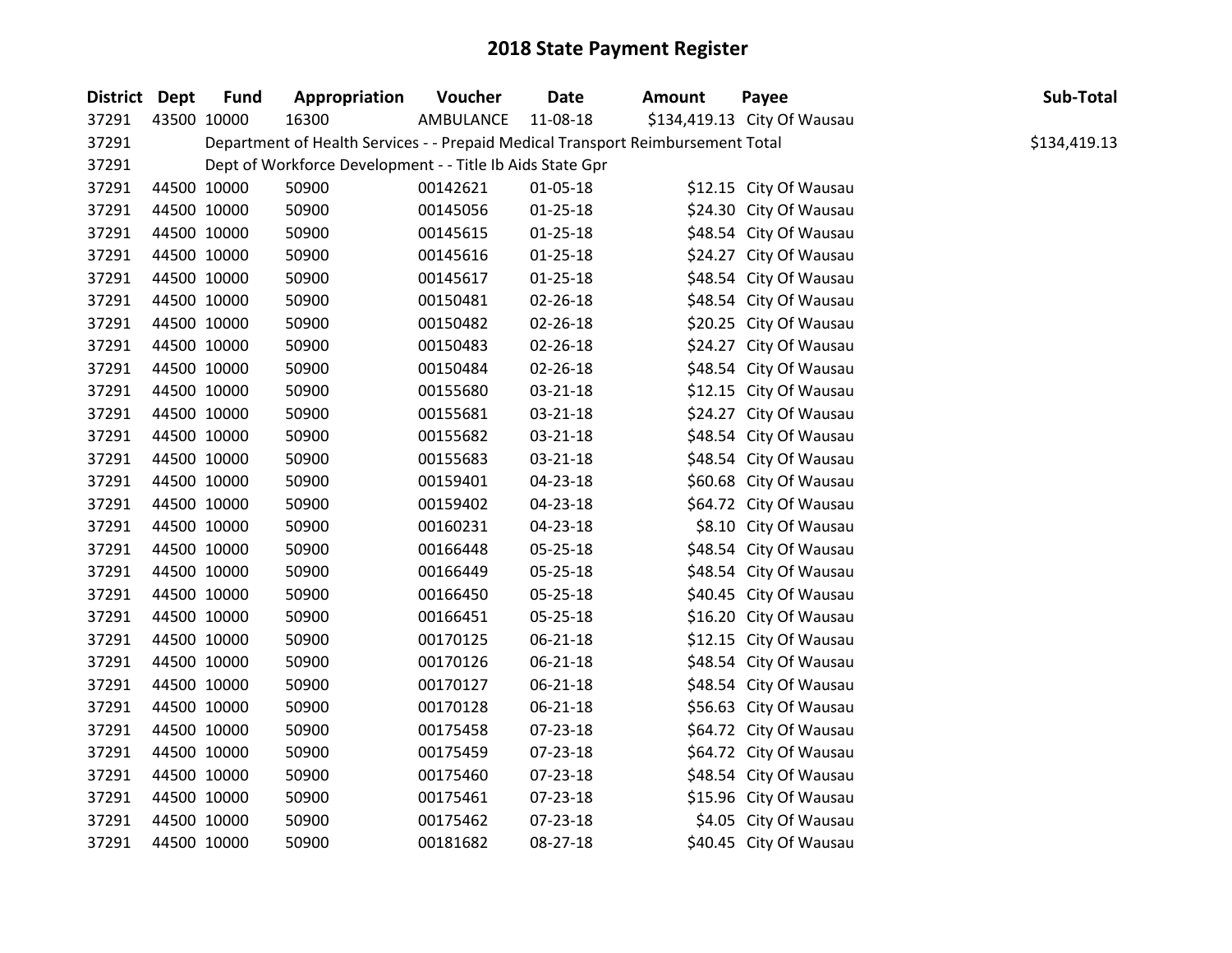| District Dept | Fund        | Appropriation                                                   | Voucher  | <b>Date</b>    | <b>Amount</b> | Payee                   | Sub-Total  |
|---------------|-------------|-----------------------------------------------------------------|----------|----------------|---------------|-------------------------|------------|
| 37291         | 44500 10000 | 50900                                                           | 00181683 | 08-27-18       |               | \$48.54 City Of Wausau  |            |
| 37291         | 44500 10000 | 50900                                                           | 00181684 | 08-27-18       |               | \$48.54 City Of Wausau  |            |
| 37291         | 44500 10000 | 50900                                                           | 00181685 | 08-27-18       |               | \$48.54 City Of Wausau  |            |
| 37291         | 44500 10000 | 50900                                                           | 00187506 | 09-26-18       |               | \$24.27 City Of Wausau  |            |
| 37291         | 44500 10000 | 50900                                                           | 00187507 | 09-26-18       |               | \$56.63 City Of Wausau  |            |
| 37291         | 44500 10000 | 50900                                                           | 00187508 | 09-26-18       |               | \$56.63 City Of Wausau  |            |
| 37291         | 44500 10000 | 50900                                                           | 00187509 | 09-26-18       |               | \$4.05 City Of Wausau   |            |
| 37291         | 44500 10000 | 50900                                                           | 00192677 | $10-24-18$     |               | \$56.63 City Of Wausau  |            |
| 37291         | 44500 10000 | 50900                                                           | 00192678 | 10-24-18       |               | \$64.72 City Of Wausau  |            |
| 37291         | 44500 10000 | 50900                                                           | 00192679 | $10-24-18$     |               | \$16.20 City Of Wausau  |            |
| 37291         | 44500 10000 | 50900                                                           | 00197851 | 11-23-18       |               | \$64.72 City Of Wausau  |            |
| 37291         | 44500 10000 | 50900                                                           | 00197852 | 11-23-18       |               | \$16.20 City Of Wausau  |            |
| 37291         | 44500 10000 | 50900                                                           | 00197853 | 11-23-18       |               | \$56.63 City Of Wausau  |            |
| 37291         | 44500 10000 | 50900                                                           | 00202256 | 12-26-18       |               | \$56.63 City Of Wausau  |            |
| 37291         | 44500 10000 | 50900                                                           | 00202257 | 12-26-18       |               | \$56.63 City Of Wausau  |            |
| 37291         | 44500 10000 | 50900                                                           | 00202258 | 12-26-18       |               | \$12.15 City Of Wausau  |            |
| 37291         |             | Dept of Workforce Development - - Title Ib Aids State Gpr Total |          |                |               |                         | \$1,812.14 |
| 37291         |             | Dept of Workforce Development - - Title Ib Aids Federal Prf     |          |                |               |                         |            |
| 37291         | 44500 10000 | 54400                                                           | 00142621 | 01-05-18       |               | \$44.85 City Of Wausau  |            |
| 37291         | 44500 10000 | 54400                                                           | 00145056 | $01 - 25 - 18$ |               | \$89.70 City Of Wausau  |            |
| 37291         | 44500 10000 | 54400                                                           | 00145615 | $01 - 25 - 18$ |               | \$179.46 City Of Wausau |            |
| 37291         | 44500 10000 | 54400                                                           | 00145616 | $01 - 25 - 18$ |               | \$89.73 City Of Wausau  |            |
| 37291         | 44500 10000 | 54400                                                           | 00145617 | $01 - 25 - 18$ |               | \$179.46 City Of Wausau |            |
| 37291         | 44500 10000 | 54400                                                           | 00150481 | 02-26-18       |               | \$179.46 City Of Wausau |            |
| 37291         | 44500 10000 | 54400                                                           | 00150482 | $02 - 26 - 18$ |               | \$74.75 City Of Wausau  |            |
| 37291         | 44500 10000 | 54400                                                           | 00150483 | 02-26-18       |               | \$89.73 City Of Wausau  |            |
| 37291         | 44500 10000 | 54400                                                           | 00150484 | 02-26-18       |               | \$179.46 City Of Wausau |            |
| 37291         | 44500 10000 | 54400                                                           | 00155680 | 03-21-18       |               | \$44.85 City Of Wausau  |            |
| 37291         | 44500 10000 | 54400                                                           | 00155681 | 03-21-18       |               | \$89.73 City Of Wausau  |            |
| 37291         | 44500 10000 | 54400                                                           | 00155682 | 03-21-18       |               | \$179.46 City Of Wausau |            |
| 37291         | 44500 10000 | 54400                                                           | 00155683 | 03-21-18       |               | \$179.46 City Of Wausau |            |
| 37291         | 44500 10000 | 54400                                                           | 00159401 | 04-23-18       |               | \$224.32 City Of Wausau |            |
| 37291         | 44500 10000 | 54400                                                           | 00159402 | 04-23-18       |               | \$239.28 City Of Wausau |            |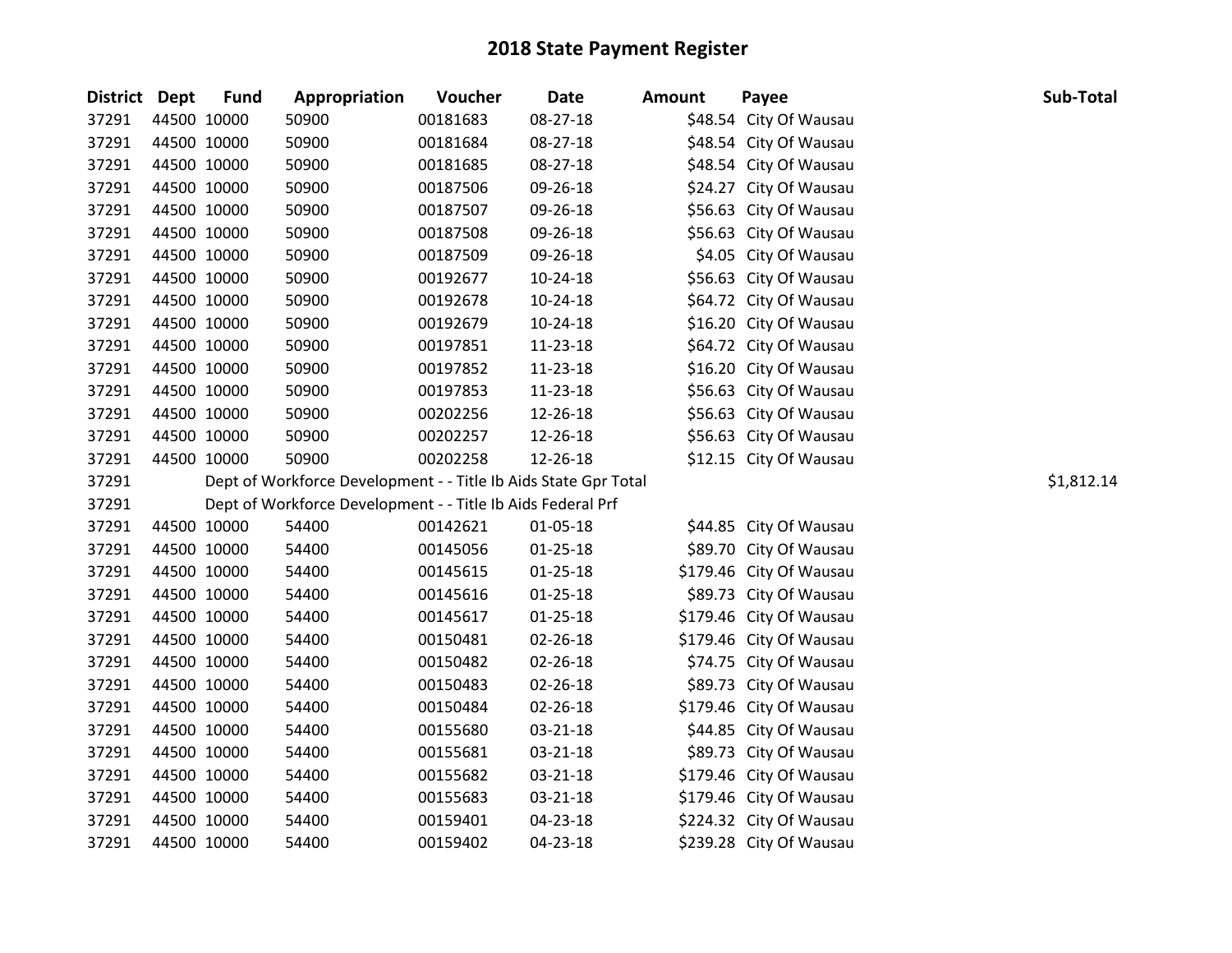| <b>District Dept</b> |             | <b>Fund</b> | Appropriation                                                     | <b>Voucher</b> | <b>Date</b>    | <b>Amount</b> | Payee                   | Sub-Total  |
|----------------------|-------------|-------------|-------------------------------------------------------------------|----------------|----------------|---------------|-------------------------|------------|
| 37291                | 44500 10000 |             | 54400                                                             | 00160231       | 04-23-18       |               | \$29.90 City Of Wausau  |            |
| 37291                | 44500 10000 |             | 54400                                                             | 00166448       | 05-25-18       |               | \$179.46 City Of Wausau |            |
| 37291                | 44500 10000 |             | 54400                                                             | 00166449       | 05-25-18       |               | \$179.46 City Of Wausau |            |
| 37291                | 44500 10000 |             | 54400                                                             | 00166450       | 05-25-18       |               | \$149.55 City Of Wausau |            |
| 37291                | 44500 10000 |             | 54400                                                             | 00166451       | 05-25-18       |               | \$59.80 City Of Wausau  |            |
| 37291                | 44500 10000 |             | 54400                                                             | 00170125       | $06 - 21 - 18$ |               | \$44.85 City Of Wausau  |            |
| 37291                |             | 44500 10000 | 54400                                                             | 00170126       | 06-21-18       |               | \$179.46 City Of Wausau |            |
| 37291                | 44500 10000 |             | 54400                                                             | 00170127       | 06-21-18       |               | \$179.46 City Of Wausau |            |
| 37291                | 44500 10000 |             | 54400                                                             | 00170128       | 06-21-18       |               | \$209.37 City Of Wausau |            |
| 37291                | 44500 10000 |             | 54400                                                             | 00175458       | 07-23-18       |               | \$239.28 City Of Wausau |            |
| 37291                | 44500 10000 |             | 54400                                                             | 00175459       | 07-23-18       |               | \$239.28 City Of Wausau |            |
| 37291                | 44500 10000 |             | 54400                                                             | 00175460       | 07-23-18       |               | \$179.46 City Of Wausau |            |
| 37291                | 44500 10000 |             | 54400                                                             | 00175461       | 07-23-18       |               | \$59.04 City Of Wausau  |            |
| 37291                | 44500 10000 |             | 54400                                                             | 00175462       | 07-23-18       |               | \$14.95 City Of Wausau  |            |
| 37291                |             | 44500 10000 | 54400                                                             | 00181682       | 08-27-18       |               | \$149.55 City Of Wausau |            |
| 37291                | 44500 10000 |             | 54400                                                             | 00181683       | 08-27-18       |               | \$179.46 City Of Wausau |            |
| 37291                | 44500 10000 |             | 54400                                                             | 00181684       | 08-27-18       |               | \$179.46 City Of Wausau |            |
| 37291                | 44500 10000 |             | 54400                                                             | 00181685       | 08-27-18       |               | \$179.46 City Of Wausau |            |
| 37291                | 44500 10000 |             | 54400                                                             | 00187506       | 09-26-18       |               | \$89.73 City Of Wausau  |            |
| 37291                | 44500 10000 |             | 54400                                                             | 00187507       | 09-26-18       |               | \$209.37 City Of Wausau |            |
| 37291                | 44500 10000 |             | 54400                                                             | 00187508       | 09-26-18       |               | \$209.37 City Of Wausau |            |
| 37291                | 44500 10000 |             | 54400                                                             | 00187509       | 09-26-18       |               | \$14.95 City Of Wausau  |            |
| 37291                | 44500 10000 |             | 54400                                                             | 00192677       | 10-24-18       |               | \$209.37 City Of Wausau |            |
| 37291                | 44500 10000 |             | 54400                                                             | 00192678       | 10-24-18       |               | \$239.28 City Of Wausau |            |
| 37291                | 44500 10000 |             | 54400                                                             | 00192679       | 10-24-18       |               | \$59.80 City Of Wausau  |            |
| 37291                | 44500 10000 |             | 54400                                                             | 00197851       | 11-23-18       |               | \$239.28 City Of Wausau |            |
| 37291                | 44500 10000 |             | 54400                                                             | 00197852       | 11-23-18       |               | \$59.80 City Of Wausau  |            |
| 37291                | 44500 10000 |             | 54400                                                             | 00197853       | 11-23-18       |               | \$209.37 City Of Wausau |            |
| 37291                | 44500 10000 |             | 54400                                                             | 00202256       | 12-26-18       |               | \$209.37 City Of Wausau |            |
| 37291                | 44500 10000 |             | 54400                                                             | 00202257       | 12-26-18       |               | \$209.37 City Of Wausau |            |
| 37291                | 44500 10000 |             | 54400                                                             | 00202258       | 12-26-18       |               | \$44.85 City Of Wausau  |            |
| 37291                |             |             | Dept of Workforce Development - - Title Ib Aids Federal Prf Total |                |                |               |                         | \$6,698.86 |

Dept of Workforce Development - - Non I-B Project Aids Fed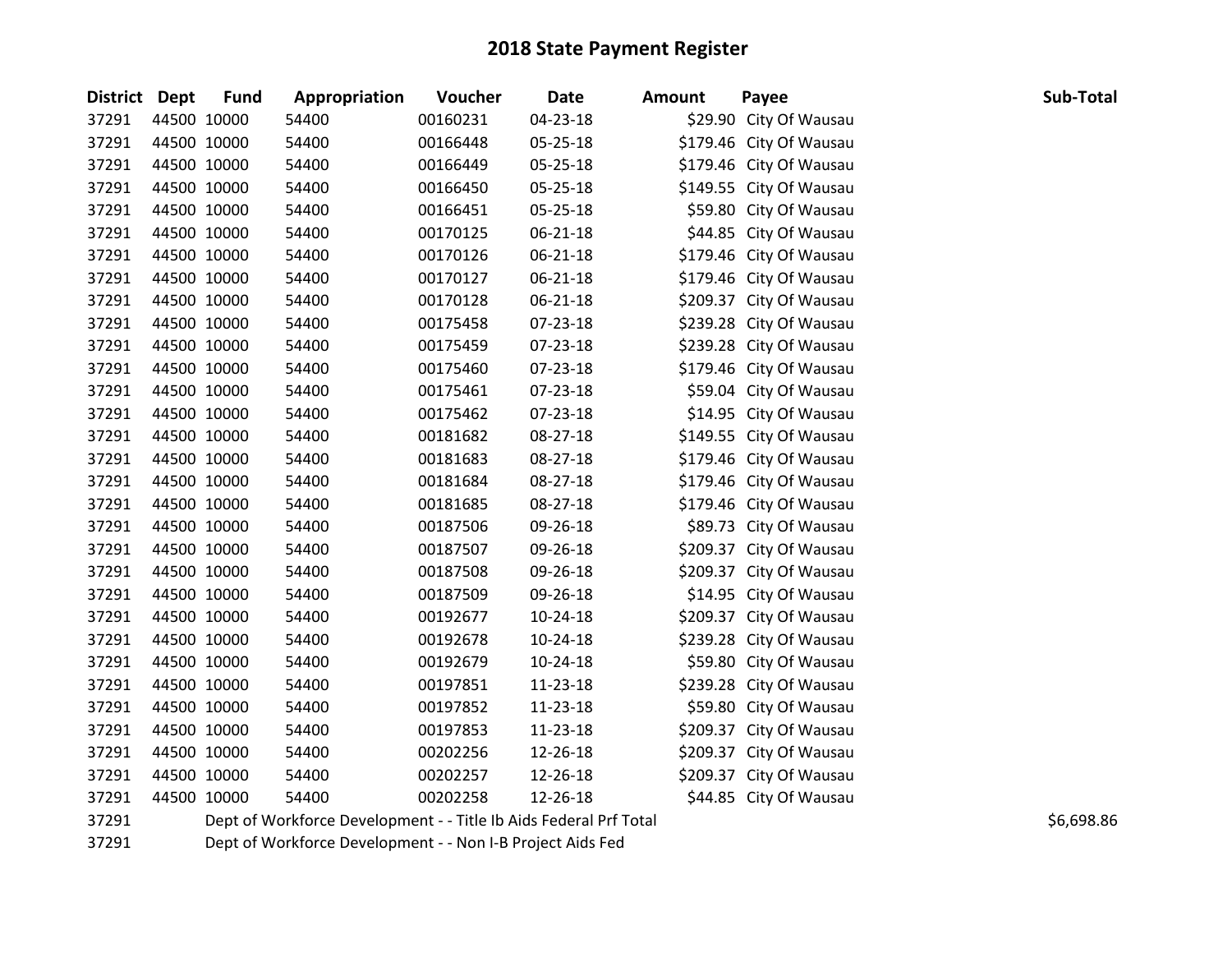| District Dept |             | <b>Fund</b> | Appropriation                                                    | Voucher  | <b>Date</b>    | <b>Amount</b> | Payee                      | Sub-Total   |
|---------------|-------------|-------------|------------------------------------------------------------------|----------|----------------|---------------|----------------------------|-------------|
| 37291         | 44500 10000 |             | 54500                                                            | 00142621 | $01 - 05 - 18$ |               | \$114.00 City Of Wausau    |             |
| 37291         |             | 44500 10000 | 54500                                                            | 00145056 | $01 - 25 - 18$ |               | \$38.00 City Of Wausau     |             |
| 37291         |             | 44500 10000 | 54500                                                            | 00145616 | $01 - 25 - 18$ |               | \$76.00 City Of Wausau     |             |
| 37291         | 44500 10000 |             | 54500                                                            | 00150482 | 02-26-18       |               | \$38.00 City Of Wausau     |             |
| 37291         |             | 44500 10000 | 54500                                                            | 00155680 | 03-21-18       |               | \$38.00 City Of Wausau     |             |
| 37291         |             | 44500 10000 | 54500                                                            | 00160231 | 04-23-18       |               | \$38.00 City Of Wausau     |             |
| 37291         |             | 44500 10000 | 54500                                                            | 00166451 | 05-25-18       |               | \$38.00 City Of Wausau     |             |
| 37291         |             | 44500 10000 | 54500                                                            | 00170125 | 06-21-18       |               | \$38.00 City Of Wausau     |             |
| 37291         |             |             | Dept of Workforce Development - - Non I-B Project Aids Fed Total |          |                |               |                            | \$418.00    |
| 37291         |             |             | Department of Justice - - Drug Law Enforcemt, Crime Labs         |          |                |               |                            |             |
| 37291         |             | 45500 10000 | 22900                                                            | 00043322 | 03-15-18       |               | \$455.54 City Of Wausau    |             |
| 37291         |             | 45500 10000 | 22900                                                            | 00047286 | 06-13-18       |               | \$455.54 City Of Wausau    |             |
| 37291         | 45500 10000 |             | 22900                                                            | 00051858 | 09-18-18       |               | \$335.44 City Of Wausau    |             |
| 37291         | 45500 10000 |             | 22900                                                            | 00057114 | 12-19-18       |               | \$311.16 City Of Wausau    |             |
| 37291         |             |             | Department of Justice - - Drug Law Enforcemt, Crime Labs Total   |          |                |               |                            | \$1,557.68  |
| 37291         |             |             | Department of Justice - - Law Enforcement Train, Local           |          |                |               |                            |             |
| 37291         |             | 45500 10000 | 23100                                                            | 00053824 | $10 - 25 - 18$ |               | \$10,720.00 City Of Wausau |             |
| 37291         | 45500 10000 |             | 23100                                                            | 00056439 | 12-07-18       |               | \$1,150.70 City Of Wausau  |             |
| 37291         |             |             | Department of Justice - - Law Enforcement Train, Local Total     |          |                |               |                            | \$11,870.70 |
| 37291         |             |             | Department of Justice - - Federal Aid, State Operations          |          |                |               |                            |             |
| 37291         |             | 45500 10000 | 24100                                                            | 00044736 | 04-17-18       |               | \$150.51 City Of Wausau    |             |
| 37291         |             | 45500 10000 | 24100                                                            | 00049236 | 07-20-18       |               | \$1,093.90 City Of Wausau  |             |
| 37291         |             |             | Department of Justice - - Federal Aid, State Operations Total    |          |                |               |                            | \$1,244.41  |
| 37291         |             |             | Department of Justice - - Wi Justice Info Sharing Prog           |          |                |               |                            |             |
| 37291         | 45500 10000 |             | 28000                                                            | 00051953 | 09-24-18       |               | \$65.00 City Of Wausau     |             |
| 37291         |             |             | Department of Justice - - Wi Justice Info Sharing Prog Total     |          |                |               |                            | \$65.00     |
| 37291         |             |             | Department of Justice - - Internet Crimes Against Childr         |          |                |               |                            |             |
| 37291         | 45500 10000 |             | 28400                                                            | 00045529 | 05-04-18       |               | \$1,796.00 City Of Wausau  |             |
| 37291         | 45500 10000 |             | 28400                                                            | 00045530 | 05-04-18       |               | \$1,592.74 City Of Wausau  |             |
| 37291         |             | 45500 10000 | 28400                                                            | 00045531 | 05-04-18       |               | \$500.00 City Of Wausau    |             |
| 37291         |             | 45500 10000 | 28400                                                            | 00047044 | 06-08-18       |               | \$1,248.19 City Of Wausau  |             |
| 37291         |             |             | Department of Justice - - Internet Crimes Against Childr Total   |          |                |               |                            | \$5,136.93  |
| 37291         |             |             | Department of Justice - - Law Enforcement Overtime Grant         |          |                |               |                            |             |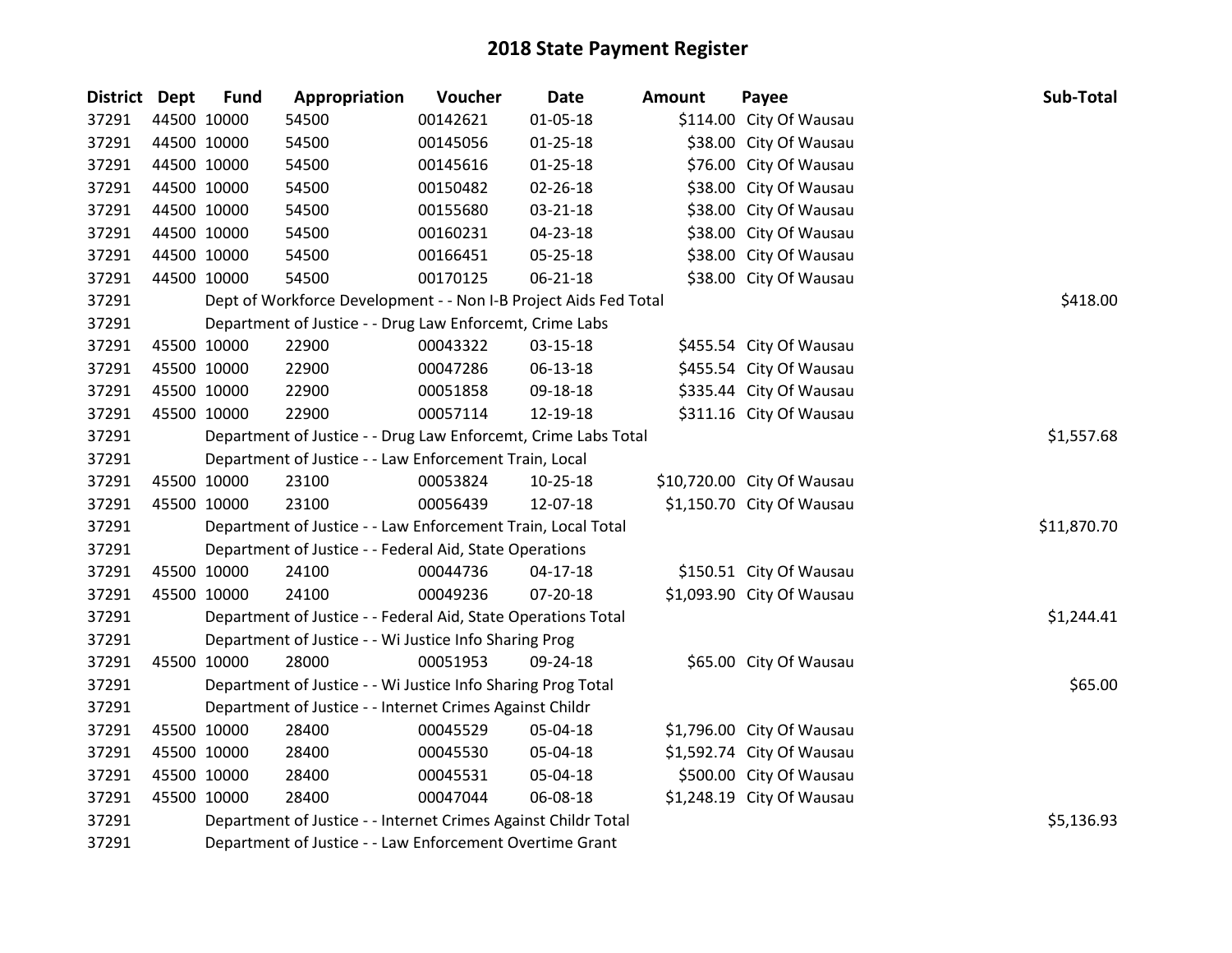| District Dept |             | <b>Fund</b> | Appropriation                                                           | Voucher  | Date           | <b>Amount</b> | Payee                      | Sub-Total    |
|---------------|-------------|-------------|-------------------------------------------------------------------------|----------|----------------|---------------|----------------------------|--------------|
| 37291         | 45500 10000 |             | 28600                                                                   | 00049813 | 08-14-18       |               | \$7,128.76 City Of Wausau  |              |
| 37291         |             | 45500 10000 | 28600                                                                   | 00053178 | $10 - 11 - 18$ |               | \$42,924.74 City Of Wausau |              |
| 37291         |             |             | Department of Justice - - Law Enforcement Overtime Grant Total          |          |                |               |                            | \$50,053.50  |
| 37291         |             |             | Department of Justice - - Federal Aid, Victim Assistance                |          |                |               |                            |              |
| 37291         |             | 45500 10000 | 54200                                                                   | 00042542 | 02-22-18       |               | \$42,748.00 City Of Wausau |              |
| 37291         |             | 45500 10000 | 54200                                                                   | 00045802 | 05-23-18       |               | \$49,471.00 City Of Wausau |              |
| 37291         |             | 45500 10000 | 54200                                                                   | 00050172 | 08-09-18       |               | \$43,291.00 City Of Wausau |              |
| 37291         |             | 45500 10000 | 54200                                                                   | 00056349 | 12-06-18       |               | \$50,461.00 City Of Wausau |              |
| 37291         |             |             | Department of Justice - - Federal Aid, Victim Assistance Total          |          |                |               |                            | \$185,971.00 |
| 37291         |             |             | Department of Military Affairs - - Energy Costs, Energy-Related A       |          |                |               |                            |              |
| 37291         |             | 46500 10000 | 10600                                                                   | 00039200 | 02-15-18       |               | \$180.17 City Of Wausau    |              |
| 37291         |             | 46500 10000 | 10600                                                                   | 00042588 | 05-03-18       |               | \$229.51 City Of Wausau    |              |
| 37291         |             | 46500 10000 | 10600                                                                   | 00047537 | 08-08-18       |               | \$227.67 City Of Wausau    |              |
| 37291         |             | 46500 10000 | 10600                                                                   | 00052015 | $11 - 15 - 18$ |               | \$230.89 City Of Wausau    |              |
| 37291         |             |             | Department of Military Affairs - - Energy Costs, Energy-Related A Total |          |                |               |                            | \$868.24     |
| 37291         |             |             | Department of Military Affairs - - Federal Aid-Service Contracts        |          |                |               |                            |              |
| 37291         |             | 46500 10000 | 14100                                                                   | 00039201 | $02 - 15 - 18$ |               | \$78.69 City Of Wausau     |              |
| 37291         |             | 46500 10000 | 14100                                                                   | 00040237 | 03-09-18       |               | \$439.39 City Of Wausau    |              |
| 37291         |             | 46500 10000 | 14100                                                                   | 00041254 | 04-02-18       |               | \$200.71 City Of Wausau    |              |
| 37291         |             | 46500 10000 | 14100                                                                   | 00042589 | 05-03-18       |               | \$73.94 City Of Wausau     |              |
| 37291         |             | 46500 10000 | 14100                                                                   | 00044680 | 06-14-18       |               | \$496.39 City Of Wausau    |              |
| 37291         |             | 46500 10000 | 14100                                                                   | 00047538 | 08-08-18       |               | \$74.76 City Of Wausau     |              |
| 37291         |             | 46500 10000 | 14100                                                                   | 00049299 | 09-19-18       |               | \$493.12 City Of Wausau    |              |
| 37291         |             | 46500 10000 | 14100                                                                   | 00052016 | $11 - 15 - 18$ |               | \$75.22 City Of Wausau     |              |
| 37291         |             | 46500 10000 | 14100                                                                   | 00053111 | 12-14-18       |               | \$510.93 City Of Wausau    |              |
| 37291         |             |             | Department of Military Affairs - - Federal Aid-Service Contracts Total  |          |                |               |                            | \$2,443.15   |
| 37291         |             |             | Department of Military Affairs - - Regional Emergency Response Tm       |          |                |               |                            |              |
| 37291         |             | 46500 10000 | 30600                                                                   | 00038655 | 02-05-18       |               | \$20,250.00 City Of Wausau |              |
| 37291         |             | 46500 10000 | 30600                                                                   | 00041661 | $04 - 17 - 18$ |               | \$20,250.00 City Of Wausau |              |
| 37291         |             | 46500 10000 | 30600                                                                   | 00046047 | 07-09-18       |               | \$20,250.00 City Of Wausau |              |
| 37291         |             | 46500 10000 | 30600                                                                   | 00051720 | 11-15-18       |               | \$20,250.00 City Of Wausau |              |
| 37291         |             |             | Department of Military Affairs - - Regional Emergency Response Tm Total |          |                |               |                            | \$81,000.00  |
| 37291         |             |             | Department of Administration - - Federal Aid; Individ And Orgs          |          |                |               |                            |              |